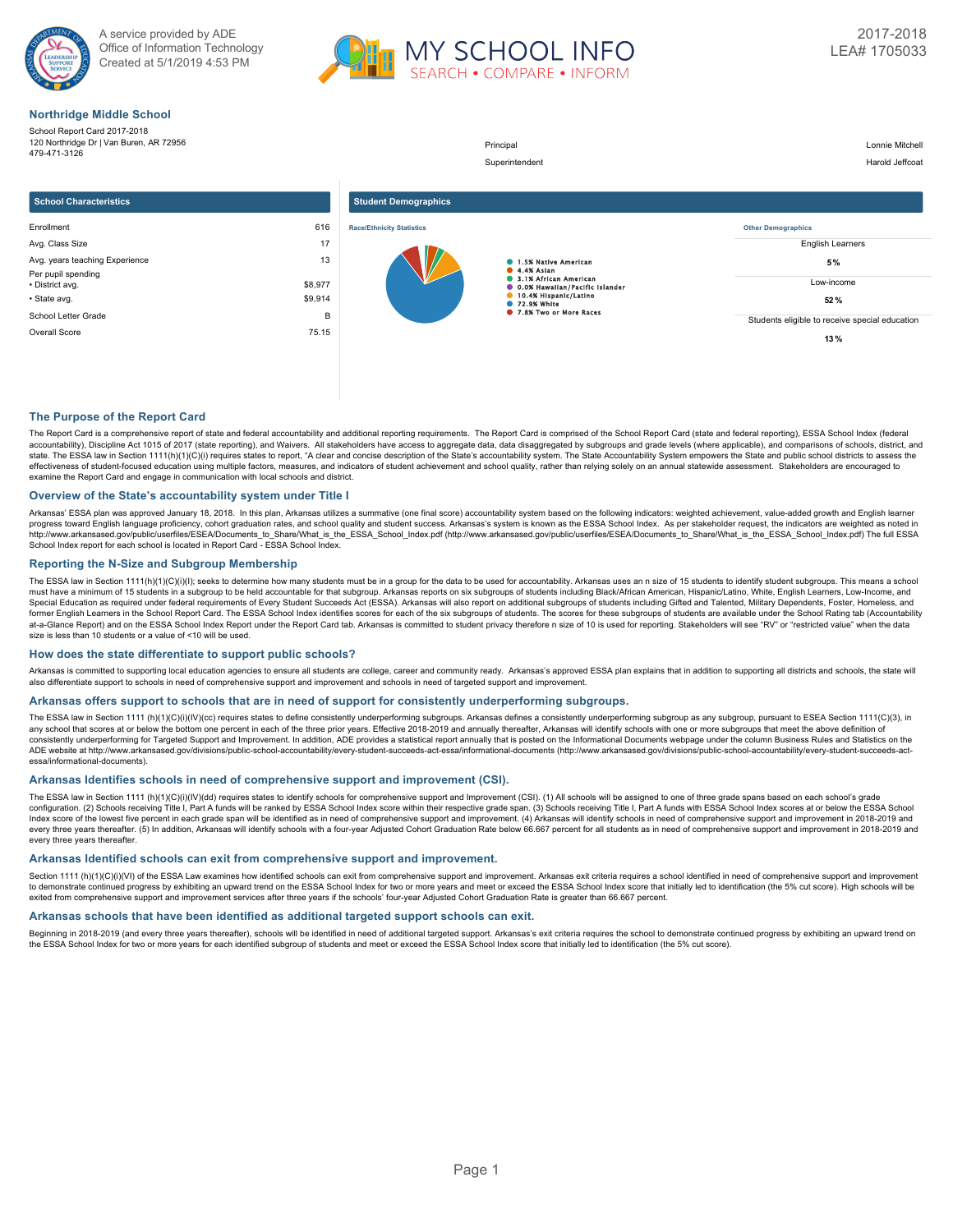



|                                                                                                              |                          | 2017-2018                |                          |                          |                          |                          |                                          |                                    |
|--------------------------------------------------------------------------------------------------------------|--------------------------|--------------------------|--------------------------|--------------------------|--------------------------|--------------------------|------------------------------------------|------------------------------------|
|                                                                                                              | % Tested                 | In Need<br>of Support    | Close                    | Ready                    | Exceeding                | Ready or<br>Exceeding    | District<br>Avg<br>Ready or<br>Exceeding | State Avg<br>Ready or<br>Exceeding |
| <b>6th Grade Literacy</b>                                                                                    |                          |                          |                          |                          |                          |                          |                                          |                                    |
| All Students Percentage of Students                                                                          | 100.00                   | 20.42                    | 26.18                    | 27.23                    | 26.18                    | 53.40                    | 47.89                                    | 46.77                              |
| All Students Number of Students                                                                              |                          | 39                       | 50                       | 52                       | 50                       | 102                      |                                          |                                    |
| African American                                                                                             | 100.00                   | 14.29                    | 42.86                    | 28.57                    | 14.29                    | 42.86                    | 30.77                                    | 25.27                              |
| Hispanic                                                                                                     | 100.00                   | 40.91                    | 18.18                    | 22.73                    | 18.18                    | 40.91                    | 41.56                                    | 39.99                              |
| Caucasian                                                                                                    | 100.00                   | 19.58                    | 25.87                    | 26.57                    | 27.97                    | 54.55                    | 50.00                                    | 54.85                              |
| Economically Disadvantaged                                                                                   | 100.00                   | 24.07                    | 30.56                    | 25.93                    | 19.44                    | 45.37                    | 39.72                                    | 37.09                              |
| Non-Economically Disadvantaged                                                                               | 100.00                   | 15.66                    | 20.48                    | 28.92                    | 34.94                    | 63.86                    | 63.89                                    | 64.82                              |
| Students with Disabilities                                                                                   | 100.00                   | 59.26                    | 14.81                    | 7.41                     | 18.52                    | 25.93                    | 11.27                                    | 11.15                              |
| Students without Disabilities                                                                                | 100.00                   | 14.02                    | 28.05                    | 30.49                    | 27.44                    | 57.93                    | 55.21                                    | 52.41                              |
| Students with the most significant cognitive disabilities who take an alternate assessment: Number (Percent) |                          |                          |                          |                          |                          |                          |                                          | $9(4.71\%)$                        |
| Current English Learners (EL)                                                                                | 100.00                   | 50.00                    | 12.50                    | 37.50                    | 0.00                     | 37.50                    | 31.11                                    | 35.02                              |
| Non-English Learners (includes Former EL Monitored 1-4 years)                                                | 100.00                   | 19.13                    | 26.78                    | 26.78                    | 27.32                    | 54.10                    | 49.87                                    | 48.19                              |
| Former English Learner (Monitored 1-4 years)                                                                 | $\sim$ $\sim$            | $\hspace{0.05cm} \ldots$ | $\cdots$                 | $\hspace{0.05cm} \ldots$ | $\cdots$                 | $\cdots$                 | 0.00                                     | ---                                |
| Recently Arrived English Learners (RAEL) Excluded from Accountability Indicators: Number (Percent)           |                          |                          |                          |                          |                          |                          |                                          | $0(0.00\%)$                        |
| Homeless                                                                                                     | $\overline{\phantom{a}}$ | $\overline{\phantom{a}}$ | $\overline{\phantom{a}}$ | $\overline{\phantom{a}}$ | $\overline{\phantom{a}}$ | $\overline{\phantom{a}}$ | 0.00                                     | $---$                              |
| Children in Foster Care                                                                                      | 100.00                   | 0.00                     | 100.00                   | 0.00                     | 0.00                     | 0.00                     | 0.00                                     | 31.51                              |
| Children with Parent on Active Military Duty                                                                 | 100.00                   | 0.00                     | 50.00                    | 0.00                     | 50.00                    | 50.00                    | 50.00                                    | 65.44                              |
| Gifted and Talented                                                                                          | 100.00                   | 0.00                     | 4.17                     | 25.00                    | 70.83                    | 95.83                    | 95.83                                    | 90.40                              |
| <b>Female Students</b>                                                                                       | 100.00                   | 16.49                    | 27.84                    | 23.71                    | 31.96                    | 55.67                    | 52.94                                    | 53.76                              |
| Male Students                                                                                                | 100.00                   | 24.47                    | 24.47                    | 30.85                    | 20.21                    | 51.06                    | 42.44                                    | 40.15                              |
| Migrant                                                                                                      | 100.00                   | 100.00                   | 0.00                     | 0.00                     | 0.00                     | 0.00                     | 0.00                                     | 25.86                              |
|                                                                                                              |                          |                          |                          |                          |                          |                          |                                          |                                    |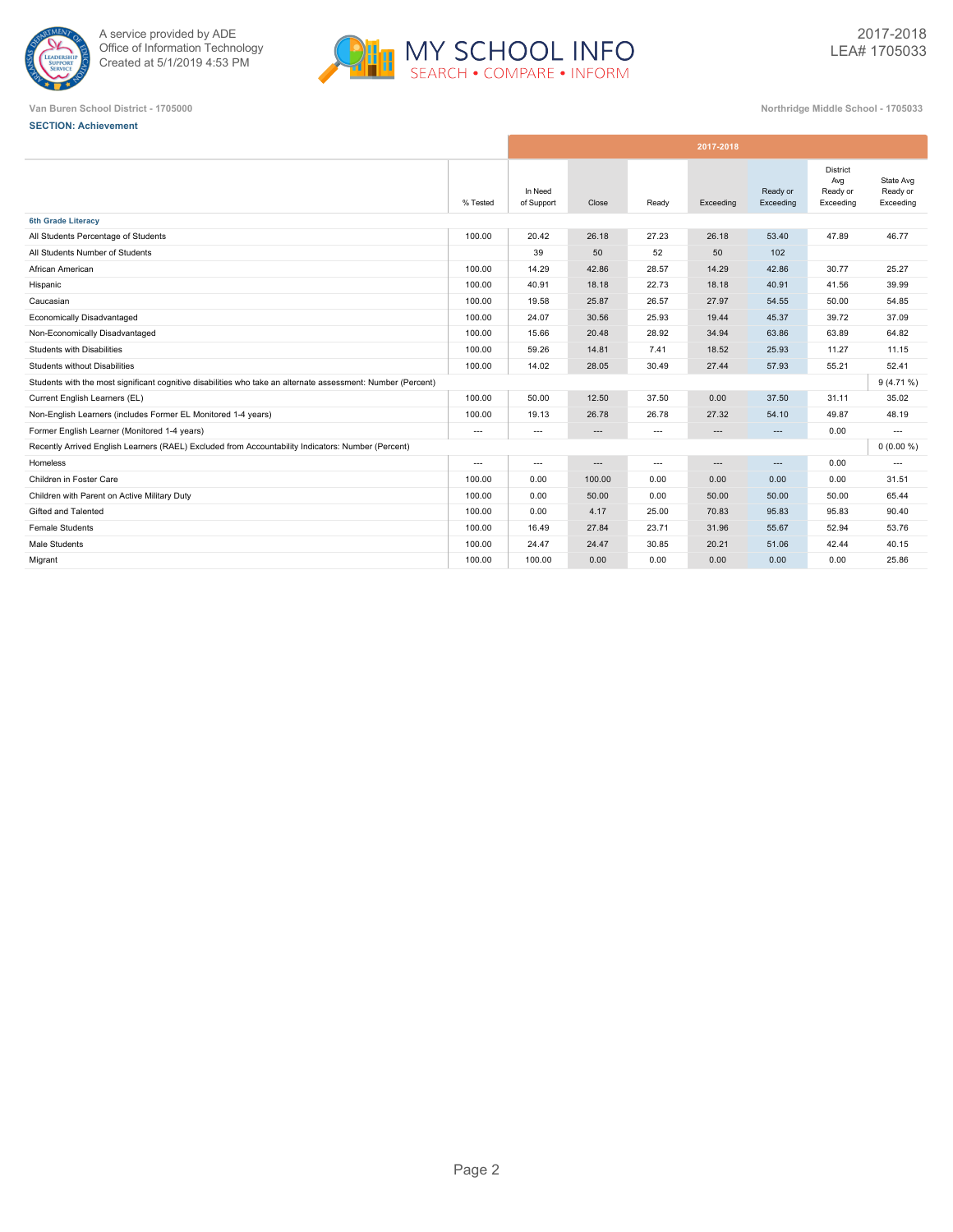



|                                                                                                              |               |                          |                          |                          | 2017-2018                |                          |                                          |                                    |
|--------------------------------------------------------------------------------------------------------------|---------------|--------------------------|--------------------------|--------------------------|--------------------------|--------------------------|------------------------------------------|------------------------------------|
|                                                                                                              | % Tested      | In Need<br>of Support    | Close                    | Ready                    | Exceeding                | Ready or<br>Exceeding    | District<br>Avg<br>Ready or<br>Exceeding | State Avg<br>Ready or<br>Exceeding |
| <b>6th Grade Mathematics</b>                                                                                 |               |                          |                          |                          |                          |                          |                                          |                                    |
| All Students Percentage of Students                                                                          | 100.00        | 5.24                     | 32.46                    | 37.17                    | 25.13                    | 62.30                    | 61.83                                    | 56.42                              |
| All Students Number of Students                                                                              |               | 10                       | 62                       | 71                       | 48                       | 119                      |                                          |                                    |
| African American                                                                                             | 100.00        | 14.29                    | 28.57                    | 28.57                    | 28.57                    | 57.14                    | 38.46                                    | 30.64                              |
| Hispanic                                                                                                     | 100.00        | 0.00                     | 40.91                    | 31.82                    | 27.27                    | 59.09                    | 63.64                                    | 55.59                              |
| Caucasian                                                                                                    | 100.00        | 6.29                     | 31.47                    | 41.26                    | 20.98                    | 62.24                    | 60.98                                    | 64.46                              |
| Economically Disadvantaged                                                                                   | 100.00        | 7.41                     | 37.96                    | 32.41                    | 22.22                    | 54.63                    | 55.83                                    | 47.30                              |
| Non-Economically Disadvantaged                                                                               | 100.00        | 2.41                     | 25.30                    | 43.37                    | 28.92                    | 72.29                    | 73.61                                    | 73.45                              |
| Students with Disabilities                                                                                   | 100.00        | 22.22                    | 48.15                    | 11.11                    | 18.52                    | 29.63                    | 22.54                                    | 21.50                              |
| Students without Disabilities                                                                                | 100.00        | 2.44                     | 29.88                    | 41.46                    | 26.22                    | 67.68                    | 69.66                                    | 61.95                              |
| Students with the most significant cognitive disabilities who take an alternate assessment: Number (Percent) |               |                          |                          |                          |                          |                          |                                          | $9(4.71\%)$                        |
| Current English Learners (EL)                                                                                | 100.00        | 0.00                     | 50.00                    | 25.00                    | 25.00                    | 50.00                    | 60.00                                    | 53.76                              |
| Non-English Learners (includes Former EL Monitored 1-4 years)                                                | 100.00        | 5.46                     | 31.69                    | 37.70                    | 25.14                    | 62.84                    | 62.04                                    | 56.74                              |
| Former English Learner (Monitored 1-4 years)                                                                 | $\sim$ $\sim$ | $\hspace{0.05cm} \ldots$ | $\hspace{0.05cm} \ldots$ | $\hspace{0.05cm} \ldots$ | $\hspace{0.05cm} \ldots$ | $\hspace{0.05cm} \ldots$ | 33.33                                    | $\qquad \qquad -$                  |
| Recently Arrived English Learners (RAEL) Excluded from Accountability Indicators: Number (Percent)           |               |                          |                          |                          |                          |                          |                                          | $0(0.00\%)$                        |
| Homeless                                                                                                     | $---$         | $\overline{\phantom{a}}$ | $\qquad \qquad -$        | $\overline{\phantom{a}}$ | $\overline{\phantom{a}}$ | $\cdots$                 | 0.00                                     | $\cdots$                           |
| Children in Foster Care                                                                                      | 100.00        | 0.00                     | 100.00                   | 0.00                     | 0.00                     | 0.00                     | 0.00                                     | 37.93                              |
| Children with Parent on Active Military Duty                                                                 | 100.00        | 0.00                     | 0.00                     | 50.00                    | 50.00                    | 100.00                   | 100.00                                   | 76.04                              |
| Gifted and Talented                                                                                          | 100.00        | 0.00                     | 4.17                     | 25.00                    | 70.83                    | 95.83                    | 97.92                                    | 92.39                              |
| <b>Female Students</b>                                                                                       | 100.00        | 2.06                     | 32.99                    | 45.36                    | 19.59                    | 64.95                    | 64.41                                    | 58.69                              |
| Male Students                                                                                                | 100.00        | 8.51                     | 31.91                    | 28.72                    | 30.85                    | 59.57                    | 59.02                                    | 54.28                              |
| Migrant                                                                                                      | 100.00        | 0.00                     | 100.00                   | 0.00                     | 0.00                     | 0.00                     | 50.00                                    | 37.26                              |
|                                                                                                              |               |                          |                          |                          |                          |                          |                                          |                                    |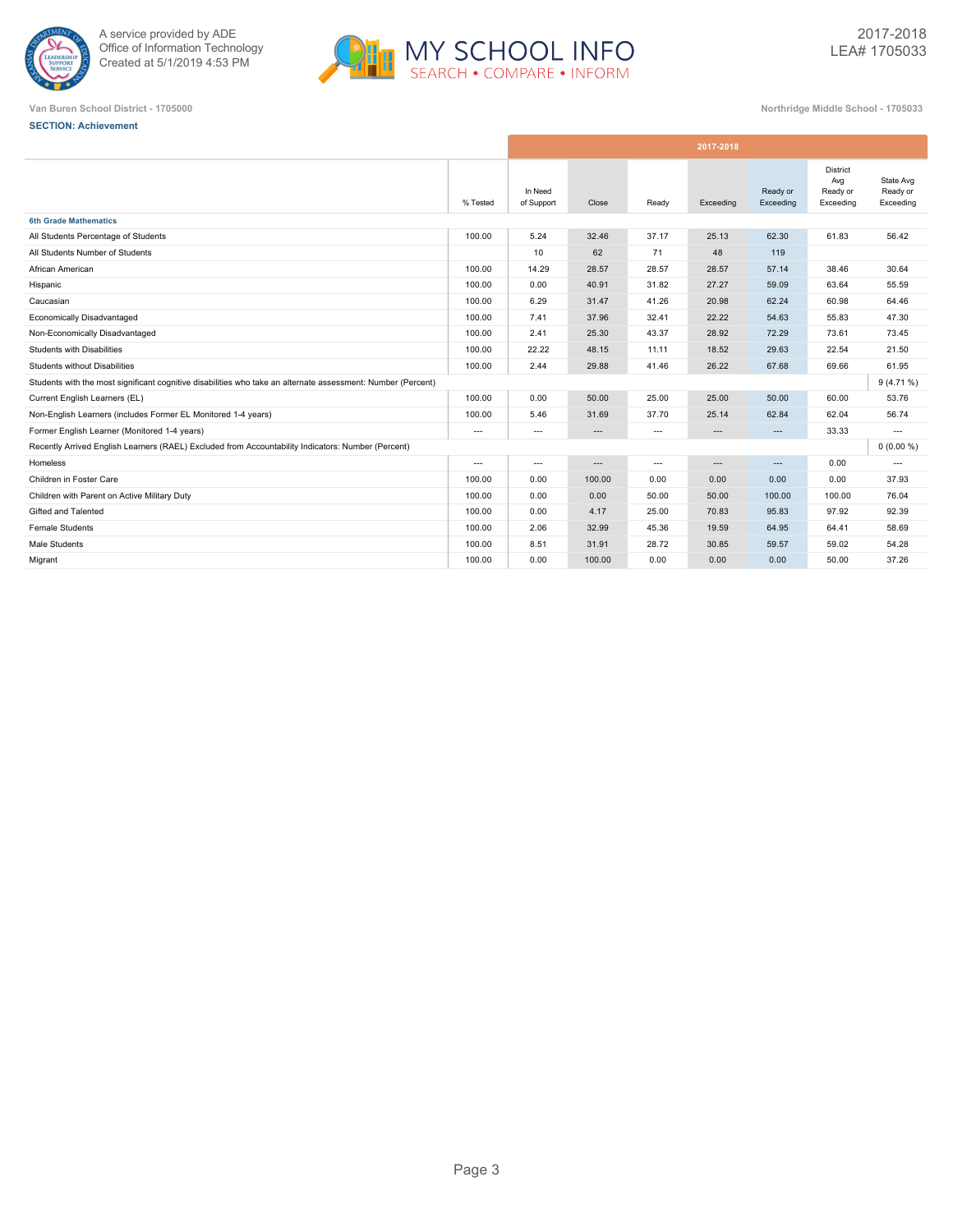



| <b>District</b><br>Avg<br>State Avg<br>Ready or<br>In Need<br>Ready or<br>Ready or<br>% Tested<br>of Support<br>Close<br>Exceeding<br>Exceeding<br>Ready<br>Exceeding<br>Exceeding<br><b>7th Grade Literacy</b><br>99.51<br>21.57<br>23.04<br>55.39<br>All Students Percentage of Students<br>25.98<br>29.41<br>48.29<br>44.59<br>47<br>53<br>60<br>113<br>44<br>100.00<br>42.86<br>42.86<br>14.29<br>0.00<br>14.29<br>16.67<br>22.68<br>100.00<br>28.57<br>28.57<br>23.81<br>19.05<br>42.86<br>43.48<br>39.05<br>99.32<br>21.09<br>24.49<br>23.81<br>30.61<br>54.42<br>48.25<br>52.08<br>100.00<br>28.04<br>21.50<br>26.17<br>24.30<br>42.32<br>34.31<br>50.47<br>98.98<br>14.43<br>24.74<br>25.77<br>35.05<br>60.82<br>57.56<br>62.39<br>100.00<br>70.37<br>18.52<br>7.41<br>3.70<br>11.11<br>12.68<br>9.81<br>99.44<br>14.12<br>23.73<br>28.81<br>33.33<br>62.15<br>55.16<br>49.68<br>100.00<br>28.57<br>28.57<br>28.57<br>14.29<br>42.86<br>33.13<br>42.55<br>99.48<br>21.05<br>25.79<br>56.32<br>48.98<br>45.83<br>22.63<br>30.53<br>0.00<br>0.00<br>100.00<br>0.00<br>100.00<br>76.92<br>71.67<br>100.00<br>100.00<br>0.00<br>100.00<br>0.00<br>0.00<br>0.00<br>28.57<br>27.00<br>$\hspace{0.05cm} \ldots$<br>$\hspace{0.05cm} \ldots$<br>$\cdots$<br>$\hspace{0.05cm} \ldots$<br>$\cdots$<br>$\cdots$<br>$\cdots$<br>$---$<br>0.00<br>$\hspace{0.05cm} \ldots$<br>$---$<br>$\hspace{0.05cm} \ldots$<br>$---$<br>$\hspace{0.05cm} \ldots$<br>$\cdots$<br>$---$<br>95.74<br>87.94<br>100.00<br>0.00<br>0.00<br>15.38<br>84.62<br>100.00<br>100.00<br>17.48<br>20.39<br>28.16<br>33.98<br>62.14<br>55.61<br>52.78<br>99.02<br>25.74<br>25.74<br>24.75<br>48.51<br>41.88<br>36.82<br>23.76<br>100.00<br>25.00<br>25.00<br>25.00<br>25.00<br>50.00<br>40.00<br>24.24 |  |  | 2017-2018 |  |             |
|------------------------------------------------------------------------------------------------------------------------------------------------------------------------------------------------------------------------------------------------------------------------------------------------------------------------------------------------------------------------------------------------------------------------------------------------------------------------------------------------------------------------------------------------------------------------------------------------------------------------------------------------------------------------------------------------------------------------------------------------------------------------------------------------------------------------------------------------------------------------------------------------------------------------------------------------------------------------------------------------------------------------------------------------------------------------------------------------------------------------------------------------------------------------------------------------------------------------------------------------------------------------------------------------------------------------------------------------------------------------------------------------------------------------------------------------------------------------------------------------------------------------------------------------------------------------------------------------------------------------------------------------------------------------------------------------------------------------------------------------------------------------|--|--|-----------|--|-------------|
|                                                                                                                                                                                                                                                                                                                                                                                                                                                                                                                                                                                                                                                                                                                                                                                                                                                                                                                                                                                                                                                                                                                                                                                                                                                                                                                                                                                                                                                                                                                                                                                                                                                                                                                                                                        |  |  |           |  |             |
|                                                                                                                                                                                                                                                                                                                                                                                                                                                                                                                                                                                                                                                                                                                                                                                                                                                                                                                                                                                                                                                                                                                                                                                                                                                                                                                                                                                                                                                                                                                                                                                                                                                                                                                                                                        |  |  |           |  |             |
| All Students Number of Students<br>African American<br>Hispanic<br>Caucasian<br>Economically Disadvantaged<br>Non-Economically Disadvantaged<br><b>Students with Disabilities</b><br><b>Students without Disabilities</b><br>Students with the most significant cognitive disabilities who take an alternate assessment: Number (Percent)<br>Current English Learners (EL)<br>Non-English Learners (includes Former EL Monitored 1-4 years)<br>Former English Learner (Monitored 1-4 years)<br>Recently Arrived English Learners (RAEL) Excluded from Accountability Indicators: Number (Percent)<br>Homeless<br>Children in Foster Care<br>Children with Parent on Active Military Duty<br>Gifted and Talented<br>Female Students<br>Male Students<br>Migrant                                                                                                                                                                                                                                                                                                                                                                                                                                                                                                                                                                                                                                                                                                                                                                                                                                                                                                                                                                                                         |  |  |           |  |             |
|                                                                                                                                                                                                                                                                                                                                                                                                                                                                                                                                                                                                                                                                                                                                                                                                                                                                                                                                                                                                                                                                                                                                                                                                                                                                                                                                                                                                                                                                                                                                                                                                                                                                                                                                                                        |  |  |           |  |             |
|                                                                                                                                                                                                                                                                                                                                                                                                                                                                                                                                                                                                                                                                                                                                                                                                                                                                                                                                                                                                                                                                                                                                                                                                                                                                                                                                                                                                                                                                                                                                                                                                                                                                                                                                                                        |  |  |           |  |             |
|                                                                                                                                                                                                                                                                                                                                                                                                                                                                                                                                                                                                                                                                                                                                                                                                                                                                                                                                                                                                                                                                                                                                                                                                                                                                                                                                                                                                                                                                                                                                                                                                                                                                                                                                                                        |  |  |           |  |             |
|                                                                                                                                                                                                                                                                                                                                                                                                                                                                                                                                                                                                                                                                                                                                                                                                                                                                                                                                                                                                                                                                                                                                                                                                                                                                                                                                                                                                                                                                                                                                                                                                                                                                                                                                                                        |  |  |           |  |             |
|                                                                                                                                                                                                                                                                                                                                                                                                                                                                                                                                                                                                                                                                                                                                                                                                                                                                                                                                                                                                                                                                                                                                                                                                                                                                                                                                                                                                                                                                                                                                                                                                                                                                                                                                                                        |  |  |           |  |             |
|                                                                                                                                                                                                                                                                                                                                                                                                                                                                                                                                                                                                                                                                                                                                                                                                                                                                                                                                                                                                                                                                                                                                                                                                                                                                                                                                                                                                                                                                                                                                                                                                                                                                                                                                                                        |  |  |           |  |             |
|                                                                                                                                                                                                                                                                                                                                                                                                                                                                                                                                                                                                                                                                                                                                                                                                                                                                                                                                                                                                                                                                                                                                                                                                                                                                                                                                                                                                                                                                                                                                                                                                                                                                                                                                                                        |  |  |           |  |             |
|                                                                                                                                                                                                                                                                                                                                                                                                                                                                                                                                                                                                                                                                                                                                                                                                                                                                                                                                                                                                                                                                                                                                                                                                                                                                                                                                                                                                                                                                                                                                                                                                                                                                                                                                                                        |  |  |           |  |             |
|                                                                                                                                                                                                                                                                                                                                                                                                                                                                                                                                                                                                                                                                                                                                                                                                                                                                                                                                                                                                                                                                                                                                                                                                                                                                                                                                                                                                                                                                                                                                                                                                                                                                                                                                                                        |  |  |           |  | $6(2.94\%)$ |
|                                                                                                                                                                                                                                                                                                                                                                                                                                                                                                                                                                                                                                                                                                                                                                                                                                                                                                                                                                                                                                                                                                                                                                                                                                                                                                                                                                                                                                                                                                                                                                                                                                                                                                                                                                        |  |  |           |  |             |
|                                                                                                                                                                                                                                                                                                                                                                                                                                                                                                                                                                                                                                                                                                                                                                                                                                                                                                                                                                                                                                                                                                                                                                                                                                                                                                                                                                                                                                                                                                                                                                                                                                                                                                                                                                        |  |  |           |  |             |
|                                                                                                                                                                                                                                                                                                                                                                                                                                                                                                                                                                                                                                                                                                                                                                                                                                                                                                                                                                                                                                                                                                                                                                                                                                                                                                                                                                                                                                                                                                                                                                                                                                                                                                                                                                        |  |  |           |  |             |
|                                                                                                                                                                                                                                                                                                                                                                                                                                                                                                                                                                                                                                                                                                                                                                                                                                                                                                                                                                                                                                                                                                                                                                                                                                                                                                                                                                                                                                                                                                                                                                                                                                                                                                                                                                        |  |  |           |  | $0(0.00\%)$ |
|                                                                                                                                                                                                                                                                                                                                                                                                                                                                                                                                                                                                                                                                                                                                                                                                                                                                                                                                                                                                                                                                                                                                                                                                                                                                                                                                                                                                                                                                                                                                                                                                                                                                                                                                                                        |  |  |           |  |             |
|                                                                                                                                                                                                                                                                                                                                                                                                                                                                                                                                                                                                                                                                                                                                                                                                                                                                                                                                                                                                                                                                                                                                                                                                                                                                                                                                                                                                                                                                                                                                                                                                                                                                                                                                                                        |  |  |           |  |             |
|                                                                                                                                                                                                                                                                                                                                                                                                                                                                                                                                                                                                                                                                                                                                                                                                                                                                                                                                                                                                                                                                                                                                                                                                                                                                                                                                                                                                                                                                                                                                                                                                                                                                                                                                                                        |  |  |           |  |             |
|                                                                                                                                                                                                                                                                                                                                                                                                                                                                                                                                                                                                                                                                                                                                                                                                                                                                                                                                                                                                                                                                                                                                                                                                                                                                                                                                                                                                                                                                                                                                                                                                                                                                                                                                                                        |  |  |           |  |             |
|                                                                                                                                                                                                                                                                                                                                                                                                                                                                                                                                                                                                                                                                                                                                                                                                                                                                                                                                                                                                                                                                                                                                                                                                                                                                                                                                                                                                                                                                                                                                                                                                                                                                                                                                                                        |  |  |           |  |             |
|                                                                                                                                                                                                                                                                                                                                                                                                                                                                                                                                                                                                                                                                                                                                                                                                                                                                                                                                                                                                                                                                                                                                                                                                                                                                                                                                                                                                                                                                                                                                                                                                                                                                                                                                                                        |  |  |           |  |             |
|                                                                                                                                                                                                                                                                                                                                                                                                                                                                                                                                                                                                                                                                                                                                                                                                                                                                                                                                                                                                                                                                                                                                                                                                                                                                                                                                                                                                                                                                                                                                                                                                                                                                                                                                                                        |  |  |           |  |             |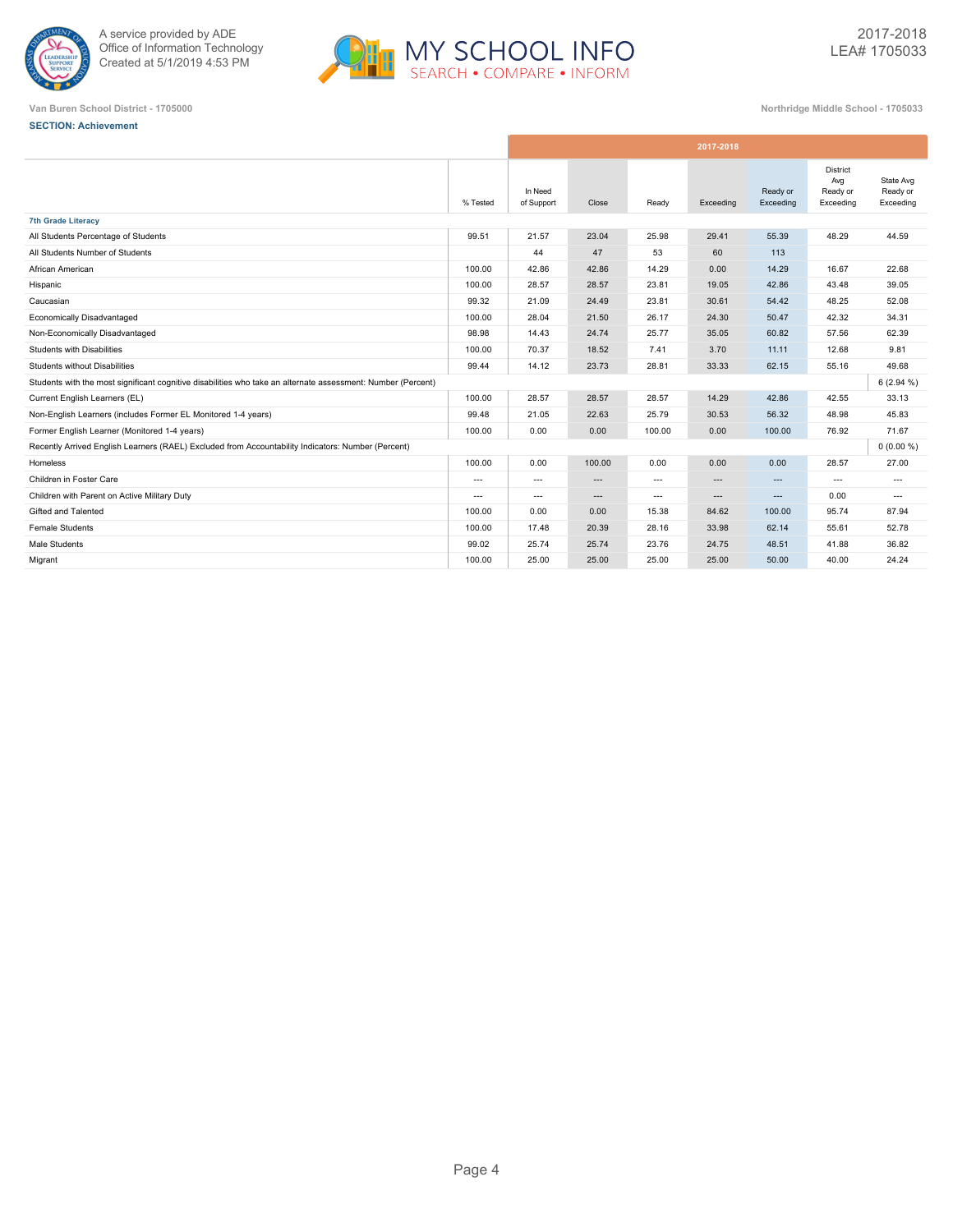



|                                                                                                              |                          |                          |                          |                          | 2017-2018                |                       |                                          |                                    |
|--------------------------------------------------------------------------------------------------------------|--------------------------|--------------------------|--------------------------|--------------------------|--------------------------|-----------------------|------------------------------------------|------------------------------------|
|                                                                                                              | % Tested                 | In Need<br>of Support    | Close                    | Ready                    | Exceeding                | Ready or<br>Exceeding | District<br>Avg<br>Ready or<br>Exceeding | State Avg<br>Ready or<br>Exceeding |
| <b>7th Grade Mathematics</b>                                                                                 |                          |                          |                          |                          |                          |                       |                                          |                                    |
| All Students Percentage of Students                                                                          | 99.51                    | 16.18                    | 30.88                    | 29.41                    | 23.53                    | 52.94                 | 47.15                                    | 47.38                              |
| All Students Number of Students                                                                              |                          | 33                       | 63                       | 60                       | 48                       | 108                   |                                          |                                    |
| African American                                                                                             | 100.00                   | 28.57                    | 57.14                    | 14.29                    | 0.00                     | 14.29                 | 8.33                                     | 23.61                              |
| Hispanic                                                                                                     | 100.00                   | 28.57                    | 33.33                    | 33.33                    | 4.76                     | 38.10                 | 42.03                                    | 42.14                              |
| Caucasian                                                                                                    | 99.32                    | 14.97                    | 31.97                    | 31.97                    | 21.09                    | 53.06                 | 47.62                                    | 55.54                              |
| Economically Disadvantaged                                                                                   | 100.00                   | 21.50                    | 33.64                    | 25.23                    | 19.63                    | 44.86                 | 41.20                                    | 36.76                              |
| Non-Economically Disadvantaged                                                                               | 98.98                    | 10.31                    | 27.84                    | 34.02                    | 27.84                    | 61.86                 | 56.40                                    | 65.78                              |
| <b>Students with Disabilities</b>                                                                            | 100.00                   | 48.15                    | 37.04                    | 11.11                    | 3.70                     | 14.81                 | 11.27                                    | 12.18                              |
| <b>Students without Disabilities</b>                                                                         | 99.44                    | 11.30                    | 29.94                    | 32.20                    | 26.55                    | 58.76                 | 54.08                                    | 52.54                              |
| Students with the most significant cognitive disabilities who take an alternate assessment: Number (Percent) |                          |                          |                          |                          |                          |                       |                                          | $6(2.94\%)$                        |
| Current English Learners (EL)                                                                                | 100.00                   | 28.57                    | 42.86                    | 7.14                     | 21.43                    | 28.57                 | 42.55                                    | 36.50                              |
| Non-English Learners (includes Former EL Monitored 1-4 years)                                                | 99.48                    | 15.26                    | 30.00                    | 31.05                    | 23.68                    | 54.74                 | 47.70                                    | 48.56                              |
| Former English Learner (Monitored 1-4 years)                                                                 | 100.00                   | 0.00                     | 0.00                     | 33.33                    | 66.67                    | 100.00                | 84.62                                    | 71.97                              |
| Recently Arrived English Learners (RAEL) Excluded from Accountability Indicators: Number (Percent)           |                          |                          |                          |                          |                          |                       |                                          | $0(0.00\%)$                        |
| Homeless                                                                                                     | 100.00                   | 100.00                   | 0.00                     | 0.00                     | 0.00                     | 0.00                  | 28.57                                    | 26.05                              |
| Children in Foster Care                                                                                      | $\hspace{0.05cm} \ldots$ | $\hspace{0.05cm} \ldots$ | $\cdots$                 | $\hspace{0.05cm} \ldots$ | $\cdots$                 | $\cdots$              | $\cdots$                                 | $---$                              |
| Children with Parent on Active Military Duty                                                                 | $---$                    | $---$                    | $\hspace{0.05cm} \ldots$ | $---$                    | $\hspace{0.05cm} \ldots$ | $\cdots$              | 0.00                                     | $---$                              |
| Gifted and Talented                                                                                          | 100.00                   | 0.00                     | 0.00                     | 30.77                    | 69.23                    | 100.00                | 95.74                                    | 87.18                              |
| Female Students                                                                                              | 100.00                   | 13.59                    | 33.98                    | 29.13                    | 23.30                    | 52.43                 | 49.76                                    | 50.53                              |
| Male Students                                                                                                | 99.02                    | 18.81                    | 27.72                    | 29.70                    | 23.76                    | 53.47                 | 44.87                                    | 44.40                              |
| Migrant                                                                                                      | 100.00                   | 25.00                    | 25.00                    | 25.00                    | 25.00                    | 50.00                 | 50.00                                    | 24.53                              |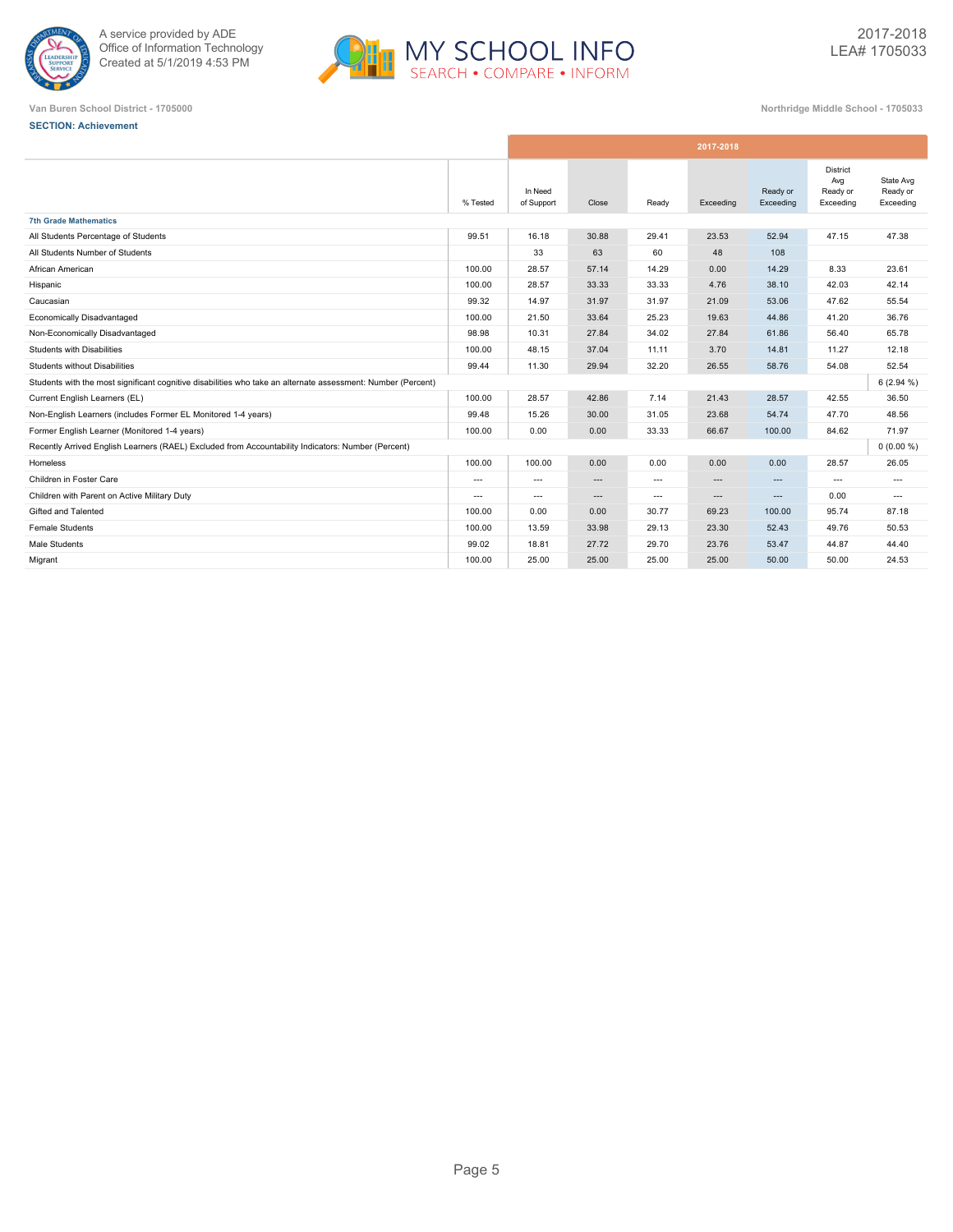



|                                                                                                              |          |                       |                          |          | 2017-2018                |                       |                                          |                                    |
|--------------------------------------------------------------------------------------------------------------|----------|-----------------------|--------------------------|----------|--------------------------|-----------------------|------------------------------------------|------------------------------------|
|                                                                                                              | % Tested | In Need<br>of Support | Close                    | Ready    | Exceeding                | Ready or<br>Exceeding | District<br>Avg<br>Ready or<br>Exceeding | State Avg<br>Ready or<br>Exceeding |
| <b>8th Grade Literacy</b>                                                                                    |          |                       |                          |          |                          |                       |                                          |                                    |
| All Students Percentage of Students                                                                          | 100.00   | 26.24                 | 17.19                    | 23.98    | 32.58                    | 56.56                 | 47.39                                    | 48.13                              |
| All Students Number of Students                                                                              |          | 58                    | 38                       | 53       | 72                       | 125                   |                                          |                                    |
| African American                                                                                             | 100.00   | 0.00                  | 28.57                    | 42.86    | 28.57                    | 71.43                 | 46.15                                    | 25.29                              |
| Hispanic                                                                                                     | 100.00   | 22.73                 | 9.09                     | 40.91    | 27.27                    | 68.18                 | 46.38                                    | 40.71                              |
| Caucasian                                                                                                    | 100.00   | 28.66                 | 18.47                    | 20.38    | 32.48                    | 52.87                 | 47.12                                    | 56.33                              |
| Economically Disadvantaged                                                                                   | 100.00   | 31.53                 | 18.02                    | 25.23    | 25.23                    | 50.45                 | 37.97                                    | 37.17                              |
| Non-Economically Disadvantaged                                                                               | 100.00   | 20.91                 | 16.36                    | 22.73    | 40.00                    | 62.73                 | 61.71                                    | 65.88                              |
| Students with Disabilities                                                                                   | 100.00   | 56.52                 | 17.39                    | 21.74    | 4.35                     | 26.09                 | 16.33                                    | 10.83                              |
| <b>Students without Disabilities</b>                                                                         | 100.00   | 22.73                 | 17.17                    | 24.24    | 35.86                    | 60.10                 | 51.28                                    | 53.20                              |
| Students with the most significant cognitive disabilities who take an alternate assessment: Number (Percent) |          |                       |                          |          |                          |                       |                                          | 7(3.17%)                           |
| Current English Learners (EL)                                                                                | 100.00   | 30.77                 | 15.38                    | 23.08    | 30.77                    | 53.85                 | 42.86                                    | 32.84                              |
| Non-English Learners (includes Former EL Monitored 1-4 years)                                                | 100.00   | 25.96                 | 17.31                    | 24.04    | 32.69                    | 56.73                 | 48.05                                    | 49.81                              |
| Former English Learner (Monitored 1-4 years)                                                                 | 100.00   | 0.00                  | 0.00                     | 0.00     | 100.00                   | 100.00                | 69.23                                    | 71.91                              |
| Recently Arrived English Learners (RAEL) Excluded from Accountability Indicators: Number (Percent)           |          |                       |                          |          |                          |                       |                                          | $0(0.00\%)$                        |
| Homeless                                                                                                     | $\cdots$ | $\cdots$              | $\hspace{0.05cm} \ldots$ | $\cdots$ | $\cdots$                 | $\cdots$              | 25.00                                    | ---                                |
| Children in Foster Care                                                                                      | 100.00   | 0.00                  | 50.00                    | 0.00     | 50.00                    | 50.00                 | 50.00                                    | 35.94                              |
| Children with Parent on Active Military Duty                                                                 | $\cdots$ | $\cdots$              | $\cdots$                 | $  -$    | $\hspace{0.05cm} \ldots$ | $\cdots$              | 0.00                                     | $---$                              |
| Gifted and Talented                                                                                          | 100.00   | 0.00                  | 5.56                     | 5.56     | 88.89                    | 94.44                 | 93.88                                    | 88.92                              |
| <b>Female Students</b>                                                                                       | 100.00   | 18.10                 | 13.79                    | 25.86    | 42.24                    | 68.10                 | 57.46                                    | 56.13                              |
| Male Students                                                                                                | 100.00   | 35.24                 | 20.95                    | 21.90    | 21.90                    | 43.81                 | 36.62                                    | 40.42                              |
| Migrant                                                                                                      | 100.00   | 0.00                  | 0.00                     | 100.00   | 0.00                     | 100.00                | 40.00                                    | 25.69                              |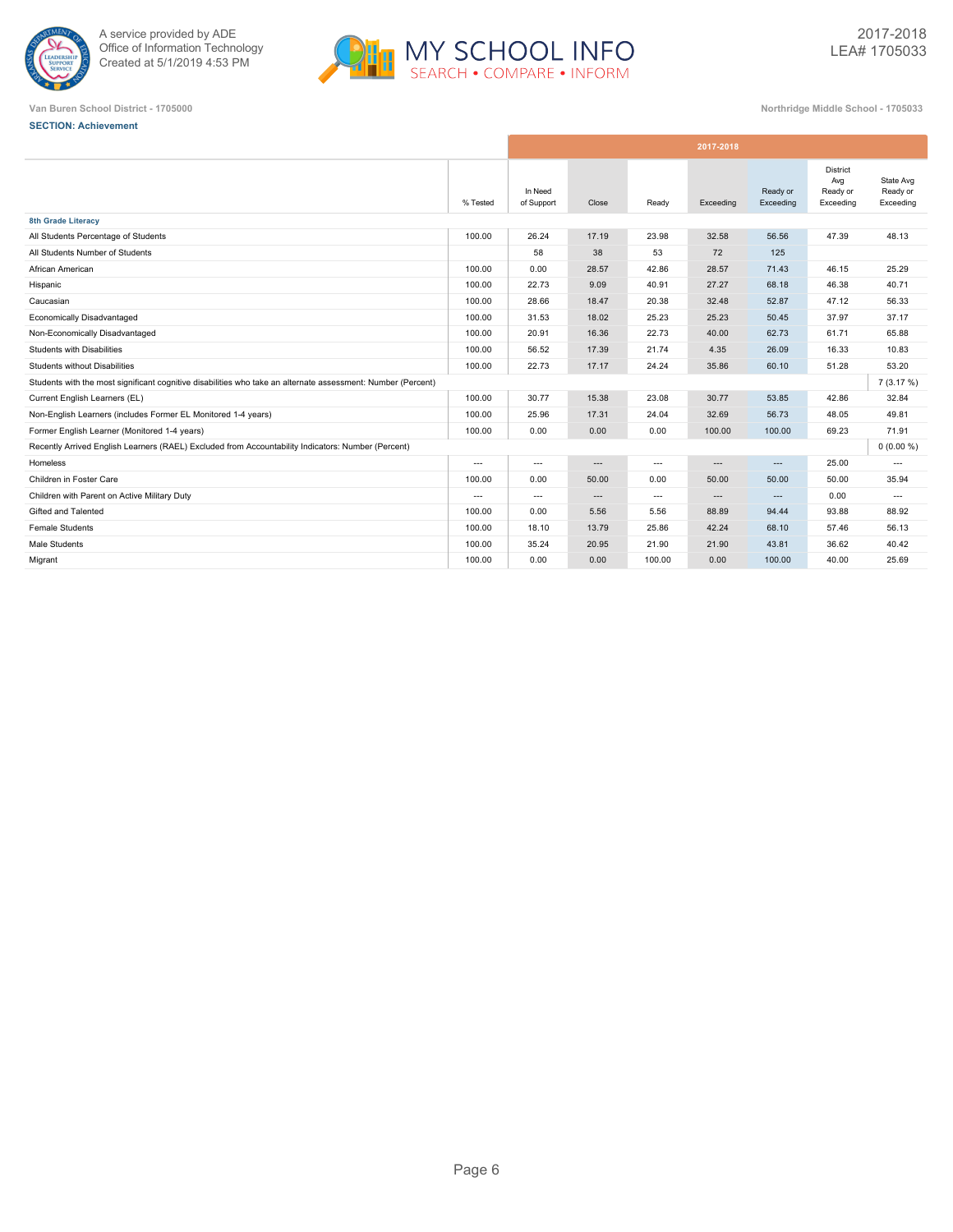



|                                                                                                              |                          |                          |                          |          | 2017-2018 |                       |                                          |                                    |
|--------------------------------------------------------------------------------------------------------------|--------------------------|--------------------------|--------------------------|----------|-----------|-----------------------|------------------------------------------|------------------------------------|
|                                                                                                              | % Tested                 | In Need<br>of Support    | Close                    | Ready    | Exceeding | Ready or<br>Exceeding | District<br>Avg<br>Ready or<br>Exceeding | State Avg<br>Ready or<br>Exceeding |
| <b>8th Grade Mathematics</b>                                                                                 |                          |                          |                          |          |           |                       |                                          |                                    |
| All Students Percentage of Students                                                                          | 100.00                   | 22.17                    | 29.86                    | 19.46    | 28.51     | 47.96                 | 39.91                                    | 46.48                              |
| All Students Number of Students                                                                              |                          | 49                       | 66                       | 43       | 63        | 106                   |                                          |                                    |
| African American                                                                                             | 100.00                   | 28.57                    | 28.57                    | 0.00     | 42.86     | 42.86                 | 23.08                                    | 21.91                              |
| Hispanic                                                                                                     | 100.00                   | 13.64                    | 27.27                    | 45.45    | 13.64     | 59.09                 | 33.33                                    | 38.80                              |
| Caucasian                                                                                                    | 100.00                   | 23.57                    | 33.12                    | 14.65    | 28.66     | 43.31                 | 40.34                                    | 55.30                              |
| Economically Disadvantaged                                                                                   | 100.00                   | 23.42                    | 33.33                    | 24.32    | 18.92     | 43.24                 | 31.58                                    | 35.49                              |
| Non-Economically Disadvantaged                                                                               | 100.00                   | 20.91                    | 26.36                    | 14.55    | 38.18     | 52.73                 | 52.57                                    | 64.28                              |
| <b>Students with Disabilities</b>                                                                            | 100.00                   | 60.87                    | 21.74                    | 8.70     | 8.70      | 17.39                 | 12.24                                    | 11.12                              |
| Students without Disabilities                                                                                | 100.00                   | 17.68                    | 30.81                    | 20.71    | 30.81     | 51.52                 | 43.37                                    | 51.29                              |
| Students with the most significant cognitive disabilities who take an alternate assessment: Number (Percent) |                          |                          |                          |          |           |                       |                                          | 7(3.17%)                           |
| Current English Learners (EL)                                                                                | 100.00                   | 23.08                    | 23.08                    | 46.15    | 7.69      | 53.85                 | 28.57                                    | 31.95                              |
| Non-English Learners (includes Former EL Monitored 1-4 years)                                                | 100.00                   | 22.12                    | 30.29                    | 17.79    | 29.81     | 47.60                 | 41.56                                    | 48.07                              |
| Former English Learner (Monitored 1-4 years)                                                                 | 100.00                   | 0.00                     | 50.00                    | 50.00    | 0.00      | 50.00                 | 46.15                                    | 68.11                              |
| Recently Arrived English Learners (RAEL) Excluded from Accountability Indicators: Number (Percent)           |                          |                          |                          |          |           |                       |                                          | $0(0.00\%)$                        |
| Homeless                                                                                                     | $\hspace{0.05cm} \ldots$ | $\cdots$                 | $\hspace{0.05cm} \ldots$ | $---$    | $\cdots$  | $\cdots$              | 50.00                                    | ---                                |
| Children in Foster Care                                                                                      | 100.00                   | 0.00                     | 100.00                   | 0.00     | 0.00      | 0.00                  | 0.00                                     | 38.28                              |
| Children with Parent on Active Military Duty                                                                 | $\hspace{0.05cm} \ldots$ | $\hspace{0.05cm} \ldots$ | $\cdots$                 | $\cdots$ | $---$     | $\cdots$              | 0.00                                     | $---$                              |
| Gifted and Talented                                                                                          | 100.00                   | 0.00                     | 2.78                     | 8.33     | 88.89     | 97.22                 | 95.92                                    | 86.37                              |
| <b>Female Students</b>                                                                                       | 100.00                   | 17.24                    | 32.76                    | 19.83    | 30.17     | 50.00                 | 42.11                                    | 48.39                              |
| Male Students                                                                                                | 100.00                   | 27.62                    | 26.67                    | 19.05    | 26.67     | 45.71                 | 37.56                                    | 44.64                              |
| Migrant                                                                                                      | 100.00                   | 0.00                     | 0.00                     | 50.00    | 50.00     | 100.00                | 30.00                                    | 23.72                              |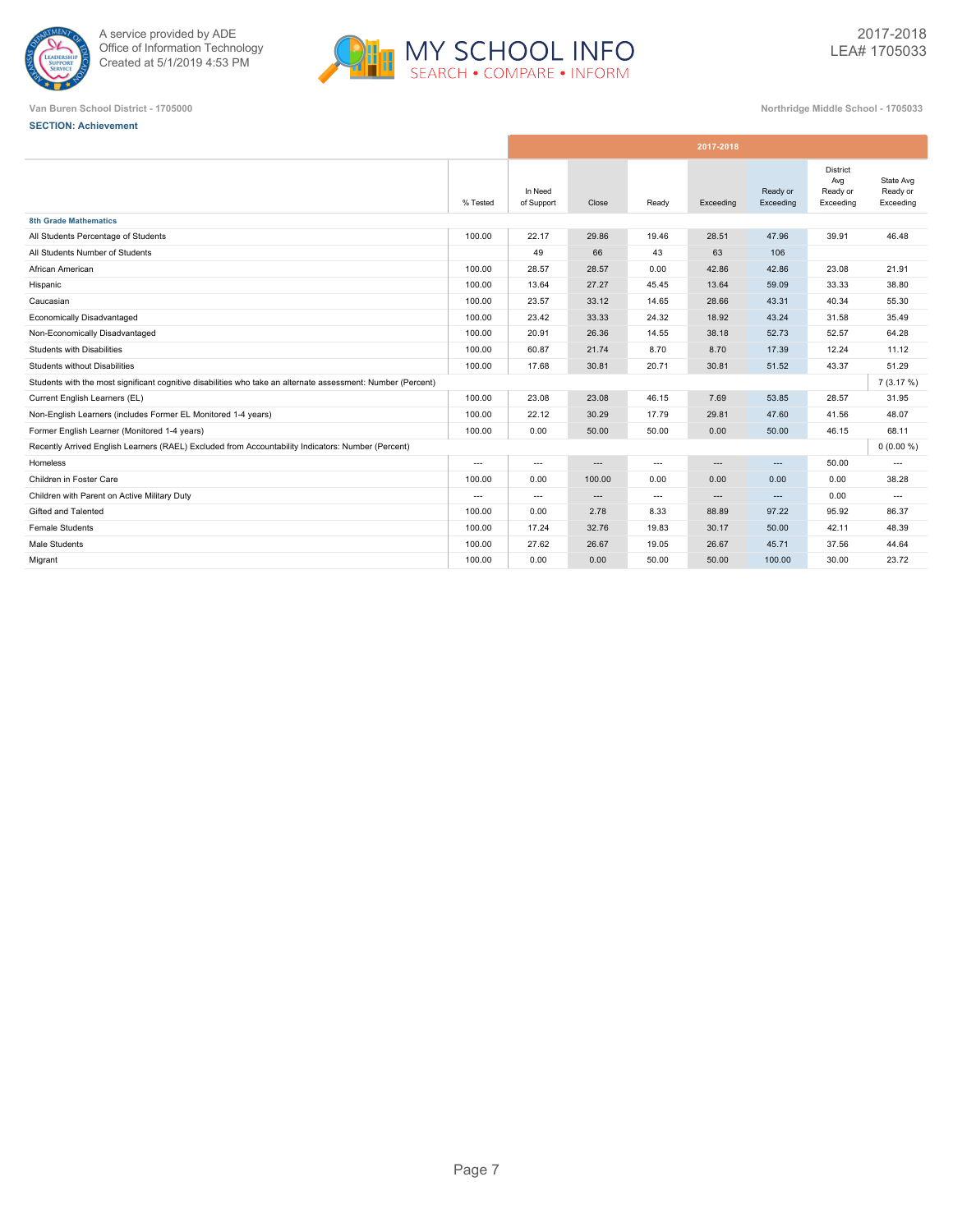



|                                                                                                              |                |                          |          |                          | 2017-2018 |                       |                                          |                                    |
|--------------------------------------------------------------------------------------------------------------|----------------|--------------------------|----------|--------------------------|-----------|-----------------------|------------------------------------------|------------------------------------|
|                                                                                                              | % Tested       | In Need<br>of Support    | Close    | Ready                    | Exceeding | Ready or<br>Exceeding | District<br>Avg<br>Ready or<br>Exceeding | State Avg<br>Ready or<br>Exceeding |
| <b>6th Grade Science</b>                                                                                     |                |                          |          |                          |           |                       |                                          |                                    |
| All Students Percentage of Students                                                                          | 100.00         | 27.47                    | 19.78    | 38.46                    | 14.29     | 52.75                 | 44.12                                    | 45.94                              |
| All Students Number of Students                                                                              |                | 50                       | 36       | 70                       | 26        | 96                    |                                          |                                    |
| African American                                                                                             | 100.00         | 16.67                    | 66.67    | 16.67                    | 0.00      | 16.67                 | 16.67                                    | 21.18                              |
| Hispanic                                                                                                     | 100.00         | 30.00                    | 20.00    | 40.00                    | 10.00     | 50.00                 | 40.00                                    | 39.06                              |
| Caucasian                                                                                                    | 100.00         | 30.66                    | 16.06    | 37.96                    | 15.33     | 53.28                 | 44.64                                    | 55.00                              |
| Economically Disadvantaged                                                                                   | 100.00         | 31.68                    | 22.77    | 32.67                    | 12.87     | 45.54                 | 34.91                                    | 35.87                              |
| Non-Economically Disadvantaged                                                                               | 100.00         | 22.22                    | 16.05    | 45.68                    | 16.05     | 61.73                 | 61.97                                    | 64.56                              |
| Students with Disabilities                                                                                   | 100.00         | 88.89                    | 11.11    | 0.00                     | 0.00      | 0.00                  | 1.64                                     | 10.77                              |
| Students without Disabilities                                                                                | 100.00         | 20.73                    | 20.73    | 42.68                    | 15.85     | 58.54                 | 51.40                                    | 50.93                              |
| Students with the most significant cognitive disabilities who take an alternate assessment: Number (Percent) |                |                          |          |                          |           |                       |                                          | $0(0.00\%)$                        |
| Current English Learners (EL)                                                                                | 100.00         | 37.50                    | 25.00    | 37.50                    | 0.00      | 37.50                 | 33.33                                    | 35.61                              |
| Non-English Learners (includes Former EL Monitored 1-4 years)                                                | 100.00         | 27.01                    | 19.54    | 38.51                    | 14.94     | 53.45                 | 45.43                                    | 47.18                              |
| Former English Learner (Monitored 1-4 years)                                                                 | $\overline{a}$ | $\hspace{0.05cm} \ldots$ | $\cdots$ | $\hspace{0.05cm} \ldots$ | $\cdots$  | $\cdots$              | 22.22                                    | ---                                |
| Recently Arrived English Learners (RAEL) Excluded from Accountability Indicators: Number (Percent)           |                |                          |          |                          |           |                       |                                          | $0(0.00\%)$                        |
| Homeless                                                                                                     | $---$          | $---$                    | $\cdots$ | $---$                    | $\cdots$  | $---$                 | 0.00                                     | $---$                              |
| Children in Foster Care                                                                                      | 100.00         | 100.00                   | 0.00     | 0.00                     | 0.00      | 0.00                  | 0.00                                     | 28.99                              |
| Children with Parent on Active Military Duty                                                                 | 100.00         | 0.00                     | 0.00     | 0.00                     | 100.00    | 100.00                | 100.00                                   | 64.75                              |
| Gifted and Talented                                                                                          | 100.00         | 0.00                     | 0.00     | 50.00                    | 50.00     | 100.00                | 100.00                                   | 89.31                              |
| <b>Female Students</b>                                                                                       | 100.00         | 23.96                    | 19.79    | 44.79                    | 11.46     | 56.25                 | 47.06                                    | 46.80                              |
| <b>Male Students</b>                                                                                         | 100.00         | 31.40                    | 19.77    | 31.40                    | 17.44     | 48.84                 | 40.82                                    | 45.10                              |
| Migrant                                                                                                      | 100.00         | 100.00                   | 0.00     | 0.00                     | 0.00      | 0.00                  | 0.00                                     | 22.18                              |
|                                                                                                              |                |                          |          |                          |           |                       |                                          |                                    |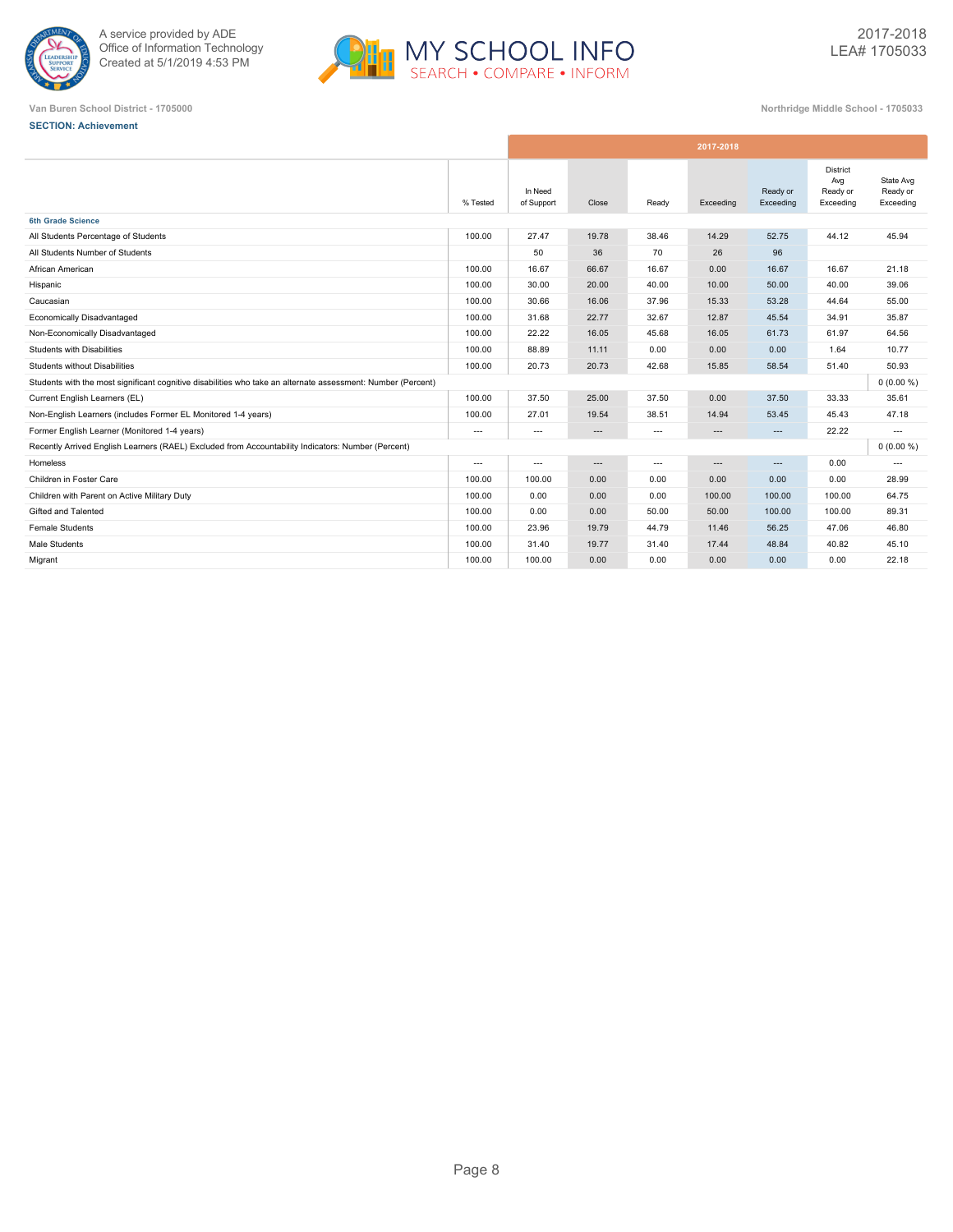



**SECTI** 

| <b>SECTION: Achievement</b>                                                                                  |                |                          |                          |                          |           |                          |                                                 |                                    |
|--------------------------------------------------------------------------------------------------------------|----------------|--------------------------|--------------------------|--------------------------|-----------|--------------------------|-------------------------------------------------|------------------------------------|
|                                                                                                              |                |                          |                          |                          | 2017-2018 |                          |                                                 |                                    |
|                                                                                                              | % Tested       | In Need<br>of Support    | Close                    | Ready                    | Exceeding | Ready or<br>Exceeding    | <b>District</b><br>Avg<br>Ready or<br>Exceeding | State Avg<br>Ready or<br>Exceeding |
| <b>7th Grade Science</b>                                                                                     |                |                          |                          |                          |           |                          |                                                 |                                    |
| All Students Percentage of Students                                                                          | 99.51          | 32.35                    | 18.14                    | 25.98                    | 23.53     | 49.51                    | 44.87                                           | 42.94                              |
| All Students Number of Students                                                                              |                | 66                       | 37                       | 53                       | 48        | 101                      |                                                 |                                    |
| African American                                                                                             | 100.00         | 42.86                    | 28.57                    | 28.57                    | 0.00      | 28.57                    | 16.67                                           | 18.89                              |
| Hispanic                                                                                                     | 100.00         | 42.86                    | 23.81                    | 23.81                    | 9.52      | 33.33                    | 33.33                                           | 35.61                              |
| Caucasian                                                                                                    | 99.32          | 32.65                    | 17.69                    | 27.89                    | 21.77     | 49.66                    | 46.98                                           | 51.63                              |
| Economically Disadvantaged                                                                                   | 100.00         | 38.32                    | 19.63                    | 21.50                    | 20.56     | 42.06                    | 38.20                                           | 32.16                              |
| Non-Economically Disadvantaged                                                                               | 98.98          | 25.77                    | 16.49                    | 30.93                    | 26.80     | 57.73                    | 55.23                                           | 61.63                              |
| Students with Disabilities                                                                                   | 100.00         | 81.48                    | 14.81                    | 3.70                     | 0.00      | 3.70                     | 5.63                                            | 11.03                              |
| <b>Students without Disabilities</b>                                                                         | 99.44          | 24.86                    | 18.64                    | 29.38                    | 27.12     | 56.50                    | 52.45                                           | 47.62                              |
| Students with the most significant cognitive disabilities who take an alternate assessment: Number (Percent) |                |                          |                          |                          |           |                          |                                                 | $6(2.94\%)$                        |
| Current English Learners (EL)                                                                                | 100.00         | 42.86                    | 14.29                    | 21.43                    | 21.43     | 42.86                    | 36.17                                           | 29.29                              |
| Non-English Learners (includes Former EL Monitored 1-4 years)                                                | 99.48          | 31.58                    | 18.42                    | 26.32                    | 23.68     | 50.00                    | 45.92                                           | 44.42                              |
| Former English Learner (Monitored 1-4 years)                                                                 | 100.00         | 0.00                     | 0.00                     | 33.33                    | 66.67     | 100.00                   | 76.92                                           | 60.89                              |
| Recently Arrived English Learners (RAEL) Excluded from Accountability Indicators: Number (Percent)           |                |                          |                          |                          |           |                          |                                                 | $0(0.00\%)$                        |
| Homeless                                                                                                     | 100.00         | 100.00                   | 0.00                     | 0.00                     | 0.00      | 0.00                     | 28.57                                           | 25.09                              |
| Children in Foster Care                                                                                      | $---$          | $\overline{\phantom{a}}$ | $\cdots$                 | $\hspace{0.05cm} \ldots$ | $\cdots$  | $\cdots$                 | $\overline{a}$                                  | $\cdots$                           |
| Children with Parent on Active Military Duty                                                                 | $\overline{a}$ | $\overline{\phantom{a}}$ | $\hspace{0.05cm} \ldots$ | $\cdots$                 | $---$     | $\overline{\phantom{a}}$ | 0.00                                            | $\overline{\phantom{a}}$           |
| Gifted and Talented                                                                                          | 100.00         | 0.00                     | 0.00                     | 30.77                    | 69.23     | 100.00                   | 95.74                                           | 85.48                              |
| <b>Female Students</b>                                                                                       | 100.00         | 31.07                    | 18.45                    | 28.16                    | 22.33     | 50.49                    | 45.37                                           | 45.15                              |
| Male Students                                                                                                | 99.02          | 33.66                    | 17.82                    | 23.76                    | 24.75     | 48.51                    | 44.44                                           | 40.85                              |
| Migrant                                                                                                      | 100.00         | 25.00                    | 25.00                    | 25.00                    | 25.00     | 50.00                    | 40.00                                           | 21.59                              |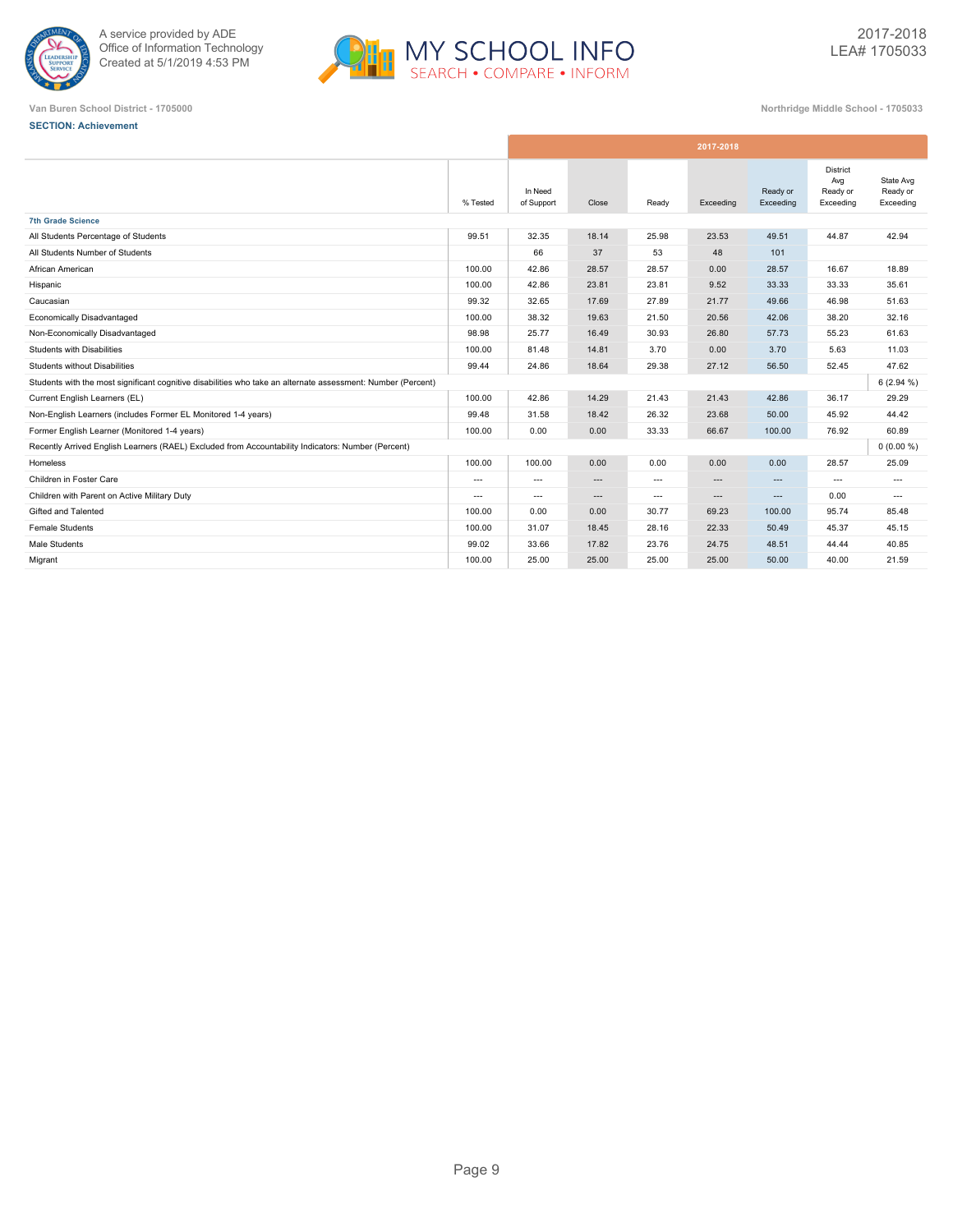



| <b>SECTION: Achievement</b>                                                                                  |                |                          |                          |          |                          |                          |                                          |                                    |  |
|--------------------------------------------------------------------------------------------------------------|----------------|--------------------------|--------------------------|----------|--------------------------|--------------------------|------------------------------------------|------------------------------------|--|
|                                                                                                              |                |                          |                          |          | 2017-2018                |                          |                                          |                                    |  |
|                                                                                                              | % Tested       | In Need<br>of Support    | Close                    | Ready    | Exceeding                | Ready or<br>Exceeding    | District<br>Avg<br>Ready or<br>Exceeding | State Avg<br>Ready or<br>Exceeding |  |
| <b>8th Grade Science</b>                                                                                     |                |                          |                          |          |                          |                          |                                          |                                    |  |
| All Students Percentage of Students                                                                          | 100.00         | 33.64                    | 19.16                    | 21.96    | 25.23                    | 47.20                    | 38.25                                    | 42.23                              |  |
| All Students Number of Students                                                                              |                | 72                       | 41                       | 47       | 54                       | 101                      |                                          |                                    |  |
| African American                                                                                             | 100.00         | 33.33                    | 0.00                     | 50.00    | 16.67                    | 66.67                    | 41.67                                    | 18.57                              |  |
| Hispanic                                                                                                     | 100.00         | 36.36                    | 27.27                    | 13.64    | 22.73                    | 36.36                    | 29.41                                    | 34.77                              |  |
| Caucasian                                                                                                    | 100.00         | 35.10                    | 17.22                    | 21.19    | 26.49                    | 47.68                    | 40.34                                    | 50.77                              |  |
| Economically Disadvantaged                                                                                   | 100.00         | 38.68                    | 19.81                    | 22.64    | 18.87                    | 41.51                    | 28.74                                    | 31.36                              |  |
| Non-Economically Disadvantaged                                                                               | 100.00         | 28.70                    | 18.52                    | 21.30    | 31.48                    | 52.78                    | 52.60                                    | 59.72                              |  |
| Students with Disabilities                                                                                   | 100.00         | 87.50                    | 0.00                     | 12.50    | 0.00                     | 12.50                    | 7.32                                     | 6.81                               |  |
| <b>Students without Disabilities</b>                                                                         | 100.00         | 29.29                    | 20.71                    | 22.73    | 27.27                    | 50.00                    | 41.48                                    | 46.51                              |  |
| Students with the most significant cognitive disabilities who take an alternate assessment: Number (Percent) |                |                          |                          |          |                          |                          |                                          | $0(0.00\%)$                        |  |
| Current English Learners (EL)                                                                                | 100.00         | 38.46                    | 15.38                    | 30.77    | 15.38                    | 46.15                    | 35.71                                    | 28.17                              |  |
| Non-English Learners (includes Former EL Monitored 1-4 years)                                                | 100.00         | 33.33                    | 19.40                    | 21.39    | 25.87                    | 47.26                    | 38.62                                    | 43.78                              |  |
| Former English Learner (Monitored 1-4 years)                                                                 | 100.00         | 0.00                     | 0.00                     | 50.00    | 50.00                    | 100.00                   | 53.85                                    | 61.83                              |  |
| Recently Arrived English Learners (RAEL) Excluded from Accountability Indicators: Number (Percent)           |                |                          |                          |          |                          |                          |                                          | $0(0.00\%)$                        |  |
| Homeless                                                                                                     | $\overline{a}$ | $\overline{\phantom{a}}$ | $\hspace{0.05cm} \ldots$ | $\cdots$ | $\overline{\phantom{a}}$ | $\overline{\phantom{a}}$ | 0.00                                     | $---$                              |  |
| Children in Foster Care                                                                                      | 100.00         | 0.00                     | 100.00                   | 0.00     | 0.00                     | 0.00                     | 0.00                                     | 27.42                              |  |
| Children with Parent on Active Military Duty                                                                 | $---$          | $\hspace{0.05cm} \ldots$ | $\hspace{1.5cm} \ldots$  | $---$    | $\cdots$                 | $\overline{\phantom{a}}$ | 0.00                                     | $\overline{\phantom{a}}$           |  |
| Gifted and Talented                                                                                          | 100.00         | 2.78                     | 5.56                     | 19.44    | 72.22                    | 91.67                    | 89.80                                    | 83.70                              |  |
| <b>Female Students</b>                                                                                       | 100.00         | 25.89                    | 23.21                    | 24.11    | 26.79                    | 50.89                    | 42.22                                    | 44.60                              |  |
| Male Students                                                                                                | 100.00         | 42.16                    | 14.71                    | 19.61    | 23.53                    | 43.14                    | 33.97                                    | 39.93                              |  |

Migrant 100.00 0.00 50.00 0.00 50.00 50.00 20.00 19.68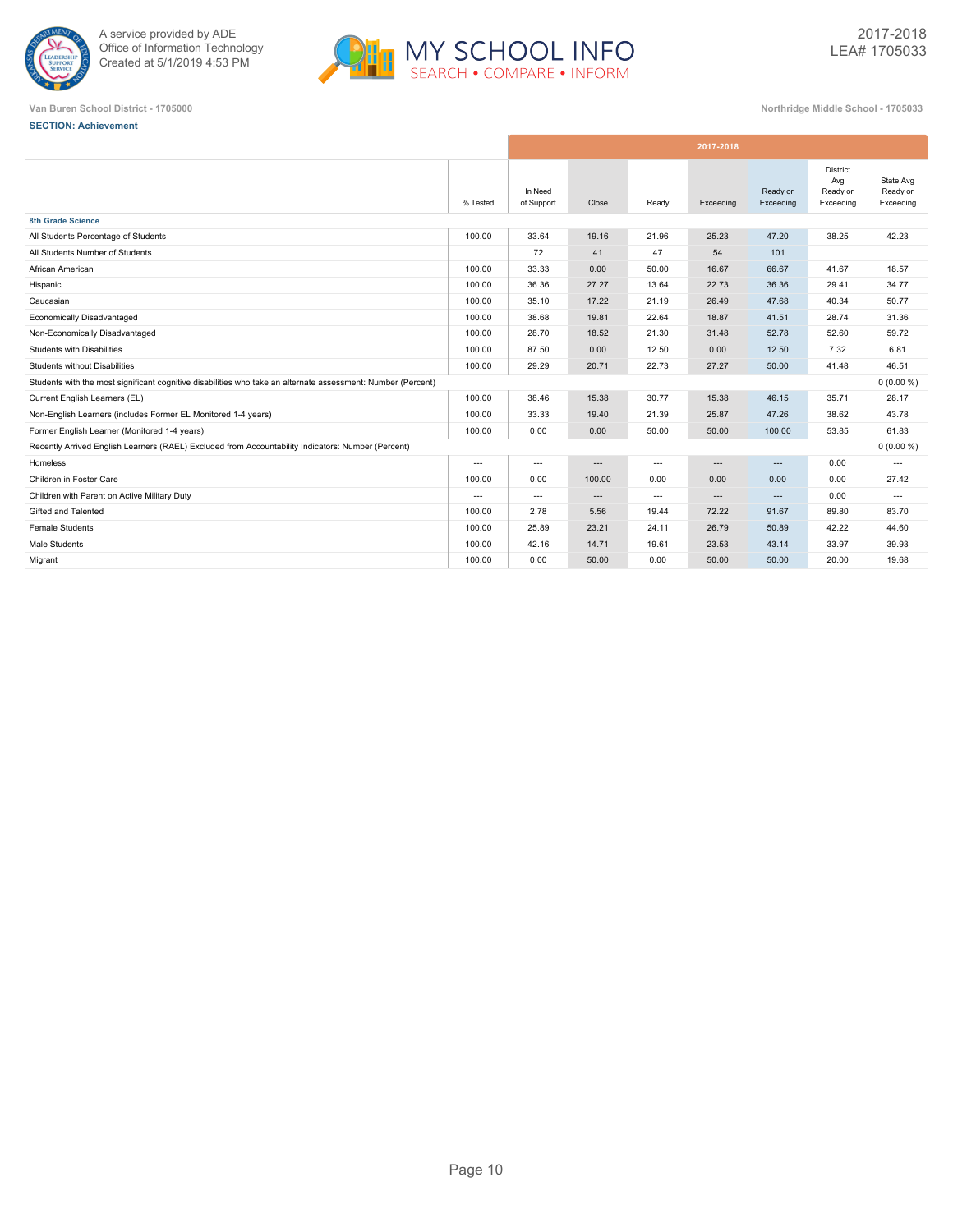



| Van Buren School District - 1705000                           |                |                          |                          |                          | Northridge Middle School - 1705033 |                     |
|---------------------------------------------------------------|----------------|--------------------------|--------------------------|--------------------------|------------------------------------|---------------------|
| <b>SECTION: Growth</b>                                        |                |                          |                          |                          |                                    |                     |
|                                                               | <b>ELA</b>     | Math                     | Content                  | <b>Science</b>           | <b>ELP</b>                         | Content<br>with ELP |
| Grade 6                                                       |                |                          |                          |                          |                                    |                     |
| All Students                                                  | 83.6918        | 80.1903                  | 81.9410                  | 79.4635                  | 87.4819                            | 82.1846             |
| African-American                                              | 85.3035        | 75.6585                  | 80.4810                  | 76.4756                  | ---                                | ---                 |
| Hispanic                                                      | 84.8669        | 78.3718                  | 81.6194                  | 83.4563                  | 86.6820                            | 83.0369             |
| Caucasian                                                     | 82.3851        | 80.1516                  | 81.2683                  | 78.5730                  | $\overline{a}$                     | ---                 |
| Economically Disadvantaged                                    | 81.7373        | 79.3506                  | 80.5439                  | 79.9957                  | 88.6575                            | 81.1063             |
| Non-Economically Disadvantaged                                | 85.9883        | 81.1768                  | 83.5826                  | 78.8304                  | 79.2530                            | 83.5291             |
| Students with Disabilities                                    | 75.9647        | 71.9058                  | 73.9353                  | 68.6509                  | 89.9616                            | 74.7788             |
| Students without Disabilities                                 | 84.5834        | 81.1462                  | 82.8648                  | 80.6418                  | 87.1277                            | 83.0478             |
| Current English Learners (EL)                                 | 86.3387        | 75.5658                  | 80.9522                  | 84.1574                  | 87.4819                            | 84.0250             |
| Non-English Learners (includes Former EL Monitored 1-4 years) | 83.5474        | 80.4425                  | 81.9950                  | 79.2059                  | $\overline{a}$                     | $\overline{a}$      |
| Former English Learner (Monitored 1-4 years)                  | $---$          | $\overline{\phantom{a}}$ | $\overline{\phantom{a}}$ | $\overline{\phantom{a}}$ | $---$                              | $\overline{a}$      |
| Homeless                                                      | $\overline{a}$ | $\overline{\phantom{a}}$ | ---                      | $\overline{\phantom{a}}$ | $---$                              | ---                 |
| Children in Foster Care                                       | 82.3062        | 98.5931                  | 90.4496                  | 83.4111                  | $---$                              | ---                 |
| Children with Parent on Active Military Duty                  | 85.4177        | 81.7044                  | 83.5611                  | 85.1506                  | $\overline{\phantom{a}}$           | $\overline{a}$      |
| Gifted and Talented                                           | 91.2367        | 81.2664                  | 86.2516                  | 83.9582                  | 93.0814                            | 86.5247             |
| Female Students                                               | 84.4274        | 80.6409                  | 82.5341                  | 81.1730                  | 86.1821                            | 82.7598             |
| Male Students                                                 | 82.8853        | 79.6962                  | 81.2908                  | 77.5665                  | 91.3815                            | 81.5282             |
| Migrant                                                       | 82.0279        | 65.5659                  | 73.7969                  | 79.4766                  | 89.9616                            | 81.8792             |
|                                                               |                |                          |                          |                          |                                    |                     |
|                                                               | <b>ELA</b>     | Math                     | Content                  | <b>Science</b>           | <b>ELP</b>                         | Content<br>with ELP |
| Grade 7                                                       |                |                          |                          |                          |                                    |                     |
| All Students                                                  | 82.2780        | 85.1006                  | 83.6893                  | 82.1208                  | 83.8407                            | 83.6977             |
| African-American                                              | 83.0806        | 80.3799                  | 81.7302                  | 84.4656                  | $\qquad \qquad -$                  | ---                 |
| Hispanic                                                      | 81.8625        | 84.7186                  | 83.2905                  | 78.4254                  | 86.4447                            | 84.3044             |
| Caucasian                                                     | 81.1903        | 85.3305                  | 83.2604                  | 81.7078                  | $\overline{\phantom{a}}$           | ---                 |
| Economically Disadvantaged                                    | 82.3745        | 84.3012                  | 83.3379                  | 80.0899                  | 86.4447                            | 83.6016             |
| Non-Economically Disadvantaged                                | 82.1740        | 85.9622                  | 84.0681                  | 84.3097                  | 72.1231                            | 83.8084             |
| <b>Students with Disabilities</b>                             | 77.9668        | 82.8036                  | 80.3852                  | 78.3774                  | 80.9908                            | 80.4378             |
| <b>Students without Disabilities</b>                          | 82.8234        | 85.3912                  | 84.1073                  | 82.5944                  | 84.4741                            | 84.1262             |
| Current English Learners (EL)                                 | 78.4533        | 84.2887                  | 81.3710                  | 79.6806                  | 83.8407                            | 82.6059             |
| Non-English Learners (includes Former EL Monitored 1-4 years) | 82.5170        | 85.1513                  | 83.8342                  | 82.2734                  | $\overline{\phantom{a}}$           | ---                 |
| Former English Learner (Monitored 1-4 years)                  | 83.9868        | 81.7072                  | 82.8470                  | 87.0364                  | $\overline{\phantom{a}}$           | $\overline{a}$      |
| Homeless                                                      | $---$          | $\overline{\phantom{a}}$ | $\overline{\phantom{a}}$ | $\overline{\phantom{a}}$ | $\overline{\phantom{a}}$           | $\overline{a}$      |
| Children in Foster Care                                       | $\overline{a}$ | $\cdots$                 | ---                      | $\hspace{0.05cm} \ldots$ | $\overline{a}$                     | ---                 |
| Children with Parent on Active Military Duty                  | $\overline{a}$ | $\overline{a}$           | $\overline{a}$           | $\overline{a}$           | $\overline{a}$                     | $\overline{a}$      |

Gifted and Talented 82.6814 86.1199 84.4007 83.6502 --- --- Female Students 83.1532 85.7252 84.4392 82.5682 86.9858 84.5653 Male Students 81.3547 84.4417 82.8982 81.6490 81.2199 82.7944 Migrant 82.6154 82.7487 82.6821 90.3998 77.3444 80.9028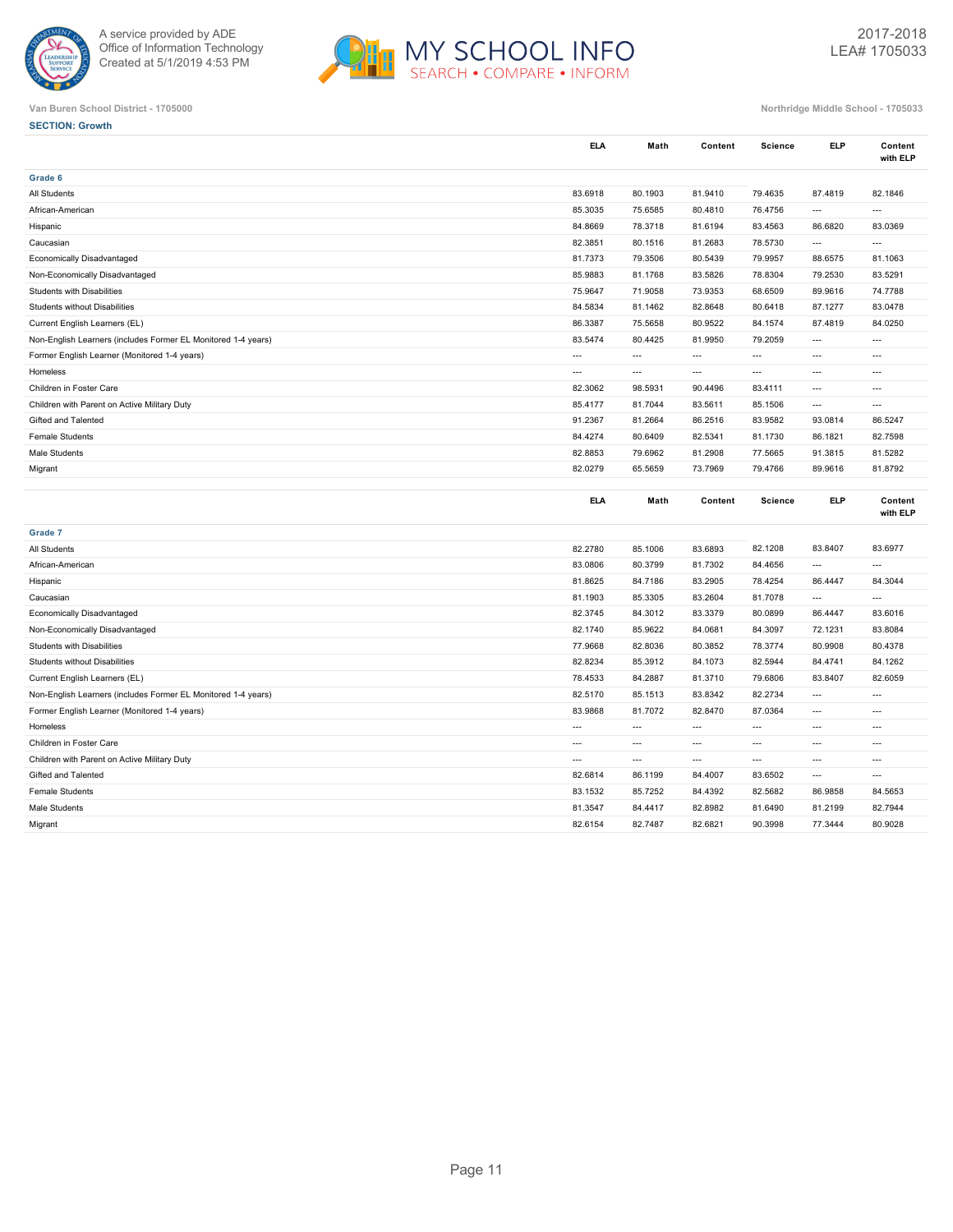



| <b>SECTION: Growth</b>                                        |                          |                          |                          |                          |                          |                     |
|---------------------------------------------------------------|--------------------------|--------------------------|--------------------------|--------------------------|--------------------------|---------------------|
|                                                               | <b>ELA</b>               | Math                     | Content                  | Science                  | <b>ELP</b>               | Content<br>with ELP |
| Grade 8                                                       |                          |                          |                          |                          |                          |                     |
| All Students                                                  | 81.2751                  | 82.7260                  | 82.0006                  | 80.4286                  | 93.2714                  | 82.5826             |
| African-American                                              | 86.3786                  | 84.2760                  | 85.3273                  | 77.2934                  | $\overline{\phantom{a}}$ | $---$               |
| Hispanic                                                      | 82.2607                  | 83.5028                  | 82.8817                  | 80.8661                  | 90.5810                  | 84.3624             |
| Caucasian                                                     | 81.1589                  | 82.0666                  | 81.6128                  | 79.8488                  | ---                      | ---                 |
| Economically Disadvantaged                                    | 81.0921                  | 83.4465                  | 82.2693                  | 80.6301                  | 93.2714                  | 83.3796             |
| Non-Economically Disadvantaged                                | 81.4476                  | 82.0471                  | 81.7474                  | 80.2389                  | ---                      | ---                 |
| Students with Disabilities                                    | 80.7335                  | 83.0802                  | 81.9068                  | 80.3202                  | 84.1554                  | 82.0473             |
| Students without Disabilities                                 | 81.3186                  | 82.6976                  | 82.0081                  | 80.4368                  | 94.1830                  | 82.6261             |
| Current English Learners (EL)                                 | 83.8267                  | 88.1465                  | 85.9866                  | 85.1616                  | 93.2714                  | 89.6290             |
| Non-English Learners (includes Former EL Monitored 1-4 years) | 81.1282                  | 82.4138                  | 81.7710                  | 80.1531                  | $\hspace{0.05cm} \ldots$ | ---                 |
| Former English Learner (Monitored 1-4 years)                  | 71.6362                  | 87.1299                  | 79.3830                  | 87.9668                  | $\overline{\phantom{a}}$ | $\overline{a}$      |
| Homeless                                                      | $---$                    | $\overline{\phantom{a}}$ | $\overline{\phantom{a}}$ | $---$                    | ---                      | $\overline{a}$      |
| Children in Foster Care                                       | 88.9980                  | 91.7355                  | 90.3667                  | 78.3365                  | $---$                    | $---$               |
| Children with Parent on Active Military Duty                  | $\overline{\phantom{a}}$ | $\cdots$                 | $\hspace{0.05cm} \cdots$ | $\overline{\phantom{a}}$ | ---                      | ---                 |
| Gifted and Talented                                           | 85.7781                  | 83.3429                  | 84.5605                  | 84.0461                  | $\cdots$                 | $\overline{a}$      |
| <b>Female Students</b>                                        | 80.6240                  | 82.5809                  | 81.6024                  | 80.8181                  | 91.6067                  | 82.1336             |
| Male Students                                                 | 82.0085                  | 82.8895                  | 82.4490                  | 79.9804                  | 95.2690                  | 83.0900             |
| Migrant                                                       | 83.9932                  | 85.3708                  | 84.6820                  | 81.2857                  | 99.6765                  | 89.6802             |
|                                                               |                          |                          |                          |                          |                          |                     |
|                                                               | <b>ELA</b>               | Math                     | Content                  | <b>Science</b>           | <b>ELP</b>               | Content<br>with ELP |
| <b>All Grades</b>                                             |                          |                          |                          |                          |                          |                     |
| All Students                                                  | 82.3551                  | 82.7310                  | 82.5431                  | 80.6956                  | 88.2696                  | 82.8328             |
| African-American                                              | 85.0291                  | 80.0886                  | 82.5589                  | 79.1142                  | $\overline{\phantom{a}}$ | ---                 |
| Hispanic                                                      | 82.9391                  | 82.3087                  | 82.6239                  | 80.8704                  | 87.5086                  | 83.9224             |
| Caucasian                                                     | 81.5650                  | 82.5340                  | 82.0495                  | 80.0600                  | ---                      | ---                 |
| Economically Disadvantaged                                    | 81.7324                  | 82.4011                  | 82.0668                  | 80.2411                  | 89.7996                  | 82.7275             |
| Non-Economically Disadvantaged                                | 83.0119                  | 83.0790                  | 83.0455                  | 81.1768                  | 74.4997                  | 82.9529             |
| Students with Disabilities                                    | 78.0680                  | 79.2478                  | 78.6579                  | 75.7206                  | 84.0246                  | 79.0280             |
| Students without Disabilities                                 | 82.8099                  | 83.1006                  | 82.9553                  | 81.2048                  | 88.9227                  | 83.2453             |
| Current English Learners (EL)                                 | 82.6493                  | 83.1251                  | 82.8872                  | 82.9252                  | 88.2696                  | 85.5343             |
| Non-English Learners (includes Former EL Monitored 1-4 years) | 82.3380                  | 82.7081                  | 82.5230                  | 80.5649                  | $\overline{\phantom{a}}$ | $---$               |
| Former English Learner (Monitored 1-4 years)                  | 79.0465                  | 83.8762                  | 81.4614                  | 87.4086                  | $---$                    | $\overline{a}$      |
| Homeless                                                      | $\overline{a}$           | $\overline{\phantom{a}}$ | $\overline{\phantom{a}}$ | $---$                    | ---                      | ---                 |
| Children in Foster Care                                       | 85.6521                  | 95.1643                  | 90.4082                  | 80.8738                  | $---$                    | $\overline{a}$      |
| Children with Parent on Active Military Duty                  | 85.4177                  | 81.7044                  | 83.5611                  | 85.1506                  | ---                      | $\overline{a}$      |

Gifted and Talented 86.3652 83.6030 84.9841 83.9019 93.0814 85.0772 Female Students 82.6271 83.0071 82.8171 81.4994 88.3330 83.1186 Male Students 88.1867 82.5176 82.93 82.2436 79.8071 88.1867 82.5176 482.9251 81.0432 81.0432 81.0432 82.9251 81.0432 82.9251 81.0432 82.9253 86.0817 83.4742 83.4742 & Migrant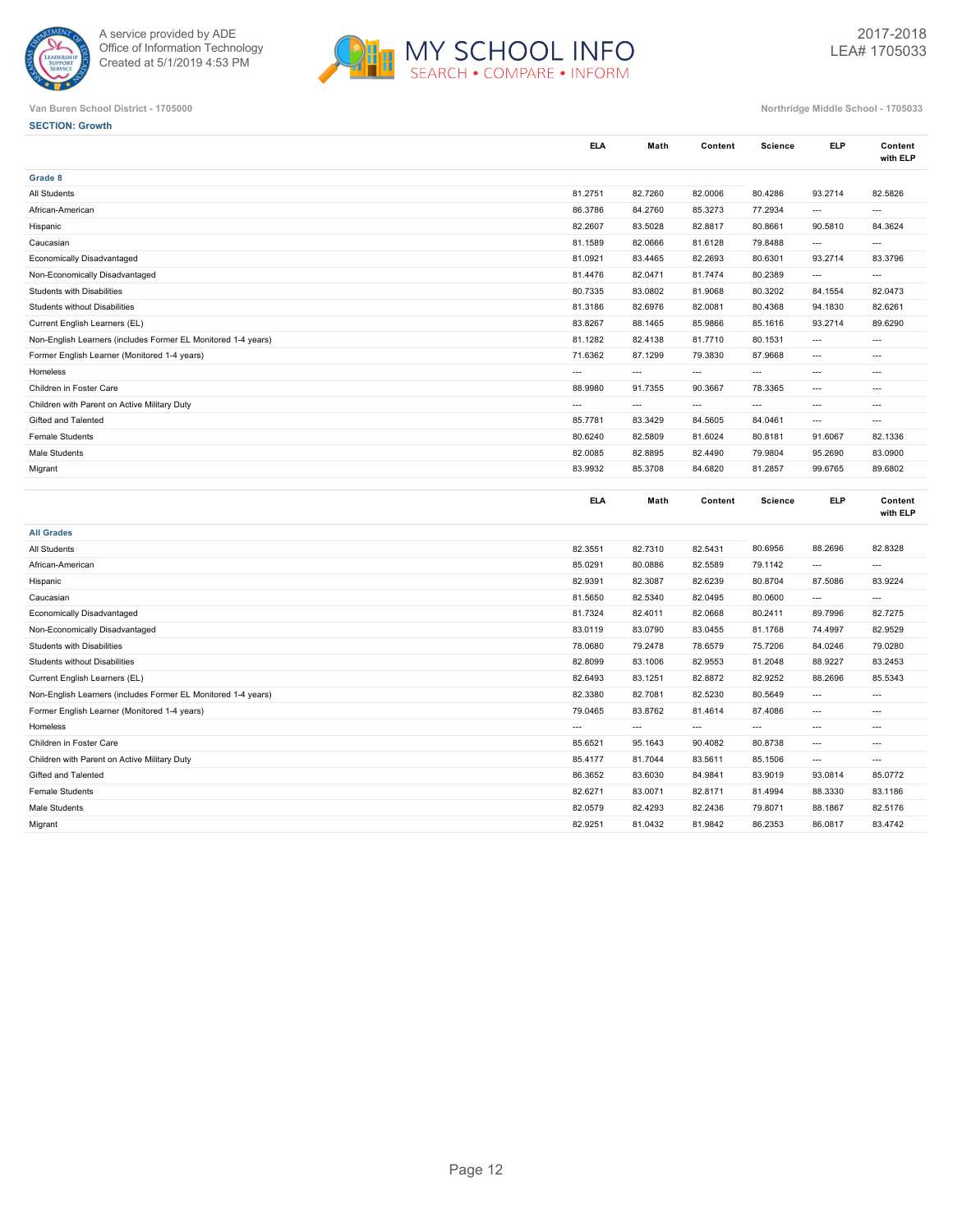



### **SECTION: English Language Proficiency for ELL**

|           |                  | 2015-2016                   |                    |                  | 2016-2017            |                    |                  | 2017-2018            |                    |
|-----------|------------------|-----------------------------|--------------------|------------------|----------------------|--------------------|------------------|----------------------|--------------------|
|           | <b>EL Tested</b> | <b>Number</b><br>Proficient | EL %<br>Proficient | <b>EL Tested</b> | Number<br>Proficient | EL %<br>Proficient | <b>EL Tested</b> | Number<br>Proficient | EL %<br>Proficient |
| Grade All | 33               | 14                          | 42.42 %            | 39               | 11                   | 28.21 %            | 30               | 9                    | 30.00 %            |
| Grade 06  | 14               | 8                           | 57.14 %            | 13               | 4                    | 30.77 %            | 8                | $\overline{2}$       | 25.00 %            |
| Grade 07  | 17               | 6                           | 35.29 %            | 13               | 4                    | 30.77 %            | 11               |                      | 9.09%              |
| Grade 08  | 2                | 0                           | $.00\%$            | 13               | 3                    | 23.08 %            | 11               | 6                    | 54.55 %            |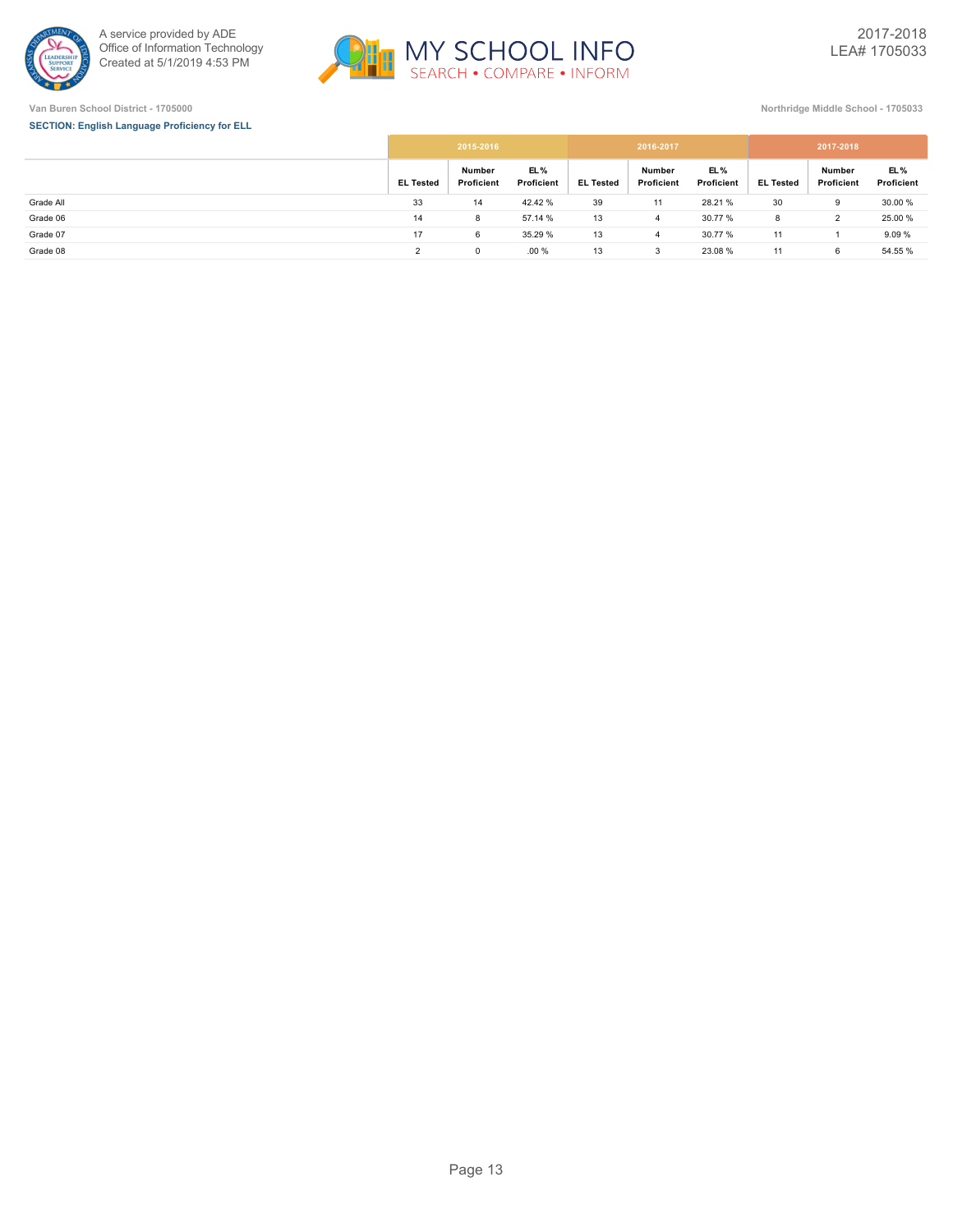

**SECTION: SQSS**



|                                                                  | <b>Student</b><br>Engagement | Science<br>Achievement | Reading<br>Achievement | Science<br>Growth | <b>ACT</b><br>Composite | <b>High School</b><br><b>Final GPA</b> | Community<br>Learning<br><b>Services</b><br>Credits | Computer<br>Science<br>Credits | On-Time<br>Credits | <b>ACT</b><br><b>Benchmark</b><br><b>Readiness</b> | AP/IB/CC<br>Credits | Total    |
|------------------------------------------------------------------|------------------------------|------------------------|------------------------|-------------------|-------------------------|----------------------------------------|-----------------------------------------------------|--------------------------------|--------------------|----------------------------------------------------|---------------------|----------|
| Grade 6                                                          |                              |                        |                        |                   |                         |                                        |                                                     |                                |                    |                                                    |                     |          |
| All Students                                                     | 78.92                        | 53.85                  | 52.66                  | 50.00             | $\cdots$                | $\cdots$                               | $\cdots$                                            | $\cdots$                       | $\cdots$           | $\cdots$                                           | $\cdots$            | 59.97    |
| African-American                                                 | 78.57                        | 20.00                  | 40.00                  | 20.00             | $\cdots$                | $\cdots$                               | $\cdots$                                            | $\cdots$                       | $\sim$             | $\cdots$                                           | $\cdots$            | 43.18    |
| Hispanic                                                         | 95.45                        | 50.00                  | 45.00                  | 63.89             | $\cdots$                | $\cdots$                               | $\cdots$                                            | $\cdots$                       | $\cdots$           | $\sim$                                             | $\cdots$            | 64.38    |
| Caucasian                                                        | 75.00                        | 55.12                  | 55.91                  | 48.33             | $\cdots$                | $\cdots$                               | $\cdots$                                            | $\cdots$                       | $\cdots$           | $\sim$                                             | $\cdots$            | 59.56    |
| Economically Disadvantaged                                       | 74.58                        | 46.74                  | 44.57                  | 48.82             | $\cdots$                | $\cdots$                               | $\cdots$                                            | $\cdots$                       | $\sim$             | $\cdots$                                           | $\cdots$            | 55.17    |
| Non-Economically Disadvantaged                                   | 84.88                        | 62.34                  | 62.34                  | 51.33             | $\cdots$                | $\cdots$                               | $\cdots$                                            | $\cdots$                       | $\sim$             | $\cdots$                                           | $\cdots$            | 65.87    |
| Students with Disabilities                                       | 71.67                        | 0.00                   | 6.25                   | 16.67             | $\cdots$                | $\cdots$                               | $\cdots$                                            | $\cdots$                       | $\sim$             | $\cdots$                                           | $\cdots$            | 32.47    |
| Students without Disabilities                                    | 80.17                        | 59.48                  | 57.52                  | 53.45             | $\cdots$                | $\cdots$                               | $\cdots$                                            | $\cdots$                       | $\cdots$           | $\cdots$                                           | $\cdots$            | 63.36    |
| Current English Learners (EL)                                    | 87.50                        | 28.57                  | 42.86                  | 50.00             | $\cdots$                | $\cdots$                               | $\cdots$                                            | $\cdots$                       | $\cdots$           | $\sim$                                             | $\cdots$            | 53.45    |
| Non-English Learners (includes Former EL Monitored 1-4<br>years) | 78.57                        | 54.94                  | 53.09                  | 50.00             | $\cdots$                | $\cdots$                               | $\cdots$                                            | $\cdots$                       | $\cdots$           | $\sim$                                             | $\cdots$            | 60.25    |
| Former English Learner (Monitored 1-4 years)                     | $\cdots$                     | $\cdots$               | $\cdots$               | $\cdots$          | $\cdots$                | $\cdots$                               | $\cdots$                                            | $\cdots$                       | $\cdots$           | $\sim$                                             | $\cdots$            | $\cdots$ |
| Homeless                                                         | 100.00                       | $\cdots$               | $\cdots$               | $\cdots$          | $\cdots$                | $\cdots$                               | $\cdots$                                            | $\cdots$                       | $\sim$             | $\cdots$                                           | $\cdots$            | 100.00   |
| Children in Foster Care                                          | 100.00                       | 0.00                   | 0.00                   | 50.00             | $\cdots$                | $- - -$                                | $\cdots$                                            | $\cdots$                       | $\cdots$           | $\cdots$                                           | $\cdots$            | 37.50    |
| Children with Parent on Active Military Duty                     | 75.00                        | 100.00                 | 100.00                 | 75.00             | $\cdots$                | $\cdots$                               | $\cdots$                                            | $\cdots$                       | $\sim$             | $\cdots$                                           | $\cdots$            | 87.50    |
| Gifted and Talented                                              | 96.00                        | 100.00                 | 91.67                  | 60.42             | $\cdots$                | $\cdots$                               | $\cdots$                                            | $\cdots$                       | $\sim$             | $\cdots$                                           | $\cdots$            | 87.11    |
| Female Students                                                  | 80.29                        | 58.14                  | 56.98                  | 54.94             | $\cdots$                | $\cdots$                               | $\cdots$                                            | $\cdots$                       | $\sim$             | $\cdots$                                           | $\cdots$            | 63.59    |
| Male Students                                                    | 77.50                        | 49.40                  | 48.19                  | 44.94             | $\cdots$                | $\cdots$                               | $\cdots$                                            | $\cdots$                       | $\sim$             | $\cdots$                                           | $\cdots$            | 56.23    |
| Migrant                                                          | 100.00                       | 0.00                   | 0.00                   | 50.00             | $\cdots$                | $\cdots$                               | $\cdots$                                            | $\cdots$                       | $\cdots$           | $\sim$                                             | $\cdots$            | 37.50    |
|                                                                  |                              |                        |                        |                   |                         |                                        |                                                     |                                |                    |                                                    |                     |          |

|                                                                  | <b>Student</b><br>Engagement | Science<br>Achievement | Reading<br>Achievement | Science<br>Growth | <b>ACT</b><br>Composite | <b>High School</b><br><b>Final GPA</b> | Community<br>Learning<br><b>Services</b><br>Credits | Computer<br>Science<br>Credits | On-Time<br>Credits | <b>ACT</b><br><b>Benchmark</b><br><b>Readiness</b> | AP/IB/CC<br>Credits | Total |
|------------------------------------------------------------------|------------------------------|------------------------|------------------------|-------------------|-------------------------|----------------------------------------|-----------------------------------------------------|--------------------------------|--------------------|----------------------------------------------------|---------------------|-------|
| Grade 7                                                          |                              |                        |                        |                   |                         |                                        |                                                     |                                |                    |                                                    |                     |       |
| All Students                                                     | 77.51                        | 51.06                  | 45.36                  | 57.58             | $\sim$                  | $\cdots$                               | $\cdots$                                            | $\cdots$                       | $\cdots$           | $\sim$                                             | $---$               | 58.51 |
| African-American                                                 | 83.33                        | 33.33                  | 0.00                   | 70.00             | $-1$                    | $\cdots$                               | $---$                                               | $---$                          | $\cdots$           | $\cdots$                                           | $---$               | 47.73 |
| Hispanic                                                         | 68.18                        | 31.58                  | 38.89                  | 41.18             | $\sim$                  | $\cdots$                               | $\cdots$                                            | $---$                          | $\cdots$           | $\cdots$                                           | $---$               | 46.05 |
| Caucasian                                                        | 76.82                        | 51.85                  | 47.73                  | 56.98             | $-1$                    | $\cdots$                               | $\cdots$                                            | $---$                          | $\cdots$           | $\cdots$                                           | $---$               | 58.96 |
| Economically Disadvantaged                                       | 73.36                        | 42.42                  | 41.67                  | 51.09             | $\sim$                  | $\cdots$                               | $\cdots$                                            | $\cdots$                       | $\sim$             | $\cdots$                                           | $---$               | 52.66 |
| Non-Economically Disadvantaged                                   | 81.86                        | 60.67                  | 49.43                  | 64.53             | $\sim$                  | $\cdots$                               | $\cdots$                                            | $---$                          | $\sim$             | $\cdots$                                           | $---$               | 64.84 |
| Students with Disabilities                                       | 78.57                        | 0.00                   | 4.76                   | 52.38             | $\sim$                  | $\cdots$                               | $\cdots$                                            | $\cdots$                       | $\sim$             | $\cdots$                                           | $\cdots$            | 35.42 |
| Students without Disabilities                                    | 77.35                        | 59.26                  | 50.62                  | 58.28             | $\sim$                  | $\cdots$                               | $\cdots$                                            | $---$                          | $\sim$             | $\cdots$                                           | $---$               | 61.86 |
| Current English Learners (EL)                                    | 77.27                        | 27.27                  | 18.18                  | 40.91             | $-1$                    | $\cdots$                               | $\cdots$                                            | $---$                          | $\sim$             | $\sim$                                             | $\cdots$            | 40.91 |
| Non-English Learners (includes Former EL Monitored 1-4<br>years) | 77.53                        | 52.54                  | 47.09                  | 58.68             | $-1$                    | $\cdots$                               | $\cdots$                                            | $---$                          | $\sim$             | $\sim$                                             | $\cdots$            | 59.59 |
| Former English Learner (Monitored 1-4 years)                     | 100.00                       | 100.00                 | 66.67                  | 66.67             | $\sim$                  | $- - -$                                | $\cdots$                                            | $\cdots$                       | $\sim$             | $\sim$                                             | $\cdots$            | 83.33 |
| Homeless                                                         | 0.00                         | $\cdots$               | $- - -$                | $- - -$           | $\sim$                  | $\cdots$                               | $\cdots$                                            | $\cdots$                       | $\cdots$           | $\cdots$                                           | $\cdots$            | 0.00  |
| Children in Foster Care                                          | 50.00                        | $\cdots$               | $\cdots$               | $\sim$            | $\sim$                  | $\cdots$                               | $\cdots$                                            | $\cdots$                       | $\sim$             | $\sim$                                             | $---$               | 50.00 |
| Children with Parent on Active Military Duty                     | $- - -$                      | $\cdots$               | $\cdots$               | $\sim$            | $\sim$                  | $\cdots$                               | $\cdots$                                            | $---$                          | $\cdots$           | $\cdots$                                           | $---$               | $---$ |
| Gifted and Talented                                              | 90.38                        | 100.00                 | 88.46                  | 61.54             | $-1$                    | $\cdots$                               | $\cdots$                                            | $---$                          | $\cdots$           | $\cdots$                                           | $---$               | 85.10 |
| Female Students                                                  | 76.64                        | 50.53                  | 47.37                  | 58.15             | $\sim$                  | $\cdots$                               | $\cdots$                                            | $---$                          | $\cdots$           | $\sim$                                             | $\cdots$            | 58.74 |
| Male Students                                                    | 78.43                        | 51.61                  | 43.18                  | 56.98             | $\sim$                  | $\cdots$                               | $\cdots$                                            | $---$                          | $\cdots$           | $\cdots$                                           | $\cdots$            | 58.27 |
| Migrant                                                          | 37.50                        | 33.33                  | 33.33                  | 66.67             | $-1$                    | $\cdots$                               | $\cdots$                                            | $\cdots$                       | $\cdots$           | $\cdots$                                           | $---$               | 42.31 |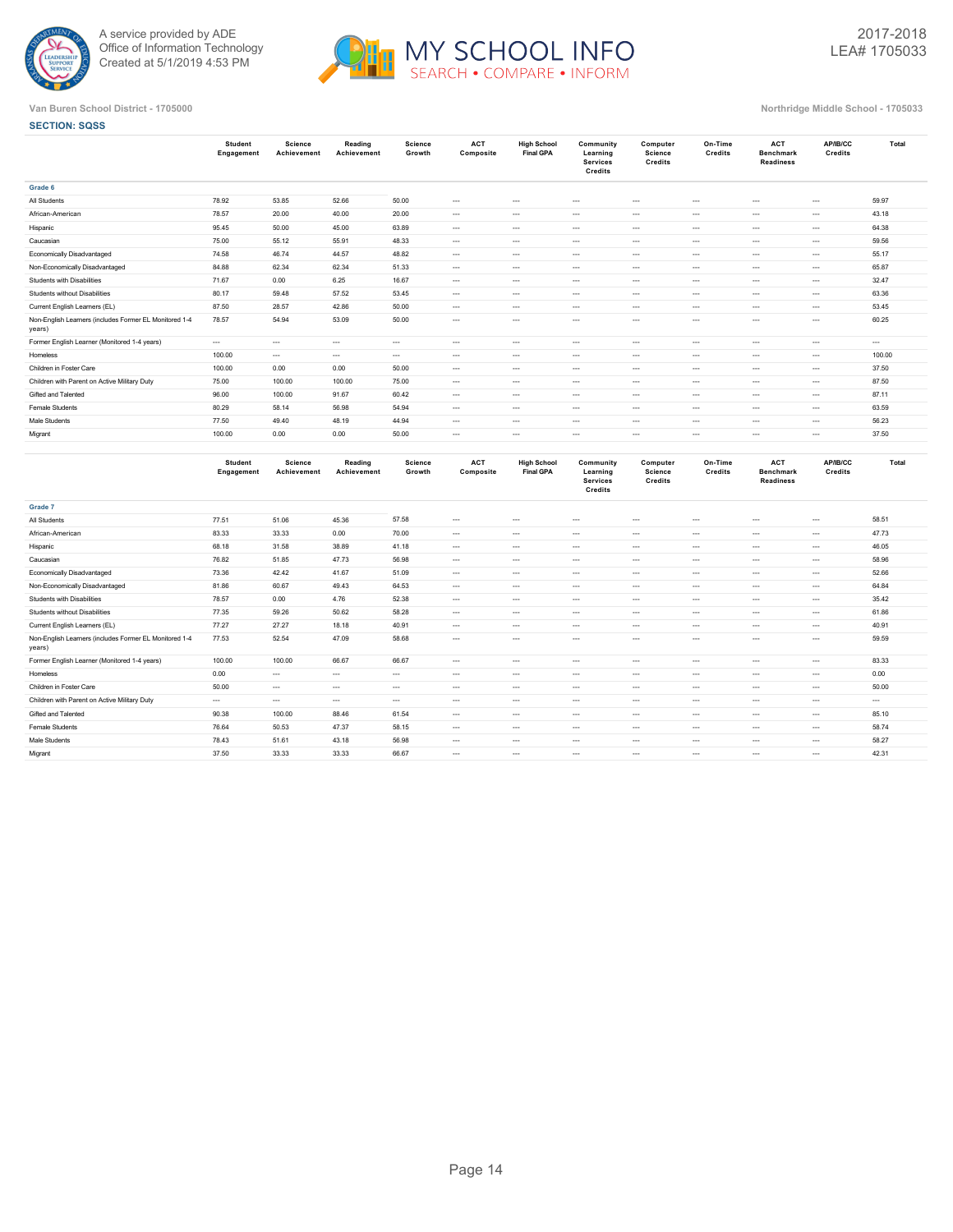

**SECTION: SQSS**



|                                                                  | <b>Student</b><br>Engagement | Science<br>Achievement | Reading<br>Achievement | Science<br>Growth | <b>ACT</b><br>Composite | <b>High School</b><br><b>Final GPA</b> | Community<br>Learning<br><b>Services</b><br>Credits | Computer<br><b>Science</b><br>Credits | On-Time<br>Credits | <b>ACT</b><br><b>Benchmark</b><br><b>Readiness</b> | AP/IB/CC<br>Credits | Total    |
|------------------------------------------------------------------|------------------------------|------------------------|------------------------|-------------------|-------------------------|----------------------------------------|-----------------------------------------------------|---------------------------------------|--------------------|----------------------------------------------------|---------------------|----------|
| Grade 8                                                          |                              |                        |                        |                   |                         |                                        |                                                     |                                       |                    |                                                    |                     |          |
| All Students                                                     | 71.15                        | 47.76                  | 53.77                  | 53.66             | $\cdots$                | $\cdots$                               | $\cdots$                                            | $\sim$ $\sim$                         | $\cdots$           | $\cdots$                                           | $\cdots$            | 57.09    |
| African-American                                                 | 78.57                        | 66.67                  | 50.00                  | 41.67             | $\sim$                  | $\sim$                                 | $---$                                               | $\cdots$                              | $\sim$             | $\sim$                                             | $\cdots$            | 60.00    |
| Hispanic                                                         | 77.27                        | 33.33                  | 52.38                  | 50.00             | $\sim$                  | $\cdots$                               | $---$                                               | $\cdots$                              | $\sim$             | $\sim$                                             | $\cdots$            | 53.57    |
| Caucasian                                                        | 68.10                        | 48.23                  | 51.08                  | 53.79             | $\sim$                  | $\cdots$                               | $\cdots$                                            | $\cdots$                              | $\sim$             | $\sim$                                             | $\cdots$            | 55.83    |
| Economically Disadvantaged                                       | 67.83                        | 41.00                  | 45.92                  | 53.76             | $\sim$                  | $\sim$                                 | $---$                                               | $\sim$ $\sim$                         | $\sim$             | $-1$                                               | $\cdots$            | 52.71    |
| Non-Economically Disadvantaged                                   | 74.55                        | 54.46                  | 61.39                  | 53.57             | $\sim$                  | $\cdots$                               | $---$                                               | $\sim$ $\sim$                         | $\sim$             | $-1$                                               | $\cdots$            | 61.41    |
| Students with Disabilities                                       | 62.50                        | 12.50                  | 18.75                  | 57.14             | $\sim$                  | $\cdots$                               | $---$                                               | $\cdots$                              | $\sim$             | $\sim$                                             | $\cdots$            | 40.00    |
| Students without Disabilities                                    | 72.17                        | 50.81                  | 56.83                  | 53.39             | $\sim$                  | $\cdots$                               | $---$                                               | $\cdots$                              | $\sim$             | $\sim$                                             | $\cdots$            | 58.69    |
| Current English Learners (EL)                                    | 90.91                        | 36.36                  | 45.45                  | 59.09             | $\sim$                  | $\sim$                                 | $---$                                               | $\sim$ $\sim$                         | $\sim$             | $\sim$ $\sim$                                      | $\cdots$            | 57.95    |
| Non-English Learners (includes Former EL Monitored 1-4<br>years) | 70.14                        | 48.42                  | 54.26                  | 53.33             | $\sim$                  | $\cdots$                               | $\cdots$                                            | $\cdots$                              | $\sim$             | $\sim$                                             | $\cdots$            | 57.04    |
| Former English Learner (Monitored 1-4 years)                     | 25.00                        | 100.00                 | 100.00                 | 100.00            | $\cdots$                | $\cdots$                               | $\cdots$                                            | $\cdots$                              | $\sim$             | $\cdots$                                           | $\cdots$            | 70.00    |
| Homeless                                                         | 100.00                       | $\ldots$               | $\cdots$               | $\sim$ $\sim$     | $\sim$                  | $\cdots$                               | $\cdots$                                            | $\cdots$                              | $\sim$             | $\sim$                                             | $\cdots$            | 100.00   |
| Children in Foster Care                                          | 75.00                        | 0.00                   | 100.00                 | 50.00             | $\sim$                  | $\cdots$                               | $---$                                               | $\sim$ $\sim$                         | $\sim$             | $\sim$                                             | $\cdots$            | 50.00    |
| Children with Parent on Active Military Duty                     | $\cdots$                     | $\ldots$               | $\cdots$               | $\sim$ $\sim$     | $\sim$                  | $\cdots$                               | $\cdots$                                            | $\cdots$                              | $\sim$             | $\sim$                                             | $\cdots$            | $\cdots$ |
| Gifted and Talented                                              | 86.49                        | 91.67                  | 97.22                  | 63.89             | $\sim$                  | $\sim$                                 | $---$                                               | $\cdots$                              | $\sim$             | $\sim$                                             | $\cdots$            | 84.83    |
| Female Students                                                  | 71.49                        | 50.00                  | 60.78                  | 54.46             | $\sim$                  | $\sim$                                 | $---$                                               | $\sim$ $\sim$                         | $\sim$             | $\sim$                                             | $\cdots$            | 59.70    |
| Male Students                                                    | 70.75                        | 45.36                  | 46.39                  | 52.78             | $\sim$                  | $\cdots$                               | $\cdots$                                            | $\cdots$                              | $\sim$             | $\sim$                                             | $\cdots$            | 54.23    |
| Migrant                                                          | 100.00                       | 50.00                  | 100.00                 | 75.00             | $\sim$                  | $\cdots$                               | $\cdots$                                            | $\cdots$                              | $\sim$             | $\sim$                                             | $\cdots$            | 81.25    |
|                                                                  |                              |                        |                        |                   |                         |                                        |                                                     |                                       |                    |                                                    |                     |          |

|                                                                  | Student<br>Engagement | Science<br>Achievement | Reading<br>Achievement | Science<br>Growth | ACT<br>Composite | <b>High School</b><br><b>Final GPA</b> | Community<br>Learning<br><b>Services</b><br>Credits | Computer<br><b>Science</b><br>Credits | On-Time<br>Credits | <b>ACT</b><br><b>Benchmark</b><br><b>Readiness</b> | <b>AP/IB/CC</b><br>Credits | Total    |
|------------------------------------------------------------------|-----------------------|------------------------|------------------------|-------------------|------------------|----------------------------------------|-----------------------------------------------------|---------------------------------------|--------------------|----------------------------------------------------|----------------------------|----------|
| Grade 10                                                         |                       |                        |                        |                   |                  |                                        |                                                     |                                       |                    |                                                    |                            |          |
| All Students                                                     | $\sim$                | 0.00                   | $\cdots$               | $\cdots$          | $\cdots$         | $---$                                  | $\cdots$                                            | $\cdots$                              | $\cdots$           | $\sim$                                             | $- - -$                    | 0.00     |
| African-American                                                 | $\sim$                | $---$                  | $\cdots$               | $\cdots$          | $\cdots$         |                                        | $\cdots$                                            | $\cdots$                              | $\sim$             | $-1$                                               | $\cdots$                   | $-1$     |
| Hispanic                                                         | $\cdots$              | $---$                  | $\cdots$               | $\sim$ $\sim$     | $\cdots$         |                                        | $\cdots$                                            | $\cdots$                              | $\sim$             | $-1$                                               | $\cdots$                   | $- - -$  |
| Caucasian                                                        | $\sim$                | 0.00                   | $\cdots$               | $\sim$ $\sim$     | $\cdots$         |                                        | $\cdots$                                            | $\sim$                                | $\sim$             | $-1$                                               | $\cdots$                   | 0.00     |
| <b>Economically Disadvantaged</b>                                | $\sim$                | $---$                  | $\cdots$               | $\cdots$          | $\cdots$         | ---                                    | $\cdots$                                            | $\cdots$                              | $\sim$             | $\sim$                                             | $\cdots$                   | $\cdots$ |
| Non-Economically Disadvantaged                                   | $\cdots$              | 0.00                   | $\cdots$               | $\cdots$          | $\cdots$         | $---$                                  | $\cdots$                                            | $\cdots$                              | $\sim$             | $\sim$                                             | $\cdots$                   | 0.00     |
| Students with Disabilities                                       | $\sim$                | 0.00                   | $-1$                   | $\sim$ $\sim$     | $\cdots$         |                                        | $\cdots$                                            | $\sim$                                | $\sim$             | $\sim$ $\sim$                                      | $\cdots$                   | 0.00     |
| Students without Disabilities                                    | $\sim$                | $---$                  | $\cdots$               | $\cdots$          | $\cdots$         | $---$                                  | $\cdots$                                            | $\cdots$                              | $\sim$             | $\sim$                                             | $\cdots$                   | $\cdots$ |
| Current English Learners (EL)                                    | $\sim$                | $---$                  | $\cdots$               | $\sim$ $\sim$     | $\cdots$         | $---$                                  | $\cdots$                                            | $\sim$                                | $\sim$             | $- - -$                                            | $\cdots$                   | $\cdots$ |
| Non-English Learners (includes Former EL Monitored 1-4<br>years) | $\sim$ $\sim$         | 0.00                   | $\cdots$               | $\sim$ $\sim$     | $\cdots$         |                                        | $\cdots$                                            | $\cdots$                              | $\sim$             | $\sim$ $\sim$                                      | $\cdots$                   | 0.00     |
| Former English Learner (Monitored 1-4 years)                     | $\sim$                | $\cdots$               | $\cdots$               | $\cdots$          | $\cdots$         | $---$                                  | $\cdots$                                            | $\cdots$                              | $\cdots$           | $\sim$                                             | $\cdots$                   | $\cdots$ |
| Homeless                                                         | $\sim$                | $\cdots$               | $\cdots$               | $\sim$ $\sim$     | $\cdots$         |                                        | $\cdots$                                            | $\cdots$                              | $\sim$             | $\sim$ $\sim$                                      | $\cdots$                   | $\cdots$ |
| Children in Foster Care                                          | $\cdots$              | $\cdots$               | $\cdots$               | $\cdots$          | $\cdots$         |                                        | $\cdots$                                            | $\sim$                                | $\sim$             | $\sim$ $\sim$                                      | $\cdots$                   | $\cdots$ |
| Children with Parent on Active Military Duty                     | $\sim$                | $---$                  | $\cdots$               | $\sim$ $\sim$     | $\cdots$         |                                        | $\cdots$                                            | $\cdots$                              | $\sim$             | $\sim$ $\sim$                                      | $\cdots$                   | $---$    |
| Gifted and Talented                                              | $\sim$                | $\cdots$               | $\cdots$               | $\cdots$          | $\cdots$         | $---$                                  | $\cdots$                                            | $\cdots$                              | $\sim$             | $\sim$                                             | $---$                      | $\cdots$ |
| Female Students                                                  | $\sim$                | $\cdots$               | $\cdots$               | $\cdots$          | $\cdots$         |                                        | $\cdots$                                            | $\cdots$                              | $\sim$             | $\sim$                                             | $\cdots$                   | $\cdots$ |
| Male Students                                                    | $\sim$                | 0.00                   | $\cdots$               | $\sim$ $\sim$     | $\cdots$         |                                        | $\cdots$                                            | $\cdots$                              | $\sim$             | $-1$                                               | $\cdots$                   | 0.00     |
| Migrant                                                          | $\cdots$              | $\cdots$               | $\cdots$               | $\cdots$          | $\cdots$         | $---$                                  | $\cdots$                                            | $\cdots$                              | $\cdots$           | $\sim$                                             | $---$                      | $\cdots$ |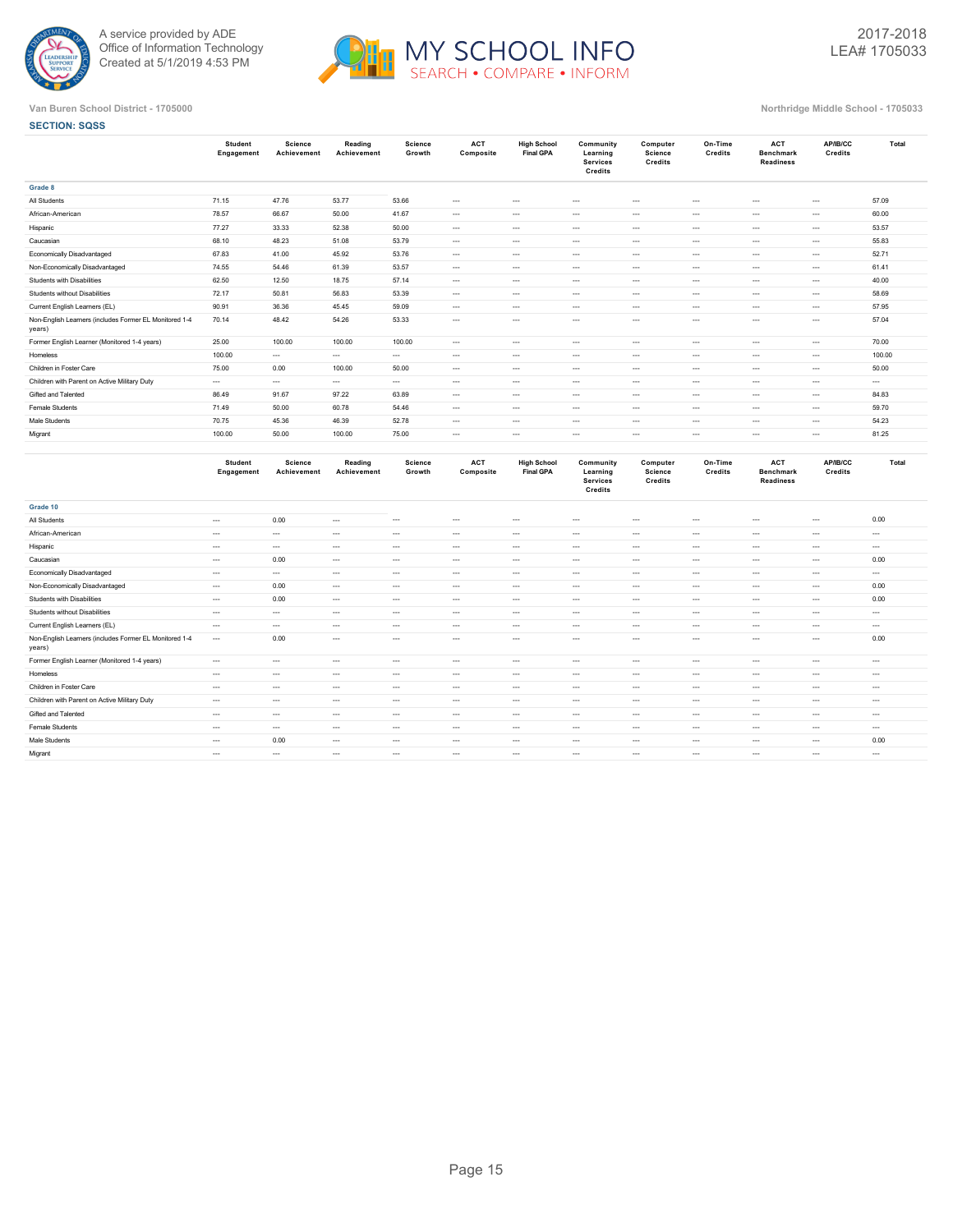



| <b>SECTION: SQSS</b>                                             |                              |                        |                        |                   |                         |                                        |                                                     |                                       |                    |                                                    |                     |       |
|------------------------------------------------------------------|------------------------------|------------------------|------------------------|-------------------|-------------------------|----------------------------------------|-----------------------------------------------------|---------------------------------------|--------------------|----------------------------------------------------|---------------------|-------|
|                                                                  | <b>Student</b><br>Engagement | Science<br>Achievement | Reading<br>Achievement | Science<br>Growth | <b>ACT</b><br>Composite | <b>High School</b><br><b>Final GPA</b> | Community<br>Learning<br><b>Services</b><br>Credits | Computer<br>Science<br><b>Credits</b> | On-Time<br>Credits | <b>ACT</b><br><b>Benchmark</b><br><b>Readiness</b> | AP/IB/CC<br>Credits | Total |
| <b>All Grades</b>                                                |                              |                        |                        |                   |                         |                                        |                                                     |                                       |                    |                                                    |                     |       |
| All Students                                                     | 75.70                        | 50.63                  | 50.64                  | 53.88             | $\cdots$                | $\cdots$                               | $---$                                               | $\cdots$                              | $\cdots$           | $\cdots$                                           | $\cdots$            | 58.42 |
| African-American                                                 | 80.00                        | 41.18                  | 31.25                  | 43.75             | $\sim$                  | $\cdots$                               | $\cdots$                                            | $- - -$                               | ---                | $-1$                                               | $\cdots$            | 50.72 |
| Hispanic                                                         | 80.30                        | 38.33                  | 45.76                  | 51.82             | $-1$                    | $-1$                                   | $---$                                               | $\cdots$                              | $\cdots$           | $\sim$                                             | $---$               | 54.79 |
| Caucasian                                                        | 73.18                        | 51.49                  | 51.51                  | 53.15             | $-1$                    | $\cdots$                               | $---$                                               | $\cdots$                              | $\cdots$           | $\cdots$                                           | $---$               | 58.03 |
| Economically Disadvantaged                                       | 71.91                        | 43.30                  | 44.06                  | 51.30             | $\sim$ $\sim$           | $\cdots$                               | $---$                                               | $\cdots$                              | $\cdots$           | $\sim$                                             | $---$               | 53.50 |
| Non-Economically Disadvantaged                                   | 80.00                        | 58.58                  | 57.74                  | 56.56             | $\sim$ $\sim$           | $\cdots$                               | $---$                                               | $\cdots$                              | $\cdots$           | $\cdots$                                           | $---$               | 63.78 |
| Students with Disabilities                                       | 71.34                        | 3.39                   | 9.43                   | 43.00             | $\sim$ $\sim$           | $\cdots$                               | $\cdots$                                            | $- - -$                               | $\cdots$           | $\cdots$                                           | $\cdots$            | 35.66 |
| Students without Disabilities                                    | 76.34                        | 56.20                  | 55.02                  | 55.01             | $\sim$ $\sim$           | $\cdots$                               | $---$                                               | $\cdots$                              | $\sim$             | $\cdots$                                           | $---$               | 61.15 |
| Current English Learners (EL)                                    | 85.00                        | 31.03                  | 34.48                  | 50.00             | $\sim$                  | $\cdots$                               | $\cdots$                                            | $\cdots$                              | $\cdots$           | $\cdots$                                           | $\cdots$            | 50.43 |
| Non-English Learners (includes Former EL Monitored 1-4<br>years) | 75.25                        | 51.70                  | 51.53                  | 54.10             | $\sim$ $\sim$           | $\cdots$                               | $---$                                               | $\cdots$                              | $\cdots$           | $\cdots$                                           | $---$               | 58.86 |
| Former English Learner (Monitored 1-4 years)                     | 70.00                        | 100.00                 | 75.00                  | 75.00             | $\sim$ $\sim$           | $\cdots$                               | $\cdots$                                            | $\cdots$                              | $\sim$             | $\cdots$                                           | $\cdots$            | 79.41 |
| Homeless                                                         | 66.67                        | $---$                  | $\cdots$               | $\cdots$          | $-1$                    | $\cdots$                               | $---$                                               | $\cdots$                              | $\sim$             | $\cdots$                                           | $---$               | 66.67 |
| Children in Foster Care                                          | 70.00                        | 0.00                   | 50.00                  | 50.00             | $\sim$                  | $\cdots$                               | $\cdots$                                            | $\cdots$                              | $\cdots$           | $\cdots$                                           | $\cdots$            | 45.83 |
| Children with Parent on Active Military Duty                     | 75.00                        | 100.00                 | 100.00                 | 75.00             | $-1$                    | $-1$                                   | $---$                                               | $\cdots$                              | $\cdots$           | $\sim$                                             | $---$               | 87.50 |
| Gifted and Talented                                              | 90.34                        | 96.51                  | 93.02                  | 62.21             | $-1$                    | $\cdots$                               | $---$                                               | $\cdots$                              | $\cdots$           | $\sim$                                             | $\cdots$            | 85.55 |
| Female Students                                                  | 75.90                        | 52.63                  | 55.12                  | 55.84             | $-1$                    | $\cdots$                               | $---$                                               | $\cdots$                              | $\cdots$           | $\cdots$                                           | $\cdots$            | 60.56 |
| Male Students                                                    | 75.49                        | 48.54                  | 45.90                  | 51.76             | $-1$                    | $\cdots$                               | $\cdots$                                            | $\cdots$                              | $\cdots$           | $\cdots$                                           | $\cdots$            | 56.15 |
| Migrant                                                          | 64.29                        | 33.33                  | 50.00                  | 66.67             | $\cdots$                | $\cdots$                               | $\cdots$                                            | $\cdots$                              | $\cdots$           | $\cdots$                                           | $\cdots$            | 54.00 |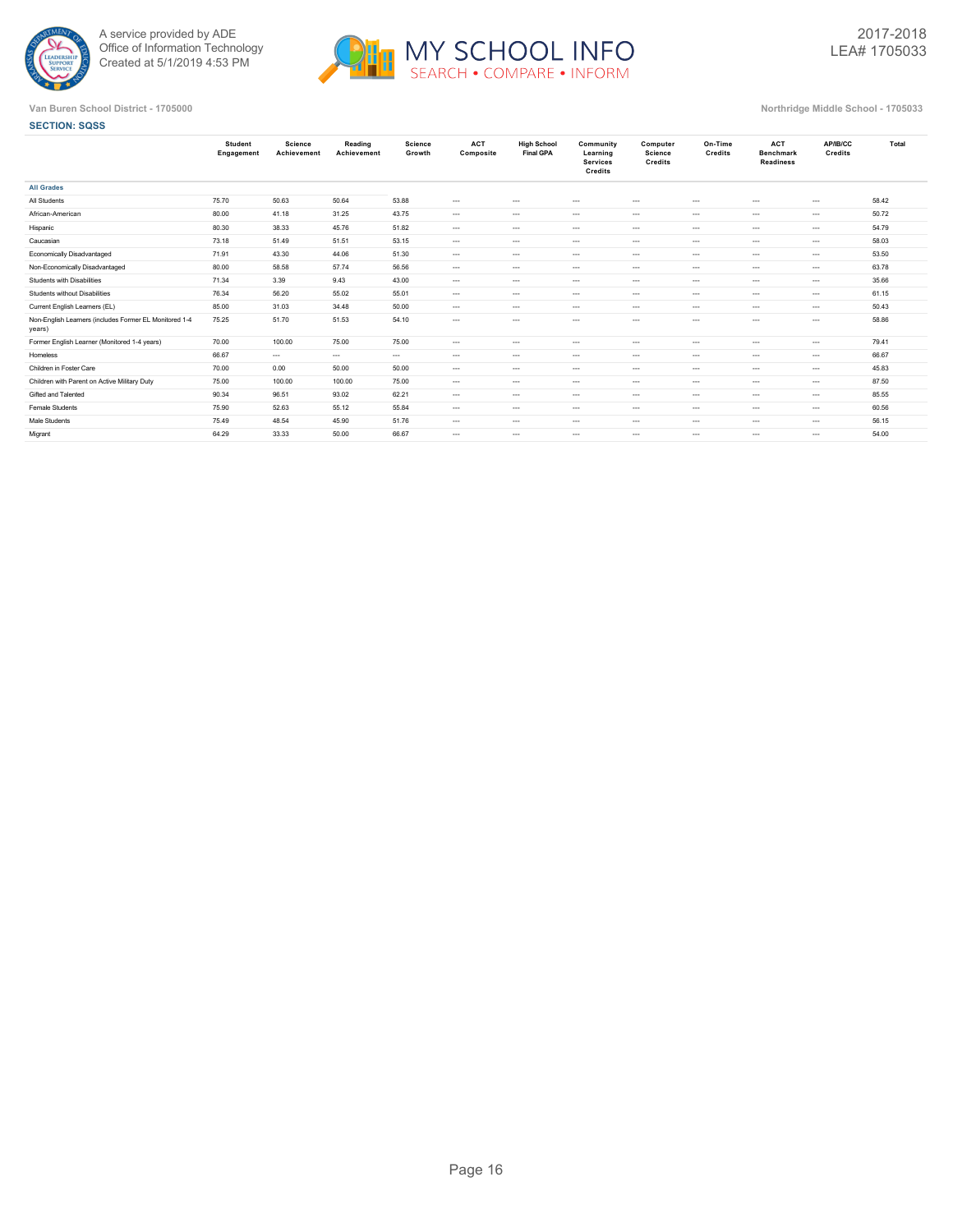



### **SECTION: Graduation Rates**

|                                                                                         |                          | 2017-2018       |              |
|-----------------------------------------------------------------------------------------|--------------------------|-----------------|--------------|
|                                                                                         | School                   | <b>District</b> | <b>State</b> |
| <b>Four-Year Graduation Rate</b>                                                        |                          |                 |              |
| Four-Year Graduation Rate All Students                                                  | $---$                    | 87.3%           | 89.2%        |
| Four-Year Graduation Rate African-American                                              | $---$                    | 100.0%          | 85.6%        |
| Four-Year Graduation Rate Hispanic                                                      | $---$                    | 85.1%           | 85.8%        |
| Four-Year Graduation Rate Caucasian                                                     | $---$                    | 86.4%           | 91.2%        |
| Four-Year Graduation Rate Economically Disadvantaged                                    | $---$                    | 85.0%           | 86.8%        |
| Four-Year Graduation Rate Non-Economically Disadvantaged                                | N/A                      | <b>N/A</b>      | N/A          |
| Four-Year Graduation Rate Students with Disabilities                                    | $\hspace{0.05cm} \ldots$ | 80.4%           | 84.6%        |
| Four-Year Graduation Rate Students without Disabilities                                 | N/A                      | <b>N/A</b>      | N/A          |
| Four-Year Graduation Rate Current English Learners (EL)                                 | $---$                    | 84.6%           | 82.7%        |
| Four-Year Graduation Rate Non-English Learners (includes Former EL Monitored 1-4 years) | N/A                      | <b>N/A</b>      | N/A          |
| Four-Year Graduation Rate Homeless                                                      | $---$                    | 52.6%           | 81.3%        |
| Four-Year Graduation Rate Children in Foster Care                                       | $---$                    | $0.0 \%$        | 73.5%        |
| Four-Year Graduation Rate Children with Parent on Active Military Duty                  | $---$                    | 100.0%          | 94.3%        |
| Four-Year Graduation Rate Gifted and Talented                                           | $---$                    | 97.4 %          | 97.8%        |
| Four-Year Graduation Rate Female Students                                               | $\cdots$                 | 89.8%           | 92.0%        |
| Four-Year Graduation Rate Male Students                                                 | $---$                    | 84.8%           | 86.6%        |
| Four-Year Graduation Rate Migrant                                                       | $---$                    | 85.7%           | 82.8%        |
|                                                                                         |                          |                 |              |

|                                                                                         |          | 2017-2018       |              |
|-----------------------------------------------------------------------------------------|----------|-----------------|--------------|
|                                                                                         | School   | <b>District</b> | <b>State</b> |
| <b>Five-Year Graduation Rate</b>                                                        |          |                 |              |
| Five-Year Graduation Rate All Students                                                  | $---$    | 92.1%           | 90.7%        |
| Five-Year Graduation Rate African-American                                              | $---$    | 100.0%          | 87.7%        |
| Five-Year Graduation Rate Hispanic                                                      | $---$    | 91.2%           | 89.2%        |
| Five-Year Graduation Rate Caucasian                                                     | $---$    | 91.9%           | 92.1%        |
| Five-Year Graduation Rate Economically Disadvantaged                                    | $---$    | 89.0%           | 88.0%        |
| Five-Year Graduation Rate Non-Economically Disadvantaged                                | N/A      | N/A             | N/A          |
| Five-Year Graduation Rate Students with Disabilities                                    | $---$    | 89.8%           | 87.7%        |
| Five-Year Graduation Rate Students without Disabilities                                 | N/A      | N/A             | N/A          |
| Five-Year Graduation Rate Current English Learners (EL)                                 | $---$    | 95.2%           | 86.3%        |
| Five-Year Graduation Rate Non-English Learners (includes Former EL Monitored 1-4 years) | N/A      | N/A             | N/A          |
| Five-Year Graduation Rate Homeless                                                      | $\cdots$ | 100.0%          | 88.5%        |
| Five-Year Graduation Rate Children in Foster Care                                       | $---$    | 100.0%          | 87.5%        |
| Five-Year Graduation Rate Children with Parent on Active Military Duty                  | $---$    | $---$           | 100.0%       |
| Five-Year Graduation Rate Gifted and Talented                                           | $---$    | $---$           | 100.0%       |
| Five-Year Graduation Rate Female Students                                               | $---$    | 92.0%           | 92.7%        |
| Five-Year Graduation Rate Male Students                                                 | $---$    | 92.3%           | 88.8%        |
| Five-Year Graduation Rate Migrant                                                       | $---$    | 94.1%           | 85.9%        |
|                                                                                         |          |                 |              |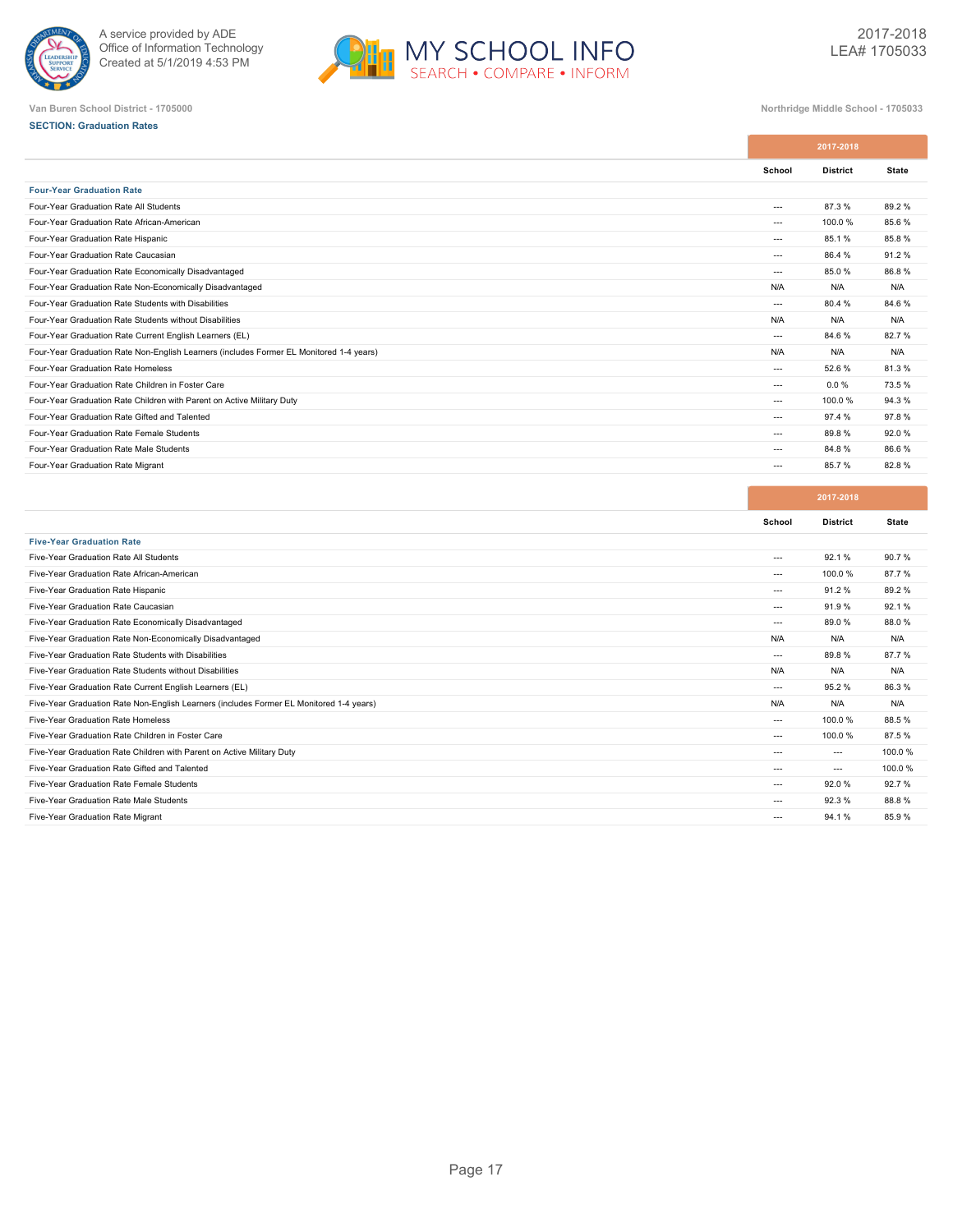

**SECTION: College Readiness**



**Van Buren School District - 1705000 Northridge Middle School - 1705033**

|                                                               | 2017-2018                |                 |              |  |
|---------------------------------------------------------------|--------------------------|-----------------|--------------|--|
|                                                               | School                   | <b>District</b> | <b>State</b> |  |
| <b>American College Test (ACT)</b>                            |                          |                 |              |  |
| Participation in Grade 11 Statewide ACT Administration        |                          | 416             | 31,425       |  |
| District Provided Remediation for Students Taking ACT         |                          |                 |              |  |
| Number of Students Taking ACT in Grades 9-11                  |                          | 562             | 40,561       |  |
| Number of Graduates that have taken ACT in High School        |                          | 388             | 29,421       |  |
| <b>ACT Reading Average</b>                                    |                          | 20.54           | 20.32        |  |
| <b>ACT English Average</b>                                    |                          | 19.28           | 19.44        |  |
| <b>ACT Math Average</b>                                       |                          | 19.39           | 19.12        |  |
| <b>ACT Science Average</b>                                    |                          | 19.86           | 19.95        |  |
| <b>ACT Composite Average</b>                                  |                          | 19.94           | 19.86        |  |
| <b>SAT® by College Board</b>                                  |                          |                 |              |  |
| Number of Students Taking SAT College Admission Test          |                          | $\overline{2}$  | 1,388        |  |
| SAT Critical Reading Mean                                     |                          | 610             | 589          |  |
| SAT Math Mean                                                 |                          | 530             | 569          |  |
| SAT Writing Mean                                              |                          |                 |              |  |
| <b>Advanced Placement Courses (AP)</b>                        |                          |                 |              |  |
| Number of Students Taking Advanced Placement (AP) Courses     |                          | 361             | 29,031       |  |
| Number of AP Exams Taken                                      |                          | 538             | 45,874       |  |
| Number of AP Exams Scored 3, 4, or 5                          |                          | 199             | 15,869       |  |
| <b>International Baccalaureate Courses</b>                    |                          |                 |              |  |
| Number of Students Taking International Baccalaureate Courses | $\overline{\phantom{a}}$ | $\overline{a}$  | 460          |  |
| <b>College Going Rates</b>                                    |                          |                 |              |  |
| All Students                                                  | $\overline{a}$           | 48.9%           | 49.1%        |  |
| African-American                                              | $\overline{a}$           | 35.7%           | 45.0%        |  |
| Hispanic                                                      | $\overline{\phantom{a}}$ | 46.9%           | 38.9%        |  |
| Caucasian                                                     | $\overline{\phantom{a}}$ | 50.2%           | 52.4 %       |  |
| Economically Disadvantaged                                    | $\overline{a}$           | 36.4%           | 41.3%        |  |
| Students with Disabilities                                    | $\overline{\phantom{a}}$ | 0.0 %           | 15.1 %       |  |
| Current English Learners (EL)                                 | $\overline{a}$           | 37.5%           | 24.0%        |  |
| Homeless                                                      | $\overline{\phantom{a}}$ | 40.0%           | 33.7%        |  |
| Children in Foster Care                                       | $\overline{a}$           | $0.0 \%$        | 40.9%        |  |
| Children with Parent on Active Military Duty                  | $\hspace{0.05cm} \cdots$ | 0.0%            | 58.9%        |  |
| Gifted and Talented                                           | $\overline{a}$           | 86.1%           | 69.8%        |  |
| <b>College Credit Accumulation Rates</b>                      |                          |                 |              |  |
| All Students                                                  | $\overline{\phantom{a}}$ | 64.8%           | 54.1%        |  |
| African-American                                              | $\overline{a}$           | 40.0%           | 37.9%        |  |
| Hispanic                                                      | $\hspace{0.05cm} \cdots$ | 61.1%           | 49.7%        |  |
| Caucasian                                                     | $\overline{\phantom{a}}$ | 63.6%           | 58.9%        |  |
| Economically Disadvantaged                                    | $\overline{\phantom{a}}$ | 50.0%           | 42.9%        |  |
| Students with Disabilities                                    | $\overline{a}$           | $0.0 \%$        | 30.2%        |  |
| Current English Learners (EL)                                 | $\overline{a}$           | 55.6%           | 32.5%        |  |
| Homeless                                                      | $\overline{\phantom{a}}$ | 23.1%           | 35.0%        |  |
| Children in Foster Care                                       | $---$                    | 0.0 %           | 51.6%        |  |
| Children with Parent on Active Military Duty                  | $\overline{\phantom{a}}$ | 100.0%          | 60.8%        |  |
| Gifted and Talented                                           | $\overline{a}$           | 72.7%           | 76.5%        |  |

\* The College Credit Accumulation Rate definition from the U.S. Department of Education gives high school graduates two years at an institution of higher education to complete at least one year's worth of college credit th a degree. Students graduating in the last school year listed have not yet had two years to complete a year of college credit. Only a basic level of suppression had been applied to CGR and CCAR datasets.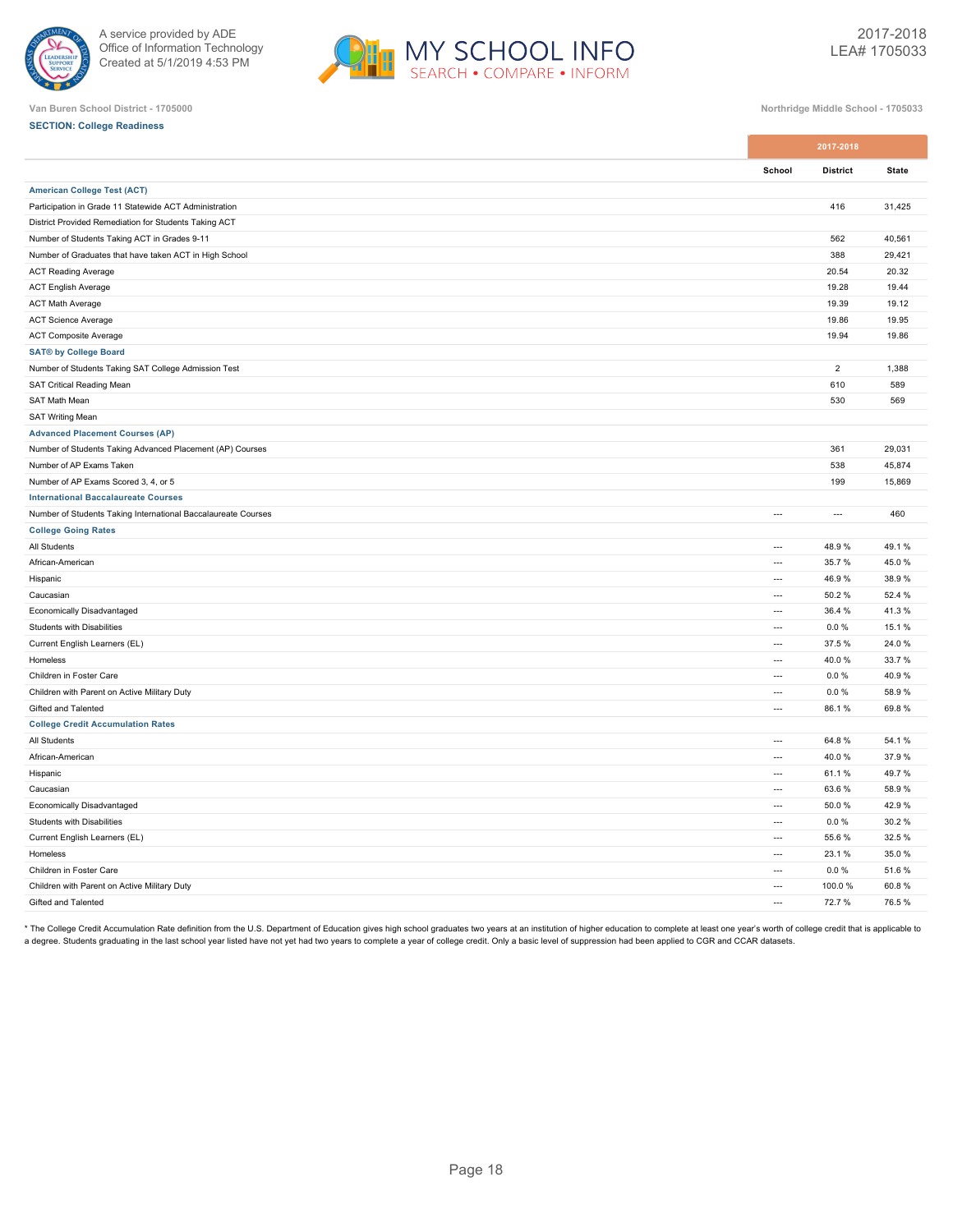



# **SECTION: School Performance**

|                                                                 |           | 2017-2018       |              |
|-----------------------------------------------------------------|-----------|-----------------|--------------|
|                                                                 | School    | <b>District</b> | <b>State</b> |
| 2018 School Performance Rating                                  | B         |                 |              |
| Overall Points for School Rating                                | 75.15     |                 |              |
| Count of Schools with Rating = A                                |           | 3               | 152          |
| Count of Schools with Rating = B                                |           | $\overline{2}$  | 313          |
| Count of Schools with Rating = C                                |           | 6               | 380          |
| Count of Schools with Rating = D                                |           | $\mathbf 0$     | 145          |
| Count of Schools with Rating = F                                |           | 0               | 44           |
| District Provides Textbooks or Digital Resources for all Pupils |           |                 |              |
| District Provides Textbooks or Digital Resources for all Pupils |           | Υ               | 100 %        |
| <b>Annual Accreditation Status</b>                              |           |                 |              |
| Accredited                                                      | Y         | 12              | 1,046        |
| <b>Accredited Cited</b>                                         | ${\sf N}$ | 0               | 5            |
| <b>Accredited Probationary</b>                                  | N         | $\mathbf 0$     | $\mathbf{1}$ |
| <b>Attendance Rate</b>                                          |           |                 |              |
| Attendance Rate All Students                                    | 95.17%    | 93.36 %         | 93.92 %      |
| Attendance Rate African American                                | 94.9%     | 93.68 %         | 93.83%       |
| Attendance Rate Hispanic                                        | 96.51%    | 94.48 %         | 93.95 %      |
| Attendance Rate Caucasian                                       | 94.32%    | 92.96 %         | 93.53 %      |
| Attendance Rate Economically Disadvantaged                      | 95.3%     | 92.75 %         | 93.65 %      |
| Attendance Rate Non-Economically Disadvantaged                  | 94.98%    | 93.49 %         | 93.63%       |
| Attendance Rate Students with Disabilities                      | 95.15%    | 94.14 %         | 93.8%        |
| Attendance Rate Students without Disabilities                   | 95.18%    | 93.29 %         | 93.93 %      |
| Attendance Rate English Learners (EL)                           | 96.17%    | 94.69 %         | 94.79 %      |
| Attendance Rate Non-EL (includes Former EL Monitored 1-4 years) | 96.23%    | 94.71%          | 94.96%       |
| Attendance Rate Former EL (Monitored 1-4 years)                 | 96.61%    | 95.15 %         | 95.64 %      |
| Attendance Rate Homeless                                        |           | 83.36 %         | 90.32 %      |
| Attendance Rate Children in Foster Care                         | 97.16%    | 95.9%           | 92.95 %      |
| Attendance Rate Children with Parent on Active Military Duty    | 95.62%    | 94.76%          | 94.51 %      |
| Attendance Rate Gifted and Talented                             | 96.56%    | 94.81%          | 95.79%       |
| Attendance Rate Female Students                                 | 95.15%    | 92.84 %         | 93.83 %      |
| Attendance Rate Male Students                                   | 95.19%    | 93.76 %         | 93.96 %      |
| Attendance Rate Migrant                                         | 96.65%    | 93.87%          | 92.07%       |
| <b>Dropout Rate</b>                                             |           |                 |              |
| Dropout Rate                                                    |           | 2.20%           | 2.36 %       |
| <b>College Remediation Rate</b>                                 |           |                 |              |
| College Remediation Rate                                        |           | 64.4 %          | 62.8%        |
| <b>Enrollment</b>                                               |           |                 |              |
| October 1 Enrollment                                            | 616       | 5,798           | 479,258      |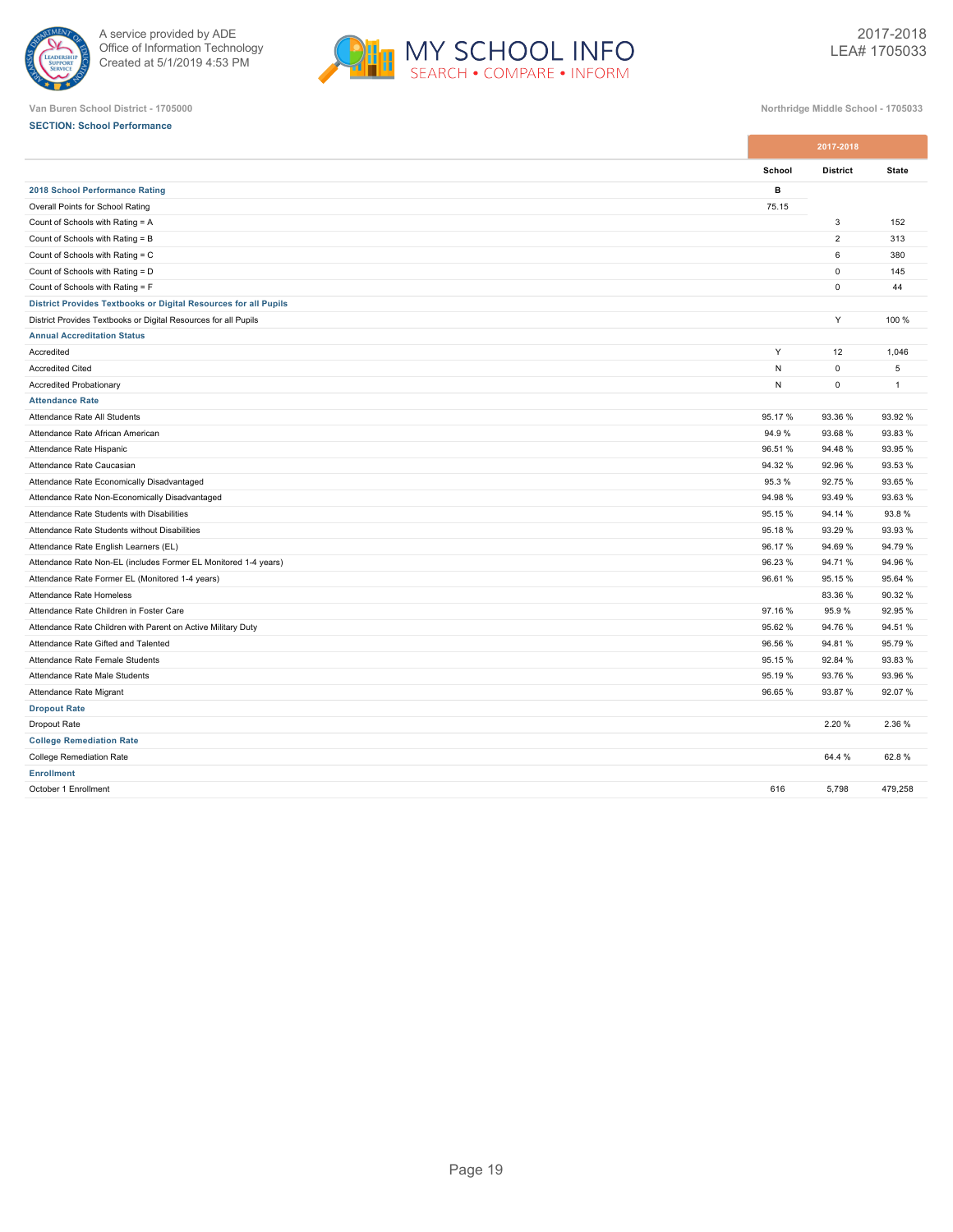



# **SECTION: School Environment**

|                                                      |                | 2017-2018       |       |
|------------------------------------------------------|----------------|-----------------|-------|
|                                                      | School         | <b>District</b> | State |
| Discipline Policies Distributed to Parents           | Y              | 100 %           | 100 % |
| Discipline Training Provided to Staff                | Y              | 100 %           | 100 % |
| Parental Involvement Plan Adopted                    | Y              | 100 %           | 100 % |
| District Alternative Learning Environment Compliance |                | Y               | 100 % |
| Expulsions                                           |                | 6               | 979   |
| Weapons Incidents                                    | $\overline{4}$ | 13              | 840   |
| <b>Staff Assaults</b>                                |                |                 | 852   |
| <b>Student Assaults</b>                              |                |                 | 3,339 |
| Referrals to Law Enforcement                         |                |                 | 66    |
| School-related Arrests                               |                |                 | 10    |
|                                                      |                |                 |       |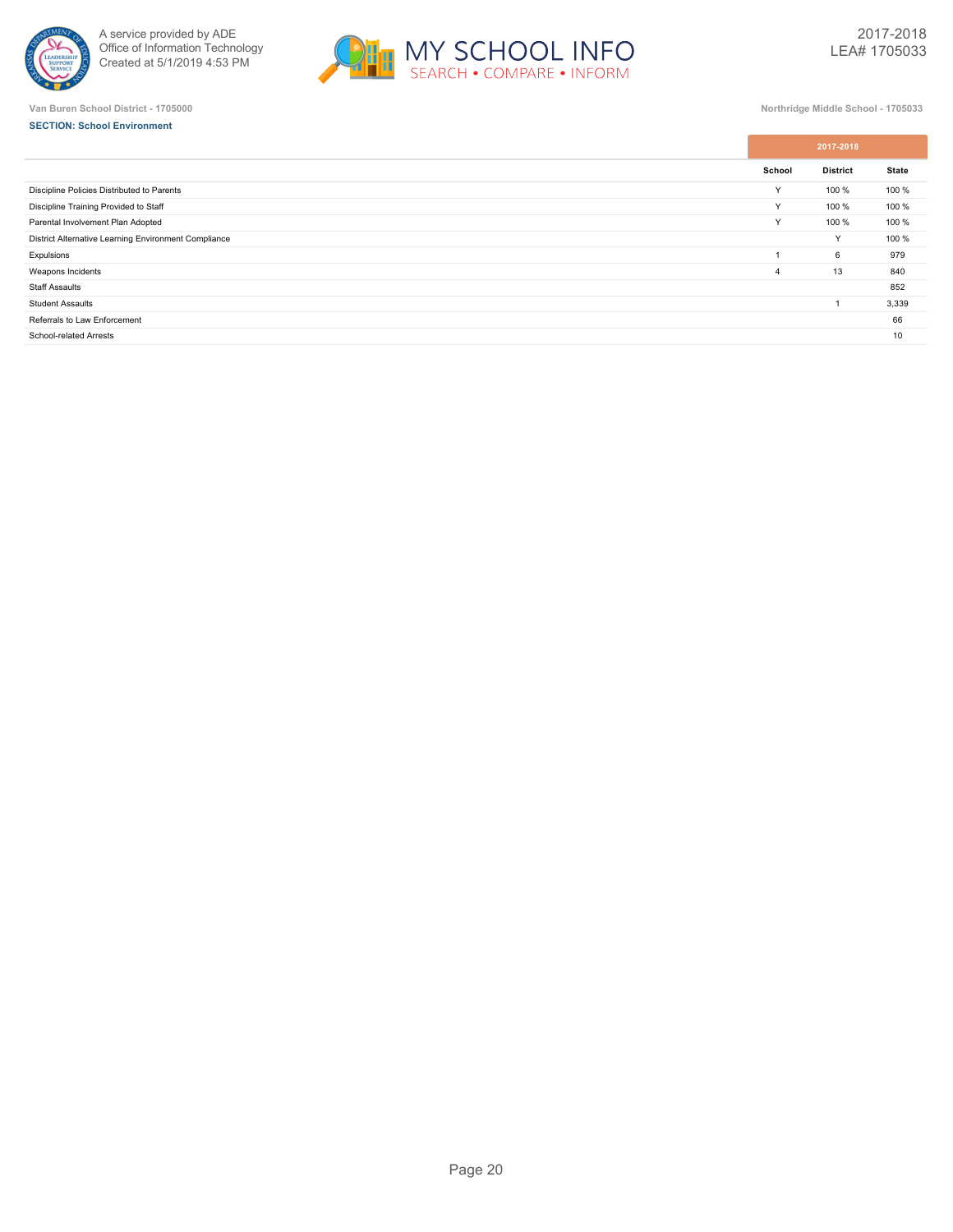



### **SECTION: Retention**

|                                         |        | 2017-2018       |        |
|-----------------------------------------|--------|-----------------|--------|
|                                         | School | <b>District</b> | State  |
| Number of Students Retained at Grade 1  | 0      | 2               | 1,085  |
| Percent of Students Retained at Grade 1 | 0.00%  | 0.46%           | 2.95 % |
| Number of Students Retained at Grade 2  | 0      |                 | 369    |
| Percent of Students Retained at Grade 2 | 0.00%  | 0.21%           | 1.00 % |
| Number of Students Retained at Grade 3  | 0      | 0               | 158    |
| Percent of Students Retained at Grade 3 | 0.00%  | 0.00%           | 0.42%  |
| Number of Students Retained at Grade 4  | 0      | 0               | 86     |
| Percent of Students Retained at Grade 4 | 0.00%  | 0.00%           | 0.22%  |
| Number of Students Retained at Grade 5  | 0      | 0               | 74     |
| Percent of Students Retained at Grade 5 | 0.00%  | 0.00%           | 0.19%  |
| Number of Students Retained at Grade 6  | 0      | 1               | 139    |
| Percent of Students Retained at Grade 6 | 0.00%  | 0.23%           | 0.38%  |
| Number of Students Retained at Grade 7  | 0      | 0               | 209    |
| Percent of Students Retained at Grade 7 | 0.00%  | 0.00%           | 0.57%  |
| Number of Students Retained at Grade 8  | 0      | 0               | 222    |
| Percent of Students Retained at Grade 8 | 0.00%  | 0.00%           | 0.61%  |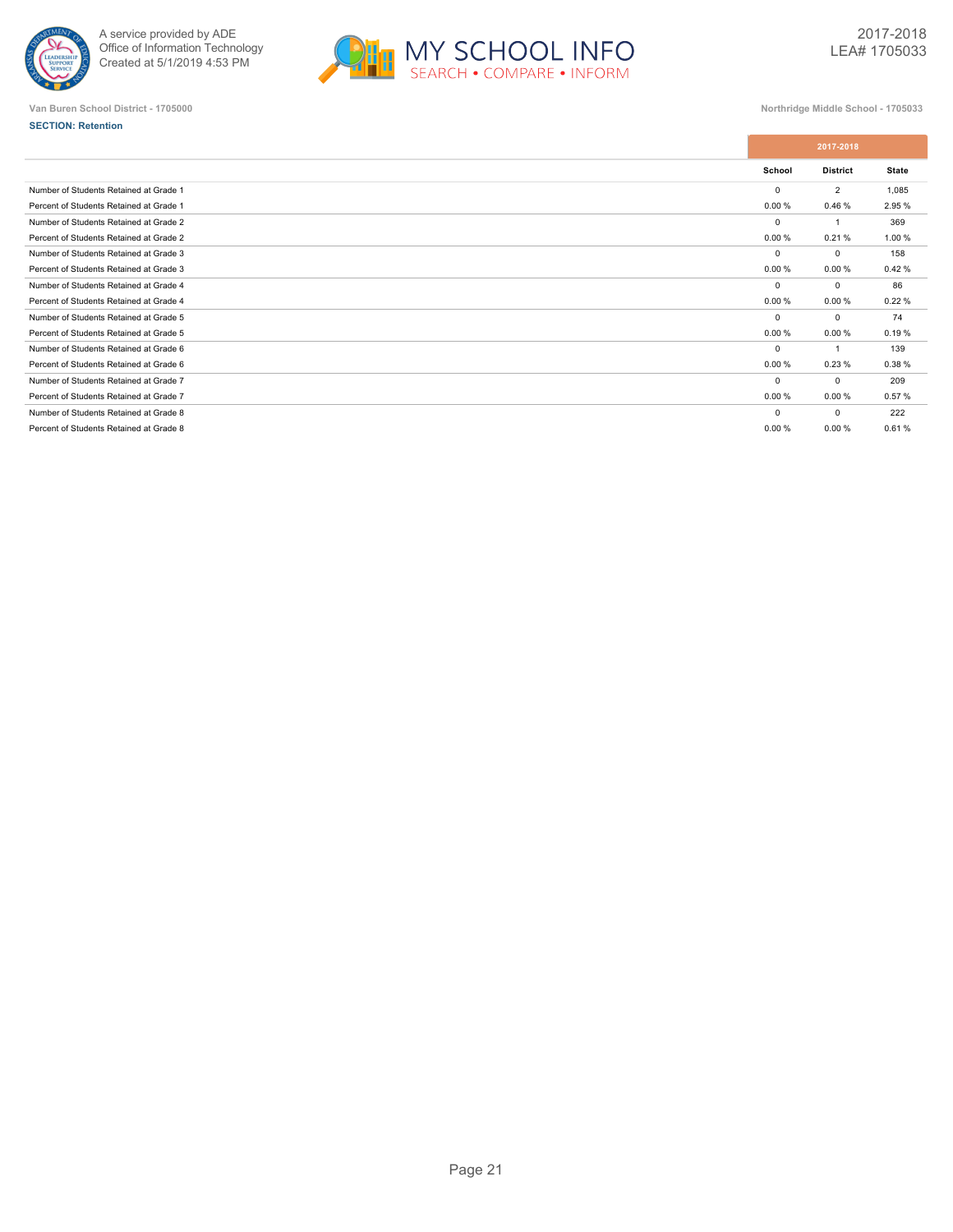



### **SECTION: Teacher Quality**

|                                                                                    |                          | 2017-2018                |                          |
|------------------------------------------------------------------------------------|--------------------------|--------------------------|--------------------------|
|                                                                                    | School                   | <b>District</b>          | <b>State</b>             |
| % Teachers Completely Certified (Licensed)                                         | 100.0%                   | 92.0%                    | 96.8%                    |
| % Teachers with Emergency / Provisional Credentials                                | 0.0%                     | 0.0%                     | 0.0%                     |
| % Teachers with Bachelor's Degree                                                  | 66.0%                    | 74.0%                    | 53.0%                    |
| % Teachers with Master's Degree                                                    | 34.0 %                   | 25.0%                    | 42.0%                    |
| % Teachers with Advanced Degree                                                    | 0.0%                     | 1.0%                     | 1.0%                     |
| All Economic Levels (All Quartiles All Schools)                                    |                          |                          |                          |
|                                                                                    | School                   | <b>District</b>          | <b>State</b>             |
| Number of Teachers (Certified Teachers)                                            | 47                       | 469                      | 41,834                   |
| Number of Teachers Evaluated this year under Teacher Excellence and Support System | 16                       | 106                      | 8,035                    |
| Number of Teachers Proficient or Above under Teacher Excellence and Support System | 16                       | 104                      | 7,845                    |
| Number Certified by National Board for Professional Teaching Standards             | $\mathbf{1}$             | 37                       | 2,287                    |
| Number of Teachers Teaching with Emergency/Provisional Credentials                 | $\pmb{0}$                | 6                        | 765                      |
| Percentage Teaching with Emergency/Provisional Credentials                         | 0.0%                     | 1.3%                     | 1.8%                     |
| Number of Teachers Teaching Out-of-field                                           | 3                        | 19                       | 1,459                    |
| Percentage of Teachers Teaching Out-of-field                                       | 6.4 %                    | 4.1%                     | 3.5%                     |
| Number of Inexperienced Teachers                                                   | 8                        | 57                       | 7,134                    |
| Percentage of Teachers who are Inexperienced                                       | 17.0%                    | 12.2 %                   | 17.1 %                   |
| Number of Teachers, Principals, and Assistant Principals                           | 49                       | 493                      | 43,663                   |
| Number of Inexperienced Teachers, Principals, and Assistant Principals             | N/A                      | N/A                      | N/A                      |
| Percentage of Teachers, Principals, and Assitant Principals who are Inexperienced  | N/A                      | N/A                      | N/A                      |
| High Poverty (Highest Quartile of Schools Free and Reduced Lunch Percentage)       |                          |                          |                          |
|                                                                                    | School                   | <b>District</b>          | <b>State</b>             |
| Number of Teachers (Certified Teachers)                                            | $\overline{a}$           | 21                       | 9,078                    |
| Number of Teachers Evaluated this year under Teacher Excellence and Support System | $\overline{\phantom{a}}$ | $\overline{\phantom{a}}$ | 1,324                    |
| Number of Teachers Proficient or Above under Teacher Excellence and Support System | $---$                    | $---$                    | 1,262                    |
| Number Certified by National Board for Professional Teaching Standards             | $\hspace{0.05cm} \ldots$ | $\overline{\phantom{a}}$ | 339                      |
| Number of Teachers Teaching with Emergency/Provisional Credentials                 | ---                      | $\mathsf 0$              | 281                      |
| Percentage Teaching with Emergency/Provisional Credentials                         | $\hspace{0.05cm} \ldots$ | 0.0%                     | 3.1%                     |
| Number of Teachers Teaching Out-of-field                                           | $\hspace{0.05cm} \ldots$ | $\mathsf 0$              | 380                      |
| Percentage of Teachers Teaching Out-of-field                                       | $---$                    | 0.0%                     | 4.2%                     |
| Number of Inexperienced Teachers                                                   | $---$                    | $\mathbf{1}$             | 1,747                    |
| Percentage of Teachers who are Inexperienced                                       | $\overline{\phantom{a}}$ | 4.8%                     | 19.2 %                   |
| Number of Teachers, Principals, and Assistant Principals                           | $\hspace{0.05cm} \ldots$ | 23                       | 9,504                    |
| Number of Inexperienced Teachers, Principals, and Assistant Principals             | ---                      | N/A                      | N/A                      |
| Percentage of Teachers, Principals, and Assitant Principals who are Inexperienced  | $\cdots$                 | N/A                      | N/A                      |
| Low Poverty (Lowest Quartile of Schools Free and Reduced Lunch Percentage)         |                          |                          |                          |
|                                                                                    | School                   | <b>District</b>          | <b>State</b>             |
| Number of Teachers (Certified Teachers)                                            | $\overline{a}$           | 64                       | 12,453                   |
| Number of Teachers Evaluated this year under Teacher Excellence and Support System | $---$                    | $\overline{7}$           | 2,507                    |
| Number of Teachers Proficient or Above under Teacher Excellence and Support System |                          | $\overline{7}$           | 2,464                    |
| Number Certified by National Board for Professional Teaching Standards             | ---                      | 10                       | 877                      |
| Number of Teachers Teaching with Emergency/Provisional Credentials                 | $---$                    | $\overline{2}$           | 154                      |
| Percentage Teaching with Emergency/Provisional Credentials                         | $---$                    | 3.1%                     | 1.2%                     |
| Number of Teachers Teaching Out-of-field                                           | $---$                    | $\overline{\mathbf{c}}$  | 341                      |
| Percentage of Teachers Teaching Out-of-field                                       | $---$                    | 3.1%                     | 2.7%                     |
| Number of Inexperienced Teachers                                                   | ---                      | $\overline{\mathbf{c}}$  | 1,926                    |
| Percentage of Teachers who are Inexperienced                                       | $\hspace{0.05cm} \ldots$ | 3.1%                     | 15.5 %                   |
| Number of Teachers, Principals, and Assistant Principals                           | ---                      | 67                       | 12,978                   |
| Number of Inexperienced Teachers, Principals, and Assistant Principals             | $\overline{\phantom{a}}$ | N/A                      | N/A                      |
| Percentage of Teachers, Principals, and Assitant Principals who are Inexperienced  | ---                      | N/A                      | N/A                      |
| <b>School Board Members</b>                                                        |                          |                          | <b>Hours of Training</b> |
| Bob Freeman                                                                        |                          |                          | 0.00                     |
| Candice Settle-Beshears                                                            |                          |                          | 8.00                     |
| Carman Young                                                                       |                          |                          | 21.25                    |
| Christy Mayo                                                                       |                          |                          | 22.00                    |
| Kevin Bell                                                                         |                          |                          | 11.00                    |

Lance Lanier 10.00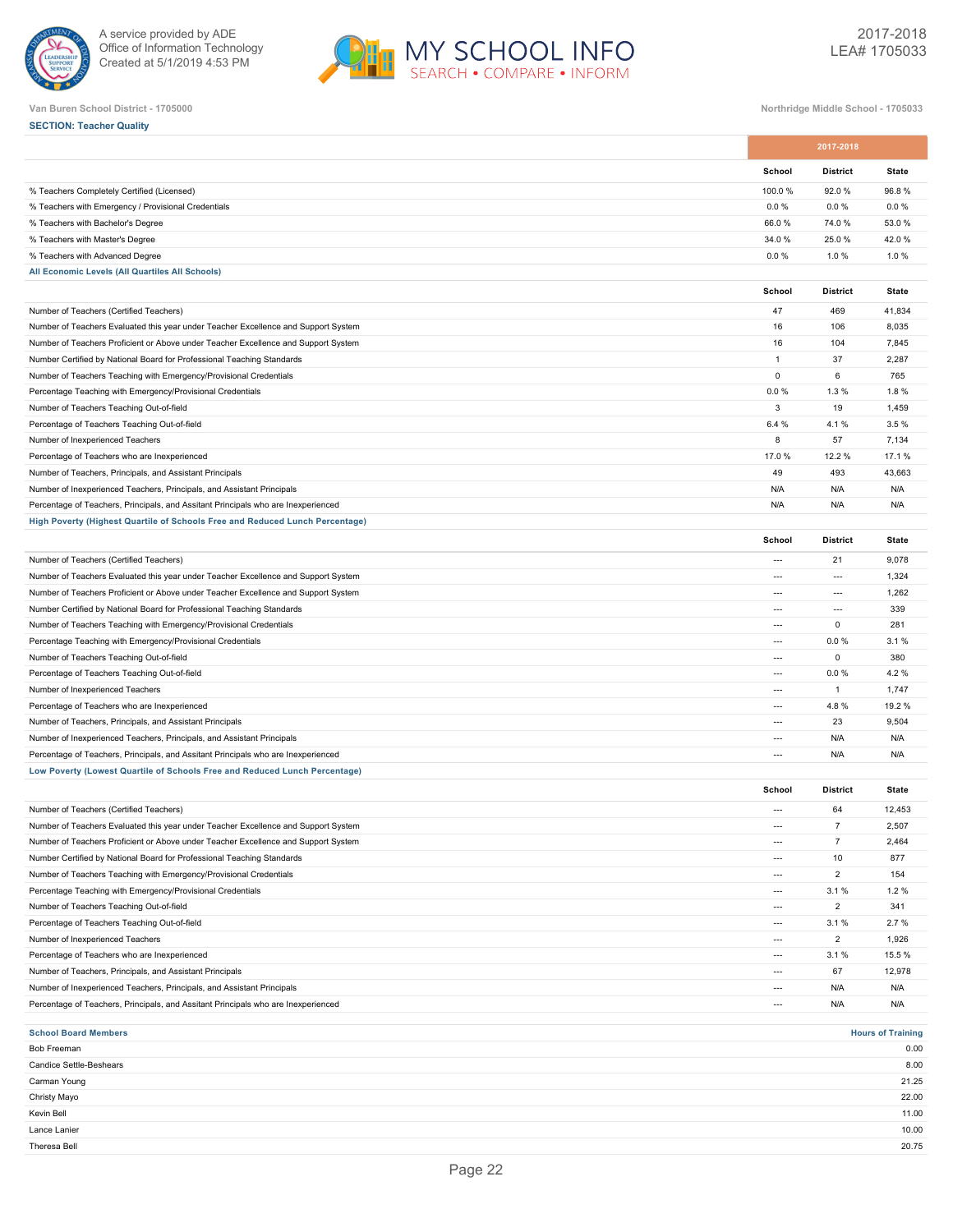

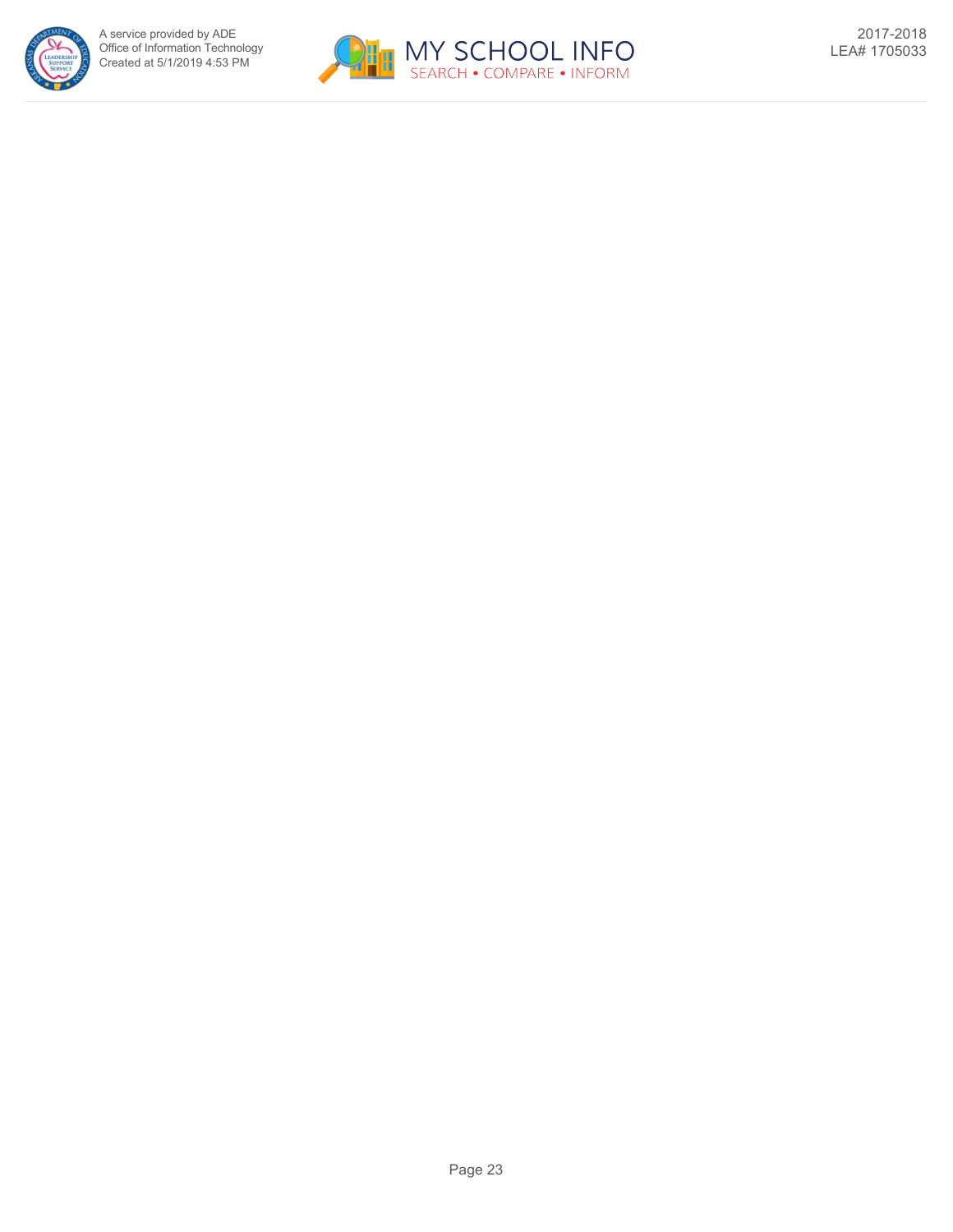



### **SECTION: School Expenditures**

|                                                      |             |                                |             |              | 2017-2018                      |              |                 |                     |                 |
|------------------------------------------------------|-------------|--------------------------------|-------------|--------------|--------------------------------|--------------|-----------------|---------------------|-----------------|
| <b>State and Local Expenditures</b>                  |             |                                |             |              |                                |              |                 |                     |                 |
|                                                      |             | School                         |             |              | <b>District</b>                |              |                 | <b>State</b>        |                 |
|                                                      | Personnel * | Non-<br>Personnel              | Total       | Personnel *  | Non-<br>Personnel <sup>®</sup> | Total        | Personnel *     | Non-<br>Personnel * | Total           |
| Instruction                                          | \$2,430,073 | \$161,556                      | \$2,591,628 | \$22,336,531 | \$2,664,430                    | \$25,000,960 | \$1,846,546,023 | \$285,439,315       | \$2,131,985,338 |
| Support services, pupils                             | \$238,513   | \$1,200                        | \$239,713   | \$1,848,852  | \$53,074                       | \$1,901,926  | \$160,069,101   | \$8,503,839         | \$168,572,940   |
| Support services, instructional staff                | \$135,949   | \$86,987                       | \$222,937   | \$1,754,435  | \$1,122,945                    | \$2,877,380  | \$166,475,200   | \$70,344,838        | \$236,820,038   |
| Support services, general administration             | \$66,423    | \$19,799                       | \$86,223    | \$625,872    | \$186,558                      | \$812,431    | \$74,567,573    | \$26,093,991        | \$100,661,564   |
| Support services, school administration              | \$283,794   | \$3,350                        | \$287,144   | \$2,922,960  | \$38,258                       | \$2,961,218  | \$238,663,133   | \$8,760,219         | \$247,423,352   |
| Support services, operation and maintenance of plant | \$255,077   | \$273,327                      | \$528,404   | \$2,289,682  | \$3,012,378                    | \$5,302,060  | \$176,640,009   | \$310,699,332       | \$487,339,341   |
| Support services, student transportation             | \$135,830   | \$49,178                       | \$185,008   | \$1,279,854  | \$463,376                      | \$1,743,229  | \$111,117,482   | \$63,133,720        | \$174,251,201   |
| Business/central/other support services              | \$95,313    | \$16,499                       | \$111,812   | \$893,200    | \$185,838                      | \$1,079,038  | \$79,763,690    | \$51,636,647        | \$131,400,337   |
| Food services                                        | \$170,739   | \$89,503                       | \$260,242   | \$1,502,426  | \$980,015                      | \$2,482,441  | \$98,105,725    | \$160,750,493       | \$258,856,218   |
| Enterprise operations                                | \$0         | \$21,067                       | \$21,067    | \$0          | \$163,392                      | \$163,392    | \$40,418        | \$2,666,844         | \$2,707,263     |
| Other                                                | \$30,746    | \$11,613                       | \$42,359    | \$289,699    | \$109,428                      | \$399,127    | \$8,920,422     | \$2,213,308         | \$11,133,730    |
| <b>Grand Total</b>                                   | \$3,842,457 | \$734,078                      | \$4,576,535 | \$35,743,511 | \$8,979,691                    | \$44,723,203 | \$2,960,908,776 | \$990,242,548       | \$3,951,151,324 |
| State and Local Per-pupil Expenditures               | \$6,282     | \$1,200                        | \$7,482     | \$6,202      | \$1,558                        | \$7,760      | \$6,231         | \$2,084             | \$8,315         |
| <b>Federal Expenditures</b>                          |             |                                |             |              |                                |              |                 |                     |                 |
|                                                      |             | School                         |             |              | <b>District</b>                |              |                 | <b>State</b>        |                 |
|                                                      | Personnel   | Non-                           | Total       | Personnel *  | Non-                           | Total        | Personnel*      | Non-                | Total           |
|                                                      |             | Personnel *                    |             |              | Personnel *                    |              |                 | Personnel *         |                 |
| Instruction                                          | \$446,516   | \$126,351                      | \$572,867   | \$3,987,973  | \$1,099,964                    | \$5,087,937  | \$465,591,792   | \$60,997,050        | \$526,588,842   |
| Support services, pupils                             | \$0         | \$4,460                        | \$4,460     | \$96,638     | \$309,970                      | \$406,608    | \$43,263,291    | \$33,247,903        | \$76,511,193    |
| Support services, instructional staff                | \$34,288    | \$28,344                       | \$62,632    | \$347,239    | \$344,532                      | \$691,770    | \$76,162,766    | \$39,296,794        | \$115,459,560   |
| Support services, general administration             | \$6,238     | \$4,709                        | \$10,947    | \$58,780     | \$44,368                       | \$103,149    | \$8,536,892     | \$4,085,874         | \$12,622,766    |
| Support services, school administration              | \$0         | \$0                            | \$0         | \$0          | \$0                            | \$0          | \$951,883       | \$58,734            | \$1,010,618     |
| Support services, operation and maintenance of plant | \$0         | \$0                            | \$0         | \$0          | \$14,711                       | \$14,711     | \$203,457       | \$1,551,473         | \$1,754,930     |
| Support services, student transportation             | \$13,455    | \$52                           | \$13,506    | \$126,777    | \$486                          | \$127,263    | \$7,211,281     | \$1,152,985         | \$8,364,266     |
| Business/central/other support services              | \$0         | \$10,994                       | \$10,994    | \$0          | \$103,589                      | \$103,589    | \$1,182,327     | \$8,688,164         | \$9,870,491     |
| Food services                                        | \$0         | \$0                            | \$0         | \$0          | \$5,000                        | \$5,000      | \$220,700       | \$596,414           | \$817,115       |
| Enterprise operations                                | \$0         | \$0                            | \$0         | \$0          | \$0                            | \$0          | \$0             | \$6,054             | \$6,054         |
| Other                                                | \$0         | \$98                           | \$98        | \$434.360    | \$37,880                       | \$472.240    | \$5,189,656     | \$1,639,119         | \$6,828,775     |
| <b>Grand Total</b>                                   | \$500,497   | \$175,007                      | \$675,504   | \$5,051,767  | \$1,960,500                    | \$7,012,267  | \$608,514,045   | \$151,320,564       | \$759,834,609   |
| Federal Per-pupil Expenditures                       | \$818       | \$286                          | \$1,104     | <b>\$877</b> | \$340                          | \$1,217      | \$1,281         | \$318               | \$1,599         |
| <b>Total Expenditures</b>                            |             |                                |             |              |                                |              |                 |                     |                 |
|                                                      |             | School                         |             |              | <b>District</b>                |              |                 | <b>State</b>        |                 |
|                                                      | Personnel   | Non-<br>Personnel <sup>'</sup> | Total       | Personnel *  | Non-<br>Personnel *            | Total        | Personnel *     | Non-<br>Personnel*  | Total           |
| Instruction                                          | \$2,876,589 | \$287,907                      | \$3,164,496 | \$26,324,504 | \$3,764,393                    | \$30,088,897 | \$2,312,137,815 | \$346,436,365       | \$2,658,574,180 |
| Support services, pupils                             | \$238,513   | \$5,660                        | \$244,173   | \$1,945,490  | \$363,044                      | \$2,308,534  | \$203,332,391   | \$41,751,742        | \$245,084,133   |

| Support services, general administration             | \$72,662    | \$24,508  | \$97,170    | \$684,653    | \$230,927    | \$915,579    | \$83,104,465    | \$30,179,866    | \$113,284,330   |
|------------------------------------------------------|-------------|-----------|-------------|--------------|--------------|--------------|-----------------|-----------------|-----------------|
| Support services, school administration              | \$283.794   | \$3,350   | \$287.144   | \$2,922,960  | \$38,258     | \$2,961.218  | \$239,615,017   | \$8,818,953     | \$248,433,970   |
| Support services, operation and maintenance of plant | \$255.077   | \$273,327 | \$528,404   | \$2,289,682  | \$3,027,089  | \$5,316,771  | \$176,843,466   | \$312,250,805   | \$489.094.271   |
| Support services, student transportation             | \$149.285   | \$49,229  | \$198,514   | \$1,406,630  | \$463,861    | \$1,870,492  | \$118,328,762   | \$64,286,705    | \$182,615,468   |
| Business/central/other support services              | \$95,313    | \$27,492  | \$122,805   | \$893,200    | \$289,427    | \$1,182,627  | \$80,946,017    | \$60,324,811    | \$141,270,828   |
| Food services                                        | \$170.739   | \$89,503  | \$260,242   | \$1,502,426  | \$985,015    | \$2,487,441  | \$98,326,426    | \$161.346.907   | \$259,673,333   |
| Enterprise operations                                | \$0         | \$21,067  | \$21,067    | \$0          | \$163,392    | \$163,392    | \$40,418        | \$2,672,898     | \$2,713,317     |
| Other                                                | \$30,746    | \$11,711  | \$42,457    | \$724.059    | \$147,308    | \$871.367    | \$14,110,077    | \$3,852,428     | \$17,962,505    |
| <b>Grand Total</b>                                   | \$4,342,954 | \$909,086 | \$5,252,040 | \$40,795,278 | \$10,940.192 | \$51,735,470 | \$3,569,422,821 | \$1,141,563,112 | \$4,710,985,933 |
| <b>Total Per-pupil Expenditures</b>                  | \$7,100     | \$1,486   | \$8,587     | \$7,078      | \$1,898      | \$8,977      | \$7,511         | \$2,402         | \$9,914         |

\* Personnel Expenditures Salaries and Employee Benefits (Object Series 100 and 200)

\*\* Non-Personnel Expenditures = Personnel Expenditures subtracted from Total Expenditures.

|                                                         |        | 2017-2018       |               |
|---------------------------------------------------------|--------|-----------------|---------------|
|                                                         | School | <b>District</b> | <b>State</b>  |
| Mills Voted                                             |        | 42.6            | 38.4          |
| Average Teacher Salary                                  |        | \$50,318        | \$49,840      |
| <b>Extracurricular Expenditures</b>                     |        | \$4,585,507     | \$187,202,332 |
| Capital Expenditures                                    |        | \$4,191,955     | \$573,071,733 |
| Debt Service Expenditures                               |        | \$5,089,631     | \$294,033,249 |
| <b>Free and Reduced Meals</b>                           |        |                 |               |
| Percent of Students Eligible for Free and Reduced Meals | 52.3%  | 61.2%           | 60.2%         |
| State Free and Reduced-Price Meal Ratett                |        |                 | 60.6%         |
| National Free and Reduced-Price Meal Rate+              |        |                 | 57.9%         |
|                                                         |        |                 |               |

† Source: FNS National databank.

†† State Free and Reduced Meal Rate includes preschool and adult education students.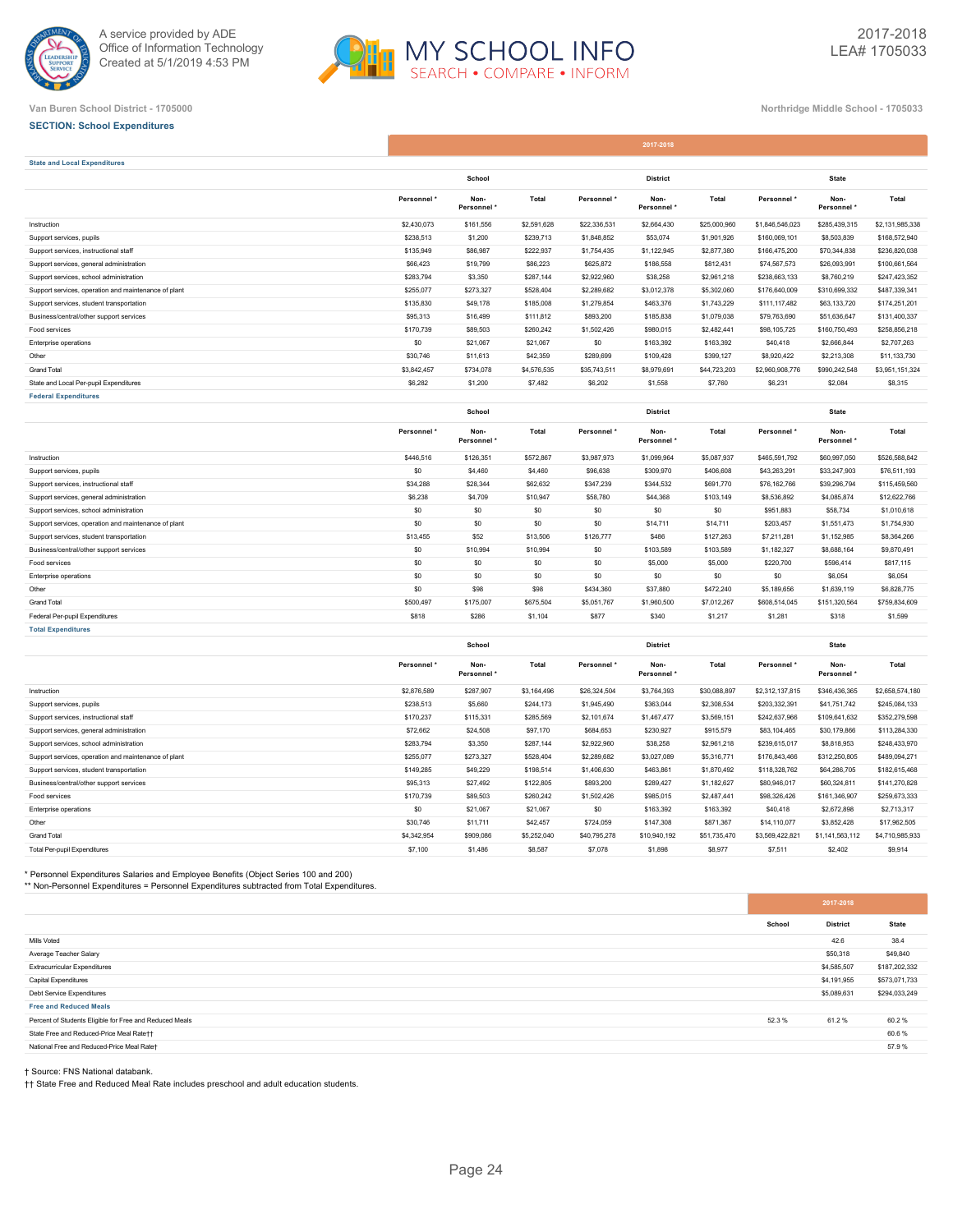





|                    |                                        | 2017-2018 |                |
|--------------------|----------------------------------------|-----------|----------------|
|                    | <b>ELA</b>                             | Math      | <b>Science</b> |
|                    | 4.71%                                  | 4.71%     | $0.00\%$       |
| Grade 6<br>Grade 7 | 2.94%                                  | 2.94%     | 2.94%          |
| Grade 8            | 3.17%                                  | 3.17%     | 0.00%          |
| Grade 10           | $\hspace{0.1em} \ldots \hspace{0.1em}$ | $\cdots$  | 100.00%        |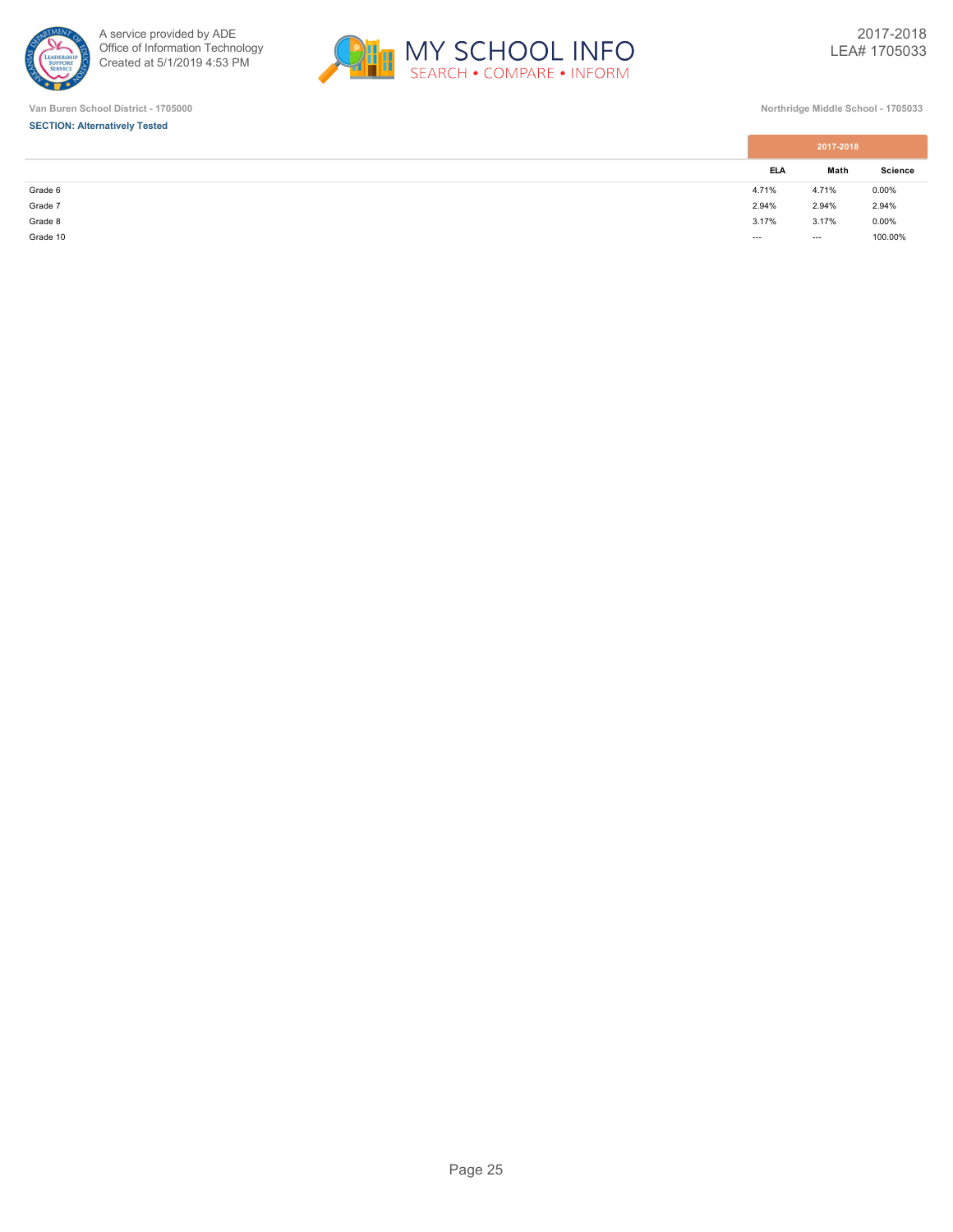



|                                                                                              |                  |                           | 2017-2018                       |                          |                            |
|----------------------------------------------------------------------------------------------|------------------|---------------------------|---------------------------------|--------------------------|----------------------------|
|                                                                                              | % Tested         | % In Need of Support      | % Close                         | % Ready                  | % Exceeds                  |
| <b>Grade 6 Mathematics</b>                                                                   |                  |                           |                                 |                          |                            |
| African-American                                                                             | $100\,$          | 14.29                     | 28.57                           | 28.57                    | 28.57                      |
| African-American Student with Disability                                                     | 100              | 60                        | $\mathbf 0$                     | $\mathbb O$              | 60                         |
| African-American Female                                                                      | 100              | $\circ$                   | 66.67                           | 33.33                    | $\mathbb O$                |
| African-American Female with Disability<br>African-American Female without Disability        | $\ddotsc$<br>100 | $\sim$<br>$^{\circ}$      | $\ddot{\phantom{0}}$<br>66.67   | <br>33.33                | <br>$\circ$                |
| African-American Female Non-English Learner                                                  | 100              | $\circ$                   | 66.67                           | 33.33                    | $\mathbb O$                |
| African-American Female Non-English Learner with Disability                                  | $\cdots$         | $\cdots$                  | $\ddotsc$                       | $\cdots$                 | $\cdots$                   |
| African-American Female Non-English Learner without Disability                               | 100              | $^{\circ}$                | 66.67                           | 33.33                    | $\circ$                    |
| African-American Male                                                                        | $100\,$          | $\rm{25}$                 | $\,$ 0 $\,$                     | $\rm{25}$                | $_{\rm 50}$                |
| African-American Male with Disability<br>African-American Male without Disability            | 100<br>100       | 60<br>$\,$ 0 $\,$         | $\,$ 0 $\,$<br>$\,$ 0 $\,$      | $\,$ 0<br>$_{\rm 50}$    | $_{50}$<br>$_{50}$         |
| African-American Male Non-English Learner                                                    | $100\,$          | $\rm{25}$                 | $\,$ 0 $\,$                     | $\rm{25}$                | $_{\rm 50}$                |
| African-American Male Non-English Learner with Disability                                    | 100              | 60                        | $\mathbf 0$                     | $\mathbf{0}$             | 60                         |
| African-American Male Non-English Learner without Disability                                 | 100              | $\,$ 0 $\,$               | $\mathbf 0$                     | $_{\rm 50}$              | $_{50}$                    |
| African-American Student without Disability                                                  | 100              | $\,0\,$                   | $40\,$                          | $40\,$                   | $20\,$                     |
| African-American Non-English Learner<br>African-American Non-English Learner with Disability | 100<br>$100\,$   | 14.29<br>$_{50}$          | 28.57<br>$\,$ 0 $\,$            | 28.57<br>$\,$ 0          | 28.57<br>$_{\rm 50}$       |
| African-American Non-English Learner without Disability                                      | 100              | $\circ$                   | $40\,$                          | $40\,$                   | $20\,$                     |
| All                                                                                          | 100              | 5.24                      | 32.46                           | 37.17                    | 25.13                      |
| Caucasian                                                                                    | $100\,$          | 6.29                      | 31.47                           | 41.26                    | 20.98                      |
| Caucasian Student with Disability                                                            | 100              | $\rm{z}$                  | $_{50}$                         | $15\,$                   | $10\,$                     |
| Caucasian Female                                                                             | 100              | 2.82                      | 26.76                           | 53.52                    | 16.9                       |
| Caucasian Female with Disability                                                             | 100              | 12.5                      | 75                              | $\mathbb O$              | 12.5<br>17.46              |
| Caucasian Female without Disability<br>Caucasian Female Non-English Learner                  | 100<br>$100\,$   | 1.59<br>$2\,82$           | 20.63<br>26.76                  | 60.32<br>53.52           | 16.9                       |
| Caucasian Female Non-English Learner with Disability                                         | 100              | 12.5                      | 75                              | $\mathbb O$              | 12.5                       |
| Caucasian Female Non-English Learner without Disability                                      | 100              | 1.59                      | 20.63                           | 60.32                    | 17.46                      |
| Caucasian Male                                                                               | $100\,$          | $9.72\,$                  | 36.11                           | 29.17                    | $2\!$                      |
| Caucasian Male with Disability                                                               | 100              | 33.33                     | 33.33                           | 25                       | 8.33                       |
| Caucasian Male without Disability                                                            | 100              | $\overline{5}$            | 36.67                           | $30\,$                   | 28.33                      |
| Caucasian Male Non-English Learner<br>Caucasian Male Non-English Learner with Disability     | 100<br>100       | 9.72<br>33.33             | 36.11<br>33.33                  | 29.17<br>$\rm{25}$       | $\rm 25$<br>8.33           |
| Caucasian Male Non-English Learner without Disability                                        | $100\,$          | $\mathsf{s}$              | 36.67                           | $_{\rm 30}$              | 28.33                      |
| Caucasian Student without Disability                                                         | 100              | 3.25                      | 28.46                           | 45.53                    | 22.76                      |
| Caucasian Non-English Learner                                                                | 100              | 6.29                      | 31.47                           | 41.26                    | 20.98                      |
| Caucasian Non-English Learner with Disability                                                | $100\,$          | $\rm{25}$                 | $_{\rm 50}$                     | $15\,$                   | $10\,$                     |
| Caucasian Non-English Learner without Disability                                             | 100              | 3.25                      | 28.46                           | 45.53                    | 22.76                      |
| Student with Disability<br>English Learner                                                   | 100<br>100       | 22.22<br>$\,$ 0 $\,$      | 48.15<br>$_{50}$                | 11.11<br>$\rm 25$        | 18.52<br>$\rm 25$          |
| English Learner Student with Disability                                                      | 100              | $^{\circ}$                | 100                             | $\circ$                  | $\circ$                    |
| English Learner Student without Disability                                                   | $100\,$          | $\,0\,$                   | 42.86                           | 28.57                    | 28.57                      |
| Female                                                                                       | 100              | 2.06                      | 32.99                           | 45.36                    | 19.59                      |
| Female Student with Disability                                                               | 100              | 11.11                     | 77.78                           | $\mathbb O$              | 11.11                      |
| Female English Learner                                                                       | $100\,$          | $\,$ 0 $\,$               | 33.33                           | 33.33                    | 33.33                      |
| Female English Learner with Disability<br>Female English Learner without Disability          | $\cdots$<br>100  | $\cdots$<br>$\,$ 0 $\,$   | $\ddotsc$<br>33.33              | $\cdots$<br>33.33        | $\ldots$<br>33.33          |
| Female Student without Disability                                                            | 100              | 1.14                      | 28.41                           | $_{\rm 50}$              | 20.45                      |
| Female Non-English Learner                                                                   | 100              | 22                        | 32.97                           | 46.15                    | 18.68                      |
| Female Non-English Learner with Disability                                                   | $100\,$          | 11.11                     | 77.78                           | $\mathbb O$              | 11.11                      |
| Female Non-English Learner without Disability                                                | 100              | 1.22                      | 28.05                           | 51.22                    | 19.51                      |
| Hispanic<br>Hispanic Student with Disability                                                 | 100<br>$100\,$   | $\circ$<br>$\,$ 0 $\,$    | 40.91<br>$_{\rm 50}$            | 31.82<br>$\,$ 0          | 27.27<br>$_{\rm 50}$       |
| Hispanic English Learner                                                                     | 100              | $^{\circ}$                | 66.67                           | 33.33                    | $\circ$                    |
| Hispanic English Learner with Disability                                                     | 100              | $\circ$                   | 100                             | $\circ$                  | $\mathbb O$                |
| Hispanic English Learner without Disability                                                  | 100              | $\,$ 0 $\,$               | $60\,$                          | $40\,$                   | $\mathbb O$                |
| Hispanic Female                                                                              | 100              | $^{\circ}$                | 53.85                           | 30.77                    | 15.38                      |
| Hispanic Female with Disability<br>Hispanic Female English Learner                           | $100\,$<br>100   | $\,0\,$                   | 100                             | $\,0\,$                  | $\mathbb O$<br>$\mathbb O$ |
| Hispanic Female English Learner with Disability                                              | $\cdots$         | $\,$ 0 $\,$<br>$\cdots$   | $_{50}$<br>$\ddot{\phantom{0}}$ | $_{\rm 50}$<br>$\ddotsc$ | $\cdots$                   |
| Hispanic Female English Learner without Disability                                           | 100              | $\circ$                   | $_{\rm 50}$                     | $_{\rm 50}$              | $\circ$                    |
| Hispanic Female without Disability                                                           | 100              | $\circ$                   | 50                              | 33.33                    | 16.67                      |
| Hispanic Female Non-English Learner                                                          | 100              | $\,$ 0 $\,$               | 55.56                           | 22.22                    | 22.22                      |
| Hispanic Female Non-English Learner with Disability                                          | 100              | $\,0\,$                   | 100                             | $\mathbb O$              | $\circ$                    |
| Hispanic Female Non-English Learner without Disability<br>Hispanic Male                      | 100<br>100       | $^{\circ}$<br>$\,$ 0 $\,$ | $_{50}$<br>$\mathbf{222}$       | $\rm{25}$<br>33.33       | 25<br>44.44                |
| Hispanic Male with Disability                                                                | 100              | $\,$ 0 $\,$               | 33.33                           | $\,$ 0                   | 66.67                      |
| Hispanic Male English Learner                                                                | 100              | $\circ$                   | 100                             | $\mathbb O$              | $\mathbb O$                |
| Hispanic Male English Learner with Disability                                                | 100              | $\,$ 0 $\,$               | 100                             | $\,$ 0                   | $\mathbf 0$                |
| Hispanic Male English Learner without Disability                                             | 100              | $^{\circ}$                | 100                             | $\circ$                  | $\circ$                    |
| Hispanic Male without Disability                                                             | 100              | $\circ$                   | 16.67                           | $_{\rm 50}$<br>42.86     | 33.33                      |
| Hispanic Male Non-English Learner<br>Hispanic Male Non-English Learner with Disability       | 100<br>100       | $\,$ 0 $\,$<br>$^{\circ}$ | $\,$ 0 $\,$<br>$\circ$          | $\mathbf{0}$             | 57.14<br>100               |
| Hispanic Male Non-English Learner without Disability                                         | $100\,$          | $\,0\,$                   | $\,$ 0 $\,$                     | $_{60}$                  | $40\,$                     |
| Hispanic Student without Disability                                                          | 100              | $\circ$                   | 38.89                           | 38.89                    | 22.22                      |
| Hispanic Non-English Learner                                                                 | 100              | $\,$ 0 $\,$               | 31.25                           | 31.25                    | 37.5                       |
| Hispanic Non-English Learner with Disability                                                 | $100\,$          | $\,0\,$                   | 33.33                           | $\,0\,$                  | 66.67                      |
| Hispanic Non-English Learner without Disability                                              | 100              | $\circ$                   | 30.77                           | 38.46                    | 30.77                      |
| Male<br>Male Student with Disability                                                         | 100<br>100       | 8.51<br>27.78             | 31.91<br>33.33                  | 28.72<br>16.67           | 30.85<br>22.22             |
| Male English Learner                                                                         | 100              | $^{\circ}$                | 100                             | $^{\circ}$               | $\circ$                    |
| Male English Learner with Disability                                                         | 100              | $\,$ 0 $\,$               | $100\,$                         | $\,$ 0                   | $\mathbf 0$                |
| Male English Learner without Disability                                                      | 100              | $\circ$                   | 100                             | $\circ$                  | $\mathbb O$                |
| Male Student without Disability                                                              | 100              | 3.95                      | 31.58                           | 31.58                    | 32.89                      |
| Male Non-English Learner                                                                     | 100              | 8.7                       | 30.43                           | 29.35                    | 31.52                      |
| Male Non-English Learner with Disability<br>Male Non-English Learner without Disability      | 100<br>100       | 29.41<br>$\sim$           | 29.41<br>30.67                  | 17.65<br>$\mathfrak V$   | 23.53<br>33.33             |
| Student without Disability                                                                   | 100              | 2.44                      | 29.88                           | 41.46                    | 26.22                      |
| Non-English Learner                                                                          | 100              | 5.46                      | 31.69                           | 37.7                     | 25.14                      |
| Non-English Learner Student with Disability                                                  | $100\,$          | 23.08                     | 46.15                           | 11.54                    | 19.23                      |
| Non-English Learner Student without Disability                                               | 100              | 2.55                      | 29.3                            | 42.04                    | 26.11                      |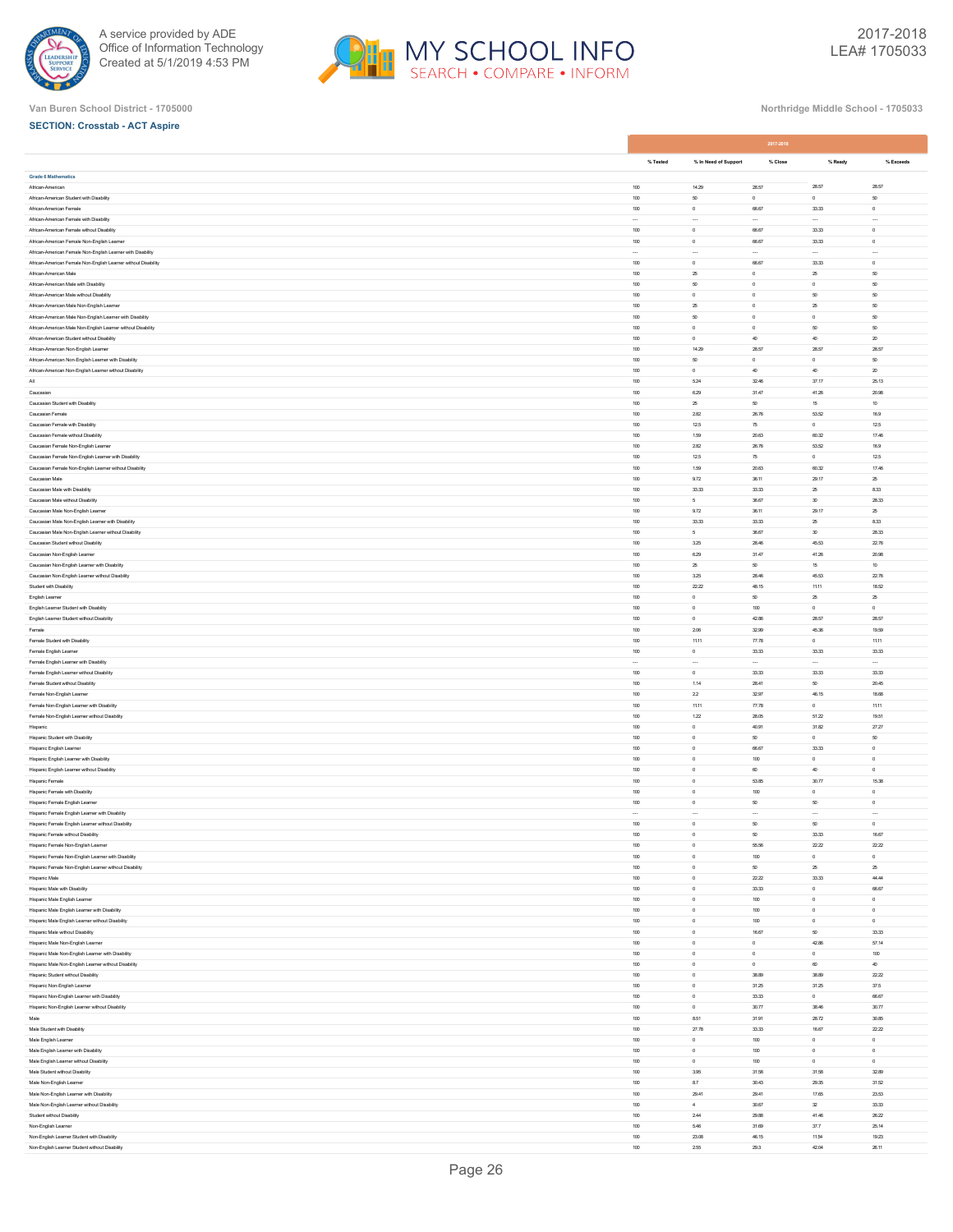

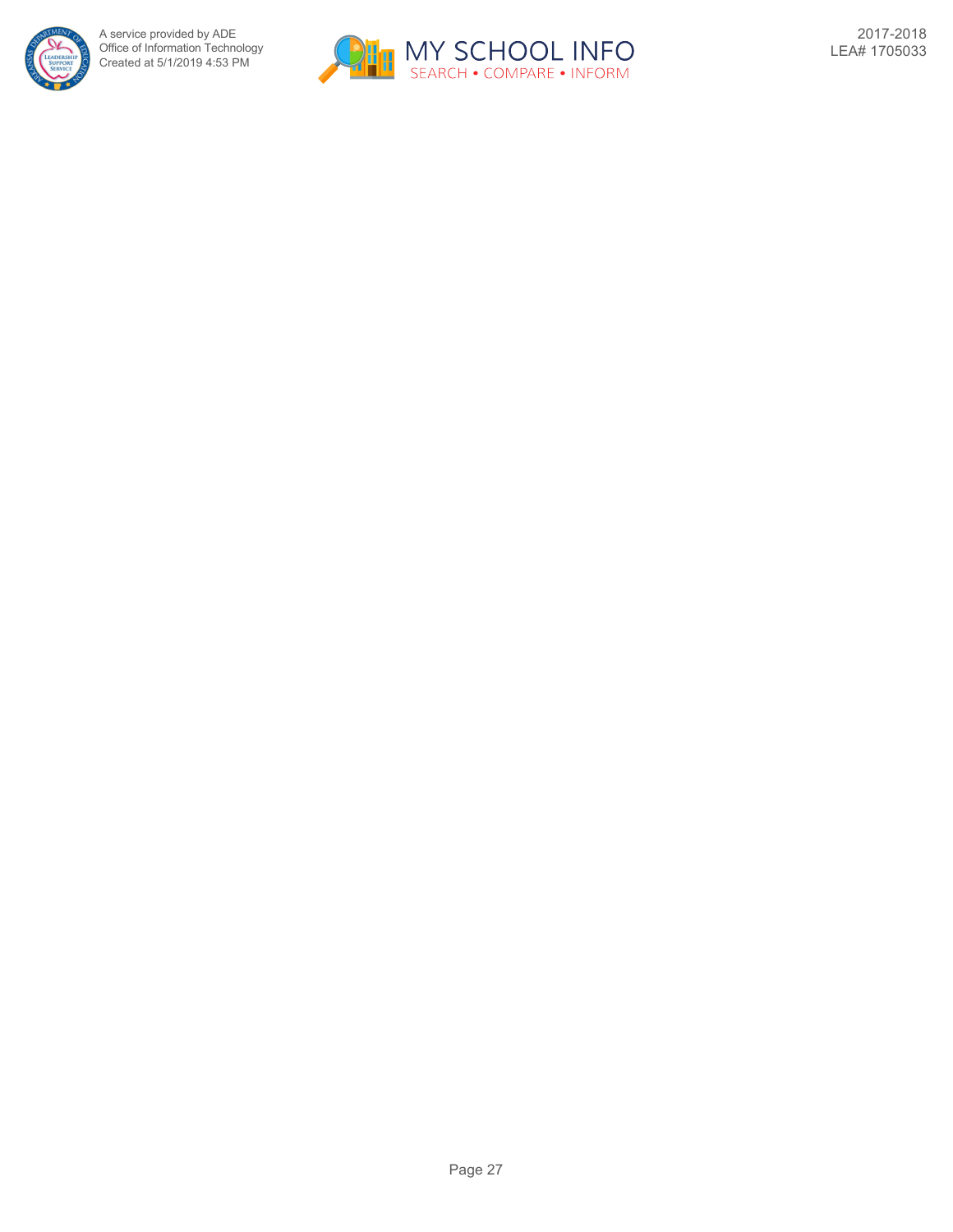



|                                                                                                        |                |                        | 2017-2018             |                   |                            |
|--------------------------------------------------------------------------------------------------------|----------------|------------------------|-----------------------|-------------------|----------------------------|
|                                                                                                        | $%$ Tested     | % In Need of Support   | $\%$ Close            | % Ready           | % Exceeds                  |
| <b>Grade 7 Mathematics</b>                                                                             |                |                        |                       |                   |                            |
| African-American                                                                                       | 100            | 28.57                  | 57.14                 | 14.29             | $\circ$                    |
| African-American Student with Disability                                                               | 100            | 33.33                  | 66.67                 | $\circ$           | $\circ$                    |
| African-American Female                                                                                | 100            | $\,$ 0                 | 66.67                 | 33.33             | $\,$ 0 $\,$                |
| African-American Female with Disability                                                                | 100            | $\circ$                | 100                   | $\circ$           | $\circ$                    |
| African-American Female without Disability                                                             | 100            | $\,$ 0 $\,$            | 60                    | 60                | $\circ$                    |
| African-American Female Non-English Learner                                                            | 100            | $\,$ 0 $\,$            | 66.67                 | 33.33             | $\,$ 0                     |
| African-American Female Non-English Learner with Disability                                            | 100            | $\circ$                | 100                   | $\circ$           | $\circ$                    |
| African-American Female Non-English Learner without Disability                                         | 100            | $\,$ 0 $\,$            | 60                    | $_{50}$           | $\circ$                    |
| African-American Male                                                                                  | 100            | 60                     | $_{50}$               | $\,0\,$           | $\,$ 0 $\,$                |
| African-American Male with Disability                                                                  | 100            | $_{50}$                | $_{50}$               | $\circ$           | $\circ$                    |
| African-American Male without Disability                                                               | 100            | $_{50}$                | $_{50}$               | $\,$ 0            | $\,$ 0                     |
| African-American Male Non-English Learner<br>African-American Male Non-English Learner with Disability | 100<br>100     | 60<br>$_{50}$          | $_{50}$<br>$_{50}$    | $\circ$<br>$\,$ 0 | $\,$ 0 $\,$<br>$\,$ 0 $\,$ |
| African-American Male Non-English Learner without Disability                                           | 100            | $_{50}$                | $_{\rm 50}$           | $\,0\,$           | $\,$ 0                     |
| African-American Student without Disability                                                            | 100            | 25                     | $_{50}$               | 25                | $\circ$                    |
| African-American Non-English Learner                                                                   | 100            | 28.57                  | 57.14                 | 14.29             | $\,$ 0 $\,$                |
| African-American Non-English Learner with Disability                                                   | 100            | 33.33                  | 66.67                 | $\circ$           | $\,$ 0                     |
| African-American Non-English Learner without Disability                                                | 100            | 25                     | 50                    | 25                | $\circ$                    |
| $\mathsf{All}$                                                                                         | 99.51          | 16.18                  | 30.88                 | 29.41             | 23.53                      |
| Caucasian                                                                                              | 99.32          | 14.97                  | 31.97                 | 31.97             | 21.09                      |
| Caucasian Student with Disability                                                                      | 100            | 57.89                  | 26.32                 | 10.53             | 5.26                       |
| Caucasian Female                                                                                       | 100            | 13.89                  | 34.72                 | 30.56             | 20.83                      |
| Caucasian Female with Disability                                                                       | 100            | 66.67                  | 33.33                 | $\circ$           | $\circ$                    |
| Caucasian Female without Disability                                                                    | 100            | 6.35                   | 34.92                 | 34.92             | 23.81                      |
| Caucasian Female Non-English Learner                                                                   | 100            | 13.89                  | 34.72                 | 30.56             | 20.83                      |
| Caucasian Female Non-English Learner with Disability                                                   | 100            | 66.67                  | 33.33                 | $\circ$           | $\circ$                    |
| Caucasian Female Non-English Learner without Disability                                                | 100            | $6.35\,$               | 34.92                 | 34.92             | 23.81                      |
| Caucasian Male                                                                                         | 98.68          | $16\,$                 | 29.33                 | 33.33             | 21.33                      |
| Caucasian Male with Disability                                                                         | 100            | 60                     | $20\,$                | $\rm{20}$         | $10$                       |
| Caucasian Male without Disability                                                                      | 98.48          | 10.77                  | 30.77                 | 35.38             | 23.08                      |
| Caucasian Male Non-English Learner                                                                     | 98.68          | 16                     | 29.33                 | 33.33             | 21.33                      |
| Caucasian Male Non-English Learner with Disability                                                     | 100            | 60                     | $20\,$                | $\rm{20}$         | $10\,$                     |
| Caucasian Male Non-English Learner without Disability                                                  | 98.48          | 10.77<br>8.59          | 30.77<br>32.81        | 35.38             | 23.08<br>23.44             |
| Caucasian Student without Disability<br>Caucasian Non-English Learner                                  | 99.22<br>99.32 | 14.97                  | 31.97                 | 35.16<br>31.97    | 21.09                      |
| Caucasian Non-English Learner with Disability                                                          | 100            | 57.89                  | 26.32                 | 10.53             | 5.26                       |
| Caucasian Non-English Learner without Disability                                                       | 99.22          | 8.59                   | 32.81                 | 35.16             | 23.44                      |
| Student with Disability                                                                                | 100            | 48.15                  | 37.04                 | 11.11             | $3.7\,$                    |
| English Learner                                                                                        | 100            | 28.57                  | 42.86                 | 7.14              | 21.43                      |
| English Learner Student with Disability                                                                | 100            | $\circ$                | 100                   | $\circ$           | $\circ$                    |
| English Learner Student without Disability                                                             | 100            | 33.33                  | 33.33                 | 8.33              | $\rm 25$                   |
| Female                                                                                                 | 100            | 13.59                  | 33.98                 | 29.13             | 23.3                       |
| Female Student with Disability                                                                         | 100            | $_{50}$                | $_{\rm 50}$           | $\,0\,$           | $\,0\,$                    |
| Female English Learner                                                                                 | 100            | 16.67                  | 66.67                 | 16.67             | $\,$ 0 $\,$                |
| Female English Learner with Disability                                                                 | 100            | $\,$ 0 $\,$            | 100                   | $\,$ 0 $\,$       | $\,$ 0 $\,$                |
| Female English Learner without Disability                                                              | 100            | $\rm{20}$              | $_{60}$               | $\rm 20$          | $\,$ 0                     |
| Female Student without Disability                                                                      | 100            | 8.79                   | 31.87                 | 32.97             | 26.37                      |
| Female Non-English Learner                                                                             | 100            | 13.4                   | 31.96                 | 29.9              | 24.74                      |
| Female Non-English Learner with Disability                                                             | 100            | 54.55                  | 45.45                 | $\,$ 0            | $\,0\,$                    |
| Female Non-English Learner without Disability                                                          | 100            | 8.14                   | 30.23                 | 33.72             | 27.91                      |
| Hispanic                                                                                               | 100            | 28.57                  | 33.33                 | 33.33             | 4.76                       |
| Hispanic Student with Disability                                                                       | 100<br>100     | $\rm{25}$<br>36.36     | 50<br>45.45           | $\rm 25$<br>9.09  | $\circ$<br>9.09            |
| Hispanic English Learner<br>Hispanic English Learner with Disability                                   | 100            | $\,$ 0                 | 100                   | $\,$ 0 $\,$       | $\,$ 0 $\,$                |
| Hispanic English Learner without Disability                                                            | 100            | 44.44                  | 33.33                 | 11.11             | 11.11                      |
| Hispanic Female                                                                                        | 100            | 18.18                  | 45.45                 | 36.36             | $\circ$                    |
| Hispanic Female with Disability                                                                        | 100            | $\,$ 0                 | 100                   | $\,0\,$           | $\,$ 0 $\,$                |
| Hispanic Female English Learner                                                                        | 100            | 16.67                  | 66.67                 | 16.67             | $\circ$                    |
| Hispanic Female English Learner with Disability                                                        | 100            | $\,$ 0 $\,$            | 100                   | $\circ$           | $\,$ 0                     |
| Hispanic Female English Learner without Disability                                                     | 100            | 20                     | 60                    | 20                | $\,$ 0 $\,$                |
| Hispanic Female without Disability                                                                     | 100            | $\rm{20}$              | $40\,$                | 40                | $\,$ 0                     |
| Hispanic Female Non-English Learner                                                                    | 100            | $\rm{20}$              | $\rm{20}$             | $_{60}$           | $\,0\,$                    |
| Hispanic Female Non-English Learner with Disability                                                    | $\cdots$       | $\sim$                 | $\cdots$              | $\ddotsc$         | $\cdots$                   |
| Hispanic Female Non-English Learner without Disability                                                 | 100            | $20\,$                 | $20\,$                | $60\,$            | $\,$ 0 $\,$                |
| Hispanic Male                                                                                          | 100            | 40                     | 20                    | 30                | 10                         |
| Hispanic Male with Disability                                                                          | 100            | 33.33                  | 33.33                 | 33.33             | $\circ$                    |
| Hispanic Male English Learner                                                                          | 100            | $_{60}$                | $20\,$                | $\,$ 0 $\,$       | $\rm 20$                   |
| Hispanic Male English Learner with Disability                                                          | 100            | $\,0\,$                | 100                   | $\circ$           | $\circ$                    |
| Hispanic Male English Learner without Disability<br>Hispanic Male without Disability                   | 100            | 75                     | $\circ$               | $\circ$           | $\rm{25}$                  |
|                                                                                                        | 100<br>100     | 42.86<br>20            | 14.29<br>20           | 28.57<br>60       | 14.29<br>$\circ$           |
| Hispanic Male Non-English Learner<br>Hispanic Male Non-English Learner with Disability                 | 100            | 60                     | $\,$ 0 $\,$           | 60                | $\circ$                    |
| Hispanic Male Non-English Learner without Disability                                                   | 100            | $\circ$                | 33.33                 | 66.67             | $\,$ 0 $\,$                |
| Hispanic Student without Disability                                                                    | 100            | 29.41                  | 29.41                 | 35.29             | 5.88                       |
| Hispanic Non-English Learner                                                                           | 100            | $\rm{20}$              | $\rm{20}$             | $_{60}$           | $\,0\,$                    |
| Hispanic Non-English Learner with Disability                                                           | 100            | $_{50}$                | $\,$ 0 $\,$           | 50                | $\,$ 0 $\,$                |
| Hispanic Non-English Learner without Disability                                                        | 100            | 12.5                   | $\rm{2S}$             | 62.5              | $\,$ 0 $\,$                |
| Male                                                                                                   | 99.02          | 18.81                  | 27.72                 | 29.7              | 23.76                      |
| Male Student with Disability                                                                           | 100            | 46.67                  | 26.67                 | $\mathbf{20}$     | 6.67                       |
| Male English Learner                                                                                   | 100            | 37.5                   | $\rm{2S}$             | $\,$ 0 $\,$       | 37.5                       |
| Male English Learner with Disability                                                                   |                | $\circ$                | 100                   | $\,$ 0            | $\circ$                    |
| Male English Learner without Disability                                                                | 100            |                        |                       | $\circ$           | 42.86                      |
| Male Student without Disability                                                                        | 100            | 42.86                  | 14.29                 |                   |                            |
|                                                                                                        | 98.85          | 13.95                  | 27.91                 | 31.4              | 26.74                      |
| Male Non-English Learner                                                                               | 98.94          | 17.2                   | 27.96                 | 32.26             | 22.58                      |
| Male Non-English Learner with Disability                                                               | 100            | 60                     | 21.43                 | 21.43             | 7.14                       |
| Male Non-English Learner without Disability                                                            | 98.75          | 11.39                  | 29.11                 | 34.18             | 25.32                      |
| Student without Disability                                                                             | 99.44          | 11.3                   | 29.94                 | 32.2              | 26.55                      |
| Non-English Learner                                                                                    | 99.48          | 15.26                  | 30                    | 31.05             | 23.68                      |
| Non-English Learner Student with Disability<br>Non-English Learner Student without Disability          | 100<br>99.4    | $\mathfrak{S}2$<br>9.7 | $\mathbf{32}$<br>29.7 | $12\,$<br>33.94   | $\sim$<br>26.67            |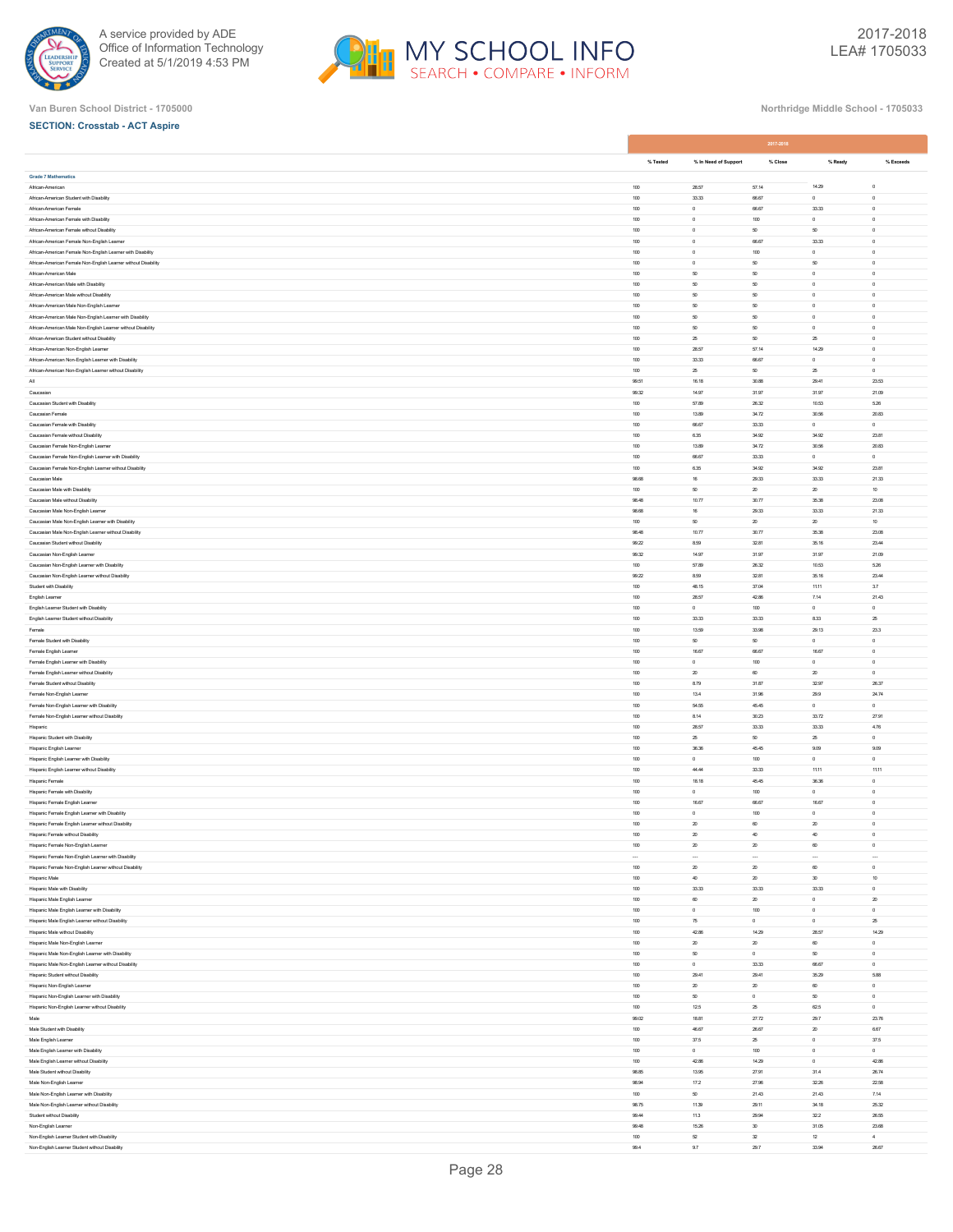

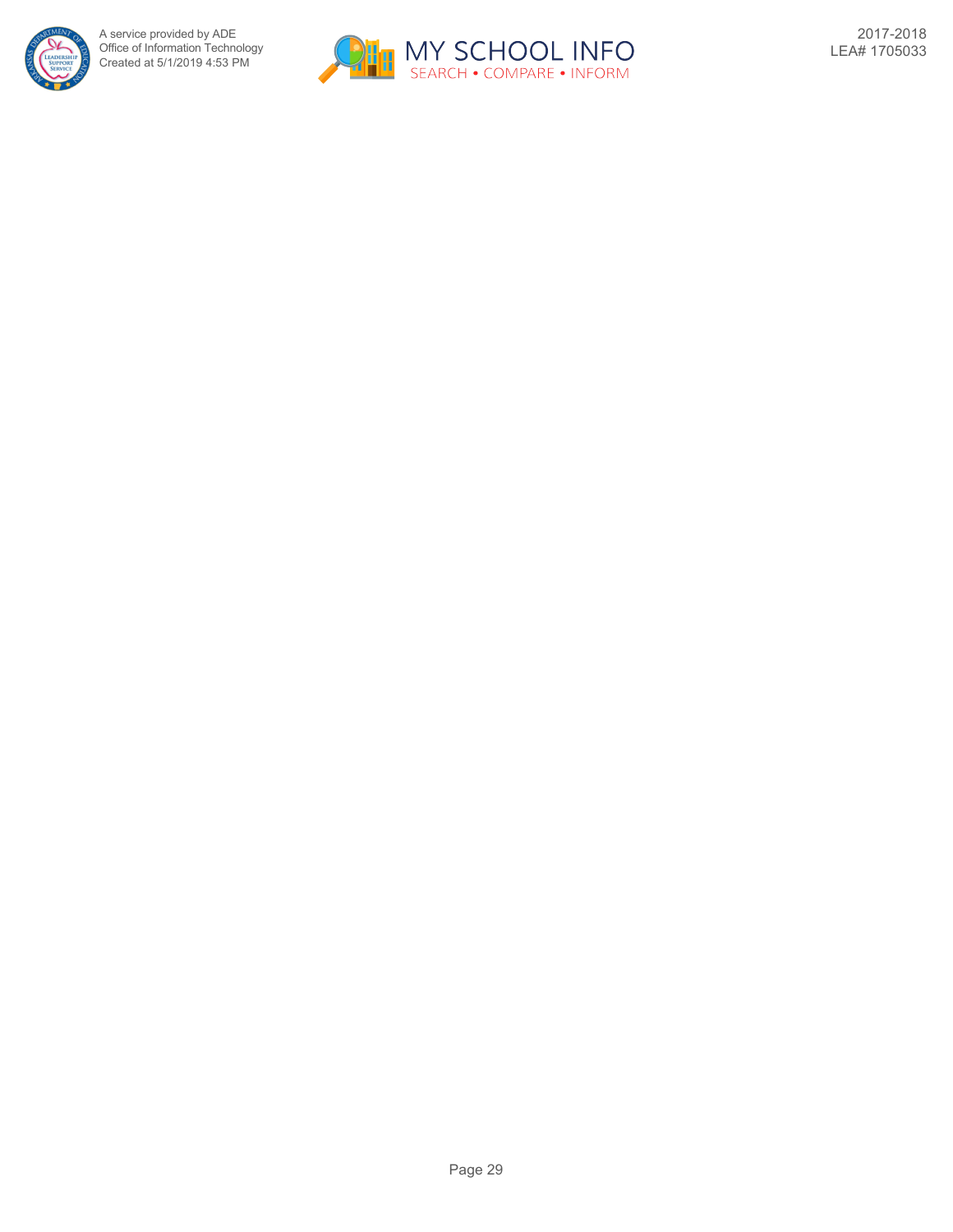



|                                                                                                        |                     |                         | 2017-2018                  |                        |                      |
|--------------------------------------------------------------------------------------------------------|---------------------|-------------------------|----------------------------|------------------------|----------------------|
|                                                                                                        | % Tested            | % In Need of Support    | $\%$ Close                 | % Ready                | % Exceeds            |
| <b>Grade 8 Mathematics</b>                                                                             |                     |                         |                            |                        |                      |
| African-American                                                                                       | 100                 | 28.57                   | 28.57                      | $\,$ 0 $\,$            | 42.86                |
| African-American Student with Disability                                                               | 100                 | $\circ$                 | 100                        | $\,$ 0 $\,$            | $\mathbb O$          |
| African-American Female                                                                                | 100                 | 40                      | $40\,$                     | $\,$ 0 $\,$            | $\rm{20}$            |
| African-American Female with Disability                                                                | 100                 | $^{\circ}$              | 100                        | $\mathbf{0}$           | $\mathbf{0}$         |
| African-American Female without Disability                                                             | $100\,$             | $_{50}$                 | $\rm{2S}$                  | $\mathbb O$            | $\rm{25}$            |
| African-American Female Non-English Learner                                                            | 100                 | 40                      | $40\,$                     | $\,$ 0 $\,$            | $\rm{20}$            |
| African-American Female Non-English Learner with Disability                                            | 100                 | $\,$ 0 $\,$             | 100                        | $\,$ 0 $\,$            | $\,$ 0 $\,$          |
| African-American Female Non-English Learner without Disability                                         | $100\,$             | $_{50}$                 | $\rm{2S}$                  | $\,$ 0 $\,$            | $\rm{25}$            |
| African-American Male                                                                                  | 100                 | $\circ$                 | $\mathbf 0$                | $\mathbb O$            | 100                  |
| African-American Male with Disability                                                                  | $\cdots$            | $\ddotsc$<br>$^{\circ}$ | $\ddotsc$                  | $\cdots$               | $\cdots$             |
| African-American Male without Disability                                                               | 100<br>100          | $\circ$                 | $\,0\,$<br>$\circ$         | $\mathbb O$<br>$\circ$ | 100<br>100           |
| African-American Male Non-English Learner<br>African-American Male Non-English Learner with Disability | $\ddotsc$           | $\ddot{\phantom{0}}$    | $\ddot{\phantom{0}}$       | $\ddotsc$              | $\cdots$             |
| African-American Male Non-English Learner without Disability                                           | 100                 | $\circ$                 | $\,$ 0 $\,$                | $\,$ 0 $\,$            | 100                  |
| African-American Student without Disability                                                            | 100                 | 33.33                   | 16.67                      | $\,$ 0 $\,$            | $_{\rm 50}$          |
| African-American Non-English Learner                                                                   | $100\,$             | 28.57                   | 28.57                      | $\,$ 0 $\,$            | 42.86                |
| African-American Non-English Learner with Disability                                                   | 100                 | $^{\circ}$              | 100                        | $\ddot{\phantom{0}}$   | $\ddot{\phantom{0}}$ |
| African-American Non-English Learner without Disability                                                | 100                 | 33.33                   | 16.67                      | $\,$ 0 $\,$            | $_{\rm 50}$          |
| All                                                                                                    | 100                 | 22.17                   | 29.86                      | 19.46                  | 28.51                |
| Caucasian                                                                                              | 100                 | 23.57                   | 33.12                      | 14.65                  | 28.66                |
| Caucasian Student with Disability                                                                      | $100\,$             | 68.42                   | 15.79                      | 5.26                   | 10.53                |
| Caucasian Female                                                                                       | 100                 | 18.52                   | 33.33                      | 19.75                  | 28.4                 |
| Caucasian Female with Disability                                                                       | 100                 | 75                      | $\,$ 0 $\,$                | 12.5                   | 12.5                 |
| Caucasian Female without Disability                                                                    | $100\,$             | 12.33                   | 36.99                      | 20.55                  | 30.14                |
| Caucasian Female Non-English Learner                                                                   | 100                 | 18.52                   | 33.33                      | 19.75                  | 28.4                 |
| Caucasian Female Non-English Learner with Disability                                                   | 100                 | $75\,$                  | $\,$ 0 $\,$                | 12.5                   | 12.5                 |
| Caucasian Female Non-English Learner without Disability<br>Caucasian Male                              | 100<br>100          | 12.33<br>28.95          | 36.99<br>32.89             | 20.55<br>9.21          | 30.14<br>28.95       |
| Caucasian Male with Disability                                                                         | $100\,$             | 63.64                   | 27.27                      | $\,$ 0 $\,$            | 9.09                 |
| Caucasian Male without Disability                                                                      | 100                 | 23.08                   | 33.85                      | 10.77                  | 32.31                |
| Caucasian Male Non-English Learner                                                                     | 100                 | 28.95                   | 32.89                      | 9.21                   | 28.95                |
| Caucasian Male Non-English Learner with Disability                                                     | $100\,$             | 63.64                   | 27.27                      | $\,$ 0 $\,$            | 9.09                 |
| Caucasian Male Non-English Learner without Disability                                                  | 100                 | 23.08                   | 33.85                      | 10.77                  | 32.31                |
| Caucasian Student without Disability                                                                   | 100                 | 17.39                   | 35.51                      | 15.94                  | 31.16                |
| Caucasian Non-English Learner                                                                          | 100                 | 23.57                   | 33.12                      | 14.65                  | 28.66                |
| Caucasian Non-English Learner with Disability                                                          | 100                 | 68.42                   | 15.79                      | 5.26                   | 10.53                |
| Caucasian Non-English Learner without Disability                                                       | $100\,$             | 17.39                   | 35.51                      | 15.94                  | 31.16                |
| Student with Disability                                                                                | 100                 | 60.87                   | 21.74                      | 8.7                    | 8.7                  |
| English Learner                                                                                        | 100                 | 23.08                   | 23.08                      | 46.15                  | 7.69                 |
| English Learner Student with Disability                                                                | $100\,$             | $\circ$                 | $\,$ 0 $\,$                | 100                    | $\,$ 0               |
| English Learner Student without Disability                                                             | 100                 | $\rm{z}$                | $\rm{2S}$                  | 41.67                  | 8.33                 |
| Female                                                                                                 | 100                 | 17.24<br>66.67          | 32.76                      | 19.83                  | 30.17                |
| Female Student with Disability<br>Female English Learner                                               | 100<br>100          | 25                      | 11.11<br>25                | 11.11<br>37.5          | 11.11<br>12.5        |
| Female English Learner with Disability                                                                 | $\ddotsc$           | $\ddot{\phantom{a}}$    | $\ddot{\phantom{0}}$       | $\ddotsc$              |                      |
| Female English Learner without Disability                                                              | 100                 | $\rm{25}$               | $\rm{2S}$                  | 37.5                   | 12.5                 |
| Female Student without Disability                                                                      | 100                 | 13.08                   | 34.58                      | 20.56                  | 31.78                |
| Female Non-English Learner                                                                             | $100\,$             | 16.67                   | 33.33                      | 18.52                  | 31.48                |
| Female Non-English Learner with Disability                                                             | 100                 | 66.67                   | 11.11                      | 11.11                  | 11.11                |
| Female Non-English Learner without Disability                                                          | 100                 | 12.12                   | 35.35                      | 19.19                  | 33.33                |
| Hispanic                                                                                               | 100                 | 13.64                   | 27.27                      | 45.45                  | 13.64                |
| Hispanic Student with Disability                                                                       | $\cdots$            | $\sim$                  | $\sim$                     | $\sim$                 | $\ddotsc$            |
| Hispanic English Learner                                                                               | $100\,$             | 14.29                   | 28.57                      | 42.86                  | 14.29                |
| Hispanic English Learner with Disability                                                               | $\cdots$            | $\ddot{\phantom{0}}$    | $\ddot{\phantom{0}}$       | $\cdots$               | $\cdots$             |
| Hispanic English Learner without Disability                                                            | 100                 | 14.29                   | 28.57                      | 42.86                  | 14.29                |
| Hispanic Female                                                                                        | $100\,$<br>$\cdots$ | 14.29<br>$\cdots$       | 42.86<br>$\cdots$          | 28.57<br>$\cdots$      | 14.29<br>$\cdots$    |
| Hispanic Female with Disability<br>Hispanic Female English Learner                                     | 100                 | 16.67                   | 33.33                      | 33.33                  | 16.67                |
| Hispanic Female English Learner with Disability                                                        |                     |                         |                            |                        |                      |
| Hispanic Female English Learner without Disability                                                     | 100                 | 16.67                   | 33.33                      | 33.33                  | 16.67                |
| Hispanic Female without Disability                                                                     | 100                 | 14.29                   | 42.86                      | 28.57                  | 14.29                |
| Hispanic Female Non-English Lean                                                                       | 100                 | 12.5                    | $_{50}$                    | $\rm 25$               | 12.5                 |
| Hispanic Female Non-English Learner with Disability                                                    | $\cdots$            | $\cdots$                | $\cdots$                   | $\cdots$               | $\cdots$             |
| Hispanic Female Non-English Learner without Disability                                                 | 100                 | 12.5                    | $_{50}$                    | $\rm 25$               | 12.5                 |
| Hispanic Male                                                                                          | 100                 | 12.5                    | $\circ$                    | $75\,$                 | 12.5                 |
| Hispanic Male with Disability                                                                          | $\cdots$            | $\cdots$                | $\cdots$                   | $\cdots$               | $\cdots$             |
| Hispanic Male English Learner                                                                          | 100                 | $\,$ 0 $\,$             | $\,$ 0 $\,$                | 100                    | $\mathsf{O}$         |
| Hispanic Male English Learner with Disability                                                          | $\cdots$            | $\cdots$                | $\sim$                     | $\ddotsc$              | $\cdots$             |
| Hispanic Male English Learner without Disability<br>Hispanic Male without Disability                   | $100\,$<br>100      | $\circ$<br>12.5         | $\,$ 0 $\,$<br>$\,$ 0 $\,$ | 100<br>75              | $\,$ 0<br>12.5       |
| Hispanic Male Non-English Learner                                                                      | 100                 | 14.29                   | $\,$ 0 $\,$                | 71.43                  | 14.29                |
| Hispanic Male Non-English Learner with Disability                                                      |                     |                         |                            |                        |                      |
| Hispanic Male Non-English Learner without Disability                                                   | 100                 | 14.29                   | $\mathbf 0$                | 71.43                  | 14.29                |
| Hispanic Student without Disability                                                                    | 100                 | 13.64                   | 27.27                      | 45.45                  | 13.64                |
| Hispanic Non-English Learner                                                                           | 100                 | 13.33                   | 26.67                      | 46.67                  | 13.33                |
| Hispanic Non-English Learner with Disability                                                           | $\cdots$            | $\cdots$                | $\ddotsc$                  | $\cdots$               | $\cdots$             |
| Hispanic Non-English Learner without Disability                                                        | 100                 | 13.33                   | 26.67                      | 46.67                  | 13.33                |
| Male                                                                                                   | 100                 | 27.62                   | 26.67                      | 19.05                  | 26.67                |
| Male Student with Disability                                                                           | 100                 | 57.14                   | 28.57                      | 7.14                   | 7.14                 |
| Male English Learner                                                                                   | 100                 | $\rm{20}$               | $\rm{20}$                  | $_{60}$                | $\mathbb O$          |
| Male English Learner with Disability                                                                   | 100                 | $\circ$                 | $\circ$                    | 100                    | $^{\circ}$           |
| Male English Learner without Disability                                                                | 100                 | $\rm{25}$<br>23.08      | 25                         | $_{50}$                | $\mathbb O$          |
| Male Student without Disability<br>Male Non-English Learner                                            | 100<br>100          | 28                      | 26.37<br>$\boldsymbol{z}$  | 20.88<br>$\sqrt{7}$    | 29.67<br>28          |
| Male Non-English Learner with Disability                                                               | $100\,$             | 61.54                   | 30.77                      | $\mathbb O$            | 7.69                 |
| Male Non-English Learner without Disability                                                            | 100                 | 22.99                   | 26.44                      | 19.54                  | 31.03                |
| Student without Disability                                                                             | 100                 | 17.68                   | 30.81                      | 20.71                  | 30.81                |
| Non-English Learner                                                                                    | $100\,$             | 22.12                   | 30.29                      | 17.79                  | 29.81                |
| Non-English Learner Student with Disability                                                            | 100                 | 63.64                   | 22.73                      | 4.55                   | 9.09                 |
| Non-English Learner Student without Disability                                                         | 100                 | 17.2                    | 31.18                      | 19.35                  | 32.26                |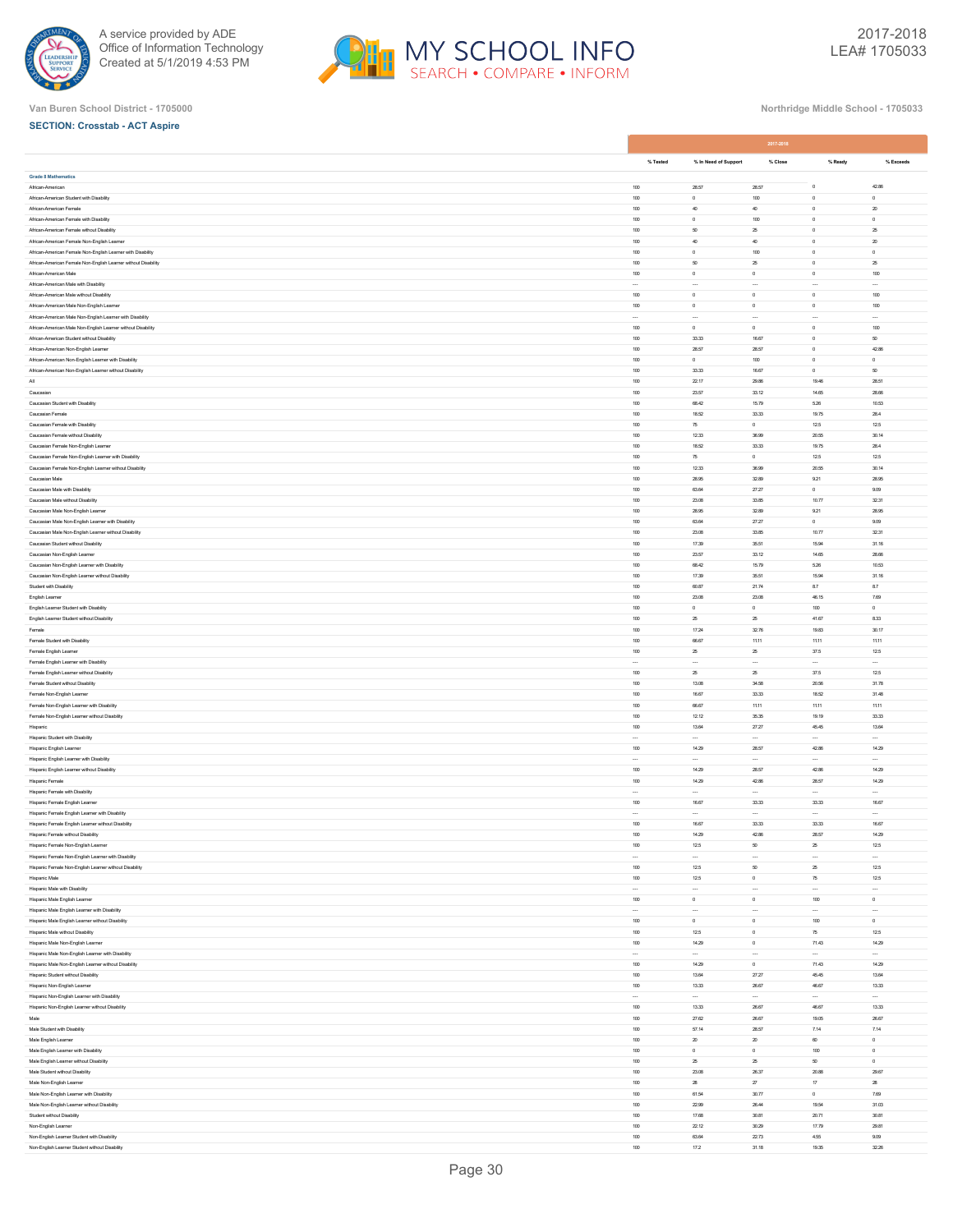

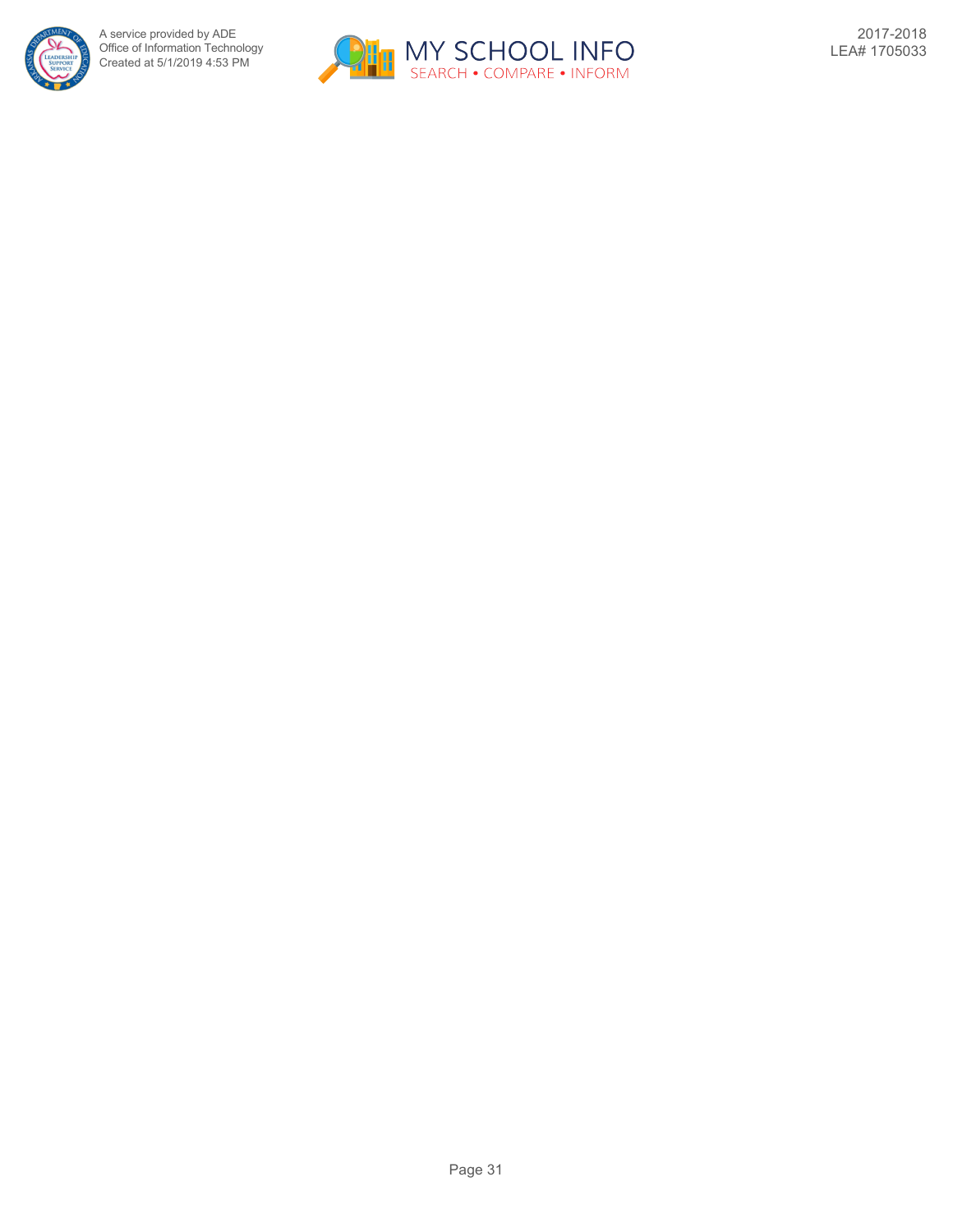



|                                                                                          |                       |                                              | 2017-2018                        |                       |                          |
|------------------------------------------------------------------------------------------|-----------------------|----------------------------------------------|----------------------------------|-----------------------|--------------------------|
|                                                                                          | % Tested              | % In Need of Support                         | $\%$ Close                       | % Ready               | % Exceeds                |
| Grade 10 Mathematics                                                                     |                       |                                              |                                  |                       |                          |
| African-American                                                                         | $\cdots$              | $\cdots$                                     | $\cdots$                         | $\cdots$              | $\cdots$                 |
| African-American Student with Disability                                                 | $\cdots$              | $\cdots$                                     | $\cdots$                         | $\cdots$              | $\cdots$                 |
| African-American Female                                                                  | $\cdots$              | $\cdots$                                     | $\cdots$                         | $\cdots$              | $\cdots$                 |
| African-American Female with Disability                                                  | $\cdots$              | $\cdots$                                     | $\ddotsc$                        | $\cdots$              | $\cdots$                 |
| African-American Female without Disability                                               | $\cdots$              | $\sim$                                       | $\cdots$                         | $\ddotsc$             | $\cdots$                 |
| African-American Female Non-English Learner                                              | $\cdots$              | $\ddot{\phantom{0}}$                         | $\ddotsc$                        | $\cdots$              | $\cdots$                 |
| African-American Female Non-English Learner with Disability                              | $\cdots$              | $\cdots$                                     | $\cdots$                         | $\cdots$              | $\cdots$                 |
| African-American Female Non-English Learner without Disability                           | $\cdots$              | $\cdots$                                     | $\cdots$                         | $\cdots$              | $\cdots$                 |
| African-American Male<br>African-American Male with Disability                           | $\cdots$<br>$\cdots$  | $\cdots$<br>$\cdots$                         | $\cdots$<br>$\cdots$             | $\cdots$<br>$\cdots$  | $\cdots$<br>$\cdots$     |
| African-American Male without Disability                                                 | à.                    | $\sim$                                       | $\ddot{\phantom{a}}$             | $\ddotsc$             | $\ddotsc$                |
| African-American Male Non-English Learner                                                | $\cdots$              | $\cdots$                                     | $\cdots$                         | $\cdots$              | $\cdots$                 |
| African-American Male Non-English Learner with Disability                                | $\cdots$              | $\ddot{\phantom{0}}$                         | $\ddot{\phantom{0}}$             | $\ddotsc$             |                          |
| African-American Male Non-English Learner without Disability                             | $\cdots$              | $\sim$                                       | $\sim$                           | $\ddotsc$             | $\overline{\phantom{a}}$ |
| African-American Student without Disability                                              | $\cdots$              | $\cdots$                                     | $\cdots$                         | $\cdots$              | $\cdots$                 |
| African-American Non-English Learner                                                     | $\cdots$              | $\ddot{\phantom{0}}$                         | $\cdots$                         | $\cdots$              | $\cdots$                 |
| African-American Non-English Learner with Disability                                     | $\cdots$              | $\cdots$                                     | $\ddotsc$                        | $\cdots$              | $\cdots$                 |
| African-American Non-English Learner without Disability                                  | $\cdots$              | $\cdots$                                     | $\cdots$                         | $\cdots$              | $\cdots$                 |
| All                                                                                      | $\cdots$              | $\ddot{\phantom{0}}$                         | $\ddotsc$                        | $\cdots$              | $\cdots$                 |
| Caucasian<br>Caucasian Student with Disability                                           | $\cdots$<br>$\cdots$  | $\cdots$<br>$\cdots$                         | $\cdots$<br>$\ddot{\phantom{0}}$ | $\cdots$<br>$\cdots$  | $\cdots$                 |
| Caucasian Female                                                                         | $\cdots$              | $\cdots$                                     | $\cdots$                         | $\cdots$              | $\cdots$<br>$\cdots$     |
| Caucasian Female with Disability                                                         | $\cdots$              | $\cdots$                                     | $\ddot{\phantom{0}}$             | $\cdots$              | $\cdots$                 |
| Caucasian Female without Disability                                                      | $\sim$                | $\sim$                                       | $\ddot{\phantom{0}}$             | $\ddotsc$             | $\cdots$                 |
| Caucasian Female Non-English Learner                                                     | $\cdots$              | $\sim$                                       | $\cdots$                         | $\cdots$              | $\cdots$                 |
| Caucasian Female Non-English Learner with Disability                                     | $\ldots$              | $\cdots$                                     | $\cdots$                         | $\cdots$              | $\cdots$                 |
| Caucasian Female Non-English Learner without Disability                                  | $\cdots$              | $\sim$                                       | $\sim$                           |                       |                          |
| Caucasian Male                                                                           | $\cdots$              | $\cdots$                                     | $\cdots$                         | $\cdots$              | $\cdots$                 |
| Caucasian Male with Disability                                                           | $\cdots$              | $\ddotsc$                                    | $\cdots$                         |                       |                          |
| Caucasian Male without Disability                                                        | $\ddot{\phantom{a}}$  | $\ddotsc$                                    | $\sim$                           | $\ddotsc$             | $\cdots$                 |
| Caucasian Male Non-English Learner<br>Caucasian Male Non-English Learner with Disability | $\cdots$<br>$\cdots$  | $\cdots$<br>$\cdots$                         | $\cdots$<br>$\cdots$             | $\cdots$<br>$\cdots$  | $\cdots$<br>$\cdots$     |
| Caucasian Male Non-English Learner without Disability                                    | $\cdots$              | $\cdots$                                     | $\ddotsc$                        | $\cdots$              | $\cdots$                 |
| Caucasian Student without Disability                                                     | $\cdots$              | $\cdots$                                     | $\cdots$                         | $\cdots$              | $\cdots$                 |
| Caucasian Non-English Learner                                                            | $\cdots$              | $\ddotsc$                                    | $\ddotsc$                        | $\cdots$              | $\cdots$                 |
| Caucasian Non-English Learner with Disability                                            | $\cdots$              | $\cdots$                                     | $\ddotsc$                        | $\cdots$              | $\cdots$                 |
| Caucasian Non-English Learner without Disability                                         | $\cdots$              | $\sim$                                       | $\cdots$                         | $\cdots$              | $\cdots$                 |
| Student with Disability                                                                  | $\cdots$              | $\ddot{\phantom{0}}$                         | $\cdots$                         | $\cdots$              | $\cdots$                 |
| English Learner                                                                          | $\cdots$              | $\cdots$                                     | $\ddot{\phantom{0}}$             | $\cdots$              | $\cdots$                 |
| English Learner Student with Disability                                                  | $\cdots$              | $\ddot{\phantom{a}}$                         | $\ddot{\phantom{0}}$             | $\ddot{\phantom{0}}$  | $\cdots$                 |
| English Learner Student without Disability                                               | $\cdots$              | $\sim$                                       | $\cdots$                         | $\cdots$              | $\cdots$                 |
| Female<br>Female Student with Disability                                                 | $\cdots$<br>$\ddotsc$ | $\cdots$<br>$\sim$                           | $\cdots$<br>$\ddotsc$            | $\cdots$<br>$\ddotsc$ | $\cdots$<br>$\ddotsc$    |
| Female English Learner                                                                   | $\cdots$              | $\cdots$                                     | $\cdots$                         | $\cdots$              | $\cdots$                 |
| Female English Learner with Disability                                                   | $\cdots$              | $\ddot{\phantom{0}}$                         | $\cdots$                         |                       | $\cdots$                 |
| Female English Learner without Disability                                                | $\ddotsc$             | $\sim$                                       | $\sim$                           | $\ddotsc$             | $\overline{\phantom{a}}$ |
| Female Student without Disability                                                        | $\cdots$              | $\cdots$                                     | $\cdots$                         | $\cdots$              | $\cdots$                 |
| Female Non-English Learner                                                               | $\cdots$              | $\cdots$                                     | $\cdots$                         | $\cdots$              | $\cdots$                 |
| Female Non-English Learner with Disability                                               | $\cdots$              | $\cdots$                                     | $\ddotsc$                        | $\cdots$              | $\cdots$                 |
| Female Non-English Learner without Disability                                            | $\cdots$              | $\cdots$                                     | $\cdots$                         | $\cdots$              | $\cdots$                 |
| Hispanic                                                                                 | $\cdots$              | $\ddot{\phantom{0}}$                         | $\ddot{\phantom{0}}$             | $\cdots$              | $\cdots$                 |
| Hispanic Student with Disability                                                         | $\cdots$              | $\cdots$                                     | $\ddotsc$                        | $\cdots$              | $\cdots$                 |
| Hispanic English Learner                                                                 | $\cdots$<br>$\cdots$  | $\ddot{\phantom{a}}$<br>$\ddot{\phantom{0}}$ | $\ddot{\phantom{0}}$             | $\ddotsc$<br>$\cdots$ | $\cdots$                 |
| Hispanic English Learner with Disability<br>Hispanic English Learner without Disability  | $\cdots$              | $\cdots$                                     | $\cdots$<br>$\cdots$             | $\cdots$              | $\cdots$<br>$\cdots$     |
| Hispanic Female                                                                          | $\cdots$              | $\sim$                                       | $\cdots$                         | $\ddotsc$             | $\cdots$                 |
| Hispanic Female with Disability                                                          | $\cdots$              | $\sim$                                       | $\cdots$                         | $\cdots$              | $\cdots$                 |
| Hispanic Female English Learner                                                          | $\cdots$              | $\cdots$                                     | $\cdots$                         | $\cdots$              | $\cdots$                 |
| Hispanic Female English Learner with Disability                                          | ä,                    | $\sim$                                       | $\ddot{\phantom{a}}$             | $\ddotsc$             | $\ddotsc$                |
| Hispanic Female English Learner without Disability                                       | $\cdots$              | $\cdots$                                     | $\cdots$                         | $\cdots$              | $\cdots$                 |
| Hispanic Female without Disability                                                       | $\ddotsc$             | $\sim$                                       | $\ddot{\phantom{0}}$             | $\ddotsc$             | $\cdots$                 |
| Hispanic Female Non-English Learn                                                        | $\cdots$              | $\sim$                                       | $\sim$                           | $\cdots$              | $\ddotsc$                |
| Hispanic Female Non-English Learner with Disability                                      | $\cdots$<br>$\ldots$  | $\cdots$<br>$\cdots$                         | $\cdots$                         | $\cdots$              | $\cdots$<br>             |
| Hispanic Female Non-English Learner without Disability<br>Hispanic Male                  | $\cdots$              | $\sim$                                       | $\cdots$<br>$\cdots$             | $\cdots$<br>$\cdots$  | $\cdots$                 |
| Hispanic Male with Disability                                                            | $\cdots$              | $\cdots$                                     | $\cdots$                         | $\cdots$              | $\cdots$                 |
| Hispanic Male English Learner                                                            | $\ldots$              | $\cdots$                                     | $\cdots$                         | $\cdots$              | $\cdots$                 |
| Hispanic Male English Learner with Disability                                            | $\cdots$              | $\sim$                                       | $\cdots$                         | $\cdots$              | $\cdots$                 |
| Hispanic Male English Learner without Disability                                         | $\cdots$              | $\cdots$                                     | $\cdots$                         | $\cdots$              | $\cdots$                 |
| Hispanic Male without Disability                                                         | $\ldots$              | $\cdots$                                     | $\cdots$                         | $\cdots$              | $\cdots$                 |
| Hispanic Male Non-English Learner                                                        | $\cdots$              | $\cdots$                                     | $\cdots$                         | $\cdots$              | $\cdots$                 |
| Hispanic Male Non-English Learner with Disability                                        | $\cdots$              | $\ddot{\phantom{a}}$                         | $\cdots$                         |                       | $\cdots$                 |
| Hispanic Male Non-English Learner without Disability                                     | $\cdots$              | $\sim$                                       | $\cdots$                         | $\cdots$              | $\ldots$                 |
| <b>Hispanic Student without Disability</b><br>Hispanic Non-English Learner               | $\ldots$<br>$\ddotsc$ | $\cdots$<br>$\sim$                           | $\cdots$<br>$\sim$               | $\ldots$<br>$\ddotsc$ | $\ldots$<br>$\cdots$     |
| Hispanic Non-English Learner with Disability                                             | $\cdots$              | $\sim$                                       | $\cdots$                         | $\cdots$              | $\ldots$                 |
| Hispanic Non-English Learner without Disability                                          | $\ldots$              | $\ddot{\phantom{0}}$                         | $\cdots$                         |                       |                          |
| Male                                                                                     | $\cdots$              | $\sim$                                       | $\sim$                           | $\ddotsc$             | $\overline{\phantom{a}}$ |
| Male Student with Disability                                                             | $\cdots$              | $\cdots$                                     | $\cdots$                         | $\cdots$              | $\cdots$                 |
| Male English Learner                                                                     | $\cdots$              | $\cdots$                                     | $\cdots$                         | $\cdots$              | $\cdots$                 |
| Male English Learner with Disability                                                     | $\cdots$              | $\cdots$                                     | $\cdots$                         | $\cdots$              | $\cdots$                 |
| Male English Learner without Disability                                                  | $\cdots$              | $\cdots$                                     | $\cdots$                         | $\cdots$              | $\cdots$                 |
| Male Student without Disability                                                          | $\ldots$              | $\cdots$                                     | $\cdots$                         | $\cdots$              | $\cdots$                 |
| Male Non-English Learner                                                                 | $\cdots$              | $\cdots$                                     | $\sim$                           | $\cdots$<br>$\ddotsc$ | $\cdots$                 |
| Male Non-English Learner with Disability                                                 | $\cdots$<br>$\ldots$  | $\ddot{\phantom{a}}$<br>$\cdots$             | $\cdots$<br>$\cdots$             | $\cdots$              | $\cdots$<br>$\ldots$     |
| Male Non-English Learner without Disability<br>Student without Disability                | $\ldots$              | $\cdots$                                     | $\ldots$                         | $\ldots$              | $\cdots$                 |
| Non-English Learner                                                                      | $\cdots$              | $\ddot{\phantom{a}}$                         | $\cdots$                         | $\cdots$              | $\cdots$                 |
| Non-English Learner Student with Disability                                              | $\cdots$              | $\cdots$                                     | $\cdots$                         | $\cdots$              | $\cdots$                 |
| Non-English Learner Student without Disability                                           | $\ldots$              | $\cdots$                                     | $\cdots$                         | $\cdots$              | $\ldots$                 |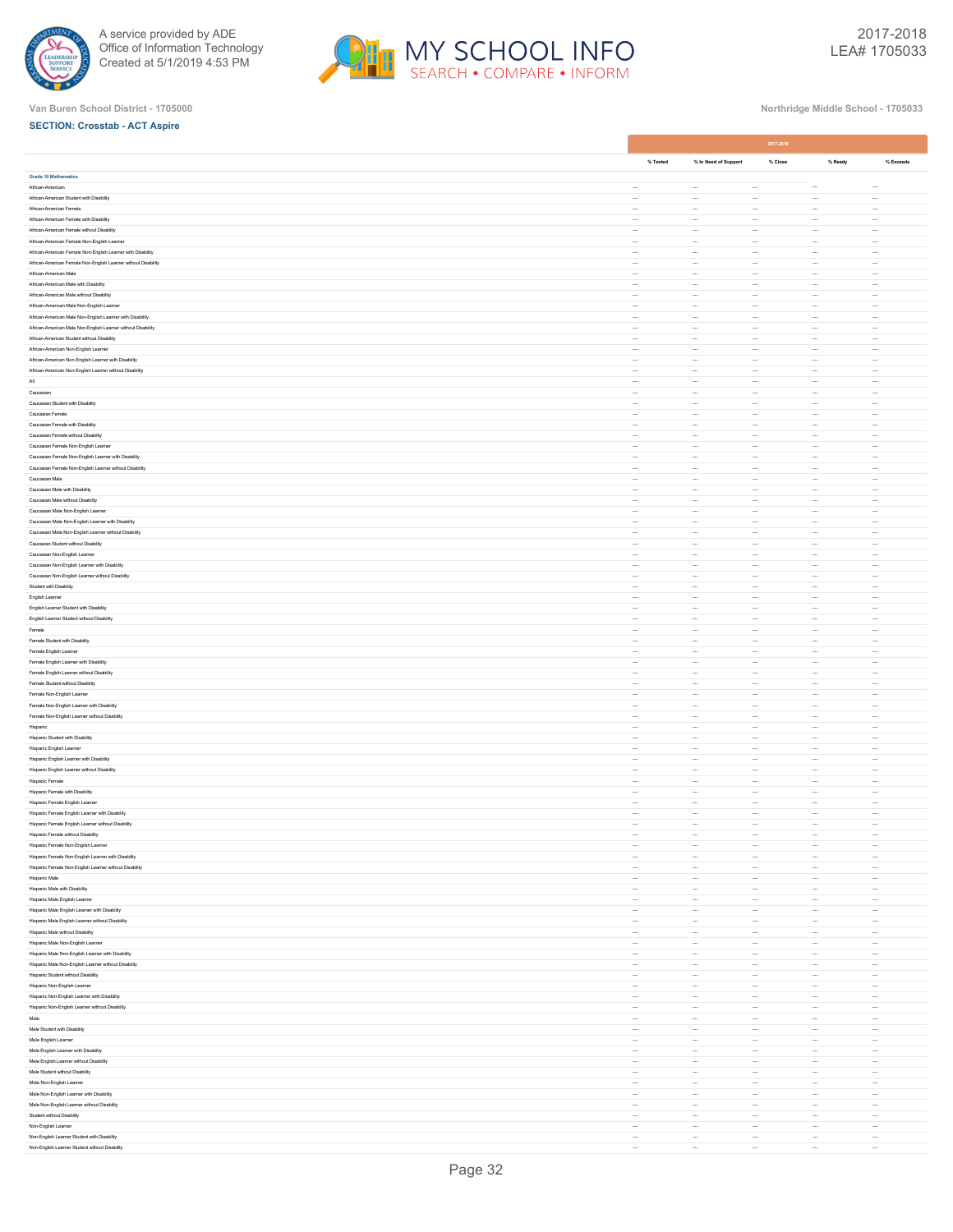

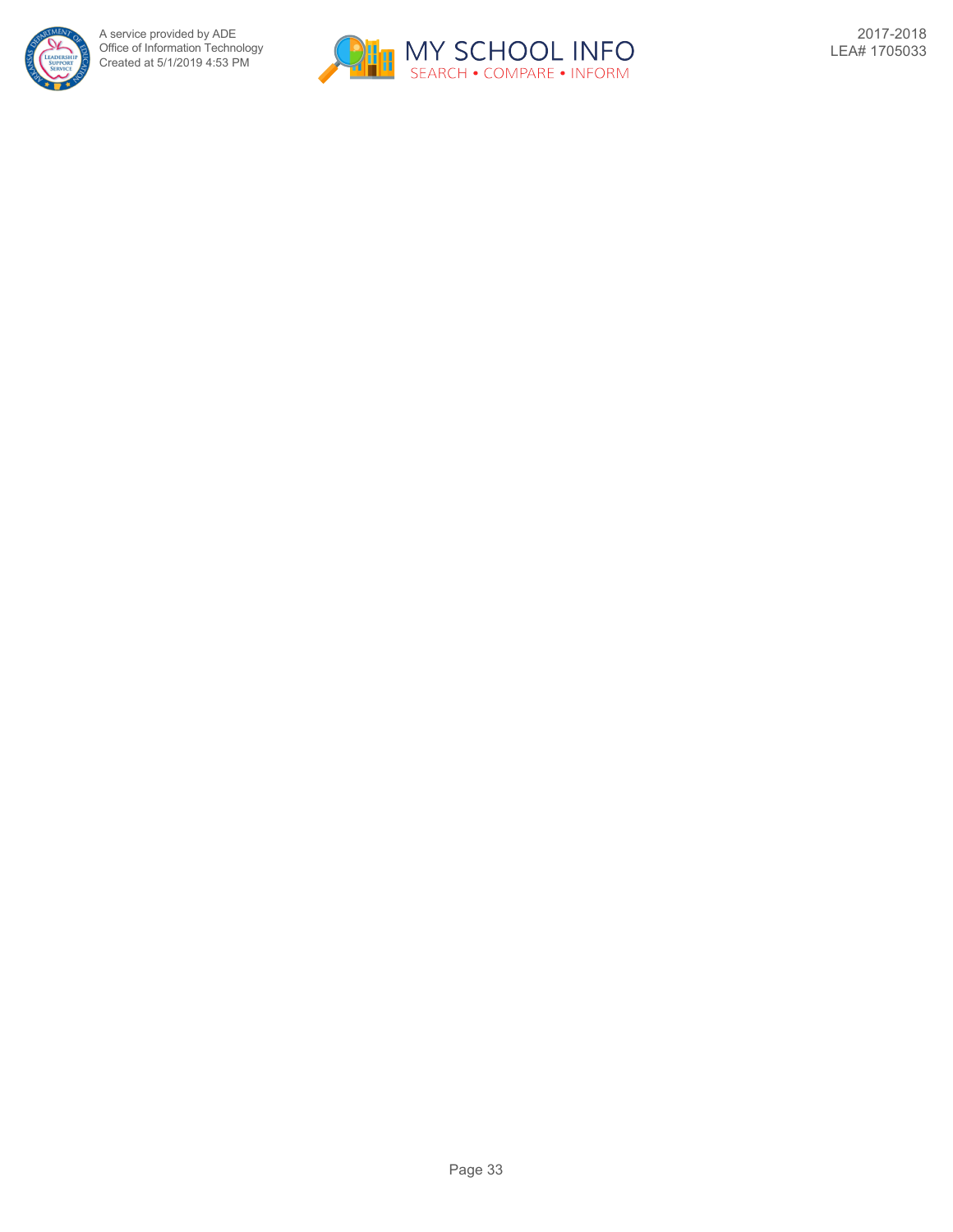



|                                                                                               |                 |                      | 2017-2018      |                      |                            |
|-----------------------------------------------------------------------------------------------|-----------------|----------------------|----------------|----------------------|----------------------------|
|                                                                                               | % Tested        | % In Need of Support | % Close        | % Ready              | % Exceeds                  |
| <b>All Grades Mathematics</b>                                                                 |                 |                      |                |                      |                            |
| African-American                                                                              | $100\,$         | 23.81                | 38.1           | 14.29                | 23.81                      |
| African-American Student with Disability                                                      | 100             | 33.33                | $_{50}$        | $\mathbb O$          | 16.67                      |
| African-American Female                                                                       | 100             | 18.18                | 54.55          | 18.18                | 9.09                       |
| African-American Female with Disability                                                       | $100\,$         | $\circ$              | 100            | $\,0\,$              | $\,$ 0                     |
| African-American Female without Disability                                                    | 100             | 22.22                | 44.44          | 22.22                | 11.11                      |
| African-American Female Non-English Learner                                                   | 100             | 18.18                | 54.55          | 18.18                | 9.09                       |
| African-American Female Non-English Learner with Disability                                   | 100             | $^{\circ}$           | 100            | $\mathbb O$          | $\mathbb O$                |
| African-American Female Non-English Learner without Disability                                | 100             | 22.22                | 44.44          | 22.22                | 11.11                      |
| African-American Male                                                                         | $100\,$         | $_{30}$              | $\rm{20}$      | $10\,$               | $40\,$                     |
| African-American Male with Disability                                                         | 100             | 60                   | $\rm{2S}$      | $\mathbb O$          | $\rm 25$                   |
| African-American Male without Disability                                                      | 100             | 16.67                | 16.67          | 16.67                | $_{\rm 50}$                |
| African-American Male Non-English Learner                                                     | $100\,$         | $_{30}$              | $\rm{20}$      | $10\,$               | $40\,$                     |
| African-American Male Non-English Learner with Disability                                     | 100             | 50                   | $\rm{2S}$      | $^{\circ}$           | $\rm{25}$                  |
| African-American Male Non-English Learner without Disability                                  | 100             | 16.67                | 16.67          | 16.67                | $_{\rm 50}$                |
| African-American Student without Disability                                                   | 100             | $\rm{20}$            | 33.33          | $\rm{20}$            | 26.67                      |
| African-American Non-English Learner                                                          | 100             | 23.81                | 38.1           | 14.29                | 23.81                      |
| African-American Non-English Learner with Disability                                          | $100\,$         | 33.33                | $_{50}$        | $\,$ 0 $\,$          | 16.67                      |
| African-American Non-English Learner without Disability<br>$\mathsf{All}$                     | 100<br>99.84    | $\rm{20}$<br>14.94   | 33.33<br>31.01 | $\rm{20}$<br>28.25   | 26.67<br>25.81             |
| Caucasian                                                                                     | 99.78           | 15.21                | 32.21          | 28.86                | 23.71                      |
| Caucasian Student with Disability                                                             | 100             | $_{50}$              | 31.03          | 10.34                | 8.62                       |
| Caucasian Female                                                                              | 100             | 12.05                | 31.7           | 33.93                | 22.32                      |
| Caucasian Female with Disability                                                              | 100             | $_{52}$              | $_{36}$        | $\sqrt{4}$           | 8                          |
| Caucasian Female without Disability                                                           | 100             | 7.04                 | 31.16          | 37.69                | 24.12                      |
| Caucasian Female Non-English Learner                                                          | $100\,$         | 12.05                | 31.7           | 33.93                | 22.32                      |
| Caucasian Female Non-English Learner with Disability                                          | 100             | 62                   | $36\,$         | $\overline{4}$       | $\mathbf{R}$               |
| Caucasian Female Non-English Learner without Disability                                       | 100             | 7.04                 | 31.16          | 37.69                | 24.12                      |
| Caucasian Male                                                                                | 99.55           | 18.39                | 32.74          | 23.77                | 25.11                      |
| Caucasian Male with Disability                                                                | 100             | 48.48                | 27.27          | 15.15                | 9.09                       |
| Caucasian Male without Disability                                                             | 99.48           | 13.16                | 33.68          | 25.26                | 27.89                      |
| Caucasian Male Non-English Learner                                                            | 99.55           | 18.39                | 32.74          | 23.77                | 25.11                      |
| Caucasian Male Non-English Learner with Disability                                            | 100             | 48.48                | 27.27          | 15.15                | 9.09                       |
| Caucasian Male Non-English Learner without Disability                                         | 99.48           | 13.16                | 33.68          | 25.26                | 27.89                      |
| Caucasian Student without Disability                                                          | 99.74           | 10.03                | 32.39          | 31.62                | 25.96                      |
| Caucasian Non-English Learner                                                                 | 99.78           | 15.21                | 32.21          | 28.86                | 23.71                      |
| Caucasian Non-English Learner with Disability                                                 | $100\,$         | $_{50}$              | 31.03          | 10.34                | 8.62                       |
| Caucasian Non-English Learner without Disability                                              | 99.74           | 10.03                | 32.39          | 31.62                | 25.96                      |
| Student with Disability                                                                       | 100             | 42.86                | 36.36          | 10.39                | 10.39                      |
| English Learner                                                                               | 100             | $\rm{20}$            | 37.14          | 25.71                | 17.14                      |
| English Learner Student with Disability                                                       | 100<br>$100\,$  | $\circ$<br>22.58     | 75<br>32.26    | 25<br>25.81          | $\circ$<br>19.35           |
| English Learner Student without Disability<br>Female                                          | 100             | 11.39                | 33.23          | 30.7                 | 24.68                      |
| Female Student with Disability                                                                | 100             | 43.33                | 46.67          | 3.33                 | 6.67                       |
| Female English Learner                                                                        | $100\,$         | 15                   | $40\,$         | $30\,$               | $15\,$                     |
| Female English Learner with Disability                                                        | 100             | $^{\circ}$           | 100            | $^{\circ}$           | $^{\circ}$                 |
| Female English Learner without Disability                                                     | 100             | 15.79                | 36.84          | 31.58                | 15.79                      |
| Female Student without Disability                                                             | 100             | 8.04                 | 31.82          | 33.57                | 26.57                      |
| Female Non-English Learner                                                                    | 100             | 11.15                | 32.77          | 30.74                | 25.34                      |
| Female Non-English Learner with Disability                                                    | $100\,$         | 44.83                | 44.83          | 3.45                 | $_{6.9}$                   |
| Female Non-English Learner without Disability                                                 | 100             | 7.49                 | 31.46          | 33.71                | 27.34                      |
| Hispanic                                                                                      | 100             | 13.85                | 33.85          | 36.92                | 15.38                      |
| Hispanic Student with Disability                                                              | $100\,$         | $12.5\,$             | $_{50}$        | 12.5                 | $\rm{25}$                  |
| Hispanic English Learner                                                                      | 100             | 20.83                | 45.83          | $\rm 25$             | 8.33                       |
| Hispanic English Learner with Disability                                                      | 100             | $\,$ 0 $\,$          | 100            | $\,$ 0 $\,$          | $\,$ 0 $\,$                |
| Hispanic English Learner without Disability                                                   | 100             | 23.81                | 38.1           | 28.57                | 9.52                       |
| Hispanic Female                                                                               | 100             | 10.53                | 47.37          | 31.58                | 10.53                      |
| Hispanic Female with Disability                                                               | $100\,$         | $\,$ 0 $\,$          | 100            | $\mathbb O$          | $\mathbb O$                |
| Hispanic Female English Learner<br>Hispanic Female English Learner with Disability            | 100<br>100      | 12.5<br>$\circ$      | $_{50}$<br>100 | 31.25<br>$\mathbb O$ | 6.25<br>$\,$ 0 $\,$        |
| Hispanic Female English Learner without Disability                                            | 100             | 13.33                | 46.67          | 33.33                | 6.67                       |
| Hispanic Female without Disability                                                            | 100             | 11.11                | 44.44          | 33.33                | 11.11                      |
| Hispanic Female Non-English Learner                                                           | 100             | 9.09                 | 45.45          | 31.82                | 13.64                      |
| Hispanic Female Non-English Learner with Disability                                           | 100             | $\circ$              | 100            | $\circ$              | $\circ$                    |
| Hispanic Female Non-English Learner without Disability                                        | 100             | 9.52                 | 42.86          | 33.33                | 14.29                      |
| Hispanic Male                                                                                 | $100\,$         | 18.52                | 14.81          | 44.44                | 22.22                      |
| Hispanic Male with Disability                                                                 | 100             | 16.67                | 33.33          | 16.67                | 33.33                      |
| Hispanic Male English Learner                                                                 | 100             | 37.5                 | 37.5           | 12.5                 | 12.5                       |
| Hispanic Male English Learner with Disability                                                 | $100\,$         | $\circ$              | $100\,$        | $\,$ 0 $\,$          | $\,$ 0                     |
| Hispanic Male English Learner without Disability                                              | 100             | 60                   | 16.67          | 16.67                | 16.67                      |
| Hispanic Male without Disability                                                              | 100             | 19.05                | 9.52           | 52.38                | 19.05                      |
| Hispanic Male Non-English Learner                                                             | 100             | 10.53                | 5.26           | 57.89                | 26.32                      |
| Hispanic Male Non-English Learner with Disability                                             | 100             | 25                   | $\circ$        | 25                   | 50                         |
| Hispanic Male Non-English Learner without Disability                                          | $100\,$<br>100  | 6.67<br>14.04        | 6.67<br>31.58  | 66.67                | $\rm{20}$<br>14.04         |
| Hispanic Student without Disability<br>Hispanic Non-English Learner                           | 100             | 9.76                 | 26.83          | 40.35<br>43.9        | 19.51                      |
| Hispanic Non-English Learner with Disability                                                  | 100             | $\,$ 20 $\,$         | $\rm{20}$      | $\rm{20}$            | $40\,$                     |
| Hispanic Non-English Learner without Disability                                               | 100             | 8.33                 | 27.78          | 47.22                | 16.67                      |
| Male                                                                                          | 99.67           | 18.67                | 28.67          | 25.67                | $\boldsymbol{\mathit{27}}$ |
| Male Student with Disability                                                                  | 100             | 42.55                | 29.79          | 14.89                | 12.77                      |
| Male English Learner                                                                          | 100             | 26.67                | 33.33          | $20\,$               | $\rm{20}$                  |
| Male English Learner with Disability                                                          | $100\,$         | $\circ$              | 66.67          | 33.33                | $\,$ 0                     |
| Male English Learner without Disability                                                       | 100             | 33.33                | 25             | 16.67                | $\rm 25$                   |
| Male Student without Disability                                                               | 99.61           | 14.23                | 28.46          | 27.67                | 29.64                      |
| Male Non-English Learner                                                                      |                 |                      | 28.42          | 25.96                | 27.37                      |
|                                                                                               | 99.65           | 18.25                |                |                      |                            |
| Male Non-English Learner with Disability                                                      | 100             | 45.45                | 27.27          | 13.64                | 13.64                      |
| Male Non-English Learner without Disability                                                   | 99.59           | 13.28                | 28.63          | 28.22                | 29.88                      |
| Student without Disability                                                                    | 99.81           | 10.95                | 30.24          | 30.8                 | 28.01                      |
| Non-English Learner                                                                           | 99.83           | 14.63                | 30.64          | 28.4                 | 26.33                      |
| Non-English Learner Student with Disability<br>Non-English Learner Student without Disability | $100\,$<br>99.8 | 45.21<br>10.24       | 34.25<br>30.12 | 9.59<br>31.1         | 10.96<br>28.54             |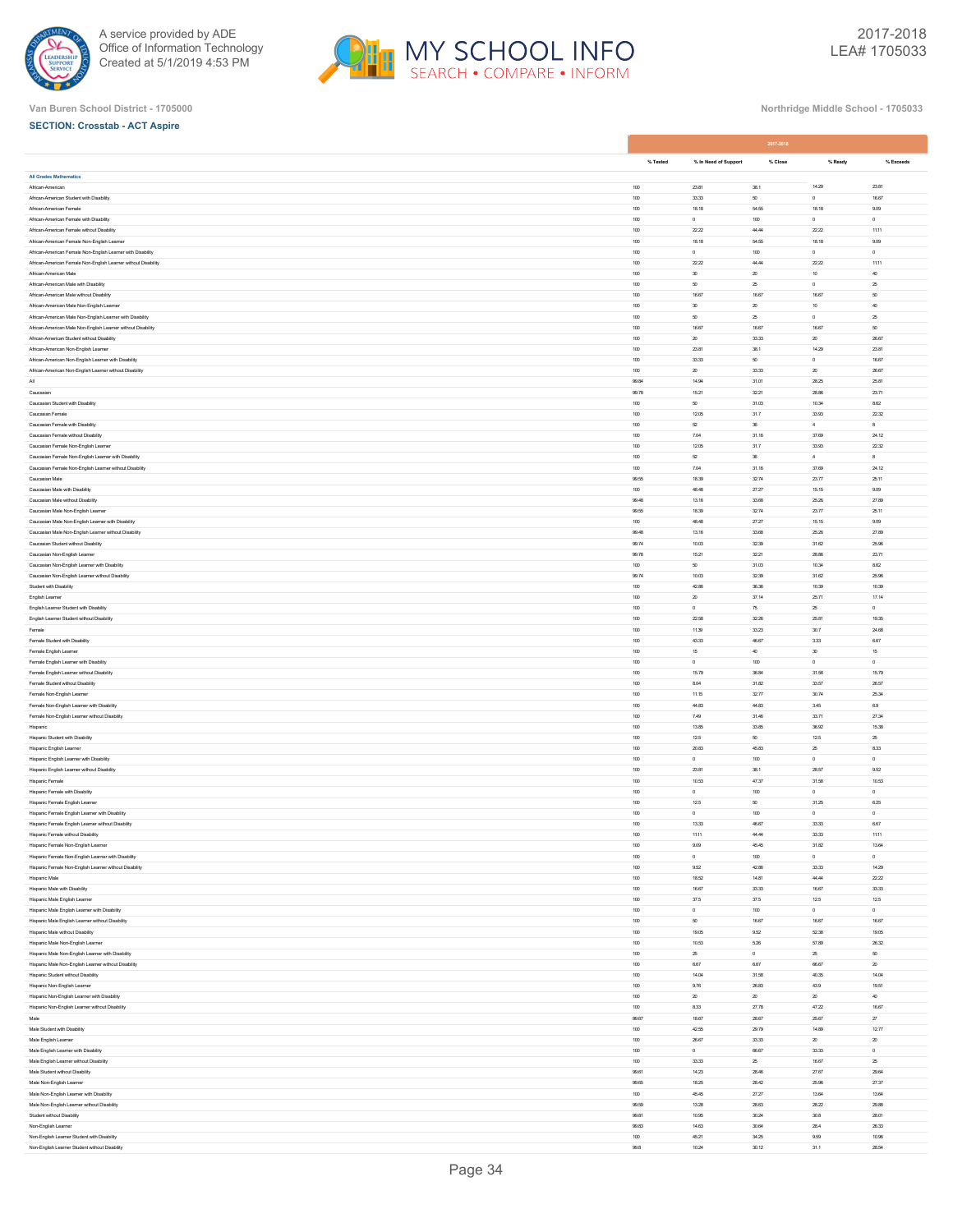

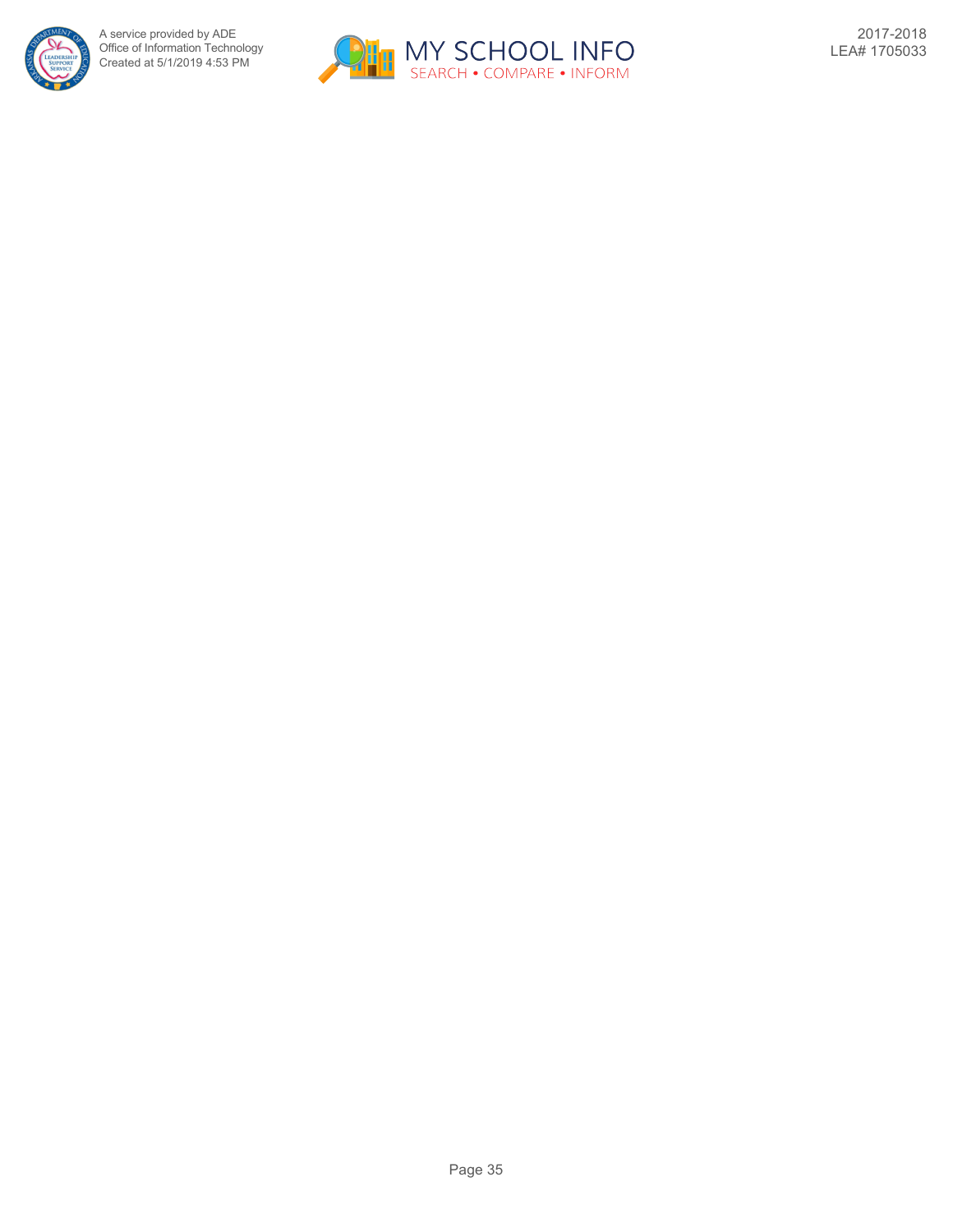



|                                                                                                             | % Tested        | % In Need of Support | % Close                  | % Ready                 | % Exceeds                  |
|-------------------------------------------------------------------------------------------------------------|-----------------|----------------------|--------------------------|-------------------------|----------------------------|
| Grade 6 Literacy                                                                                            |                 |                      |                          |                         |                            |
| African-American                                                                                            | 100             | 14.29                | 42.86                    | 28.57                   | 14.29                      |
| African-American Student with Disability                                                                    | 100             | $_{50}$              | $\mathbf 0$              | $\mathbb O$             | $_{\rm 50}$                |
| African-American Female                                                                                     | 100             | $\circ$              | 100                      | $\circ$                 | $\circ$                    |
| African-American Female with Disability<br>African-American Female without Disability                       | $\ldots$<br>100 | $\cdots$<br>$\circ$  | $\cdots$<br>100          | $\cdots$<br>$\,$ 0 $\,$ | $\cdots$<br>$\,$ 0 $\,$    |
| African-American Female Non-English Learner                                                                 | 100             | $\,$ 0 $\,$          | 100                      | $\circ$                 | $\circ$                    |
| African-American Female Non-English Learner with Disability                                                 | $\ddotsc$       | $\sim$               | $\ddot{\phantom{0}}$     | $\ddotsc$               |                            |
| African-American Female Non-English Learner without Disability                                              | 100             | $\circ$              | 100                      | $\mathbb O$             | $\mathbb O$                |
| African-American Male                                                                                       | 100             | $\rm{25}$            | $\circ$                  | $_{50}$                 | $\rm 25$                   |
| African-American Male with Disability<br>African-American Male without Disability                           | 100<br>100      | $_{50}$<br>$\circ$   | $\,$ 0<br>$\circ$        | $\,$ 0 $\,$<br>100      | $_{\rm 50}$<br>$^{\circ}$  |
| African-American Male Non-English Learner                                                                   | 100             | $\rm{z}\rm{s}$       | $\,$ 0 $\,$              | $_{50}$                 | $\rm{25}$                  |
| African-American Male Non-English Learner with Disability                                                   | 100             | $_{\rm 50}$          | $\,$ 0 $\,$              | $\mathbb O$             | $_{\rm 50}$                |
| African-American Male Non-English Learner without Disability                                                | 100             | $\circ$              | $\circ$                  | 100                     | $\circ$                    |
| African-American Student without Disability                                                                 | 100             | $\,$ 0               | $_{60}$                  | $40\,$                  | $\,$ 0                     |
| African-American Non-English Learner<br>African-American Non-English Learner with Disability                | 100<br>100      | 14.29<br>$_{50}$     | 42.86<br>$\,$ 0 $\,$     | 28.57<br>$\mathbb O$    | 14.29<br>$_{50}$           |
| African-American Non-English Learner without Disability                                                     | 100             | $\,$ 0 $\,$          | $_{60}$                  | $40\,$                  | $\,$ 0 $\,$                |
| All                                                                                                         | 100             | 20.42                | 26.18                    | 27.23                   | 26.18                      |
| Caucasian                                                                                                   | 100             | 19.58                | 25.87                    | 26.57                   | 27.97                      |
| Caucasian Student with Disability                                                                           | 100             | 65                   | $10\,$                   | $\,$ 5 $\,$             | $\rm{20}$                  |
| Caucasian Female                                                                                            | 100             | 15.49                | 25.35                    | 21.13                   | 38.03                      |
| Caucasian Female with Disability                                                                            | 100             | $87.5\,$             | $\,$ 0 $\,$              | $\mathbb O$             | 12.5                       |
| Caucasian Female without Disability<br>Caucasian Female Non-English Learner                                 | 100<br>100      | 6.35<br>15.49        | 28.57<br>25.35           | 23.81<br>21.13          | 41.27<br>38.03             |
| Caucasian Female Non-English Learner with Disability                                                        | 100             | $87.5\,$             | $\,$ 0 $\,$              | $\mathbb O$             | 12.5                       |
| Caucasian Female Non-English Learner without Disability                                                     | 100             | 6.35                 | 28.57                    | 23.81                   | 41.27                      |
| Caucasian Male                                                                                              | 100             | 23.61                | 26.39                    | 31.94                   | 18.06                      |
| Caucasian Male with Disability                                                                              | 100             | 60                   | 16.67                    | 8.33                    | $\rm 25$                   |
| Caucasian Male without Disability                                                                           | 100             | 18.33                | 28.33                    | 36.67                   | 16.67                      |
| Caucasian Male Non-English Learner                                                                          | 100             | 23.61                | 26.39<br>16.67           | 31.94                   | 18.06                      |
| Caucasian Male Non-English Learner with Disability<br>Caucasian Male Non-English Learner without Disability | 100<br>100      | 60<br>18.33          | 28.33                    | 8.33<br>36.67           | $\rm 25$<br>16.67          |
| Caucasian Student without Disability                                                                        | 100             | $12.2$               | 28.46                    | 30.08                   | 29.27                      |
| Caucasian Non-English Learner                                                                               | 100             | 19.58                | 25.87                    | 26.57                   | 27.97                      |
| Caucasian Non-English Learner with Disability                                                               | 100             | 65                   | $10$                     | $\mathsf{s}$            | $\rm{20}$                  |
| Caucasian Non-English Learner without Disability                                                            | 100             | $12.2\,$             | 28.46                    | 30.08                   | 29.27                      |
| Student with Disability                                                                                     | 100<br>100      | 59.26<br>$_{\rm 50}$ | 14.81<br>$12.5\,$        | 7.41<br>$37.5\,$        | 18.52<br>$\,$ 0 $\,$       |
| English Learner<br>English Learner Student with Disability                                                  | 100             | 100                  | $\circ$                  | $\circ$                 | $\mathbb O$                |
| English Learner Student without Disability                                                                  | 100             | 42.86                | 14.29                    | 42.86                   | $\,$ 0 $\,$                |
| Female                                                                                                      | 100             | 16.49                | 27.84                    | 23.71                   | 31.96                      |
| Female Student with Disability                                                                              | 100             | 88.89                | $\circ$                  | $^{\circ}$              | 11.11                      |
| Female English Learner                                                                                      | 100             | 33.33                | 16.67                    | $_{50}$                 | $\circ$                    |
| Female English Learner with Disability                                                                      | $\sim$<br>100   | $\cdots$<br>33.33    | $\cdots$<br>16.67        | <br>50                  | $\cdots$<br>$\circ$        |
| Female English Learner without Disability<br>Female Student without Disability                              | 100             | $9.09$               | 30.68                    | 26.14                   | 34.09                      |
| Female Non-English Learner                                                                                  | 100             | 15.38                | 28.57                    | 21.98                   | 34.07                      |
| Female Non-English Learner with Disability                                                                  | 100             | 88.89                | $\,$ 0 $\,$              | $\,$ 0 $\,$             | 11.11                      |
| Female Non-English Learner without Disability                                                               | 100             | $7.32\,$             | 31.71                    | 24.39                   | 36.59                      |
| Hispanic                                                                                                    | 100             | 40.91                | 18.18                    | 22.73                   | 18.18                      |
| Hispanic Student with Disability<br>Hispanic English Learner                                                | 100<br>100      | 60<br>66.67          | $\rm{2S}$<br>$\,$ 0      | $\rm 25$<br>33.33       | $\,$ 0 $\,$<br>$\mathbb O$ |
| Hispanic English Learner with Disability                                                                    | 100             | 100                  | $\circ$                  | $\circ$                 | $\circ$                    |
| Hispanic English Learner without Disability                                                                 | 100             | $_{60}$              | $\,$ 0 $\,$              | $40\,$                  | $\,$ 0 $\,$                |
| Hispanic Female                                                                                             | 100             | 38.46                | 15.38                    | 23.08                   | 23.08                      |
| Hispanic Female with Disability                                                                             | 100             | 100                  | $\,$ 0 $\,$              | $\,$ 0 $\,$             | $\,$ 0 $\,$                |
| Hispanic Female English Learner                                                                             | 100             | $_{50}$              | $\,$ 0 $\,$              | $_{\rm 50}$             | $\,$ 0 $\,$                |
| Hispanic Female English Learner with Disability<br>Hispanic Female English Learner without Disability       | $\cdots$<br>100 | $\sim$<br>50         | $\sim$<br>$\circ$        | $\cdots$<br>$_{50}$     | $\cdots$<br>$\mathbb O$    |
| Hispanic Female without Disability                                                                          | 100             | 33.33                | 16.67                    | $\rm 25$                | $\rm 25$                   |
| Hispanic Female Non-English Learner                                                                         | 100             | 33.33                | 22.22                    | 11.11                   | 33.33                      |
| Hispanic Female Non-English Learner with Disability                                                         | 100             | $100\,$              | $\,$ 0 $\,$              | $\,$ 0 $\,$             | $\,$ 0 $\,$                |
| Hispanic Female Non-English Learner without Disability                                                      | 100             | 25                   | $_{\rm 25}$              | 12.5                    | 37.5                       |
| Hispanic Male                                                                                               | 100             | 44.44                | 22.22                    | 22.22                   | 11.11                      |
| Hispanic Male with Disability<br>Hispanic Male English Learner                                              | 100<br>100      | 33.33<br>100         | 33.33<br>$\circ$         | 33.33<br>$\circ$        | $\,$ 0 $\,$<br>$\circ$     |
| Hispanic Male English Learner with Disability                                                               | 100             | 100                  | $\,$ 0 $\,$              | $\mathbb O$             | $\mathbb O$                |
| Hispanic Male English Learner without Disability                                                            | 100             | 100                  | $\circ$                  | $^{\circ}$              | $^{\circ}$                 |
| Hispanic Male without Disability                                                                            | 100             | 50                   | 16.67                    | 16.67                   | 16.67                      |
| Hispanic Male Non-English Learner                                                                           | 100             | 28.57                | 28.57                    | 28.57                   | 14.29                      |
| Hispanic Male Non-English Learner with Disability<br>Hispanic Male Non-English Learner without Disability   | 100<br>100      | $\circ$<br>40        | $_{50}$<br>$\rm{20}$     | $_{50}$<br>$\rm{20}$    | $\mathbb O$<br>$\rm{20}$   |
| Hispanic Student without Disability                                                                         | 100             | 38.89                | 16.67                    | 22.22                   | 22.22                      |
| Hispanic Non-English Learner                                                                                | 100             | 31.25                | 25                       | 18.75                   | 25                         |
| Hispanic Non-English Learner with Disability                                                                | 100             | 33.33                | 33.33                    | 33.33                   | $\mathbb O$                |
| Hispanic Non-English Learner without Disability                                                             | 100             | 30.77                | 23.08                    | 15.38                   | 30.77                      |
| Male                                                                                                        | 100             | 24.47                | 24.47                    | 30.85                   | 20.21                      |
| Male Student with Disability                                                                                | 100             | 44.44<br>100         | $22.22\,$<br>$\,$ 0 $\,$ | 11.11<br>$\circ$        | 22.22<br>$\circ$           |
| Male English Learner<br>Male English Learner with Disability                                                | 100<br>100      | 100                  | $\,$ 0 $\,$              | $\,$ 0 $\,$             | $\mathbb O$                |
| Male English Learner without Disability                                                                     | 100             | 100                  | $\,$ 0                   | $\,$ 0 $\,$             | $\,$ 0 $\,$                |
| Male Student without Disability                                                                             | 100             | 19.74                | $\rm{2S}$                | 35.53                   | 19.74                      |
| Male Non-English Learner                                                                                    | 100             | 22.83                | $\rm{z}\rm{s}$           | 31.52                   | 20.65                      |
| Male Non-English Learner with Disability                                                                    | 100             | 41.18                | 23.53                    | 11.76                   | 23.53                      |
| Male Non-English Learner without Disability                                                                 | 100             | 18.67                | 25.33                    | 36                      | $20\,$                     |
| Student without Disability<br>Non-English Learner                                                           | 100<br>100      | 14.02<br>19.13       | 28.05<br>26.78           | 30.49<br>26.78          | 27.44<br>27.32             |
| Non-English Learner Student with Disability                                                                 | 100             | 57.69                | 15.38                    | 7.69                    | 19.23                      |
| Non-English Learner Student without Disability                                                              | 100             | 12.74                | 28.66                    | 29.94                   | 28.66                      |
|                                                                                                             |                 |                      |                          |                         |                            |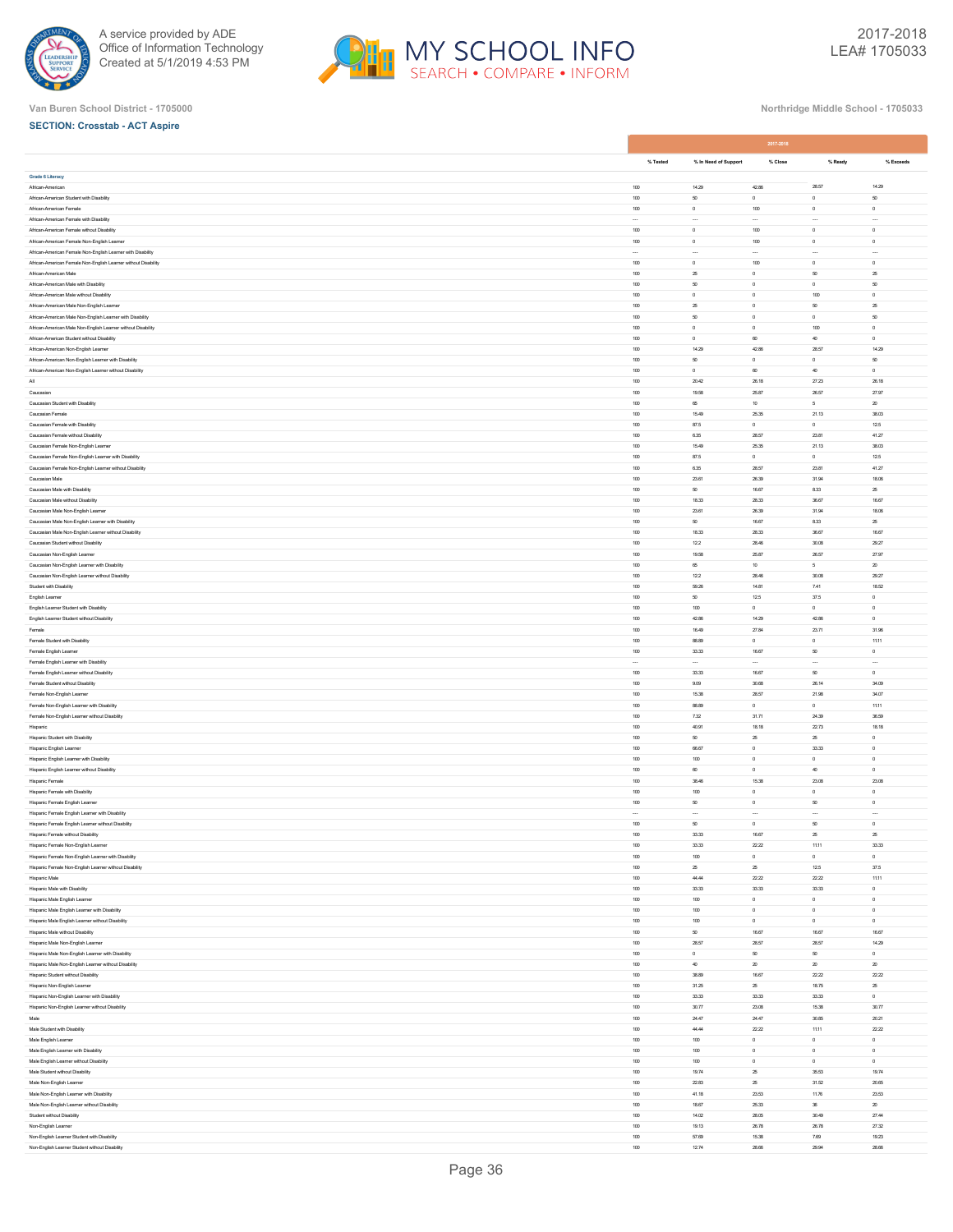

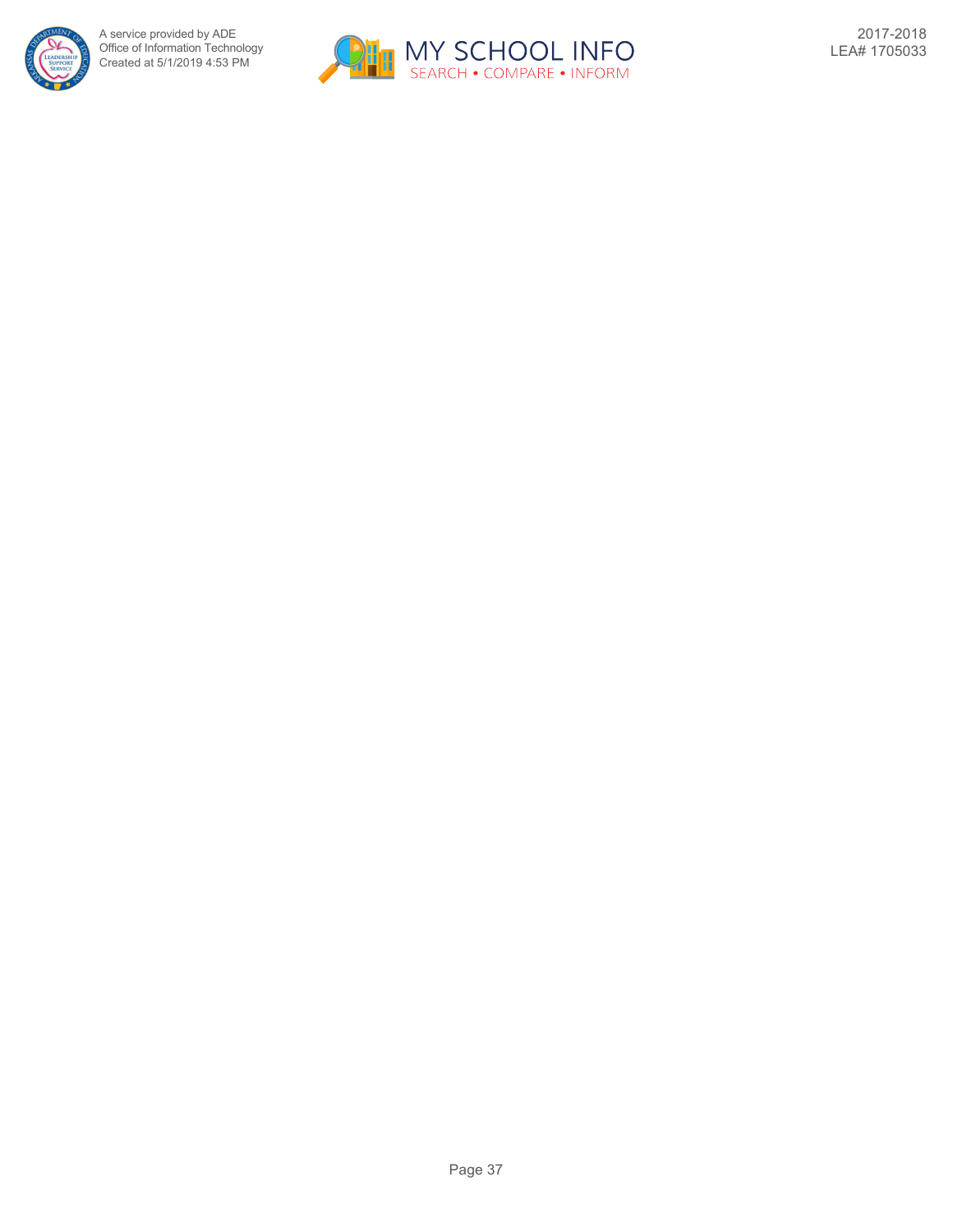



|                                                                                               |              |                      | 2017-2018         |                  |                  |
|-----------------------------------------------------------------------------------------------|--------------|----------------------|-------------------|------------------|------------------|
|                                                                                               | $%$ Tested   | % In Need of Support | $\%$ Close        | % Ready          | % Exceeds        |
| <b>Grade 7 Literacy</b>                                                                       |              |                      |                   |                  |                  |
| African-American                                                                              | 100          | 42.86                | 42.86             | 14.29            | $\circ$          |
| African-American Student with Disability                                                      | 100          | 66.67                | 33.33             | $\circ$          | $\circ$          |
| African-American Female                                                                       | 100          | 33.33                | 66.67             | $\,$ 0           | $\,$ 0 $\,$      |
| African-American Female with Disability                                                       | 100          | 100                  | $\circ$           | $\circ$          | $\circ$          |
| African-American Female without Disability                                                    | 100          | $\,$ 0 $\,$          | 100               | $\,$ 0           | $\circ$          |
| African-American Female Non-English Learner                                                   | 100          | 33.33                | 66.67             | $\,$ 0           | $\,$ 0           |
| African-American Female Non-English Learner with Disability                                   | 100          | 100                  | $\circ$           | $\circ$          | $\circ$          |
| African-American Female Non-English Learner without Disability                                | 100          | $\circ$              | 100               | $\circ$          | $\circ$          |
| African-American Male                                                                         | 100          | 60                   | $\rm{2S}$         | 25               | $\,$ 0 $\,$      |
| African-American Male with Disability                                                         | 100          | $_{50}$              | $_{50}$           | $\circ$          | $\circ$          |
| African-American Male without Disability                                                      | 100          | $_{50}$              | $\,$ 0            | $_{50}$          | $\,$ 0           |
| African-American Male Non-English Learner                                                     | 100          | 60                   | $\rm{2S}$         | 25               | $\,$ 0 $\,$      |
| African-American Male Non-English Learner with Disability                                     | 100          | $_{50}$              | $_{50}$           | $\,$ 0 $\,$      | $\,$ 0 $\,$      |
| African-American Male Non-English Learner without Disability                                  | 100          | $_{50}$              | $\,$ 0            | $_{50}$          | $\,0\,$          |
| African-American Student without Disability                                                   | 100          | 25                   | $_{50}$           | 25               | $\circ$          |
| African-American Non-English Learner                                                          | 100          | 42.86                | 42.86             | 14.29            | $\,$ 0 $\,$      |
| African-American Non-English Learner with Disability                                          | 100          | 66.67                | 33.33             | $\circ$          | $\,$ 0           |
| African-American Non-English Learner without Disability                                       | 100          | 25                   | 50                | 25               | $\circ$          |
| $\mathsf{All}$                                                                                | 99.51        | 21.57                | 23.04             | 25.98            | 29.41            |
| Caucasian                                                                                     | 99.32        | 21.09                | 24.49             | 23.81            | 30.61            |
| Caucasian Student with Disability                                                             | 100          | 68.42                | 21.05             | 5.26             | 5.26             |
| Caucasian Female<br>Caucasian Female with Disability                                          | 100<br>100   | 18.06<br>77.78       | 19.44<br>11.11    | 30.56<br>11.11   | 31.94<br>$\circ$ |
| Caucasian Female without Disability                                                           | 100          | 9.52                 | 20.63             | 33.33            | 36.51            |
| Caucasian Female Non-English Learner                                                          | 100          | 18.06                | 19.44             | 30.56            | 31.94            |
| Caucasian Female Non-English Learner with Disability                                          | 100          | 77.78                | 11.11             | 11.11            | $\circ$          |
| Caucasian Female Non-English Learner without Disability                                       | 100          | $9.52\,$             | 20.63             | 33.33            | 36.51            |
| Caucasian Male                                                                                | 98.68        | $24\,$               | 29.33             | 17.33            | 29.33            |
| Caucasian Male with Disability                                                                | 100          | 60                   | 30                | $\,$ 0 $\,$      | $10$             |
| Caucasian Male without Disability                                                             | 98.48        | 18.46                | 29.23             | $\rm 20$         | 32.31            |
| Caucasian Male Non-English Learner                                                            | 98.68        | 24                   | 29.33             | 17.33            | 29.33            |
| Caucasian Male Non-English Learner with Disability                                            | 100          | 60                   | 30                | $\,$ 0 $\,$      | $10\,$           |
| Caucasian Male Non-English Learner without Disability                                         | 98.48        | 18.46                | 29.23             | 20               | 32.31            |
| Caucasian Student without Disability                                                          | 99.22        | 14.06                | 25                | 26.56            | 34.38            |
| Caucasian Non-English Learner                                                                 | 99.32        | 21.09                | 24.49             | 23.81            | 30.61            |
| Caucasian Non-English Learner with Disability                                                 | 100          | 68.42                | 21.05             | 5.26             | 5.26             |
| Caucasian Non-English Learner without Disability                                              | 99.22        | 14.06                | $\rm{2S}$         | 26.56            | 34.38            |
| Student with Disability                                                                       | 100          | 70.37                | 18.52             | 7,41             | $3.7\,$          |
| English Learner                                                                               | 100          | 28.57                | 28.57             | 28.57            | 14.29            |
| English Learner Student with Disability                                                       | 100          | 100                  | $\circ$           | $\circ$          | $\circ$          |
| English Learner Student without Disability                                                    | 100          | 16.67                | 33.33             | 33.33            | 16.67            |
| Female                                                                                        | 100          | 17.48                | 20.39             | 28.16            | 33.98            |
| Female Student with Disability                                                                | 100          | 83.33                | 8.33              | 8.33             | $\,0\,$          |
| Female English Learner                                                                        | 100          | 16.67                | $_{50}$           | 16.67            | 16.67            |
| Female English Learner with Disability                                                        | 100          | 100                  | $\,$ 0 $\,$       | $\,$ 0 $\,$      | $\,$ 0 $\,$      |
| Female English Learner without Disability                                                     | 100          | $\,$ 0 $\,$          | $_{60}$           | $\rm 20$         | $\rm 20$         |
| Female Student without Disability                                                             | 100          | 8.79                 | 21.98             | 30.77            | 38.46            |
|                                                                                               |              |                      |                   |                  |                  |
| Female Non-English Learner                                                                    | 100          | 17.53                | 18.56             | 28.87            | 35.05            |
| Female Non-English Learner with Disability                                                    | 100          | 81.82                | 9.09              | 9.09             | $\,$ 0           |
| Female Non-English Learner without Disability                                                 | 100          | 9.3                  | 19.77             | 31.4             | 39.53            |
| Hispanic                                                                                      | 100          | 28.57                | 28.57             | 23.81            | 19.05            |
| Hispanic Student with Disability                                                              | 100          | 75                   | $\circ$           | $2\!$            | $\circ$          |
| Hispanic English Learner                                                                      | 100          | 36.36                | 36.36             | 18.18            | 9.09             |
| Hispanic English Learner with Disability                                                      | 100          | 100                  | $\,$ 0            | $\,$ 0 $\,$      | $\,$ 0 $\,$      |
| Hispanic English Learner without Disability                                                   | 100          | 22.22                | 44.44             | 22.22            | 11.11            |
| Hispanic Female                                                                               | 100          | 9.09                 | 36.36             | 18.18            | 36.36            |
| Hispanic Female with Disability                                                               | 100<br>100   | 100<br>16.67         | $\,$ 0 $\,$<br>50 | $\,0\,$<br>16.67 | $\circ$<br>16.67 |
| Hispanic Female English Learner<br>Hispanic Female English Learner with Disability            | 100          | 100                  | $\,$ 0            | $\circ$          | $\circ$          |
| Hispanic Female English Learner without Disability                                            | 100          | $\circ$              | 60                | 20               | 20               |
| Hispanic Female without Disability                                                            | 100          | $\,$ 0 $\,$          | $40\,$            | $\rm{20}$        | $40\,$           |
| Hispanic Female Non-English Learner                                                           | 100          | $\,0\,$              | $\rm{20}$         | $\rm 20$         | $_{60}$          |
| Hispanic Female Non-English Learner with Disability                                           | $\cdots$     | $\cdots$             | $\cdots$          | $\ddotsc$        | $\cdots$         |
| Hispanic Female Non-English Learner without Disability                                        | 100          | $\,$ 0 $\,$          | $20\,$            | $\rm{20}$        | $60\,$           |
| Hispanic Male                                                                                 | 100          | 60                   | 20                | 30               | $\circ$          |
| Hispanic Male with Disability                                                                 | 100          | 66.67                | $\circ$           | 33.33            | $\circ$          |
| Hispanic Male English Learner                                                                 | 100          | $_{60}$              | $20\,$            | $\rm 20$         | $\,$ 0 $\,$      |
| Hispanic Male English Learner with Disability                                                 | 100          | 100                  | $\,$ 0 $\,$       | $\circ$          | $\,$ 0 $\,$      |
| Hispanic Male English Learner without Disability                                              | 100          | 60                   | $\rm{2S}$         | $\rm{25}$        | $\circ$          |
| Hispanic Male without Disability                                                              | 100          | 42.86                | 28.57             | 28.57            | $\,$ 0           |
| Hispanic Male Non-English Learner                                                             | 100          | 40                   | 20                | 40               | $\circ$          |
| Hispanic Male Non-English Learner with Disability                                             | 100          | 60                   | $\,$ 0 $\,$       | $_{50}$          | $\circ$          |
| Hispanic Male Non-English Learner without Disability                                          | 100          | 33.33                | 33.33             | 33.33            | $\,$ 0 $\,$      |
| Hispanic Student without Disability                                                           | 100          | 17.65                | 35.29             | 23.53            | 23.53            |
| Hispanic Non-English Learner                                                                  | 100          | $\rm{20}$            | $\rm{20}$         | $_{30}$          | $30\,$           |
| Hispanic Non-English Learner with Disability                                                  | 100          | $_{50}$              | $\,$ 0            | 50               | $\,$ 0 $\,$      |
| Hispanic Non-English Learner without Disability                                               | 100          | 12.5                 | $\rm{2S}$         | $\rm{25}$        | 37.5             |
| Male<br>Male Student with Disability                                                          | 99.02<br>100 | 25.74<br>60          | 25.74<br>26.67    | 23.76<br>6.67    | 24.75<br>6.67    |
| Male English Learner                                                                          | 100          | 37.5                 | 12.5              | 37.5             | 12.5             |
|                                                                                               | 100          | 100                  | $\circ$           | $\circ$          | $\circ$          |
| Male English Learner with Disability<br>Male English Learner without Disability               | 100          | 28.57                | 14.29             | 42.86            | 14.29            |
| Male Student without Disability                                                               | 98.85        | 19.77                | 25.58             | 26.74            | 27.91            |
| Male Non-English Learner                                                                      | 98.94        | 24.73                | 26.88             | 22.58            | 25.81            |
| Male Non-English Learner with Disability                                                      | 100          | 57.14                | 28.57             | 7.14             | 7.14             |
| Male Non-English Learner without Disability                                                   | 98.75        | 18.99                | 26.58             | 25.32            | 29.11            |
| Student without Disability                                                                    | 99.44        | 14.12                | 23.73             | 28.81            | 33.33            |
| Non-English Learner                                                                           | 99.48        | 21.05                | 22.63             | 25.79            | 30.53            |
| Non-English Learner Student with Disability<br>Non-English Learner Student without Disability | 100<br>99.4  | 68<br>13.94          | $20\,$<br>23.03   | $\,$ 8<br>28.48  | $\sim$<br>34.55  |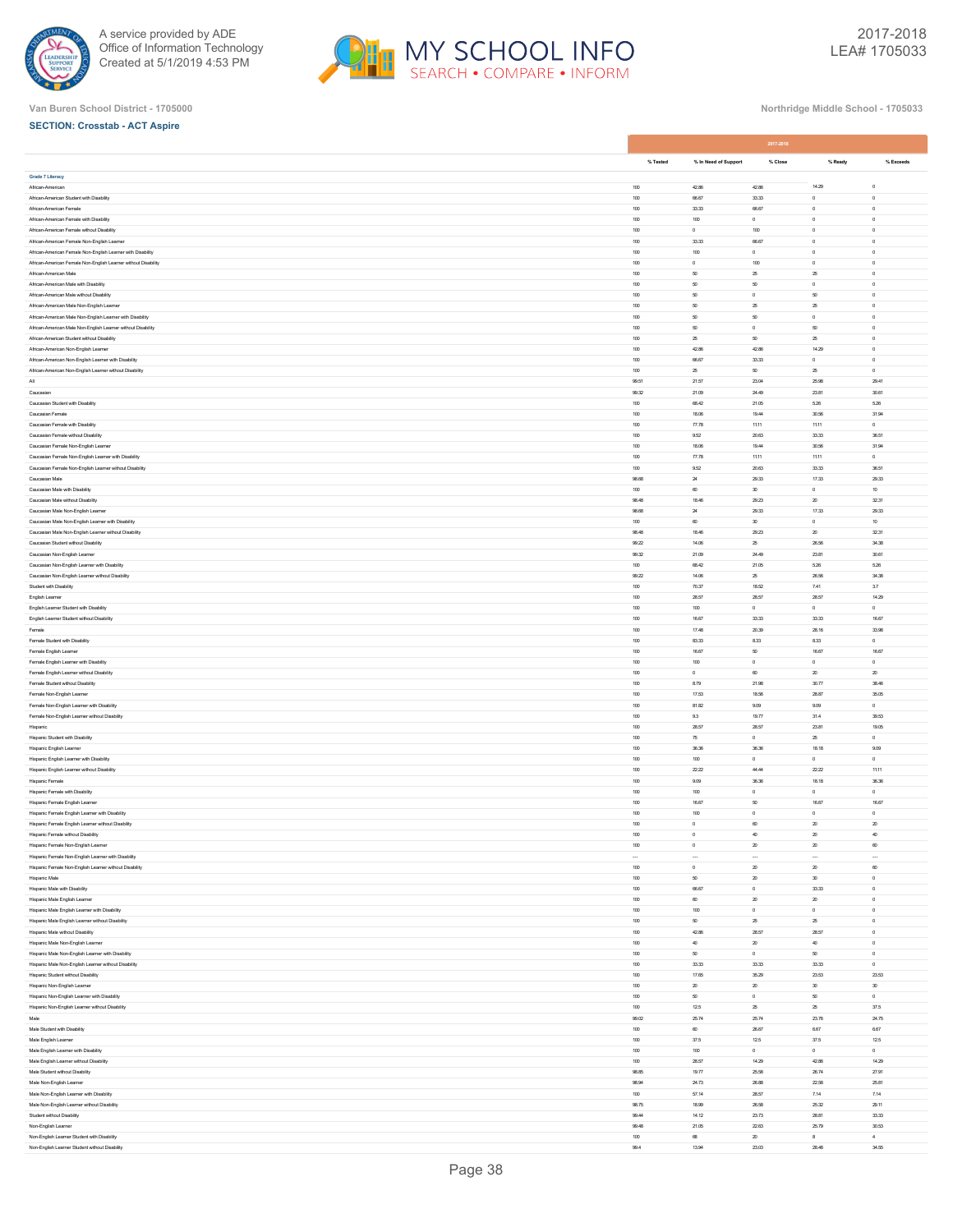

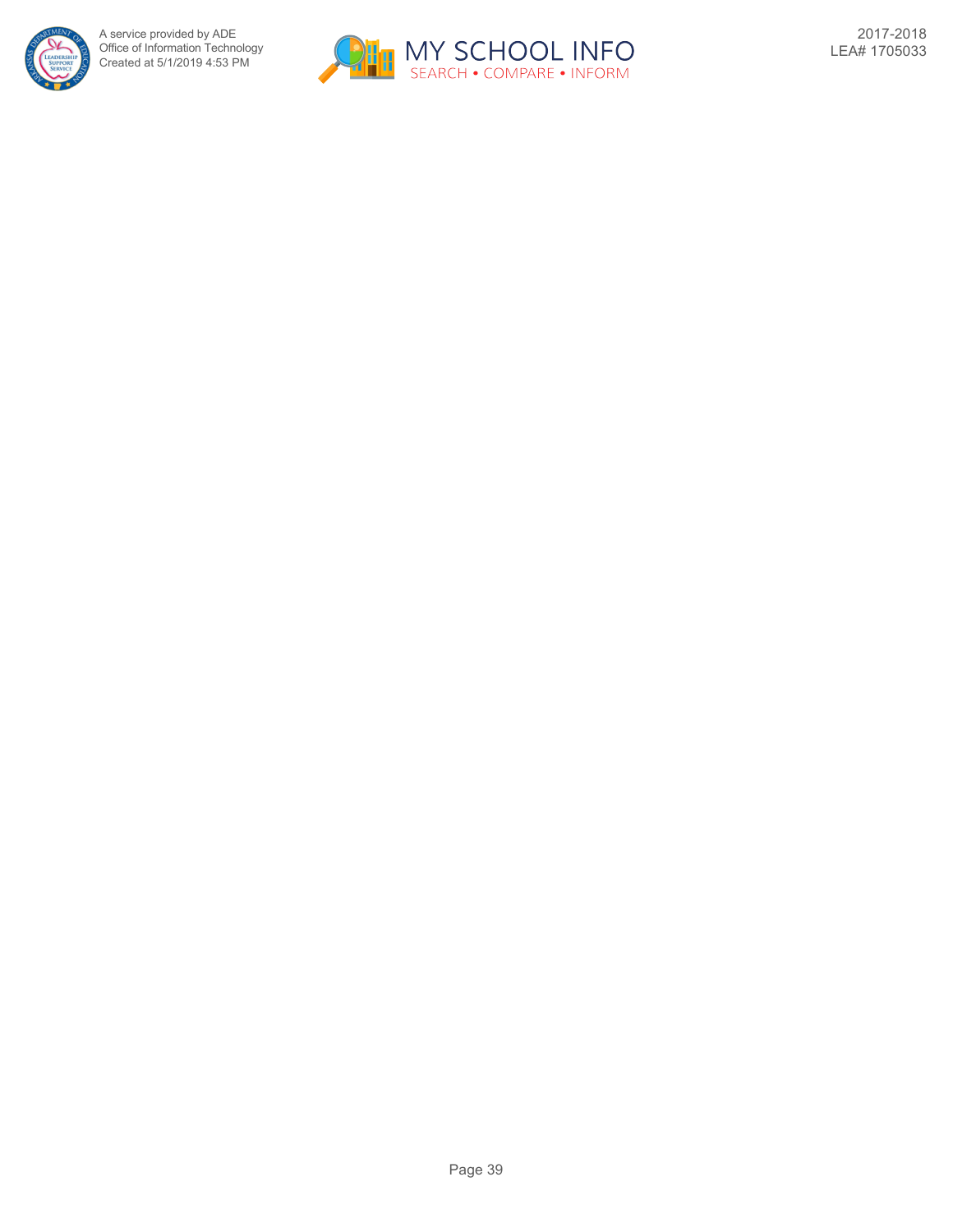



|                                                                                                            |                  |                               | 2017-2018             |                               |                          |
|------------------------------------------------------------------------------------------------------------|------------------|-------------------------------|-----------------------|-------------------------------|--------------------------|
|                                                                                                            | % Tested         | % In Need of Support          | % Close               | % Ready                       | % Exceeds                |
| Grade 8 Literacy                                                                                           |                  |                               |                       |                               |                          |
| African-American                                                                                           | 100              | $\,$ 0 $\,$                   | 28.57                 | 42.86                         | 28.57                    |
| African-American Student with Disability                                                                   | 100              | $\,$ 0 $\,$                   | $\,$ 0                | $100\,$                       | $\circ$                  |
| African-American Female                                                                                    | 100              | $\circ$                       | 40                    | $40\,$                        | $\rm{20}$                |
| African-American Female with Disability                                                                    | 100              | $\,$ 0 $\,$                   | $\,$ 0 $\,$           | 100                           | $\,$ 0 $\,$              |
| African-American Female without Disability                                                                 | 100              | $\circ$                       | $_{50}$               | 25                            | $\rm 25$                 |
| African-American Female Non-English Learner<br>African-American Female Non-English Learner with Disability | 100<br>100       | $\circ$<br>$\,$ 0 $\,$        | 40<br>$\,$ 0 $\,$     | 40<br>100                     | $\rm{20}$<br>$\,$ 0 $\,$ |
| African-American Female Non-English Learner without Disability                                             | 100              | $\circ$                       | 50                    | 25                            | $\rm 25$                 |
| African-American Male                                                                                      | 100              | $\,$ 0 $\,$                   | $\,$ 0 $\,$           | 60                            | $_{50}$                  |
| African-American Male with Disability                                                                      | $\cdots$         | $\sim$                        | $\cdots$              | $\cdots$                      | $\cdots$                 |
| African-American Male without Disability                                                                   | 100              | $\circ$                       | $\circ$               | 50                            | 50                       |
| African-American Male Non-English Learner                                                                  | 100              | $\circ$                       | $\circ$               | $_{50}$                       | $_{50}$                  |
| African-American Male Non-English Learner with Disability                                                  | $\ddotsc$        | $\sim$                        | $\cdots$              | $\sim$                        | $\sim$                   |
| African-American Male Non-English Learner without Disability                                               | 100              | $\circ$                       | $\circ$               | 50                            | 50                       |
| African-American Student without Disability                                                                | 100              | $\,$ 0 $\,$                   | 33.33                 | 33.33                         | 33.33                    |
| African-American Non-English Learner                                                                       | 100              | $\,$ 0                        | 28.57                 | 42.86                         | 28.57                    |
| African-American Non-English Learner with Disability                                                       | 100              | $\,$ 0 $\,$                   | $\,$ 0 $\,$           | 100                           | $\,$ 0 $\,$              |
| African-American Non-English Learner without Disability                                                    | 100              | $\,$ 0                        | 33.33                 | 33.33                         | 33.33                    |
| All                                                                                                        | 100              | 26.24                         | 17.19                 | 23.98                         | 32.58                    |
| Caucasian                                                                                                  | 100              | 28.66                         | 18.47                 | 20.38                         | 32.48                    |
| Caucasian Student with Disability                                                                          | 100              | 63.16                         | 15.79                 | 15.79                         | 5.26                     |
| Caucasian Female                                                                                           | 100              | 19.75                         | 16.05                 | 23.46                         | 40.74                    |
| Caucasian Female with Disability                                                                           | 100              | $75\,$                        | $\,$ 0                | 25                            | $\,$ 0 $\,$              |
| Caucasian Female without Disability                                                                        | 100<br>100       | 13.7<br>19.75                 | 17.81<br>16.05        | 23.29<br>23.46                | 45.21<br>40.74           |
| Caucasian Female Non-English Learner<br>Caucasian Female Non-English Learner with Disability               | 100              | $75\,$                        | $\,$ 0                | 25                            | $\,$ 0 $\,$              |
| Caucasian Female Non-English Learner without Disability                                                    | 100              | 13.7                          | 17.81                 | 23.29                         | 45.21                    |
| Caucasian Male                                                                                             | 100              | 38.16                         | 21.05                 | 17.11                         | 23.68                    |
| Caucasian Male with Disability                                                                             | 100              | 54.55                         | 27.27                 | 9.09                          | 9.09                     |
| Caucasian Male without Disability                                                                          | 100              | 35.38                         | $20\,$                | 18.46                         | 26.15                    |
| Caucasian Male Non-English Learner                                                                         | 100              | 38.16                         | 21.05                 | 17.11                         | 23.68                    |
| Caucasian Male Non-English Learner with Disability                                                         | 100              | 54.55                         | 27.27                 | 9.09                          | 9.09                     |
| Caucasian Male Non-English Learner without Disability                                                      | 100              | 35.38                         | $20\,$                | 18.46                         | 26.15                    |
| Caucasian Student without Disability                                                                       | 100              | 23.91                         | 18.84                 | 21.01                         | 36.23                    |
| Caucasian Non-English Learner                                                                              | 100              | 28.66                         | 18.47                 | 20.38                         | 32.48                    |
| Caucasian Non-English Learner with Disability                                                              | 100              | 63.16                         | 15.79                 | 15.79                         | 5.26                     |
| Caucasian Non-English Learner without Disability                                                           | 100              | 23.91                         | 18.84                 | 21.01                         | 36.23                    |
| Student with Disability                                                                                    | 100              | 56.52                         | 17.39                 | 21.74                         | 4.35                     |
| English Learner                                                                                            | 100              | 30.77                         | 15.38                 | 23.08                         | 30.77                    |
| English Learner Student with Disability                                                                    | 100              | $\circ$                       | 100                   | $\circ$                       | $\circ$                  |
| English Learner Student without Disability                                                                 | 100              | 33.33                         | 8.33                  | 25                            | 33.33                    |
| Female                                                                                                     | 100              | 18.1<br>66.67                 | 13.79<br>$\circ$      | 25.86<br>33.33                | 42.24<br>$\circ$         |
| Female Student with Disability<br>Female English Learner                                                   | 100<br>100       | 25                            | $\circ$               | 25                            | 50                       |
| Female English Learner with Disability                                                                     | $\cdots$         | $\sim$                        | $\ddotsc$             | $\sim$                        | $\ddotsc$                |
| Female English Learner without Disability                                                                  | 100              | 25                            | $\circ$               | 25                            | 50                       |
| Female Student without Disability                                                                          | 100              | 14.02                         | 14.95                 | 25.23                         | 45.79                    |
| Female Non-English Learner                                                                                 | 100              | 17.59                         | 14.81                 | 25.93                         | 41.67                    |
| Female Non-English Learner with Disability                                                                 | 100              | 66.67                         | $\,$ 0 $\,$           | 33.33                         | $\,$ 0 $\,$              |
| Female Non-English Learner without Disability                                                              | 100              | 13.13                         | 16.16                 | 25.25                         | 45.45                    |
| Hispanic                                                                                                   | 100              | 22.73                         | 9.09                  | 40.91                         | 27.27                    |
| Hispanic Student with Disability                                                                           | $\ldots$         | $\cdots$                      | $\cdots$              | $\cdots$                      | $\cdots$                 |
| Hispanic English Learner                                                                                   | 100              | 28.57                         | $\,$ 0                | 28.57                         | 42.86                    |
| Hispanic English Learner with Disability                                                                   | $\cdots$         | $\cdots$                      | $\ddotsc$             | $\ddotsc$                     | $\cdots$                 |
| Hispanic English Learner without Disability                                                                | 100              | 28.57                         | $\,$ 0                | 28.57                         | 42.86                    |
| Hispanic Female                                                                                            | 100              | 28.57                         | 7.14                  | 28.57                         | 35.71                    |
| Hispanic Female with Disability                                                                            | $\cdots$         | $\cdots$                      | $\cdots$              | $\cdots$                      | $\cdots$                 |
| Hispanic Female English Learner<br>Hispanic Female English Learner with Disability                         | 100<br>$\cdots$  | 33.33<br>$\sim$               | $\,$ 0 $\,$<br>$\sim$ | 16.67<br>$\ddotsc$            | $_{\rm 50}$<br>$\sim$    |
| Hispanic Female English Learner without Disability                                                         | 100              | 33.33                         | $\,$ 0 $\,$           | 16.67                         | $_{50}$                  |
| Hispanic Female without Disability                                                                         | 100              | 28.57                         | 7.14                  | 28.57                         | 35.71                    |
| Hispanic Female Non-English Learner                                                                        | 100              | 25                            | 12.5                  | 37.5                          | 25                       |
| Hispanic Female Non-English Learner with Disability                                                        |                  | $\overline{\phantom{a}}$      |                       | $\ddot{\phantom{0}}$          |                          |
| Hispanic Female Non-English Learner without Disability                                                     | 100              | $_{\rm 25}$                   | 12.5                  | 37.5                          | $2\!$                    |
| Hispanic Male                                                                                              | 100              | 12.5                          | 12.5                  | 62.5                          | 12.5                     |
| Hispanic Male with Disability                                                                              |                  | $\ddot{\phantom{a}}$          |                       |                               |                          |
| Hispanic Male English Learner                                                                              | 100              | $\circ$                       | $\,$ 0 $\,$           | 100                           | $\circ$                  |
| Hispanic Male English Learner with Disability                                                              | $\ldots$         | $\ldots$                      | $\cdots$              | $\ldots$                      | $\ldots$                 |
| Hispanic Male English Learner without Disability                                                           | 100              | $\circ$                       | $\circ$               | 100                           | $\circ$                  |
| Hispanic Male without Disability                                                                           | 100              | 12.5                          | 12.5                  | 62.5                          | 12.5                     |
| Hispanic Male Non-English Learner<br>Hispanic Male Non-English Learner with Disability                     | 100<br>$\ddotsc$ | 14.29<br>$\ddot{\phantom{a}}$ | 14.29<br>$\ddotsc$    | 57.14<br>$\ddot{\phantom{a}}$ | 14.29<br>$\sim$          |
| Hispanic Male Non-English Learner without Disability                                                       | 100              | 14.29                         | 14.29                 | 57.14                         | 14.29                    |
| Hispanic Student without Disability                                                                        | 100              | 22.73                         | $9.09$                | 40.91                         | 27.27                    |
| Hispanic Non-English Learner                                                                               | 100              | $20\,$                        | 13.33                 | 46.67                         | 20                       |
| Hispanic Non-English Learner with Disability                                                               | $\cdots$         | $\cdots$                      | $\cdots$              | $\cdots$                      | $\cdots$                 |
| Hispanic Non-English Learner without Disability                                                            | 100              | 20                            | 13.33                 | 46.67                         | 20                       |
| Male                                                                                                       | 100              | 35.24                         | 20.95                 | 21.9                          | 21.9                     |
| Male Student with Disability                                                                               | 100              | $_{\rm 50}$                   | 28.57                 | 14.29                         | 7.14                     |
| Male English Learner                                                                                       |                  |                               |                       | $20\,$                        | $\,$ 0 $\,$              |
| Male English Learner with Disability                                                                       | 100              | 40                            | 40                    |                               |                          |
|                                                                                                            | 100              | $\,$ 0 $\,$                   | 100                   | $\,$ 0 $\,$                   | $\,$ 0 $\,$              |
| Male English Learner without Disability                                                                    | 100              | $_{50}$                       | $\rm{z}\rm{s}$        | 25                            | $\,$ 0 $\,$              |
| Male Student without Disability                                                                            | 100              | 32.97                         | 19.78                 | 23.08                         | 24.18                    |
| Male Non-English Learner                                                                                   | 100              | $36\,$                        | $20\,$                | $\mathbf{z}$                  | $\rm{^{23}}$             |
| Male Non-English Learner with Disability                                                                   | 100              | 53.85                         | 23.08                 | 15.38                         | 7.69                     |
| Male Non-English Learner without Disability                                                                | 100              | 32.18                         | 19.54                 | 22.99                         | 25.29                    |
| Student without Disability                                                                                 | 100              | 22.73                         | 17.17                 | 24.24                         | 35.86                    |
| Non-English Learner                                                                                        | 100              | 25.96                         | 17.31                 | 24.04                         | 32.69                    |
| Non-English Learner Student with Disability<br>Non-English Learner Student without Disability              | 100<br>100       | 59.09<br>22.04                | 13.64<br>17.74        | 22.73<br>24.19                | 4.55<br>36.02            |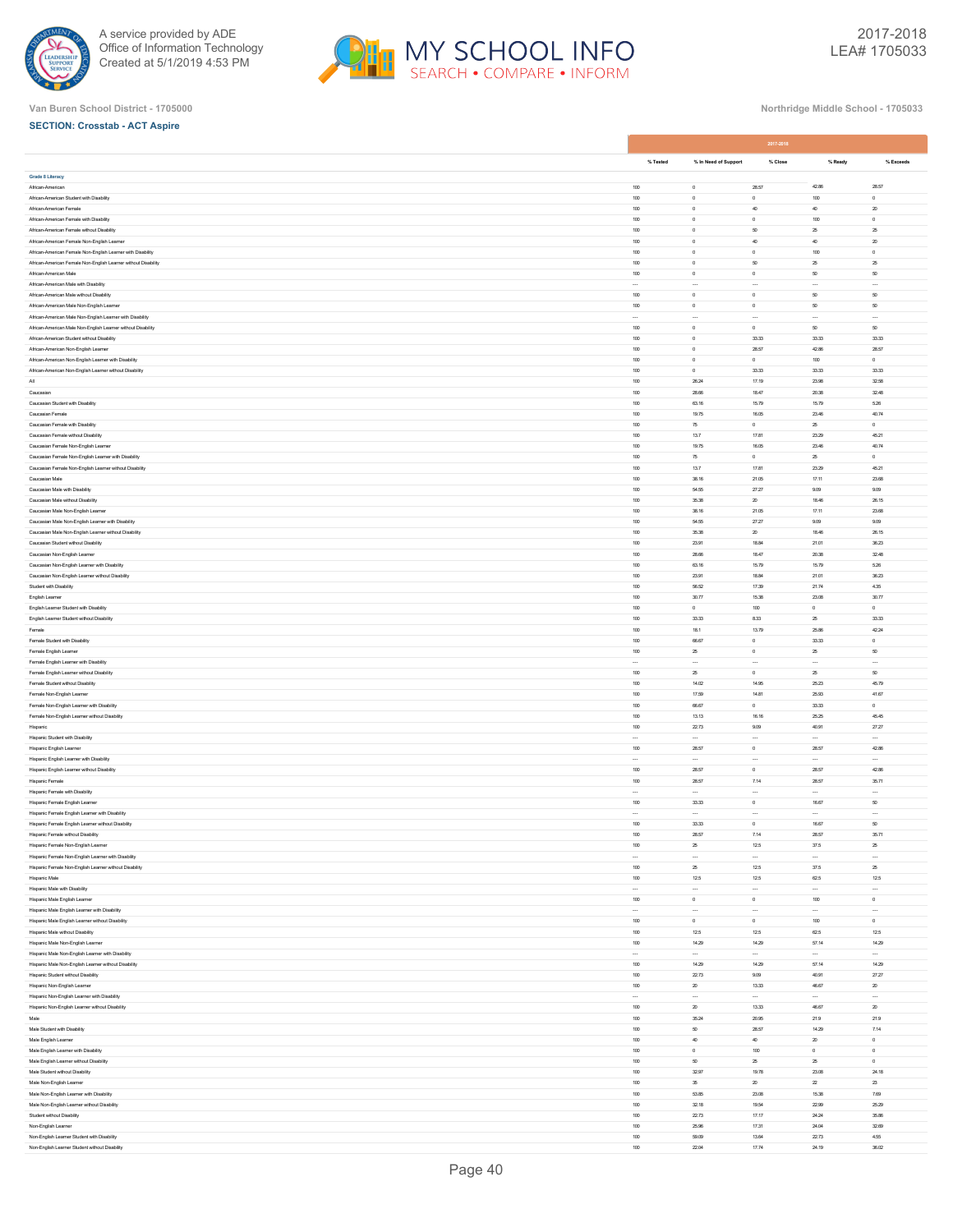

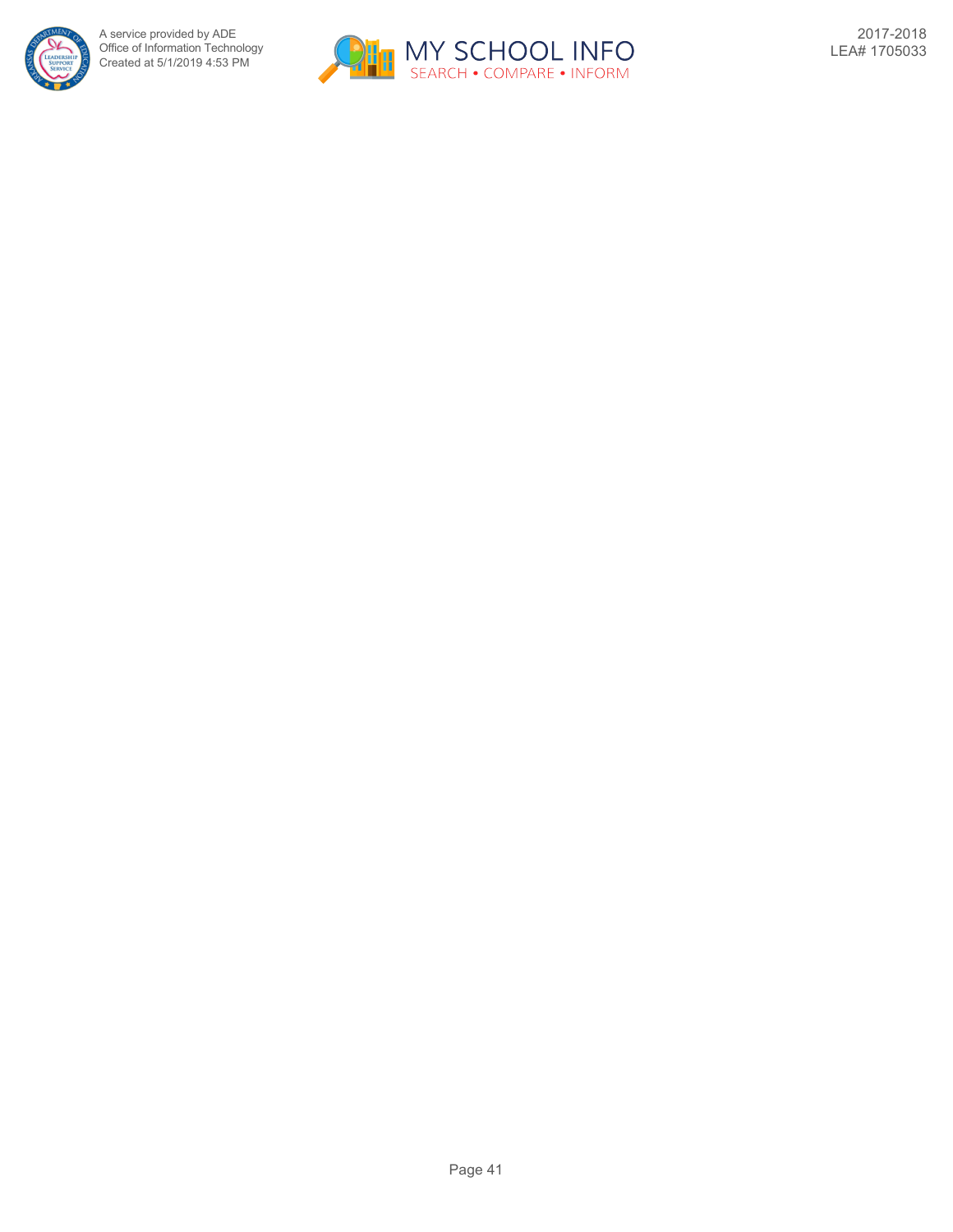



|                                                                                               | % Tested                         | % In Need of Support                 | % Close                          | % Ready                          | % Exceeds                |
|-----------------------------------------------------------------------------------------------|----------------------------------|--------------------------------------|----------------------------------|----------------------------------|--------------------------|
| Grade 10 Literacy<br>African-American                                                         | $\cdots$                         | $\sim$                               | $\ddot{\phantom{0}}$             |                                  | $\cdots$                 |
| African-American Student with Disability                                                      | $\ldots$                         | $\cdots$                             | $\cdots$                         | $\cdots$                         | $\cdots$                 |
| African-American Female                                                                       | $\cdots$                         | $\cdots$                             | $\cdots$                         |                                  | $\cdots$                 |
| African-American Female with Disability                                                       | $\cdots$                         | $\cdots$                             | $\ddot{\phantom{0}}$             | $\cdots$                         | $\cdots$                 |
| African-American Female without Disability<br>African-American Female Non-English Learner     | $\cdots$<br>$\cdots$             | $\cdots$<br>$\cdots$                 | $\cdots$<br>$\cdots$             | $\cdots$<br>$\cdots$             | $\cdots$<br>$\cdots$     |
| African-American Female Non-English Learner with Disability                                   | ä,                               | $\sim$                               | $\ddot{\phantom{a}}$             | $\ddotsc$                        | $\cdots$                 |
| African-American Female Non-English Learner without Disability                                | $\cdots$                         | $\cdots$                             | $\cdots$                         | $\cdots$                         | $\cdots$                 |
| African-American Male                                                                         | $\cdots$                         | $\overline{\phantom{a}}$             | $\ddot{\phantom{0}}$             | $\ddotsc$                        |                          |
| African-American Male with Disability                                                         | $\sim$                           | $\sim$                               | $\sim$                           | $\ddotsc$                        | $\cdots$                 |
| African-American Male without Disability<br>African-American Male Non-English Learner         | $\cdots$<br>$\cdots$             | $\cdots$<br>$\cdots$                 | $\cdots$<br>$\cdots$             | $\cdots$<br>$\cdots$             | $\cdots$<br>$\cdots$     |
| African-American Male Non-English Learner with Disability                                     | $\cdots$                         | $\sim$                               | $\ddotsc$                        | $\cdots$                         | $\cdots$                 |
| African-American Male Non-English Learner without Disability                                  | $\cdots$                         | $\cdots$                             | $\cdots$                         | $\cdots$                         | $\cdots$                 |
| African-American Student without Disability                                                   | $\cdots$                         | $\sim$                               | $\ddot{\phantom{0}}$             | $\cdots$                         | $\cdots$                 |
| African-American Non-English Learner                                                          | $\cdots$                         | $\cdots$                             | $\cdots$                         | $\cdots$                         | $\cdots$                 |
| African-American Non-English Learner with Disability                                          | $\cdots$<br>$\ldots$             | $\overline{\phantom{a}}$<br>$\sim$   | $\ddot{\phantom{0}}$             | $\ddot{\phantom{0}}$<br>$\cdots$ | $\cdots$                 |
| African-American Non-English Learner without Disability<br>$\mathsf{All}\xspace$              | $\cdots$                         | $\sim$                               | $\cdots$<br>$\cdots$             | $\cdots$                         | $\cdots$<br>$\cdots$     |
| Caucasian                                                                                     | $\ddotsc$                        | $\sim$                               | $\sim$                           | $\ddotsc$                        | $\cdots$                 |
| Caucasian Student with Disability                                                             | $\cdots$                         | $\cdots$                             | $\cdots$                         | $\cdots$                         | $\cdots$                 |
| Caucasian Female                                                                              | $\cdots$                         | $\cdots$                             | $\cdots$                         | $\cdots$                         | $\cdots$                 |
| Caucasian Female with Disability                                                              | $\sim$                           | ä,                                   | $\sim$                           |                                  |                          |
| Caucasian Female without Disability<br>Caucasian Female Non-English Learner                   | $\cdots$<br>$\ddotsc$            | $\cdots$<br>$\sim$                   | $\cdots$<br>$\ddot{\phantom{0}}$ | $\cdots$<br>$\ddotsc$            | $\cdots$<br>             |
| Caucasian Female Non-English Learner with Disability                                          | $\ddotsc$                        | $\sim$                               | $\ddotsc$                        | $\ddotsc$                        | $\cdots$                 |
| Caucasian Female Non-English Learner without Disability                                       | $\cdots$                         | $\cdots$                             | $\cdots$                         | $\cdots$                         | $\cdots$                 |
| Caucasian Male                                                                                | $\cdots$                         | $\cdots$                             | $\cdots$                         | $\cdots$                         | $\cdots$                 |
| Caucasian Male with Disability                                                                | $\cdots$                         | $\sim$                               | $\ddotsc$                        | $\cdots$                         | $\cdots$                 |
| Caucasian Male without Disability                                                             | $\cdots$<br>$\cdots$             | $\cdots$<br>$\sim$                   | $\cdots$<br>$\cdots$             | $\cdots$<br>$\cdots$             | $\cdots$<br>$\cdots$     |
| Caucasian Male Non-English Learner<br>Caucasian Male Non-English Learner with Disability      | $\cdots$                         | $\cdots$                             | $\cdots$                         | $\cdots$                         | $\cdots$                 |
| Caucasian Male Non-English Learner without Disability                                         | $\ddotsc$                        | $\sim$                               | $\cdots$                         | $\ddotsc$                        | $\cdots$                 |
| Caucasian Student without Disability                                                          | $\ldots$                         | $\sim$                               | $\cdots$                         | $\cdots$                         | $\cdots$                 |
| Caucasian Non-English Learner                                                                 | $\cdots$                         | $\cdots$                             | $\cdots$                         | $\cdots$                         | $\cdots$                 |
| Caucasian Non-English Learner with Disability                                                 | $\cdots$<br>$\cdots$             | $\sim$<br>$\sim$                     | $\cdots$                         | $\ddotsc$<br>$\cdots$            | $\cdots$                 |
| Caucasian Non-English Learner without Disability<br>Student with Disability                   | $\cdots$                         | $\cdots$                             | $\cdots$<br>$\cdots$             | $\cdots$                         | $\cdots$<br>$\cdots$     |
| English Learner                                                                               | $\sim$                           | $\sim$                               | $\ddot{\phantom{a}}$             | $\ddotsc$                        | $\ddotsc$                |
| English Learner Student with Disability                                                       | $\cdots$                         | $\cdots$                             | $\cdots$                         | $\cdots$                         | $\cdots$                 |
| English Learner Student without Disability                                                    | $\cdots$                         | $\sim$                               | $\ddot{\phantom{0}}$             |                                  |                          |
| Female                                                                                        | $\sim$                           | $\sim$                               | $\sim$                           | $\ddotsc$                        | $\cdots$                 |
| Female Student with Disability<br>Female English Learner                                      | $\cdots$<br>$\cdots$             | $\cdots$<br>$\sim$                   | $\cdots$<br>$\cdots$             | $\cdots$<br>                     | $\cdots$<br>$\cdots$     |
| Female English Learner with Disability                                                        | $\cdots$                         | $\sim$                               | $\ddotsc$                        | $\cdots$                         | $\cdots$                 |
| Female English Learner without Disability                                                     | $\cdots$                         | $\cdots$                             | $\cdots$                         | $\cdots$                         | $\cdots$                 |
| Female Student without Disability                                                             | $\cdots$                         | $\sim$                               | $\ddot{\phantom{0}}$             | $\cdots$                         | $\cdots$                 |
| Female Non-English Learner                                                                    | $\cdots$                         | $\sim$                               | $\overline{\phantom{a}}$         | $\cdots$                         | $\cdots$                 |
| Female Non-English Learner with Disability                                                    | $\cdots$<br>$\ldots$             | $\cdots$<br>$\sim$                   | $\ddot{\phantom{0}}$<br>$\cdots$ | $\ddotsc$<br>$\cdots$            | $\cdots$<br>$\cdots$     |
| Female Non-English Learner without Disability<br>Hispanic                                     | $\cdots$                         | $\sim$                               | $\cdots$                         | $\cdots$                         | $\cdots$                 |
| Hispanic Student with Disability                                                              | $\cdots$                         | $\sim$                               | $\ddot{\phantom{0}}$             | $\ddotsc$                        | $\cdots$                 |
| Hispanic English Learner                                                                      | $\cdots$                         | $\cdots$                             | $\cdots$                         | $\cdots$                         | $\cdots$                 |
| Hispanic English Learner with Disability                                                      | $\cdots$                         | $\cdots$                             | $\cdots$                         | $\cdots$                         | $\cdots$                 |
| Hispanic English Learner without Disability                                                   | $\ddot{\phantom{a}}$<br>$\cdots$ | $\sim$<br>$\cdots$                   | à.                               | $\ddotsc$<br>$\cdots$            | $\cdots$                 |
| Hispanic Female<br>Hispanic Female with Disability                                            | $\cdots$                         | $\sim$                               | $\cdots$<br>$\ddot{\phantom{0}}$ | $\ddotsc$                        | $\cdots$<br>             |
| Hispanic Female English Learner                                                               | $\sim$                           | $\sim$                               | $\ddotsc$                        | $\ddotsc$                        | $\ddotsc$                |
| Hispanic Female English Learner with Disability                                               | $\cdots$                         | $\cdots$                             | $\cdots$                         | $\cdots$                         | $\cdots$                 |
| Hispanic Female English Learner without Disability                                            | $\ldots$                         | $\sim$                               | $\cdots$                         |                                  | $\cdots$                 |
| Hispanic Female without Disability                                                            | $\cdots$                         | $\sim$                               | $\sim$                           | $\cdots$                         | $\overline{\phantom{a}}$ |
| Hispanic Female Non-English Learne<br>Hispanic Female Non-English Learner with Disability     | $\ldots$                         | $\cdots$                             | $\cdots$                         | $\cdots$                         | $\ldots$                 |
| Hispanic Female Non-English Learner without Disability                                        | $\cdots$                         | $\sim$                               | $\sim$                           | $\cdots$                         | $\cdots$                 |
| Hispanic Male                                                                                 | $\cdots$                         | $\cdots$                             | $\cdots$                         | $\cdots$                         | $\cdots$                 |
| Hispanic Male with Disability                                                                 | $\ldots$                         | $\cdots$                             | $\cdots$                         | $\ldots$                         | $\cdots$                 |
| Hispanic Male English Learner                                                                 | $\cdots$                         | $\cdots$                             | $\cdots$                         | $\cdots$                         | $\ldots$                 |
| Hispanic Male English Learner with Disability                                                 | $\ldots$<br>$\sim$               | $\overline{\phantom{a}}$<br>$\cdots$ | $\cdots$<br>$\cdots$             | <br>$\cdots$                     | $\cdots$<br>$\cdots$     |
| Hispanic Male English Learner without Disability<br>Hispanic Male without Disability          | $\ldots$                         | $\cdots$                             | $\cdots$                         | $\cdots$                         | $\ldots$                 |
| Hispanic Male Non-English Learner                                                             | $\sim$                           | $\sim$                               | $\sim$                           | $\ddotsc$                        | $\overline{\phantom{a}}$ |
| Hispanic Male Non-English Learner with Disability                                             | $\cdots$                         | $\cdots$                             | $\cdots$                         | $\cdots$                         | $\cdots$                 |
| Hispanic Male Non-English Learner without Disability                                          | $\ldots$                         | $\cdots$                             | $\ldots$                         |                                  | $\cdots$                 |
| Hispanic Student without Disability<br>Hispanic Non-English Learner                           | $\cdots$                         | $\sim$                               | $\sim$                           | $\ddotsc$                        | $\overline{\phantom{a}}$ |
| Hispanic Non-English Learner with Disability                                                  | $\cdots$<br>$\cdots$             | $\cdots$<br>$\ldots$                 | $\cdots$<br>$\cdots$             | $\cdots$<br>$\cdots$             | $\cdots$<br>$\ldots$     |
| Hispanic Non-English Learner without Disability                                               | $\cdots$                         | $\sim$                               | $\sim$                           | $\cdots$                         | $\cdots$                 |
| Male                                                                                          | $\cdots$                         | $\cdots$                             | $\cdots$                         | $\cdots$                         | $\cdots$                 |
| Male Student with Disability                                                                  | $\ldots$                         | $\cdots$                             | $\ldots$                         | $\cdots$                         | $\cdots$                 |
| Male English Learner                                                                          | $\cdots$                         | $\sim$                               | $\sim$                           | $\cdots$                         | $\cdots$                 |
| Male English Learner with Disability                                                          | $\cdots$                         | $\cdots$                             | $\cdots$                         |                                  | $\cdots$                 |
| Male English Learner without Disability<br>Male Student without Disability                    | $\ldots$<br>$\cdots$             | $\cdots$<br>$\cdots$                 | $\ldots$<br>$\ldots$             | $\cdots$<br>$\cdots$             | $\cdots$<br>$\ldots$     |
| Male Non-English Learner                                                                      | $\cdots$                         | $\cdots$                             | $\cdots$                         | $\cdots$                         | $\cdots$                 |
| Male Non-English Learner with Disability                                                      | $\cdots$                         | $\cdots$                             | $\cdots$                         | $\cdots$                         | $\cdots$                 |
| Male Non-English Learner without Disability                                                   | $\cdots$                         | $\cdots$                             | $\cdots$                         | $\cdots$                         | $\ldots$                 |
| Student without Disability                                                                    | $\ddotsc$                        | $\sim$                               | $\ddotsc$                        | $\ddotsc$                        | $\overline{\phantom{a}}$ |
| Non-English Learner                                                                           | $\cdots$<br>$\ldots$             | $\sim$<br>$\cdots$                   | $\cdots$<br>$\cdots$             | $\cdots$<br>$\cdots$             | $\cdots$                 |
| Non-English Learner Student with Disability<br>Non-English Learner Student without Disability | $\ldots$                         | $\sim$                               | $\cdots$                         | $\ddotsc$                        | $\cdots$<br>$\cdots$     |
|                                                                                               |                                  |                                      |                                  |                                  |                          |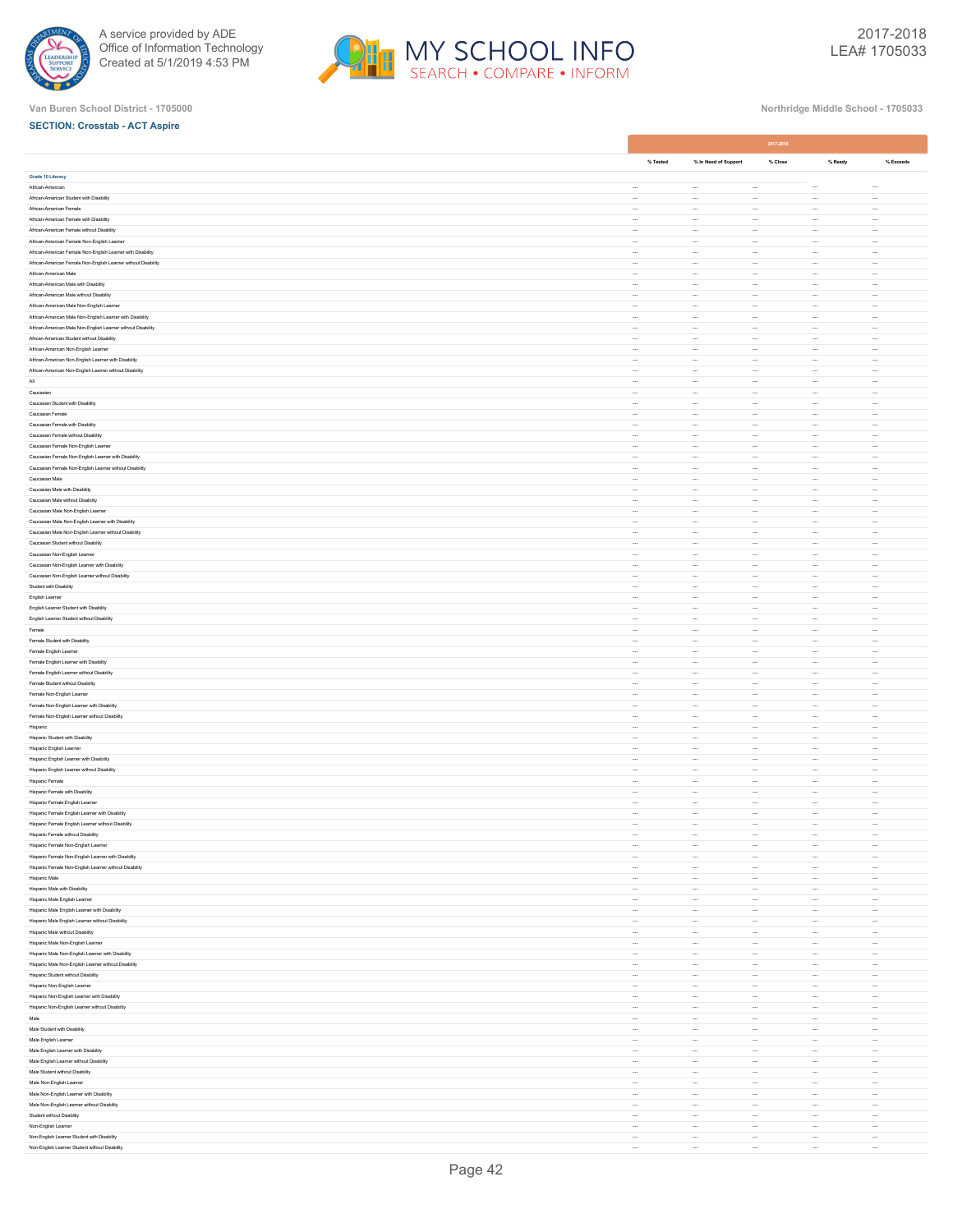

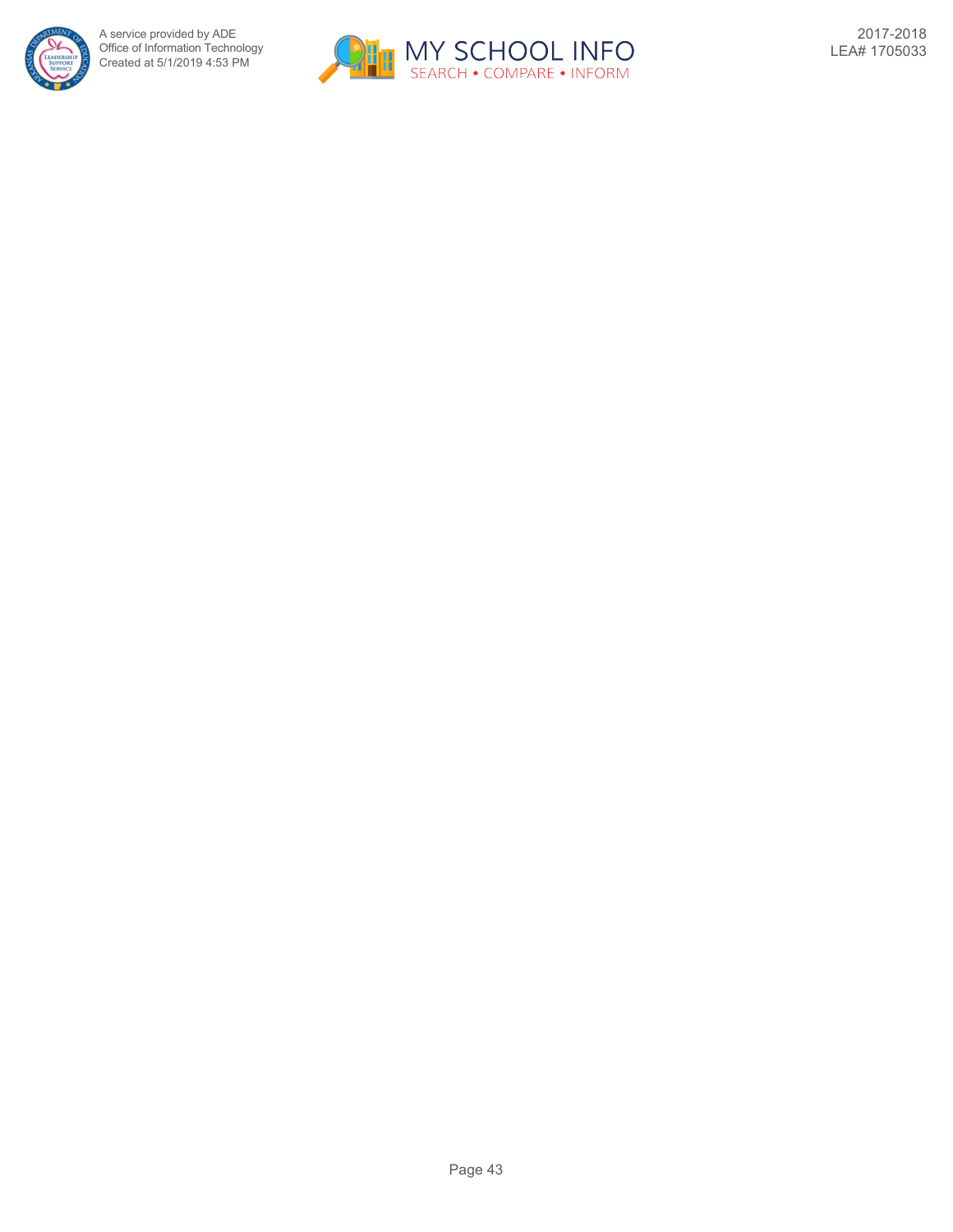



|                                                                                                            |              |                      | 2017-2018        |                       |                  |
|------------------------------------------------------------------------------------------------------------|--------------|----------------------|------------------|-----------------------|------------------|
|                                                                                                            | $%$ Tested   | % In Need of Support | $\%$ Close       | % Ready               | % Exceeds        |
| All Grades Literacy                                                                                        |              |                      |                  |                       |                  |
| African-American                                                                                           | 100          | 19.05                | 38.1             | 28.57                 | 14.29            |
| African-American Student with Disability                                                                   | 100          | 50                   | 16.67            | 16.67                 | 16.67            |
| African-American Female                                                                                    | 100          | $9.09$               | 63.64            | 18.18                 | 9.09             |
| African-American Female with Disability                                                                    | 100          | 60                   | $\circ$          | 50                    | $\circ$          |
| African-American Female without Disability                                                                 | 100          | $\,$ 0 $\,$          | 77.78            | 11.11                 | 11.11            |
| African-American Female Non-English Learner<br>African-American Female Non-English Learner with Disability | 100<br>100   | 9.09<br>50           | 63.64<br>$\circ$ | 18.18<br>50           | 9.09<br>$\circ$  |
| African-American Female Non-English Learner without Disability                                             | 100          | $\circ$              | 77.78            | 11.11                 | 11.11            |
| African-American Male                                                                                      | 100          | $_{30}$              | 10               | $40\,$                | $20\,$           |
| African-American Male with Disability                                                                      | 100          | 60                   | 25               | $\circ$               | $\rm{2S}$        |
| African-American Male without Disability                                                                   | 100          | 16.67                | $\,$ 0           | 66.67                 | 16.67            |
| African-American Male Non-English Learner                                                                  | 100          | $_{30}$              | $10$             | $40\,$                | $20\,$           |
| African-American Male Non-English Learner with Disability                                                  | 100          | 60                   | $\rm{2S}$        | $\,$ 0 $\,$           | $\rm{25}$        |
| African-American Male Non-English Learner without Disability                                               | 100          | 16.67                | $\,$ 0           | 66.67                 | 16.67            |
| African-American Student without Disability                                                                | 100          | 6.67                 | 46.67            | 33.33                 | 13.33            |
| African-American Non-English Learner                                                                       | 100          | 19.05                | 38.1             | 28.57                 | 14.29            |
| African-American Non-English Learner with Disability                                                       | 100<br>100   | 60<br>6.67           | 16.67<br>46.67   | 16.67<br>33.33        | 16.67<br>13.33   |
| African-American Non-English Learner without Disability<br>$\mathsf{All}$                                  | 99.84        | 22.89                | 21.92            | 25.65                 | 29.55            |
| Caucasian                                                                                                  | 99.78        | 23.27                | 22.82            | 23.49                 | 30.43            |
| Caucasian Student with Disability                                                                          | 100          | 65.52                | 15.52            | 8.62                  | 10.34            |
| Caucasian Female                                                                                           | 100          | 17.86                | 20.09            | 25                    | 37.05            |
| Caucasian Female with Disability                                                                           | 100          | 80                   | $\sim$           | 12                    | $\overline{4}$   |
| Caucasian Female without Disability                                                                        | 100          | 10.05                | 22.11            | 26.63                 | 41.21            |
| Caucasian Female Non-English Learner                                                                       | 100          | 17.86                | 20.09            | 25                    | 37.05            |
| Caucasian Female Non-English Learner with Disability                                                       | 100          | 80                   | $\sim$           | $12\,$                | $\overline{4}$   |
| Caucasian Female Non-English Learner without Disability                                                    | 100          | 10.05                | 22.11            | 26.63                 | 41.21            |
| Caucasian Male<br>Caucasian Male with Disability                                                           | 99.55<br>100 | 28.7<br>54.55        | 25.56<br>24.24   | 21.97<br>6.06         | 23.77<br>15.15   |
| Caucasian Male without Disability                                                                          | 99.48        | 24.21                | 25.79            | 24.74                 | 25.26            |
| Caucasian Male Non-English Learner                                                                         | 99.55        | 28.7                 | 25.56            | 21.97                 | 23.77            |
| Caucasian Male Non-English Learner with Disability                                                         | 100          | 54.55                | 24.24            | 6.06                  | 15.15            |
| Caucasian Male Non-English Learner without Disability                                                      | 99.48        | 24.21                | 25.79            | 24.74                 | 25.26            |
| Caucasian Student without Disability                                                                       | 99.74        | 16.97                | 23.91            | 25.71                 | 33.42            |
| Caucasian Non-English Learner                                                                              | 99.78        | 23.27                | 22.82            | 23.49                 | 30.43            |
| Caucasian Non-English Learner with Disability                                                              | 100          | 65.52                | 15.52            | 8.62                  | 10.34            |
| Caucasian Non-English Learner without Disability                                                           | 99.74        | 16.97                | 23.91            | 25.71                 | 33.42            |
| Student with Disability                                                                                    | 100<br>100   | 62.34<br>34.29       | 16.88<br>20      | 11.69<br>28.57        | 9.09<br>17.14    |
| English Learner<br>English Learner Student with Disability                                                 | 100          | 75                   | $\rm{2S}$        | $\circ$               | $\circ$          |
| English Learner Student without Disability                                                                 | 100          | 29.03                | 19.35            | 32.26                 | 19.35            |
| Female                                                                                                     | 100          | 17.41                | 20.25            | 25.96                 | 36.39            |
| Female Student with Disability                                                                             | 100          | $_{\rm 80}$          | $3.33\,$         | 13.33                 | 3.33             |
| Female English Learner                                                                                     | 100          | $\rm{25}$            | $20\,$           | $30\,$                | $\rm 25$         |
|                                                                                                            |              |                      |                  |                       |                  |
| Female English Learner with Disability                                                                     | 100          | 100                  | $\,$ 0 $\,$      | $\,$ 0 $\,$           | $\,$ 0 $\,$      |
| Female English Learner without Disability                                                                  | 100          | 21.05                | 21.06            | 31.58                 | 26.32            |
| Female Student without Disability                                                                          | 100          | 10.84                | 22.03            | 27.27                 | 39.86            |
| Female Non-English Learner                                                                                 | 100          | 16.89                | 20.27            | 25.68                 | 37.16            |
| Female Non-English Learner with Disability                                                                 | 100          | 79.31                | 3.45             | 13.79                 | 3.45             |
| Female Non-English Learner without Disability                                                              | 100          | 10.11                | 221              | 26.97                 | 40.82            |
| Hispanic                                                                                                   | 100          | 30.77                | 18.46            | 29.23                 | 21.54<br>$\circ$ |
| Hispanic Student with Disability<br>Hispanic English Learner                                               | 100<br>100   | 62.5<br>41.67        | 12.5<br>16.67    | $\rm 25$<br>$\rm{25}$ | 16.67            |
| Hispanic English Learner with Disability                                                                   | 100          | 100                  | $\,$ 0           | $\,$ 0 $\,$           | $\,$ 0 $\,$      |
| Hispanic English Learner without Disability                                                                | 100          | 33.33                | 19.05            | 28.57                 | 19.05            |
| Hispanic Female                                                                                            | 100          | 26.32                | 18.42            | 23.68                 | 31.58            |
| Hispanic Female with Disability                                                                            | 100          | 100                  | $\,$ 0           | $\circ$               | $\circ$          |
| Hispanic Female English Learner                                                                            | 100          | 31.25                | 18.75            | 25                    | 25               |
| Hispanic Female English Learner with Disability                                                            | 100          | 100                  | $\,$ 0           | $\circ$               | $\circ$          |
| Hispanic Female English Learner without Disability<br>Hispanic Female without Disability                   | 100<br>100   | 26.67<br>22.22       | 20<br>19.44      | 26.67<br>25           | 26.67<br>33.33   |
| Hispanic Female Non-English Learner                                                                        | 100          | 22.73                | 18.18            | 22.73                 | 36.36            |
| Hispanic Female Non-English Learner with Disability                                                        | 100          | 100                  | $\circ$          | $^{\circ}$            | $^{\circ}$       |
| Hispanic Female Non-English Learner without Disability                                                     | 100          | 19.05                | 19.05            | 23.81                 | 38.1             |
| Hispanic Male                                                                                              | 100          | 37.04                | 18.52            | 37.04                 | 7.41             |
| Hispanic Male with Disability                                                                              | 100          | 60                   | 16.67            | 33.33                 | $\circ$          |
| Hispanic Male English Learner                                                                              | 100          | 62.5                 | $12.5\,$         | $\rm 25$              | $\,$ 0 $\,$      |
| Hispanic Male English Learner with Disability                                                              | 100          | 100                  | $\,$ 0 $\,$      | $\circ$               | $\circ$          |
| Hispanic Male English Learner without Disability                                                           | 100          | 60                   | 16.67            | 33.33                 | $\circ$          |
| Hispanic Male without Disability<br>Hispanic Male Non-English Learner                                      | 100<br>100   | 33.33<br>26.32       | 19.05<br>21.05   | 38.1<br>42.11         | 9.52<br>10.53    |
| Hispanic Male Non-English Learner with Disability                                                          | 100          | $\rm{2S}$            | $\rm{2S}$        | $_{\rm 50}$           | $\circ$          |
| Hispanic Male Non-English Learner without Disability                                                       | 100          | 26.67                | 20               | 40                    | 13.33            |
| Hispanic Student without Disability                                                                        | 100          | 26.32                | 19.3             | 29.82                 | 24.56            |
| Hispanic Non-English Learner                                                                               | 100          | 24.39                | 19.51            | 31.71                 | 24.39            |
| Hispanic Non-English Learner with Disability                                                               | 100          | 40                   | $20\,$           | $40\,$                | $\,$ 0 $\,$      |
| Hispanic Non-English Learner without Disability                                                            | 100          | 22.22                | 19.44            | 30.56                 | 27.78            |
| Male                                                                                                       | 99.67        | 28.67                | 23.67            | 25.33                 | 22.33            |
| Male Student with Disability                                                                               | 100          | 51.06                | 25.53            | 10.64                 | 12.77            |
| Male English Learner                                                                                       | 100          | 46.67<br>66.67       | $20\,$<br>33.33  | 26.67<br>$\circ$      | 6.67<br>$\circ$  |
| Male English Learner with Disability<br>Male English Learner without Disability                            | 100<br>100   | 41.67                | 16.67            | 33.33                 | 8.33             |
| Male Student without Disability                                                                            | 99.61        | 24.51                | 23.32            | 28.06                 | 24.11            |
| Male Non-English Learner                                                                                   | 99.65        | 27.72                | 23.86            | 25.26                 | 23.16            |
| Male Non-English Learner with Disability                                                                   | 100          | 60                   | $\rm{2S}$        | 11.36                 | 13.64            |
| Male Non-English Learner without Disability                                                                | 99.59        | 23.65                | 23.65            | 27.8                  | $24.9\,$         |
| Student without Disability                                                                                 | 99.81        | 17.25                | 22.63            | 27.64                 | 32.47            |
| Non-English Learner                                                                                        | 99.83        | 22.2                 | 22.03            | 25.47                 | 30.29            |
| Non-English Learner Student with Disability<br>Non-English Learner Student without Disability              | 100<br>99.8  | 61.64<br>16.54       | 16.44<br>22.83   | 12.33<br>27.36        | 9.59<br>33.27    |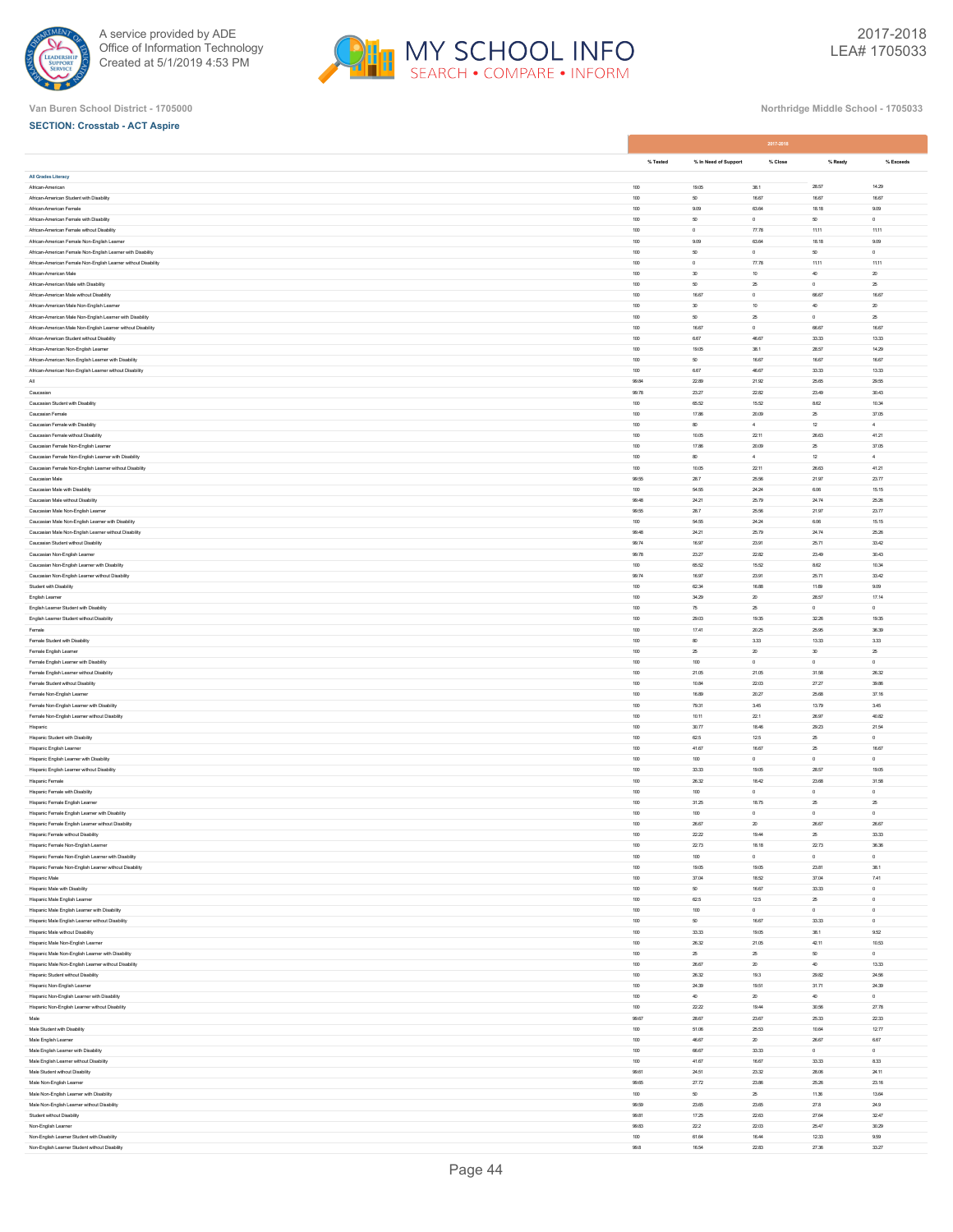

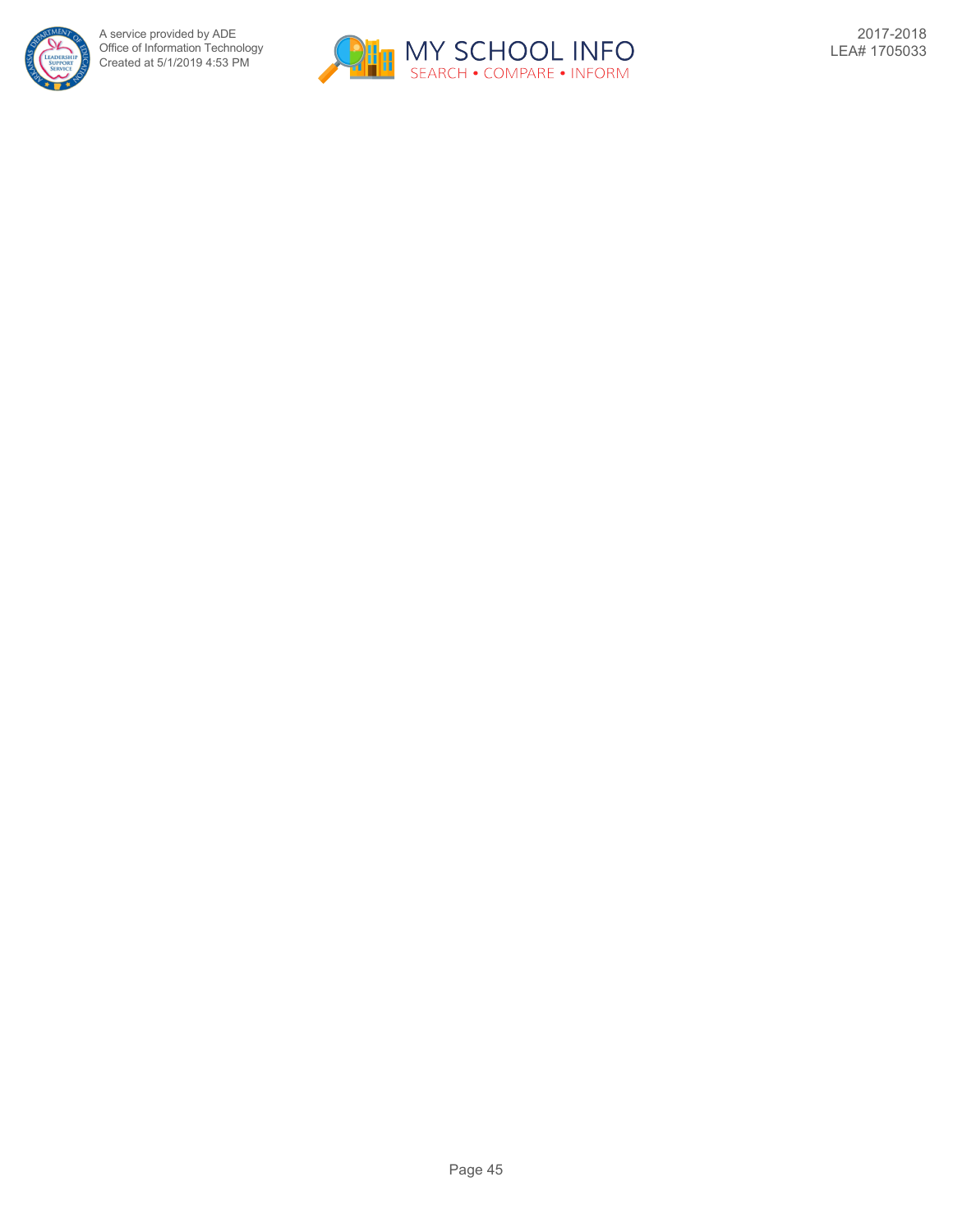



|                                                                                                                 | 2017-2018       |                      |                        |                          |                             |  |
|-----------------------------------------------------------------------------------------------------------------|-----------------|----------------------|------------------------|--------------------------|-----------------------------|--|
|                                                                                                                 | % Tested        | % In Need of Support | $%$ Close              | % Ready                  | % Exceeds                   |  |
| Grade 6 Science                                                                                                 |                 |                      |                        |                          |                             |  |
| African-American                                                                                                | 100             | 16.67                | 66.67                  | 16.67                    | $\,$ 0 $\,$                 |  |
| African-American Student with Disability                                                                        | 100             | 100                  | $\circ$                | $\mathbb O$              | $\mathbb O$                 |  |
| African-American Female                                                                                         | 100             | $\,$ 0               | 100                    | $\,$ 0 $\,$              | $\mathbb O$                 |  |
| African-American Female with Disability<br>African-American Female without Disability                           | $\cdots$<br>100 | $\sim$<br>$\circ$    | $\sim$<br>$100\,$      | $\cdots$<br>$\,$ 0 $\,$  | $\cdots$<br>$\,$ 0 $\,$     |  |
| African-American Female Non-English Learner                                                                     | 100             | $\,$ 0               | 100                    | $\mathbb O$              | $\mathbb O$                 |  |
| African-American Female Non-English Learner with Disability                                                     | $\cdots$        | $\cdots$             | $\cdots$               | $\cdots$                 | $\cdots$                    |  |
| African-American Female Non-English Learner without Disability                                                  | 100             | $\,$ 0               | $100\,$                | $\,$ 0 $\,$              | $\,$ 0 $\,$                 |  |
| African-American Male                                                                                           | 100             | 33.33                | 33.33                  | 33.33                    | $\circ$                     |  |
| African-American Male with Disability<br>African-American Male without Disability                               | 100<br>100      | 100<br>$\circ$       | $\,$ 0 $\,$<br>$_{50}$ | $\mathbb O$<br>$_{50}$   | $\,$ 0 $\,$<br>$\mathbb O$  |  |
| African-American Male Non-English Learner                                                                       | 100             | 33.33                | 33.33                  | 33.33                    | $\circ$                     |  |
| African-American Male Non-English Learner with Disability                                                       | 100             | 100                  | $\,$ 0 $\,$            | $\mathbb O$              | $\,$ 0 $\,$                 |  |
| African-American Male Non-English Learner without Disability                                                    | 100             | $\circ$              | $_{50}$                | $_{50}$                  | $\,$ 0 $\,$                 |  |
| African-American Student without Disability                                                                     | 100             | $\circ$              | $80\,$                 | $\rm{20}$                | $\mathbb O$                 |  |
| African-American Non-English Learner                                                                            | 100             | 16.67                | 66.67                  | 16.67                    | $\,$ 0 $\,$                 |  |
| African-American Non-English Learner with Disability<br>African-American Non-English Learner without Disability | 100<br>100      | 100<br>$\circ$       | $\circ$<br>$80\,$      | $\circ$<br>$\rm{20}$     | $\mathbf{0}$<br>$\mathbb O$ |  |
| All                                                                                                             | 100             | 27.47                | 19.78                  | 38.46                    | 14.29                       |  |
| Caucasian                                                                                                       | 100             | 30.66                | 16.06                  | 37.96                    | 15.33                       |  |
| Caucasian Student with Disability                                                                               | 100             | 92.86                | 7.14                   | $\,$ 0 $\,$              | $\,$ 0                      |  |
| Caucasian Female                                                                                                | 100             | 28.57                | 10                     | 47.14                    | 14.29                       |  |
| Caucasian Female with Disability                                                                                | 100             | 100                  | $\,$ 0 $\,$            | $\mathbb O$              | $\,$ 0 $\,$                 |  |
| Caucasian Female without Disability                                                                             | 100             | 20.63<br>28.57       | 11.11                  | 52.38<br>47.14           | 15.87                       |  |
| Caucasian Female Non-English Learner<br>Caucasian Female Non-English Learner with Disability                    | 100<br>100      | 100                  | 10<br>$\,$ 0 $\,$      | $\mathbb O$              | 14.29<br>$\mathbb O$        |  |
| Caucasian Female Non-English Learner without Disability                                                         | 100             | 20.63                | 11.11                  | 52.38                    | 15.87                       |  |
| Caucasian Male                                                                                                  | 100             | 32.84                | 22.39                  | 28.36                    | 16.42                       |  |
| Caucasian Male with Disability                                                                                  | 100             | 85.71                | 14.29                  | $\mathbb O$              | $\,$ 0 $\,$                 |  |
| Caucasian Male without Disability                                                                               | 100             | 26.67                | 23.33                  | 31.67                    | 18.33                       |  |
| Caucasian Male Non-English Learner                                                                              | 100             | 32.84                | 22.39                  | 28.36                    | 16.42                       |  |
| Caucasian Male Non-English Learner with Disability                                                              | 100<br>100      | 85.71<br>26.67       | 14.29<br>23.33         | $\mathbb O$<br>31.67     | $\,$ 0 $\,$<br>18.33        |  |
| Caucasian Male Non-English Learner without Disability<br>Caucasian Student without Disability                   | 100             | 23.58                | 17.07                  | 42.28                    | 17.07                       |  |
| Caucasian Non-English Learner                                                                                   | 100             | 30.66                | 16.06                  | 37.96                    | 15.33                       |  |
| Caucasian Non-English Learner with Disability                                                                   | 100             | 92.86                | 7.14                   | $\circ$                  | $\circ$                     |  |
| Caucasian Non-English Learner without Disability                                                                | 100             | 23.58                | 17.07                  | 42.28                    | 17.07                       |  |
| Student with Disability                                                                                         | 100             | 88.89                | 11.11                  | $\mathbb O$              | $\mathbb O$                 |  |
| English Learner                                                                                                 | 100             | 37.5                 | $\rm{z}\rm{s}$         | 37.5                     | $\,$ 0 $\,$                 |  |
| English Learner Student with Disability<br>English Learner Student without Disability                           | 100<br>100      | 100<br>28.57         | $\mathbb O$<br>28.57   | $\,$ 0 $\,$<br>42.86     | $\,$ 0 $\,$<br>$\circ$      |  |
| Female                                                                                                          | 100             | 23.96                | 19.79                  | 44.79                    | 11.46                       |  |
| Female Student with Disability                                                                                  | 100             | 100                  | $\circ$                | $\mathbb O$              | $\,$ 0 $\,$                 |  |
| Female English Learner                                                                                          | 100             | 16.67                | 33.33                  | $_{50}$                  | $\circ$                     |  |
| Female English Learner with Disability                                                                          | $\ddotsc$       | $\cdots$             | $\ddot{\phantom{0}}$   |                          | $\cdots$                    |  |
| Female English Learner without Disability                                                                       | 100             | 16.67                | 33.33                  | $_{50}$                  | $\mathbb O$                 |  |
| Female Student without Disability                                                                               | 100             | 17.05                | 21.59                  | 48.86                    | 12.5                        |  |
| Female Non-English Learner<br>Female Non-English Learner with Disability                                        | 100<br>100      | 24.44<br>100         | 18.89<br>$\circ$       | 44.44<br>$^{\circ}$      | 12.22<br>$^{\circ}$         |  |
| Female Non-English Learner without Disability                                                                   | 100             | 17.07                | 20.73                  | 48.78                    | 13.41                       |  |
| Hispanic                                                                                                        | 100             | 30                   | $20\,$                 | $40\,$                   | $10\,$                      |  |
| Hispanic Student with Disability                                                                                | 100             | 100                  | $\circ$                | $\circ$                  | $\circ$                     |  |
| Hispanic English Learner                                                                                        | 100             | $_{\rm S0}$          | 33.33                  | 16.67                    | $\,$ 0 $\,$                 |  |
| Hispanic English Learner with Disability<br>Hispanic English Learner without Disability                         | 100<br>100      | 100<br>40            | $\,$ 0 $\,$<br>$40\,$  | $\mathbb O$<br>$\rm{20}$ | $\,$ 0 $\,$<br>$\,$ 0 $\,$  |  |
| Hispanic Female                                                                                                 | 100             | 23.08                | 30.77                  | 38.46                    | 7.69                        |  |
| Hispanic Female with Disability                                                                                 | 100             | 100                  | $\circ$                | $\circ$                  | $\circ$                     |  |
| Hispanic Female English Learner                                                                                 | 100             | $\rm{z}\rm{s}$       | $_{50}$                | $\rm 25$                 | $\,$ 0 $\,$                 |  |
| Hispanic Female English Learner with Disability                                                                 |                 | i.                   |                        | $\ddotsc$                | $\ddotsc$                   |  |
| Hispanic Female English Learner without Disability                                                              | 100             | 25                   | 50                     | 25                       | $\circ$                     |  |
| Hispanic Female without Disability                                                                              | 100<br>100      | 16.67<br>22.22       | 33.33<br>22.22         | 41.67<br>44.44           | 8.33<br>11.11               |  |
| Hispanic Female Non-English Learner<br>Hispanic Female Non-English Learner with Disability                      | 100             | 100                  | $\,$ 0 $\,$            | $\mathbb O$              | $\mathbb O$                 |  |
| Hispanic Female Non-English Learner without Disability                                                          | 100             | $12.5\,$             | $\rm{2S}$              | $_{\rm 50}$              | 12.5                        |  |
| Hispanic Male                                                                                                   | 100             | 42.86                | $\circ$                | 42.86                    | 14.29                       |  |
| Hispanic Male with Disability                                                                                   | 100             | 100                  | $\circ$                | $\mathbb O$              | $\circ$                     |  |
| Hispanic Male English Learner                                                                                   | 100             | 100                  | $\,$ 0 $\,$            | $\mathbb O$              | $\mathbb O$                 |  |
| Hispanic Male English Learner with Disability<br>Hispanic Male English Learner without Disability               | 100<br>100      | 100<br>100           | $\circ$<br>$\,$ 0      | $\circ$<br>$\,$ 0 $\,$   | $\circ$<br>$\,$ 0 $\,$      |  |
| Hispanic Male without Disability                                                                                | 100             | 33.33                | $\,$ 0 $\,$            | $_{50}$                  | 16.67                       |  |
| Hispanic Male Non-English Learner                                                                               | 100             | $20\,$               | $\,$ 0 $\,$            | $60\,$                   | $20\,$                      |  |
| Hispanic Male Non-English Learner with Disability                                                               |                 |                      | $\sim$                 |                          |                             |  |
| Hispanic Male Non-English Learner without Disability                                                            | 100             | 20                   | $\circ$                | 60                       | 20                          |  |
| Hispanic Student without Disability                                                                             | 100             | 22.22                | 22.22                  | 44.44                    | 11.11                       |  |
| Hispanic Non-English Learner                                                                                    | 100<br>100      | 21.43<br>100         | 14.29<br>$\circ$       | $_{50}$<br>$\circ$       | 14.29<br>$\circ$            |  |
| Hispanic Non-English Learner with Disability<br>Hispanic Non-English Learner without Disability                 | 100             | 15.38                | 15.38                  | 53.85                    | 15.38                       |  |
| Male                                                                                                            | 100             | 31.4                 | 19.77                  | 31.4                     | 17.44                       |  |
| Male Student with Disability                                                                                    | 100             | 80                   | $20\,$                 | $\,$ 0 $\,$              | $\mathbb O$                 |  |
| Male English Learner                                                                                            | 100             | 100                  | $\,$ 0 $\,$            | $\,$ 0 $\,$              | $\,$ 0 $\,$                 |  |
| Male English Learner with Disability                                                                            | 100             | 100                  | $\circ$                | $^{\circ}$               | $^{\circ}$                  |  |
| Male English Learner without Disability                                                                         | 100             | 100                  | $\circ$                | $\mathbb O$              | $\circ$                     |  |
| Male Student without Disability<br>Male Non-English Learner                                                     | 100<br>100      | $_{\rm 25}$<br>29.76 | 19.74<br>20.24         | 35.53<br>32.14           | 19.74<br>17.86              |  |
| Male Non-English Learner with Disability                                                                        | 100             | 77.78                | 22.22                  | $\,$ 0 $\,$              | $\,$ 0 $\,$                 |  |
| Male Non-English Learner without Disability                                                                     | 100             | $24\,$               | $20\,$                 | $36\,$                   | $\rm{20}$                   |  |
| Student without Disability                                                                                      | 100             | 20.73                | 20.73                  | 42.68                    | 15.85                       |  |
| Non-English Learner                                                                                             | 100             | 27.01                | 19.54                  | 38.51                    | 14.94                       |  |
| Non-English Learner Student with Disability                                                                     | 100             | 88.24                | 11.76                  | $\circ$                  | $\circ$                     |  |
| Non-English Learner Student without Disability                                                                  | 100             | 20.38                | 20.38                  | 42.68                    | 16.56                       |  |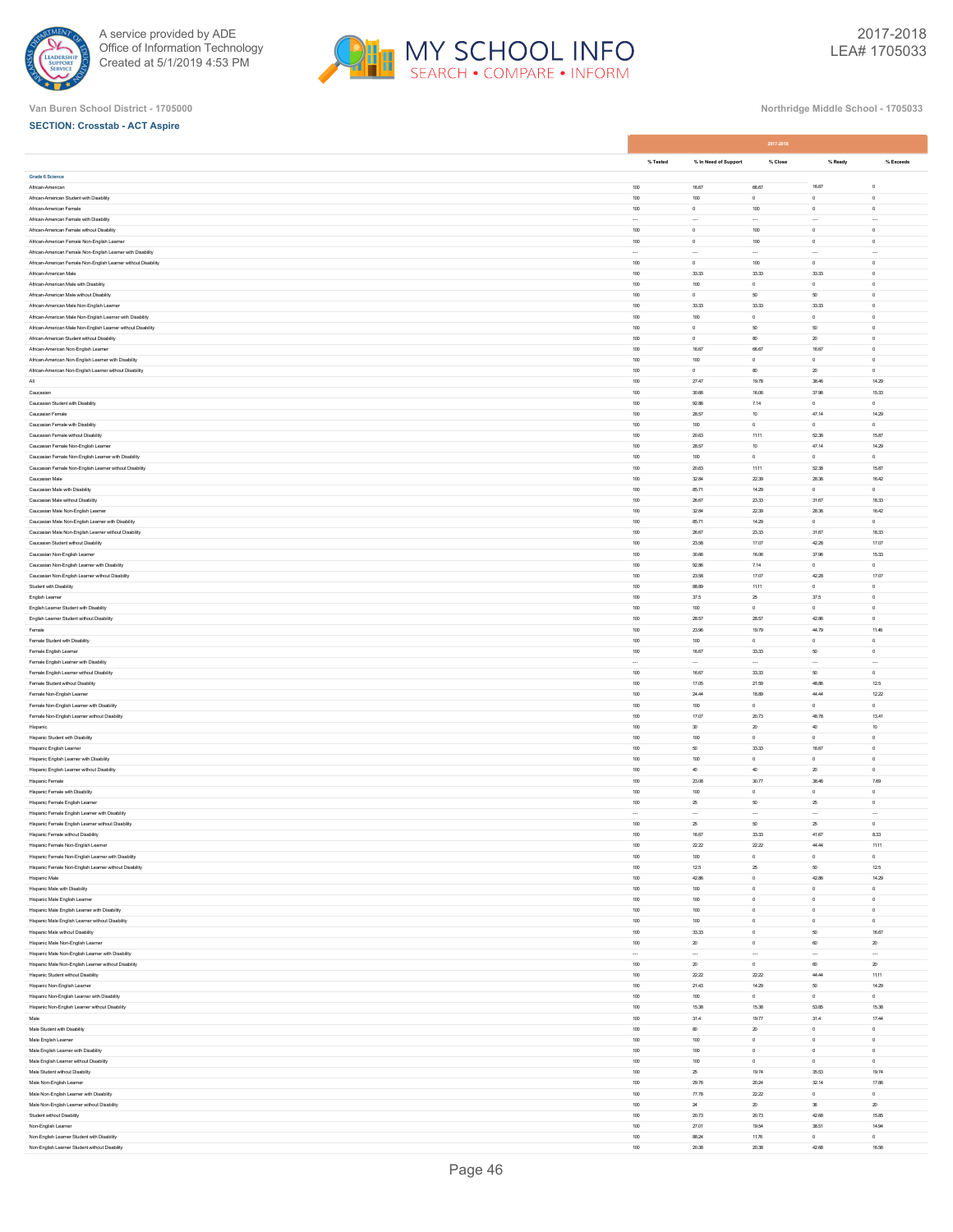

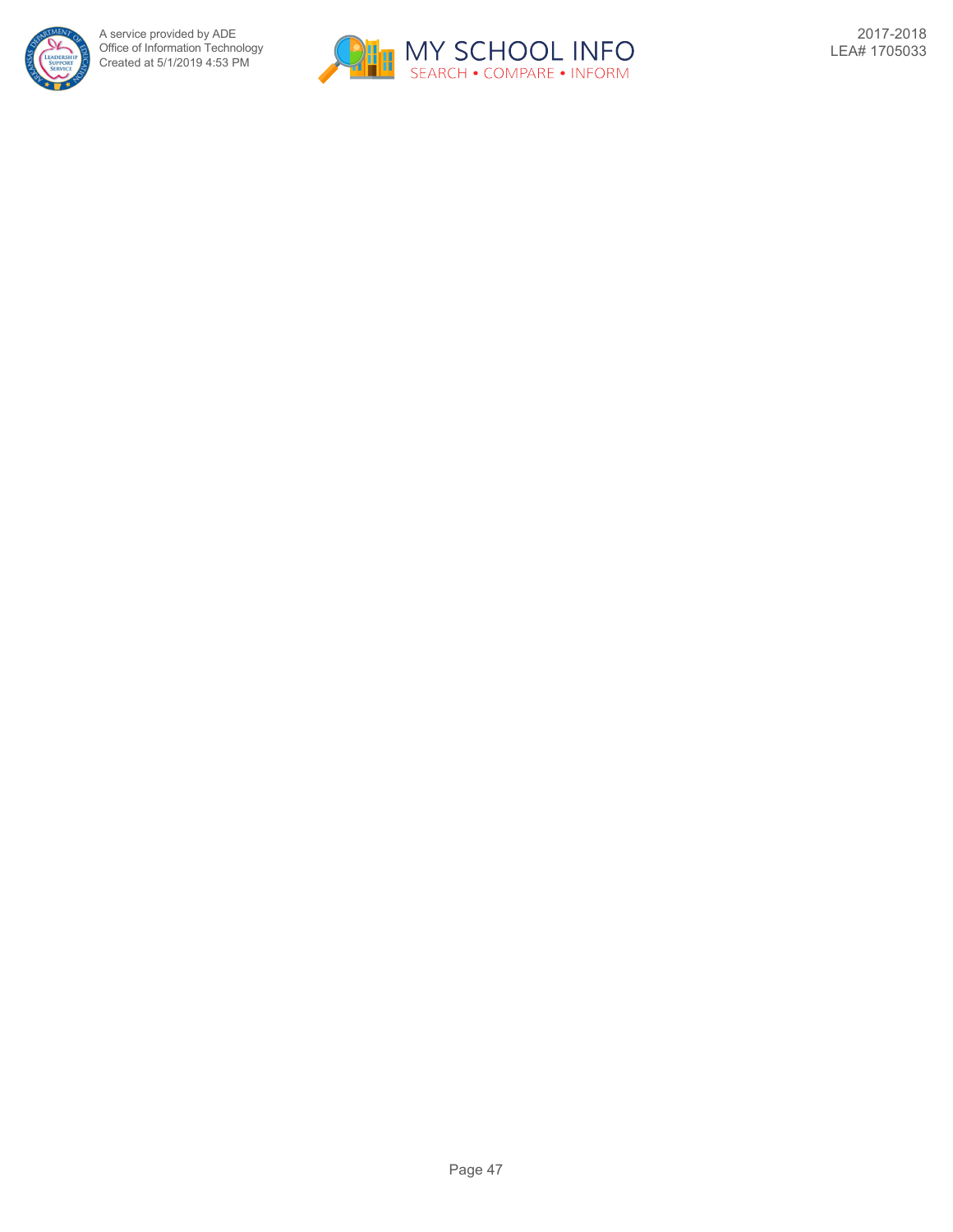



|                                                                                                               |                 |                       | 2017-2018                |                        |                      |
|---------------------------------------------------------------------------------------------------------------|-----------------|-----------------------|--------------------------|------------------------|----------------------|
|                                                                                                               | $%$ Tested      | % In Need of Support  | $\%$ Close               | % Ready                | % Exceeds            |
| <b>Grade 7 Science</b>                                                                                        |                 |                       |                          |                        |                      |
| African-American                                                                                              | 100             | 42.86                 | 28.57                    | 28.57                  | $\circ$              |
| African-American Student with Disability                                                                      | 100             | 66.67                 | 33.33                    | $\circ$                | $\circ$              |
| African-American Female                                                                                       | 100             | $\,$ 0                | 66.67                    | 33.33                  | $\,$ 0 $\,$          |
| African-American Female with Disability                                                                       | 100             | $\circ$               | 100                      | $\circ$                | $\circ$              |
| African-American Female without Disability                                                                    | 100             | $\,$ 0 $\,$           | 60                       | 60                     | $\circ$              |
| African-American Female Non-English Learner                                                                   | 100             | $\,$ 0 $\,$           | 66.67                    | 33.33                  | $\,$ 0               |
| African-American Female Non-English Learner with Disability                                                   | 100             | $\circ$               | 100                      | $^{\circ}$             | $\circ$              |
| African-American Female Non-English Learner without Disability                                                | 100             | $\,$ 0 $\,$           | 60                       | $_{50}$                | $\circ$              |
| African-American Male                                                                                         | 100             | 75                    | $\,$ 0                   | 25                     | $\,$ 0 $\,$          |
| African-American Male with Disability                                                                         | 100             | 100                   | $\circ$                  | $\circ$                | $\circ$              |
| African-American Male without Disability                                                                      | 100             | $_{50}$               | $\circ$                  | $_{50}$                | $\,$ 0               |
| African-American Male Non-English Learner                                                                     | 100             | 75                    | $\,$ 0                   | 25                     | $\,$ 0 $\,$          |
| African-American Male Non-English Learner with Disability                                                     | 100             | 100                   | $\,$ 0 $\,$              | $\,$ 0 $\,$            | $\,$ 0 $\,$          |
| African-American Male Non-English Learner without Disability<br>African-American Student without Disability   | 100<br>100      | $_{50}$<br>25         | $\,$ 0 $\,$<br>$\rm{2S}$ | $_{50}$<br>$_{50}$     | $\,$ 0<br>$\circ$    |
| African-American Non-English Learner                                                                          | 100             | 42.86                 | 28.57                    | 28.57                  | $\,$ 0 $\,$          |
| African-American Non-English Learner with Disability                                                          | 100             | 66.67                 | 33.33                    | $\,$ 0                 | $\circ$              |
| African-American Non-English Learner without Disability                                                       | 100             | 25                    | 25                       | 50                     | $\circ$              |
| $\mathsf{All}$                                                                                                | 99.51           | 32.35                 | 18.14                    | 25.98                  | 23.53                |
| Caucasian                                                                                                     | 99.32           | 32.65                 | 17.69                    | 27.89                  | 21.77                |
| Caucasian Student with Disability                                                                             | 100             | 84.21                 | 10.53                    | 5.26                   | $\circ$              |
| Caucasian Female                                                                                              | 100             | 34.72                 | 13.89                    | 30.56                  | 20.83                |
| Caucasian Female with Disability                                                                              | 100             | 88.89                 | 11.11                    | $\circ$                | $\circ$              |
| Caucasian Female without Disability                                                                           | 100             | 26.98                 | 14.29                    | 34.92                  | 23.81                |
| Caucasian Female Non-English Learner                                                                          | 100             | 34.72                 | 13.89                    | 30.56                  | 20.83                |
| Caucasian Female Non-English Learner with Disability                                                          | 100             | 88.89                 | 11.11                    | $\circ$                | $\circ$              |
| Caucasian Female Non-English Learner without Disability                                                       | 100             | 26.98                 | 14.29                    | 34.92                  | 23.81                |
| Caucasian Male                                                                                                | 98.68           | 30.67                 | 21.33                    | 25.33                  | 22.67                |
| Caucasian Male with Disability                                                                                | 100             | 80                    | 10                       | $10\,$                 | $\,$ 0 $\,$          |
| Caucasian Male without Disability                                                                             | 98.48           | 23.08<br>30.67        | 23.08                    | 27.69<br>25.33         | 26.15<br>22.67       |
| Caucasian Male Non-English Learner<br>Caucasian Male Non-English Learner with Disability                      | 98.68<br>100    | 80                    | 21.33<br>10              | $10\,$                 | $\,$ 0 $\,$          |
| Caucasian Male Non-English Learner without Disability                                                         | 98.48           | 23.08                 | 23.08                    | 27.69                  | 26.15                |
| Caucasian Student without Disability                                                                          | 99.22           | 25                    | 18.75                    | 31.25                  | 25                   |
| Caucasian Non-English Learner                                                                                 | 99.32           | 32.65                 | 17.69                    | 27.89                  | 21.77                |
| Caucasian Non-English Learner with Disability                                                                 | 100             | 84.21                 | 10.53                    | 5.26                   | $\,$ 0               |
| Caucasian Non-English Learner without Disability                                                              | 99.22           | $\rm{2S}$             | 18.75                    | 31.25                  | $\rm 25$             |
| Student with Disability                                                                                       | 100             | 81.48                 | 14.81                    | $3.7\,$                | $\,$ 0 $\,$          |
| English Learner                                                                                               | 100             | 42.86                 | 14.29                    | 21.43                  | 21.43                |
| English Learner Student with Disability                                                                       | 100             | 100                   | $\circ$                  | $\circ$                | $\circ$              |
| English Learner Student without Disability                                                                    | 100             | 33.33                 | 16.67                    | 25                     | $\rm 25$             |
| Female                                                                                                        | 100             | 31.07                 | 18.45                    | 28.16                  | 22.33                |
| Female Student with Disability                                                                                | 100             | 83.33                 | 16.67                    | $\,0\,$                | $\,0\,$              |
| Female English Learner                                                                                        | 100             | 33.33                 | 33.33                    | 33.33                  | $\,$ 0 $\,$          |
| Female English Learner with Disability                                                                        | 100             | 100                   | $\,$ 0 $\,$              | $\,$ 0 $\,$            | $\,$ 0 $\,$          |
| Female English Learner without Disability                                                                     | 100             | $\rm{20}$             | $40\,$                   | $40\,$                 | $\,$ 0               |
| Female Student without Disability                                                                             | 100             | 24.18                 | 18.68                    | 31.87                  | 25.27                |
| Female Non-English Learner                                                                                    | 100<br>100      | 30.93<br>81.82        | 17.53<br>18.18           | 27.84<br>$\,$ 0        | 23.71<br>$\,0\,$     |
| Female Non-English Learner with Disability                                                                    | 100             | 24.42                 | 17.44                    | 31.4                   | 26.74                |
| Female Non-English Learner without Disability<br>Hispanic                                                     | 100             | 42.86                 | 23.81                    | 23.81                  | 9.52                 |
| Hispanic Student with Disability                                                                              | 100             | 75                    | 25                       | $\circ$                | $\circ$              |
| Hispanic English Learner                                                                                      | 100             | 54.55                 | 18.18                    | 18.18                  | 9.09                 |
| Hispanic English Learner with Disability                                                                      | 100             | 100                   | $\,$ 0                   | $\,$ 0 $\,$            | $\,$ 0 $\,$          |
| Hispanic English Learner without Disability                                                                   | 100             | 44.44                 | 22.22                    | 22.22                  | 11.11                |
| Hispanic Female                                                                                               | 100             | 27.27                 | 36.36                    | 36.36                  | $\circ$              |
| Hispanic Female with Disability                                                                               | 100             | 100                   | $\,$ 0                   | $\,0\,$                | $\,$ 0 $\,$          |
| Hispanic Female English Learner                                                                               | 100             | 33.33                 | 33.33                    | 33.33                  | $\circ$              |
| Hispanic Female English Learner with Disability                                                               | 100             | 100                   | $\,$ 0                   | $\circ$                | $\,$ 0               |
| Hispanic Female English Learner without Disability                                                            | 100             | 20                    | $40\,$                   | 40                     | $\,$ 0 $\,$          |
| Hispanic Female without Disability                                                                            | 100             | $\rm{20}$             | $40\,$                   | 40                     | $\,$ 0 $\,$          |
| Hispanic Female Non-English Learner                                                                           | 100<br>$\cdots$ | $\rm{20}$<br>$\cdots$ | $40\,$<br>$\ddotsc$      | $40\,$<br>$\ddotsc$    | $\,0\,$<br>$\cdots$  |
| Hispanic Female Non-English Learner with Disability<br>Hispanic Female Non-English Learner without Disability | 100             | $20\,$                | 40                       | $40\,$                 | $\,$ 0 $\,$          |
| Hispanic Male                                                                                                 | 100             | 60                    | 10                       | 10                     | $20\,$               |
| Hispanic Male with Disability                                                                                 | 100             | 66.67                 | 33.33                    | $\circ$                | $\circ$              |
| Hispanic Male English Learner                                                                                 | 100             | $_{\rm 80}$           | $\,$ 0 $\,$              | $\,$ 0 $\,$            | $\rm 20$             |
| Hispanic Male English Learner with Disability                                                                 | 100             | 100                   | $\,$ 0 $\,$              | $\circ$                | $\circ$              |
| Hispanic Male English Learner without Disability                                                              | 100             | 75                    | $\circ$                  | $\circ$                | $\rm{25}$            |
| Hispanic Male without Disability                                                                              | 100             | 57.14                 | $\,$ 0 $\,$              | 14.29                  | 28.57                |
| Hispanic Male Non-English Learner                                                                             | 100             | 40                    | $20\,$                   | 20                     | 20                   |
| Hispanic Male Non-English Learner with Disability                                                             | 100             | 60                    | $_{50}$                  | $\circ$                | $\circ$              |
| Hispanic Male Non-English Learner without Disability                                                          | 100             | 33.33                 | $\,$ 0                   | 33.33                  | 33.33                |
| Hispanic Student without Disability                                                                           | 100             | 35.29                 | 23.53                    | 29.41                  | 11.76                |
| Hispanic Non-English Learner                                                                                  | 100             | $_{\rm 30}$           | $30\,$                   | $30\,$                 | 10                   |
| Hispanic Non-English Learner with Disability                                                                  | 100             | $_{50}$               | 50                       | $\,0\,$                | $\,$ 0 $\,$          |
| Hispanic Non-English Learner without Disability<br>Male                                                       | 100             | $\rm{2S}$             | $\rm{2S}$                | 37.5                   | 12.5                 |
| Male Student with Disability                                                                                  | 99.02<br>100    | 33.66<br>80           | 17.82<br>13.33           | 23.76<br>6.67          | 24.75<br>$\circ$     |
| Male English Learner                                                                                          | 100             | 60                    | $\,$ 0 $\,$              | 12.5                   | 37.5                 |
| Male English Learner with Disability                                                                          | 100             | 100                   | $\circ$                  | $\circ$                | $\circ$              |
| Male English Learner without Disability                                                                       | 100             | 42.86                 | $\circ$                  | 14.29                  | 42.86                |
| Male Student without Disability                                                                               |                 |                       | 18.6                     | 26.74                  | 29.07                |
|                                                                                                               | 98.85           | 25.58                 |                          |                        |                      |
| Male Non-English Learner                                                                                      | 98.94           | 32.26                 | 19.35                    | 24.73                  | 23.66                |
| Male Non-English Learner with Disability                                                                      | 100             | 78.57                 | 14.29                    | 7.14                   | $\circ$              |
| Male Non-English Learner without Disability                                                                   | 98.75           | 24.05                 | 20.25                    | 27.85                  | 27.85                |
| Student without Disability                                                                                    | 99.44           | 24.86                 | 18.64                    | 29.38                  | 27.12                |
| Non-English Learner                                                                                           | 99.48           | 31.58                 | 18.42                    | 26.32                  | 23.68                |
| Non-English Learner Student with Disability<br>Non-English Learner Student without Disability                 | 100<br>99.4     | 80<br>24.24           | $16\,$<br>18.79          | $\overline{4}$<br>29.7 | $\,$ 0 $\,$<br>27.27 |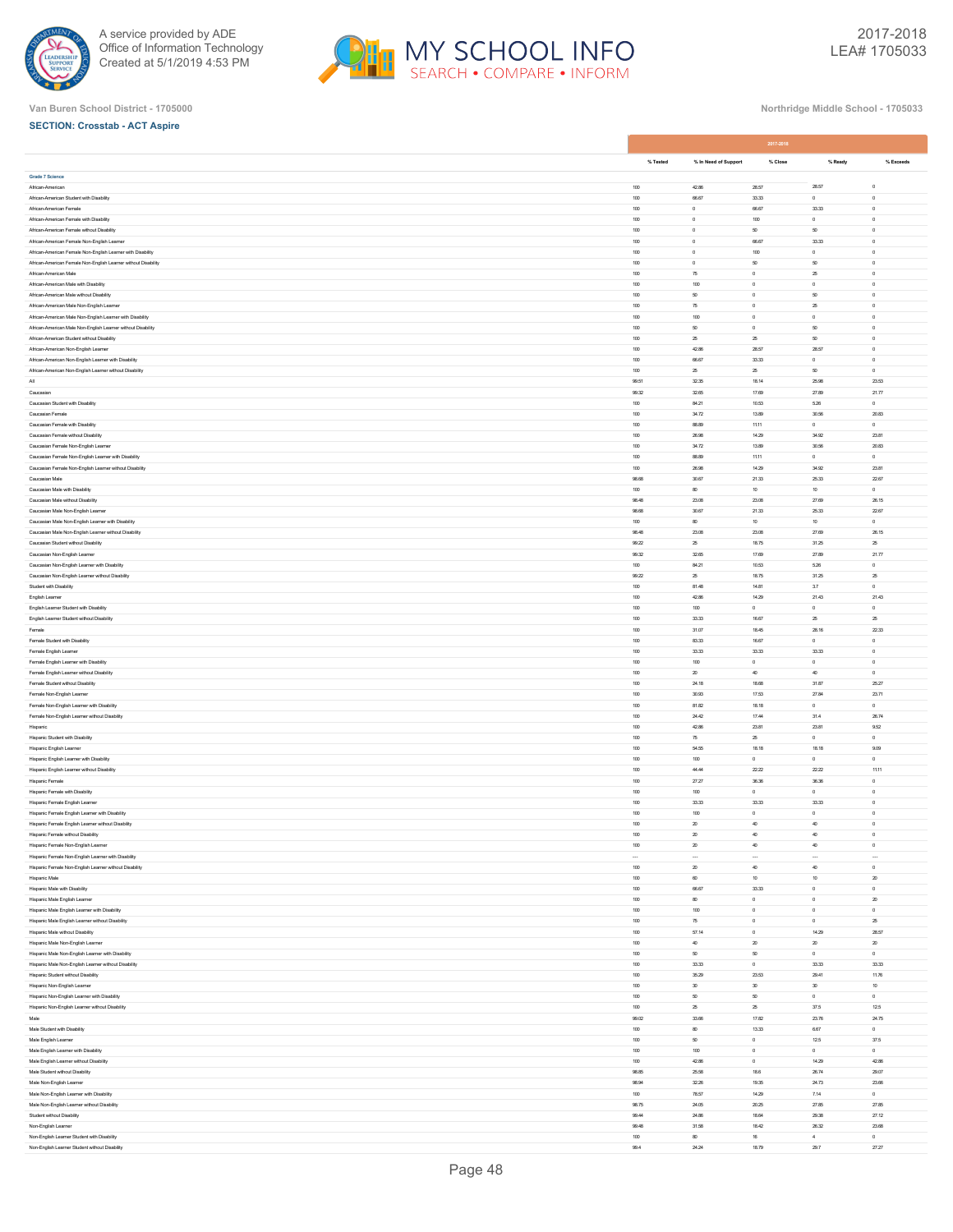

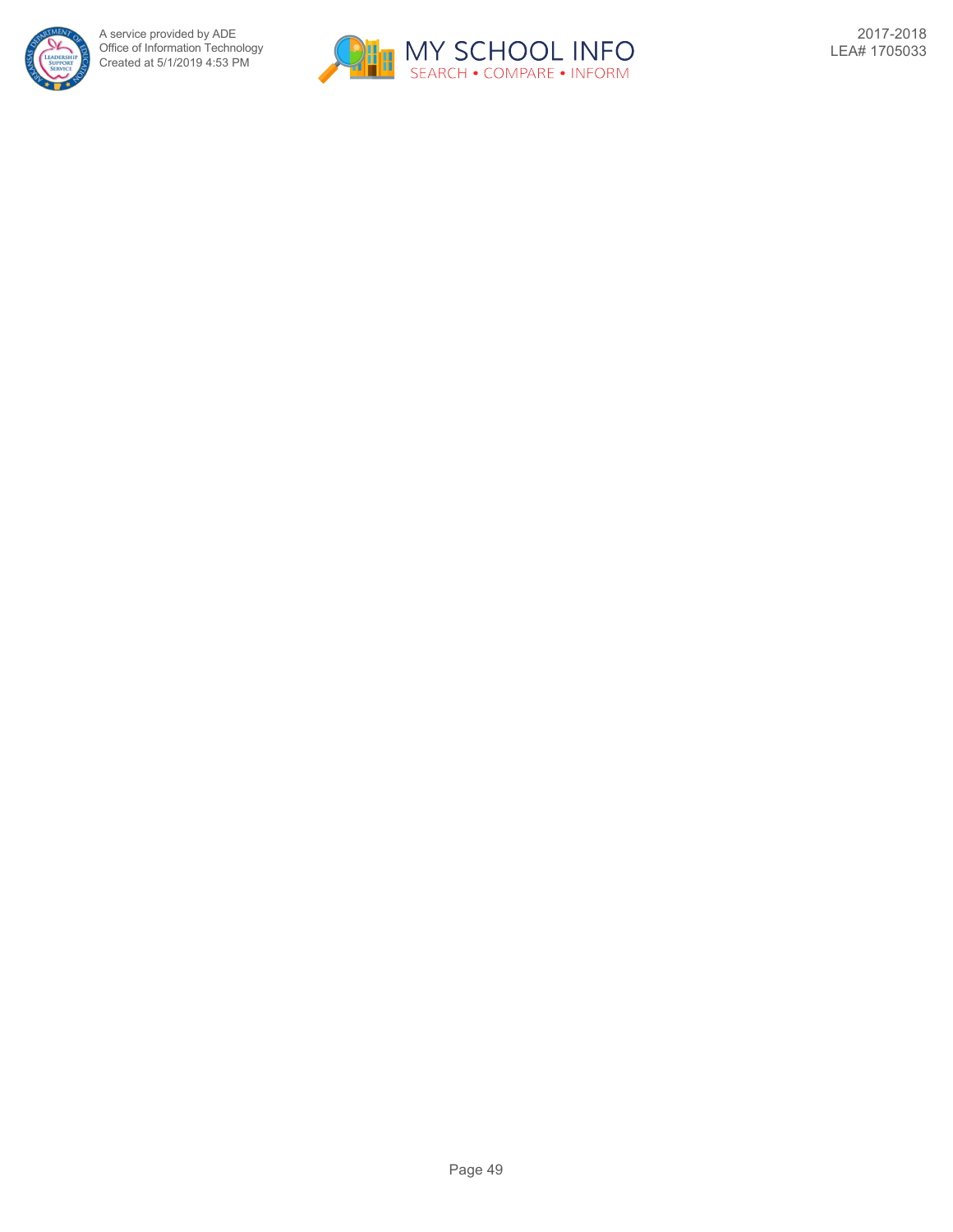



|                                                                                                             |                 |                      | 2017-2018                    |                      |                          |
|-------------------------------------------------------------------------------------------------------------|-----------------|----------------------|------------------------------|----------------------|--------------------------|
|                                                                                                             | % Tested        | % In Need of Support | % Close                      | % Ready              | % Exceeds                |
| Grade 8 Science                                                                                             |                 |                      |                              |                      |                          |
| African-American                                                                                            | 100             | 33.33                | $\circ$                      | 60                   | 16.67                    |
| African-American Student with Disability                                                                    | $\cdots$        | $\cdots$             | $\cdots$                     | $\cdots$             | $\cdots$                 |
| African-American Female                                                                                     | 100             | $_{50}$              | $\,$ 0                       | 25                   | $\rm 25$                 |
| African-American Female with Disability                                                                     | $\cdots$        | $\cdots$             | $\ddotsc$                    | $\cdots$             | $\cdots$                 |
| African-American Female without Disability                                                                  | 100             | $^{50}$              | $\,$ 0                       | 25                   | $\rm 25$                 |
| African-American Female Non-English Learner<br>African-American Female Non-English Learner with Disability  | 100<br>$\cdots$ | $_{50}$<br>$\sim$    | $\,$ 0<br>$\cdots$           | 25<br>$\cdots$       | $\rm 25$<br>$\cdots$     |
| African-American Female Non-English Learner without Disability                                              | 100             | $_{50}$              | $\,$ 0                       | 25                   | $\rm 25$                 |
| African-American Male                                                                                       | 100             | $\circ$              | $\,$ 0 $\,$                  | 100                  | $\circ$                  |
| African-American Male with Disability                                                                       | $\cdots$        | $\cdots$             | $\cdots$                     | $\cdots$             | $\ddotsc$                |
| African-American Male without Disability                                                                    | 100             | $\circ$              | $\,$ 0 $\,$                  | 100                  | $\,$ 0                   |
| African-American Male Non-English Learner                                                                   | 100             | $\circ$              | $\,$ 0 $\,$                  | 100                  | $\circ$                  |
| African-American Male Non-English Learner with Disability                                                   |                 | $\sim$               | $\ddot{\phantom{0}}$         | $\ddot{\phantom{0}}$ | $\ddotsc$                |
| African-American Male Non-English Learner without Disability                                                | 100             | $\circ$              | $\,$ 0 $\,$                  | 100                  | $\circ$                  |
| African-American Student without Disability                                                                 | 100             | 33.33                | $\,$ 0 $\,$                  | 60                   | 16.67                    |
| African-American Non-English Learner                                                                        | 100             | 33.33                | $\,$ 0                       | $_{50}$              | 16.67                    |
| African-American Non-English Learner with Disability                                                        | $\cdots$        | $\cdots$             | $\cdots$                     | $\ddotsc$            | $\cdots$                 |
| African-American Non-English Learner without Disability<br>All                                              | 100<br>100      | 33.33<br>33.64       | $\,$ 0 $\,$<br>19.16         | $_{50}$<br>21.96     | 16.67<br>25.23           |
| Caucasian                                                                                                   | 100             | 35.1                 | 17.22                        | 21.19                | 26.49                    |
| Caucasian Student with Disability                                                                           | 100             | 92.31                | $\,$ 0 $\,$                  | 7.69                 | $\circ$                  |
| Caucasian Female                                                                                            | 100             | 25.64                | 21.79                        | 23.08                | 29.49                    |
| Caucasian Female with Disability                                                                            | 100             | 100                  | $\,$ 0 $\,$                  | $\,$ 0 $\,$          | $\,$ 0 $\,$              |
| Caucasian Female without Disability                                                                         | 100             | 20.55                | 23.29                        | 24.66                | 31.51                    |
| Caucasian Female Non-English Learner                                                                        | 100             | 25.64                | 21.79                        | 23.08                | 29.49                    |
| Caucasian Female Non-English Learner with Disability                                                        | 100             | 100                  | $\,$ 0 $\,$                  | $\,$ 0 $\,$          | $\,$ 0 $\,$              |
| Caucasian Female Non-English Learner without Disability                                                     | 100             | 20.55                | 23.29                        | 24.66                | 31.51                    |
| Caucasian Male                                                                                              | 100             | 45.21                | 12.33                        | 19.18                | 23.29                    |
| Caucasian Male with Disability                                                                              | 100             | $87.5\,$             | $\,$ 0                       | 12.5                 | $\,$ 0 $\,$              |
| Caucasian Male without Disability                                                                           | 100             | 40                   | 13.85                        | $20\,$               | 26.15                    |
| Caucasian Male Non-English Learner                                                                          | 100             | 45.21                | 12.33<br>$\,$ 0 $\,$         | 19.18                | 23.29                    |
| Caucasian Male Non-English Learner with Disability<br>Caucasian Male Non-English Learner without Disability | 100<br>100      | $87.5\,$<br>40       | 13.85                        | 12.5<br>20           | $\,$ 0 $\,$<br>26.15     |
| Caucasian Student without Disability                                                                        | 100             | 29.71                | 18.84                        | 22.46                | 28.99                    |
| Caucasian Non-English Learner                                                                               | 100             | 35.1                 | 17.22                        | 21.19                | 26.49                    |
| Caucasian Non-English Learner with Disability                                                               | 100             | 92.31                | $\circ$                      | 7.69                 | $\circ$                  |
| Caucasian Non-English Learner without Disability                                                            | 100             | 29.71                | 18.84                        | 22.46                | 28.99                    |
| Student with Disability                                                                                     | 100             | 87.5                 | $\,$ 0                       | 12.5                 | $\,$ 0 $\,$              |
| English Learner                                                                                             | 100             | 38.46                | 15.38                        | 30.77                | 15.38                    |
| English Learner Student with Disability                                                                     | 100             | 100                  | $\,$ 0 $\,$                  | $\circ$              | $\,$ 0 $\,$              |
| English Learner Student without Disability                                                                  | 100             | 33.33                | 16.67                        | 33.33                | 16.67                    |
| Female                                                                                                      | 100             | 25.89                | 23.21                        | 24.11                | 26.79                    |
| Female Student with Disability                                                                              | 100             | 100                  | $\,0\,$                      | $\circ$              | $\,$ 0                   |
| Female English Learner                                                                                      | 100<br>         | $\rm{25}$<br>        | 12.5<br>$\ddot{\phantom{0}}$ | 37.5<br>ä,           | 25<br>$\cdots$           |
| Female English Learner with Disability<br>Female English Learner without Disability                         | 100             | $\rm{25}$            | 12.5                         | 37.5                 | $\rm 25$                 |
| Female Student without Disability                                                                           | 100             | 22.43                | 24.3                         | 25.23                | 28.04                    |
| Female Non-English Learner                                                                                  | 100             | 25.96                | 24.04                        | 23.08                | 26.92                    |
| Female Non-English Learner with Disability                                                                  | 100             | 100                  | $\circ$                      | $\circ$              | $\circ$                  |
| Female Non-English Learner without Disability                                                               | 100             | 22.22                | 25.25                        | 24.24                | 28.28                    |
| Hispanic                                                                                                    | 100             | 36.36                | 27.27                        | 13.64                | 22.73                    |
| Hispanic Student with Disability                                                                            | $\cdots$        | $\sim$               | $\cdots$                     | $\ddotsc$            | $\overline{\phantom{a}}$ |
| Hispanic English Learner                                                                                    | 100             | 28.57                | 14.29                        | 28.57                | 28.57                    |
| Hispanic English Learner with Disability                                                                    | $\sim$          | $\cdots$             | $\ddotsc$                    | $\ddotsc$            | $\ddotsc$                |
| Hispanic English Learner without Disability                                                                 | 100<br>100      | 28.57<br>42.86       | 14.29<br>21.43               | 28.57<br>21.43       | 28.57<br>14.29           |
| Hispanic Female<br>Hispanic Female with Disability                                                          | $\cdots$        | $\cdots$             | $\cdots$                     | $\cdots$             | $\cdots$                 |
| Hispanic Female English Learner                                                                             | 100             | 33.33                | $\,$ 0 $\,$                  | 33.33                | 33.33                    |
| Hispanic Female English Learner with Disability                                                             |                 |                      |                              |                      |                          |
| Hispanic Female English Learner without Disability                                                          | 100             | 33.33                | $\circ$                      | 33.33                | 33.33                    |
| Hispanic Female without Disability                                                                          | 100             | 42.86                | 21.43                        | 21.43                | 14.29                    |
| Hispanic Female Non-English Learn                                                                           | 100             | 60                   | 37.5                         | 12.5                 | $\,$ 0                   |
| Hispanic Female Non-English Learner with Disability                                                         | $\cdots$        | $\cdots$             | $\cdots$                     | $\cdots$             | $\cdots$                 |
| Hispanic Female Non-English Learner without Disability                                                      | 100             | $_{50}$              | $37.5\,$                     | 12.5                 | $\,$ 0                   |
| Hispanic Male                                                                                               | 100             | $\rm{25}$            | 37.5                         | $\circ$              | 37.5                     |
| Hispanic Male with Disability<br>Hispanic Male English Learner                                              | $\cdots$<br>100 | $\cdots$<br>$\circ$  | $\cdots$<br>100              | $\cdots$<br>$\,0\,$  | $\cdots$<br>$\,$ 0 $\,$  |
| Hispanic Male English Learner with Disability                                                               | $\cdots$        | $\sim$               | $\cdots$                     | $\cdots$             | $\cdots$                 |
| Hispanic Male English Learner without Disability                                                            | 100             | $\circ$              | 100                          | $\circ$              | $\,$ 0                   |
| Hispanic Male without Disability                                                                            | 100             | $_{\rm 25}$          | 37.5                         | $\,0\,$              | 37.5                     |
| Hispanic Male Non-English Learner                                                                           | 100             | 28.57                | 28.57                        | $\,$ 0               | 42.86                    |
| Hispanic Male Non-English Learner with Disability                                                           |                 |                      |                              |                      |                          |
| Hispanic Male Non-English Learner without Disability                                                        | 100             | 28.57                | 28.57                        | $\circ$              | 42.86                    |
| <b>Hispanic Student without Disability</b>                                                                  |                 |                      |                              | 13.64                | 22.73                    |
| Hispanic Non-English Learner                                                                                | 100             | 36.36                | 27.27                        |                      | $20\,$                   |
|                                                                                                             | 100             | 40                   | 33.33                        | 6.67                 |                          |
| Hispanic Non-English Learner with Disability                                                                | $\cdots$        | $\sim$               | $\cdots$                     | $\cdots$             | $\cdots$                 |
| Hispanic Non-English Learner without Disability                                                             | 100             | $40\,$               | 33.33                        | 6.67                 | $\rm 20$                 |
| Male                                                                                                        | 100             | 42.16                | 14.71<br>$\,$ 0 $\,$         | 19.61                | 23.53<br>$\circ$         |
| Male Student with Disability                                                                                | 100             | 81.82                |                              | 18.18                |                          |
| Male English Learner<br>Male English Learner with Disability                                                | 100<br>100      | $_{60}$<br>100       | $20\,$<br>$\circ$            | $\rm 20$<br>$\circ$  | $\,$ 0 $\,$<br>$\circ$   |
| Male English Learner without Disability                                                                     | 100             | 60                   | $\rm{2S}$                    | $\rm{25}$            | $\circ$                  |
| Male Student without Disability                                                                             | 100             | 37.36                | 16.48                        | 19.78                | 26.37                    |
| Male Non-English Learner                                                                                    | 100             | 41.24                | 14.43                        | 19.59                | 24.74                    |
| Male Non-English Learner with Disability                                                                    | 100             | $_{\rm 80}$          | $\,$ 0                       | $\rm 20$             | $\,$ 0                   |
| Male Non-English Learner without Disability                                                                 | 100             | 36.78                | 16.09                        | 19.54                | 27.59                    |
| Student without Disability                                                                                  | 100             | 29.29                | 20.71                        | 22.73                | 27.27                    |
| Non-English Learner                                                                                         | 100             | 33.33                | 19.4                         | 21.39                | 25.87                    |
| Non-English Learner Student with Disability<br>Non-English Learner Student without Disability               | 100<br>100      | 86.67<br>29.03       | $\circ$<br>20.97             | 13.33<br>22.04       | $^{\circ}$<br>27.96      |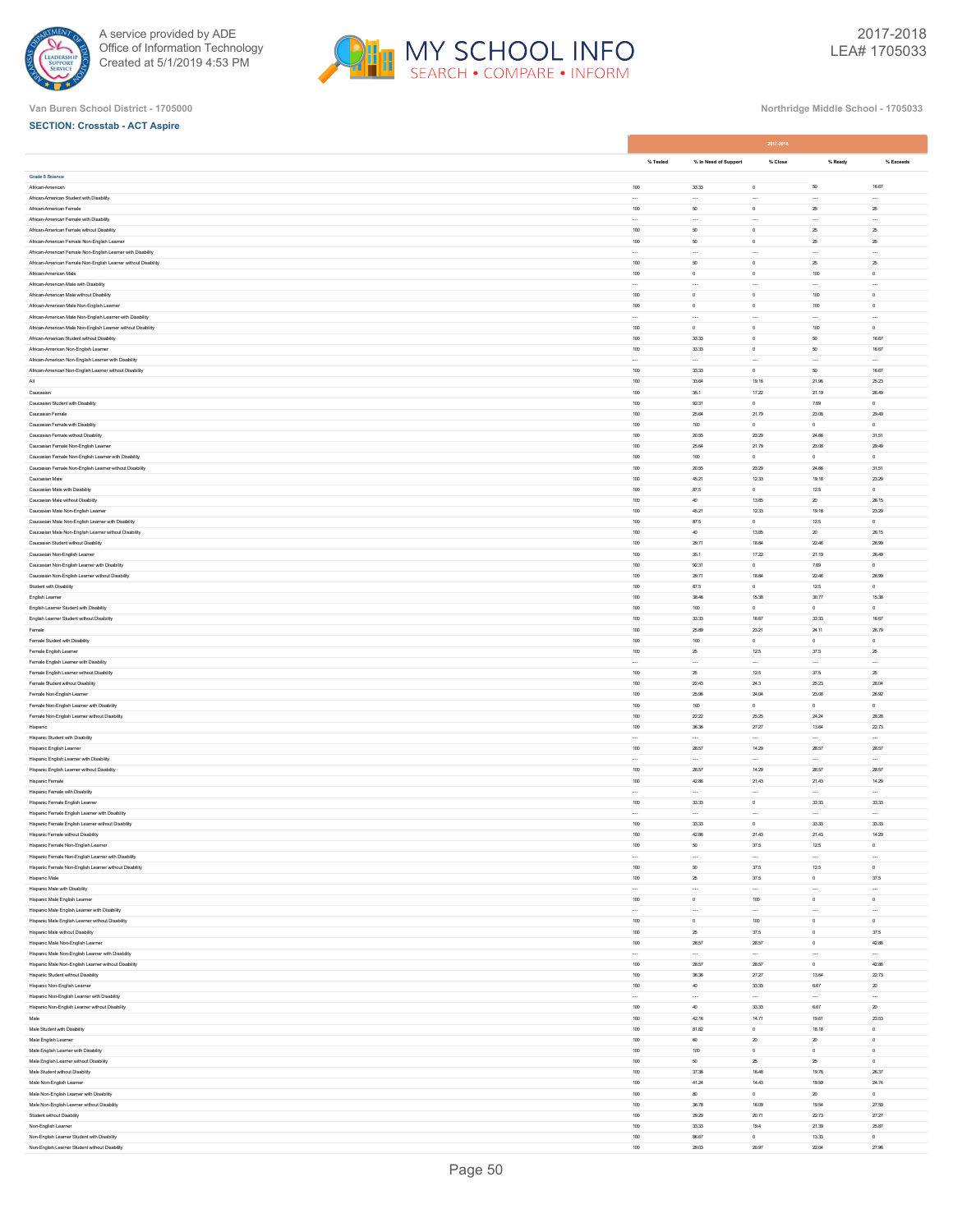

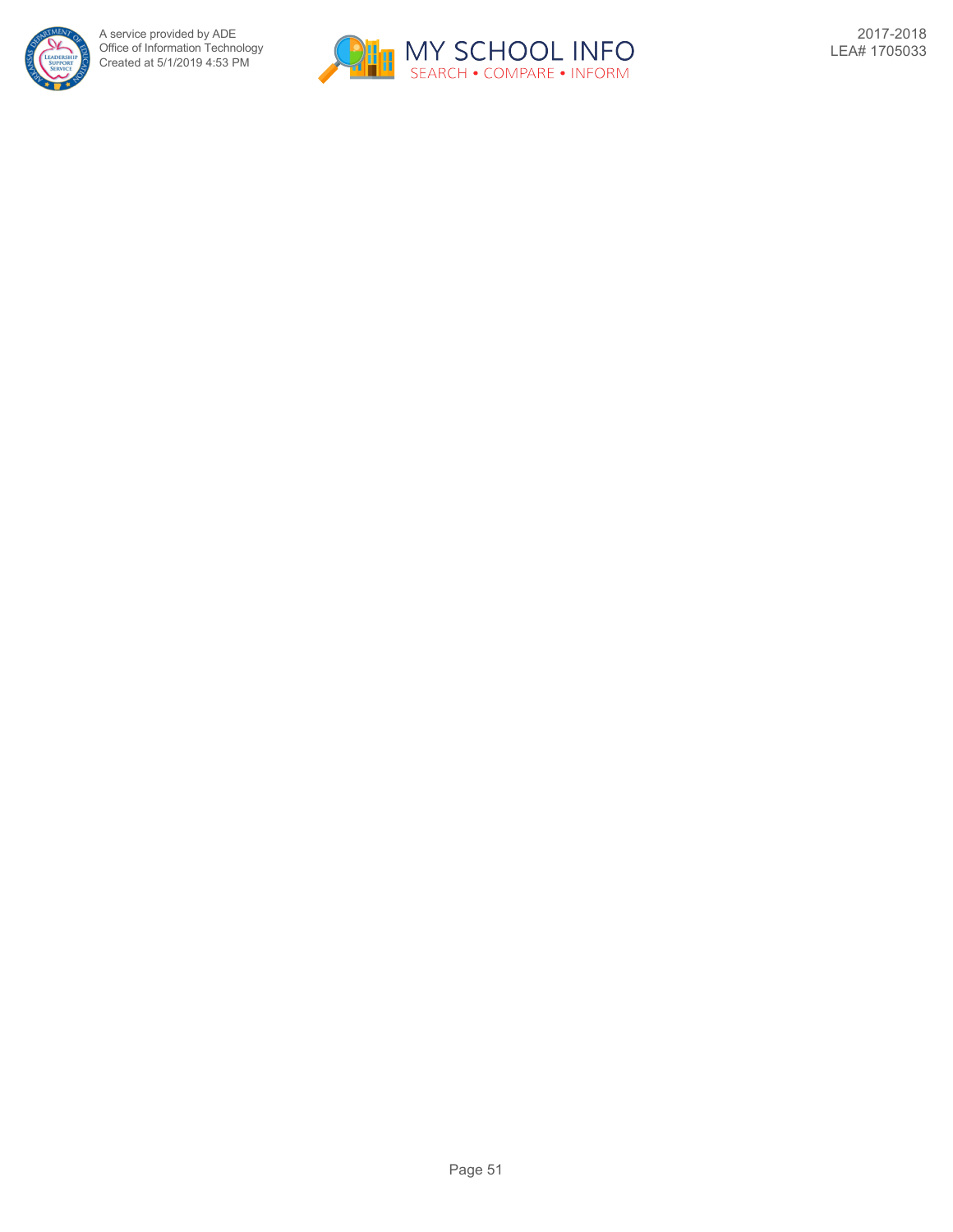



|                                                                                                 |                                  |                                      | 2017-2018                        |                       |                          |
|-------------------------------------------------------------------------------------------------|----------------------------------|--------------------------------------|----------------------------------|-----------------------|--------------------------|
|                                                                                                 | % Tested                         | % In Need of Support                 | % Close                          | % Ready               | % Exceeds                |
|                                                                                                 |                                  |                                      |                                  |                       |                          |
| Grade 10 Science<br>African-American                                                            |                                  |                                      |                                  | $\cdots$              | $\cdots$                 |
| African-American Student with Disability                                                        | $\cdots$<br>$\cdots$             | $\cdots$<br>$\overline{\phantom{a}}$ | $\cdots$<br>$\cdots$             | $\cdots$              | $\ldots$                 |
| African-American Female                                                                         | $\cdots$                         | $\cdots$                             | $\cdots$                         | $\cdots$              | $\cdots$                 |
| African-American Female with Disability                                                         | $\cdots$                         | $\cdots$                             | $\cdots$                         | $\cdots$              | $\cdots$                 |
| African-American Female without Disability                                                      | $\cdots$                         | $\ddotsc$                            | $\ddot{\phantom{0}}$             | $\cdots$              | $\cdots$                 |
| African-American Female Non-English Learner                                                     | $\cdots$                         | $\cdots$                             | $\cdots$                         | $\cdots$              | $\cdots$                 |
| African-American Female Non-English Learner with Disability                                     | $\cdots$                         | $\ddot{\phantom{a}}$                 | $\ddot{\phantom{0}}$             | $\ddotsc$             | $\cdots$                 |
| African-American Female Non-English Learner without Disability                                  | $\cdots$                         | $\cdots$                             | $\cdots$                         | $\cdots$              | $\cdots$                 |
| African-American Male                                                                           | $\cdots$                         | $\cdots$                             | $\ldots$                         | $\cdots$              | $\cdots$                 |
| African-American Male with Disability                                                           | $\cdots$                         | $\sim$                               | $\cdots$                         | $\ddotsc$             | $\cdots$                 |
| African-American Male without Disability                                                        | $\cdots$                         | $\sim$                               | $\cdots$                         | $\cdots$              | $\cdots$                 |
| African-American Male Non-English Learner                                                       | $\cdots$                         | $\cdots$                             | $\cdots$                         | $\cdots$              | $\cdots$                 |
| African-American Male Non-English Learner with Disability                                       | $\ddot{\phantom{a}}$             | $\sim$                               | $\sim$                           | $\ddotsc$             |                          |
| African-American Male Non-English Learner without Disability                                    | $\cdots$                         | $\cdots$                             | $\cdots$                         | $\cdots$              | $\cdots$                 |
| African-American Student without Disability                                                     | $\cdots$<br>$\ddot{\phantom{a}}$ | $\ddotsc$<br>$\sim$                  | $\ddotsc$<br>$\sim$              | $\cdots$<br>$\ddotsc$ | $\cdots$<br>             |
| African-American Non-English Learner<br>African-American Non-English Learner with Disability    | $\cdots$                         | $\cdots$                             | $\cdots$                         | $\cdots$              | $\cdots$                 |
| African-American Non-English Learner without Disability                                         | $\cdots$                         | $\sim$                               | $\ddot{\phantom{0}}$             | $\ddotsc$             | $\cdots$                 |
| All                                                                                             | 100                              | $^{\circ}$                           | 100                              | $\mathbf{0}$          | $\circ$                  |
| Caucasian                                                                                       | 100                              | $\circ$                              | 100                              | $\,$ 0 $\,$           | $\,$ 0 $\,$              |
| Caucasian Student with Disability                                                               | 100                              | $\,$ 0 $\,$                          | 100                              | $\mathbb O$           | $\mathsf{O}$             |
| Caucasian Female                                                                                | $\cdots$                         | $\cdots$                             | $\cdots$                         | $\cdots$              | $\cdots$                 |
| Caucasian Female with Disability                                                                | $\overline{\phantom{a}}$         | $\sim$                               | $\ddotsc$                        | $\ddotsc$             | $\cdots$                 |
| Caucasian Female without Disability                                                             | $\cdots$                         | $\ddotsc$                            | $\ddot{\phantom{0}}$             | $\cdots$              | $\cdots$                 |
| Caucasian Female Non-English Learner                                                            | $\cdots$                         | $\cdots$                             | $\cdots$                         | $\cdots$              | $\cdots$                 |
| Caucasian Female Non-English Learner with Disability                                            | $\cdots$                         | $\sim$                               | $\cdots$                         | $\ddotsc$             | $\ddotsc$                |
| Caucasian Female Non-English Learner without Disability                                         | $\cdots$                         | $\sim$                               | $\cdots$                         | $\cdots$              | $\cdots$                 |
| Caucasian Male                                                                                  | 100                              | $\circ$                              | 100                              | $\mathbb O$           | $\mathsf{O}$             |
| Caucasian Male with Disability                                                                  | 100                              | $\,$ 0 $\,$                          | 100                              | $\,$ 0 $\,$           | $\,$ 0 $\,$              |
| Caucasian Male without Disability                                                               | $\cdots$                         | $\cdots$                             | $\ddotsc$                        | $\cdots$              | $\cdots$                 |
| Caucasian Male Non-English Learner                                                              | $100\,$                          | $\,$ 0 $\,$                          | $100\,$                          | $\mathbb O$           | $\,$ 0 $\,$              |
| Caucasian Male Non-English Learner with Disability                                              | 100                              | $\circ$                              | 100                              | $\,$ 0 $\,$           | $\,$ 0 $\,$              |
| Caucasian Male Non-English Learner without Disability<br>Caucasian Student without Disability   | $\cdots$<br>$\cdots$             | $\cdots$<br>$\cdots$                 | $\cdots$<br>$\cdots$             | $\cdots$<br>$\cdots$  | $\cdots$<br>$\cdots$     |
| Caucasian Non-English Learner                                                                   | 100                              | $\circ$                              | 100                              | $^{\circ}$            | $^{\circ}$               |
| Caucasian Non-English Learner with Disability                                                   | 100                              | $\circ$                              | 100                              | $\mathbb O$           | $\mathbb O$              |
| Caucasian Non-English Learner without Disability                                                | $\ddot{\phantom{a}}$             | $\sim$                               | $\sim$                           | $\ddotsc$             | $\overline{\phantom{a}}$ |
| Student with Disability                                                                         | 100                              | $^{\circ}$                           | 100                              | $\circ$               | $\circ$                  |
| English Learner                                                                                 | $\cdots$                         | $\ddot{\phantom{a}}$                 | $\cdots$                         | $\ddotsc$             | $\cdots$                 |
| English Learner Student with Disability                                                         | $\cdots$                         | $\cdots$                             | $\cdots$                         | $\cdots$              | $\cdots$                 |
| English Learner Student without Disability                                                      | $\cdots$                         | $\cdots$                             | $\cdots$                         | $\cdots$              | $\cdots$                 |
| Female                                                                                          | $\cdots$                         | $\sim$                               | $\cdots$                         | $\ddotsc$             | $\cdots$                 |
| Female Student with Disability                                                                  | $\cdots$                         | $\sim$                               | $\ddotsc$                        | $\cdots$              | $\cdots$                 |
| Female English Learner                                                                          | $\cdots$                         | $\cdots$                             | $\cdots$                         | $\cdots$              | $\cdots$                 |
| Female English Learner with Disability                                                          | $\ddot{\phantom{a}}$             | $\sim$                               | $\sim$                           | $\ddotsc$             |                          |
| Female English Learner without Disability                                                       | $\cdots$                         | $\cdots$                             | $\cdots$                         | $\cdots$              | $\cdots$                 |
| Female Student without Disability                                                               | $\cdots$                         | $\ddotsc$                            | $\cdots$                         | $\cdots$              | $\cdots$                 |
| Female Non-English Learner                                                                      | ä,                               | $\sim$                               | $\sim$                           | $\ddotsc$             | $\ddotsc$                |
| Female Non-English Learner with Disability                                                      | $\cdots$                         | $\cdots$                             | $\cdots$                         | $\cdots$              | $\cdots$                 |
| Female Non-English Learner without Disability<br>Hispanic                                       | $\cdots$<br>$\cdots$             | $\ddotsc$<br>$\cdots$                | $\ddot{\phantom{0}}$<br>$\cdots$ | <br>$\cdots$          | <br>$\cdots$             |
| Hispanic Student with Disability                                                                | $\cdots$                         | $\cdots$                             | $\cdots$                         | $\cdots$              | $\cdots$                 |
| Hispanic English Learner                                                                        | $\cdots$                         | $\ddotsc$                            | $\cdots$                         | $\cdots$              | $\cdots$                 |
| Hispanic English Learner with Disability                                                        | $\cdots$                         | $\cdots$                             | $\cdots$                         | $\cdots$              | $\cdots$                 |
| Hispanic English Learner without Disability                                                     | $\cdots$                         | $\sim$                               | $\cdots$                         | $\ddotsc$             | $\cdots$                 |
| Hispanic Female                                                                                 | $\cdots$                         | $\ddotsc$                            | $\ddotsc$                        | $\cdots$              | $\cdots$                 |
| Hispanic Female with Disability                                                                 | $\cdots$                         | $\cdots$                             | $\cdots$                         | $\cdots$              | $\cdots$                 |
| Hispanic Female English Learner                                                                 | $\cdots$                         | $\ddot{\phantom{a}}$                 | $\cdots$                         | $\ddotsc$             | $\cdots$                 |
| Hispanic Female English Learner with Disability                                                 | $\cdots$                         | $\sim$                               | $\cdots$                         | $\cdots$              | $\cdots$                 |
| Hispanic Female English Learner without Disability                                              | $\cdots$                         | $\cdots$                             | $\cdots$                         | $\cdots$              | $\cdots$                 |
| Hispanic Female without Disability                                                              | à.                               | $\sim$                               | $\ddot{\phantom{a}}$             |                       |                          |
| Hispanic Female Non-English Learner<br>Hispanic Female Non-English Learner with Disability      | $\cdots$<br>$\ldots$             | $\sim$<br>$\ddot{\phantom{0}}$       | $\cdots$<br>$\cdots$             | $\cdots$<br>$\cdots$  | $\cdots$<br>             |
| Hispanic Female Non-English Learner without Disability                                          | $\cdots$                         | $\sim$                               | $\sim$                           | $\cdots$              | $\overline{\phantom{a}}$ |
| Hispanic Male                                                                                   | $\cdots$                         | $\cdots$                             | $\cdots$                         | $\cdots$              | $\cdots$                 |
| Hispanic Male with Disability                                                                   | $\cdots$                         | $\ldots$                             | $\cdots$                         | $\ldots$              | $\ldots$                 |
| Hispanic Male English Learner                                                                   | $\cdots$                         | $\sim$                               | $\cdots$                         | $\ddotsc$             | $\cdots$                 |
| Hispanic Male English Learner with Disability                                                   | $\cdots$                         | $\cdots$                             | $\cdots$                         | $\cdots$              | $\cdots$                 |
| Hispanic Male English Learner without Disability                                                | $\ldots$                         | $\cdots$                             | $\ldots$                         | $\cdots$              | $\ldots$                 |
| Hispanic Male without Disability                                                                | $\cdots$                         | $\sim$                               | $\cdots$                         | $\cdots$              | $\ldots$                 |
| Hispanic Male Non-English Learner                                                               | $\cdots$                         | $\cdots$                             | $\cdots$                         | $\cdots$              | $\cdots$                 |
| Hispanic Male Non-English Learner with Disability                                               | $\ldots$                         | $\cdots$                             | $\cdots$                         | $\cdots$              | $\cdots$                 |
| Hispanic Male Non-English Learner without Disability                                            | $\ldots$                         | $\cdots$                             | $\cdots$                         | $\cdots$              | $\cdots$                 |
| Hispanic Student without Disability                                                             | $\cdots$                         | $\ddot{\phantom{a}}$                 | $\ddot{\phantom{0}}$             | $\ddotsc$             | $\cdots$                 |
| Hispanic Non-English Learner                                                                    | $\cdots$                         | $\sim$                               | $\cdots$                         | $\cdots$              | $\cdots$                 |
| Hispanic Non-English Learner with Disability<br>Hispanic Non-English Learner without Disability | $\ldots$<br>$\ddotsc$            | $\cdots$<br>$\sim$                   | $\cdots$<br>$\ddotsc$            | $\cdots$<br>$\ddotsc$ | $\ldots$<br>$\cdots$     |
| Male                                                                                            | 100                              | $\circ$                              | 100                              | $\circ$               | $\circ$                  |
| Male Student with Disability                                                                    | $100\,$                          | $\,$ 0 $\,$                          | $100\,$                          | $\,$ 0 $\,$           | $\,$ 0 $\,$              |
| Male English Learner                                                                            | $\sim$                           | $\sim$                               | $\sim$                           | $\ddotsc$             | $\cdots$                 |
| Male English Learner with Disability                                                            | $\cdots$                         | $\cdots$                             | $\cdots$                         | $\cdots$              | $\cdots$                 |
| Male English Learner without Disability                                                         | $\ldots$                         | $\cdots$                             | $\cdots$                         | $\cdots$              | $\cdots$                 |
| Male Student without Disability                                                                 | $\cdots$                         | $\cdots$                             | $\sim$                           | $\ddotsc$             | $\overline{\phantom{a}}$ |
| Male Non-English Learner                                                                        | 100                              | $\circ$                              | 100                              | $\circ$               | $\mathbb O$              |
| Male Non-English Learner with Disability                                                        | 100                              | $\,$ 0 $\,$                          | 100                              | $\mathbb O$           | $\mathsf{O}$             |
| Male Non-English Learner without Disability                                                     | $\cdots$                         | $\cdots$                             | $\ddotsc$                        | $\ddotsc$             | $\cdots$                 |
| Student without Disability                                                                      | $\ddot{\phantom{0}}$             | $\sim$                               |                                  | $\ddotsc$             |                          |
| Non-English Learner                                                                             | 100                              | $\,$ 0 $\,$                          | 100                              | $\mathbb O$           | $\mathsf{O}$             |
| Non-English Learner Student with Disability                                                     | 100                              | $\,$ 0 $\,$                          | 100                              | $\,$ 0 $\,$           | $\mathsf{O}$             |
| Non-English Learner Student without Disability                                                  |                                  | $\cdots$                             | $\cdots$                         | $\ddotsc$             | $\cdots$                 |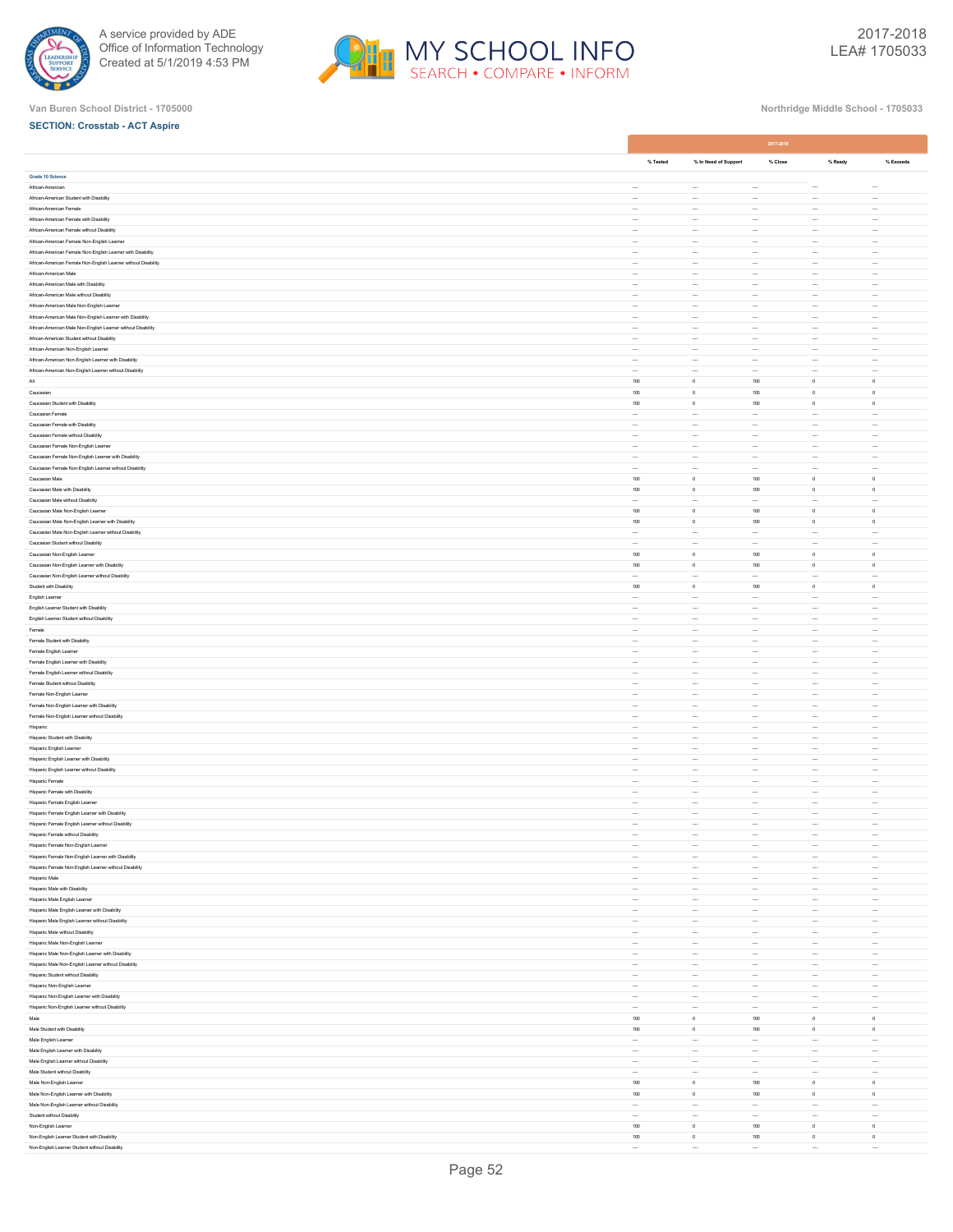

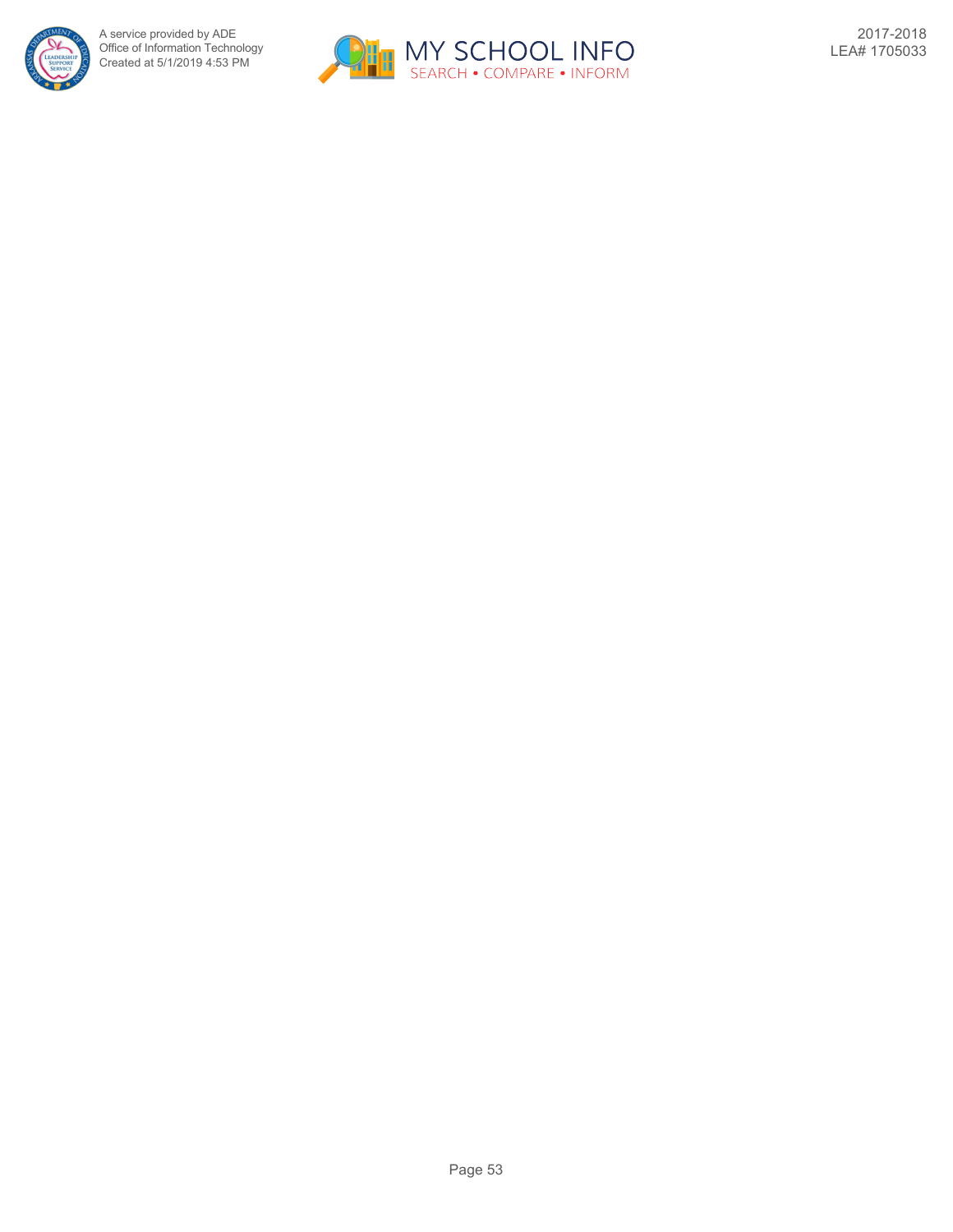



|                                                                                                                               |                |                      | 2017-2018                  |                        |                      |
|-------------------------------------------------------------------------------------------------------------------------------|----------------|----------------------|----------------------------|------------------------|----------------------|
|                                                                                                                               | $%$ Tested     | % In Need of Support | $\%$ Close                 | % Ready                | % Exceeds            |
| All Grades Science                                                                                                            |                |                      |                            |                        |                      |
| African-American                                                                                                              | 100            | 31.58                | 31.58                      | 31.58                  | 5.26                 |
| African-American Student with Disability                                                                                      | 100            | 75                   | $\rm{2S}$                  | $\circ$                | $\circ$              |
| African-American Female                                                                                                       | 100            | $\rm{20}$            | $_{50}$                    | $\rm 20$               | $10\,$               |
| African-American Female with Disability                                                                                       | 100            | $\circ$              | 100                        | $\circ$                | $\circ$              |
| African-American Female without Disability                                                                                    | 100            | 22.22                | 44.44                      | 22.22                  | 11.11                |
| African-American Female Non-English Learner                                                                                   | 100<br>100     | $\rm{20}$<br>$\circ$ | $_{\rm 50}$<br>100         | $\rm 20$<br>$^{\circ}$ | $10\,$<br>$\circ$    |
| African-American Female Non-English Learner with Disability<br>African-American Female Non-English Learner without Disability | 100            | 22.22                | 44.44                      | 22.22                  | 11.11                |
| African-American Male                                                                                                         | 100            | 44.44                | 11.11                      | 44.44                  | $\,$ 0 $\,$          |
| African-American Male with Disability                                                                                         | 100            | 100                  | $\circ$                    | $\circ$                | $\circ$              |
| African-American Male without Disability                                                                                      | 100            | 16.67                | 16.67                      | 66.67                  | $\,$ 0               |
| African-American Male Non-English Learner                                                                                     | 100            | 44.44                | 11.11                      | 44.44                  | $\,$ 0 $\,$          |
| African-American Male Non-English Learner with Disability                                                                     | 100            | 100                  | $\,$ 0 $\,$                | $\,$ 0 $\,$            | $\,$ 0 $\,$          |
| African-American Male Non-English Learner without Disability                                                                  | 100            | 16.67                | 16.67                      | 66.67                  | $\,0\,$              |
| African-American Student without Disability                                                                                   | 100            | 20                   | 33.33                      | 40                     | 6.67                 |
| African-American Non-English Learner                                                                                          | 100            | 31.58                | 31.58                      | 31.58                  | 5.26                 |
| African-American Non-English Learner with Disability                                                                          | 100<br>100     | 75<br>20             | $_{\rm 25}$<br>33.33       | $\circ$<br>40          | $\,$ 0<br>6.67       |
| African-American Non-English Learner without Disability<br>$\mathsf{All}$                                                     | 99.83          | 31.28                | 19.13                      | 28.29                  | 21.3                 |
| Caucasian                                                                                                                     | 99.77          | 32.8                 | 17.2                       | 28.67                  | 21.33                |
| Caucasian Student with Disability                                                                                             | 100            | 87.23                | 8.51                       | 4.26                   | $\circ$              |
| Caucasian Female                                                                                                              | 100            | 29.55                | 15.45                      | 33.18                  | 21.82                |
| Caucasian Female with Disability                                                                                              | 100            | 95.24                | 4.76                       | $\circ$                | $\circ$              |
| Caucasian Female without Disability                                                                                           | 100            | 22.61                | 16.58                      | 36.68                  | 24.12                |
| Caucasian Female Non-English Learner                                                                                          | 100            | 29.55                | 15.45                      | 33.18                  | 21.82                |
| Caucasian Female Non-English Learner with Disability                                                                          | 100            | 95.24                | 4.76                       | $\circ$                | $\circ$              |
| Caucasian Female Non-English Learner without Disability                                                                       | 100            | 22.61                | 16.58                      | 36.68                  | 24.12                |
| Caucasian Male                                                                                                                | 99.54          | 36.11                | 18.98                      | 24.07                  | 20.83                |
| Caucasian Male with Disability<br>Caucasian Male without Disability                                                           | 100<br>99.48   | 80.77<br>$_{\rm 30}$ | 11.54<br>$\rm{20}$         | 7.69<br>26.32          | $\,$ 0 $\,$<br>23.68 |
| Caucasian Male Non-English Learner                                                                                            | 99.54          | 36.11                | 18.98                      | 24.07                  | 20.83                |
| Caucasian Male Non-English Learner with Disability                                                                            | 100            | 80.77                | 11.54                      | 7.69                   | $\,$ 0 $\,$          |
| Caucasian Male Non-English Learner without Disability                                                                         | 99.48          | 30                   | $20\,$                     | 26.32                  | 23.68                |
| Caucasian Student without Disability                                                                                          | 99.74          | 26.22                | 18.25                      | 31.62                  | 23.91                |
| Caucasian Non-English Learner                                                                                                 | 99.77          | $32.8\,$             | $17.2\,$                   | 28.67                  | 21.33                |
| Caucasian Non-English Learner with Disability                                                                                 | 100            | 87.23                | 8.51                       | 4.26                   | $\circ$              |
| Caucasian Non-English Learner without Disability                                                                              | 99.74          | 26.22                | 18.25                      | 31.62                  | 23.91                |
| Student with Disability                                                                                                       | 100            | 83.87                | 11.29                      | 4.84                   | $\,$ 0 $\,$          |
| English Learner                                                                                                               | 100            | 40                   | 17.14                      | 28.57                  | 14.29                |
| English Learner Student with Disability                                                                                       | 100            | 100                  | $\circ$                    | $\circ$                | $\circ$              |
| English Learner Student without Disability<br>Female                                                                          | 100<br>100     | 32.26<br>27.01       | 19.35<br>20.58             | 32.26<br>31.83         | 16.13<br>20.58       |
|                                                                                                                               |                |                      | $\boldsymbol{8}$           | $\,0\,$                | $\,0\,$              |
|                                                                                                                               |                |                      |                            |                        |                      |
| Female Student with Disability                                                                                                | 100            | $92\,$               |                            |                        |                      |
| Female English Learner<br>Female English Learner with Disability                                                              | 100<br>100     | $\rm{25}$<br>100     | $_{\rm 25}$<br>$\,$ 0 $\,$ | 40<br>$\,$ 0 $\,$      | 10<br>$\,$ 0 $\,$    |
| Female English Learner without Disability                                                                                     | 100            | 21.05                | 26.32                      | 42.11                  | 10.53                |
| Female Student without Disability                                                                                             | 100            | 21.33                | 21.68                      | 34.62                  | 22.38                |
| Female Non-English Learner                                                                                                    | 100            | 27.15                | 20.27                      | 31.27                  | 21.31                |
| Female Non-English Learner with Disability                                                                                    | 100            | 91.67                | 8.33                       | $\,$ 0                 | $\,$ 0               |
| Female Non-English Learner without Disability                                                                                 | 100            | 21.35                | 21.35                      | 34.08                  | 23.22                |
| Hispanic                                                                                                                      | 100            | 36.51                | 23.81                      | 25.4                   | 14.29                |
| Hispanic Student with Disability                                                                                              | 100            | 83.33                | 16.67                      | $\circ$                | $\circ$              |
| Hispanic English Learner                                                                                                      | 100            | 45.83                | 20.83                      | 20.83                  | 12.5                 |
| Hispanic English Learner with Disability                                                                                      | 100<br>100     | 100<br>38.1          | $\,$ 0<br>23.81            | $\,$ 0 $\,$<br>23.81   | $\,$ 0 $\,$<br>14.29 |
| Hispanic English Learner without Disability<br>Hispanic Female                                                                | 100            | 31.58                | 28.95                      | 31.58                  | 7.89                 |
| Hispanic Female with Disability                                                                                               | 100            | 100                  | $\,$ 0 $\,$                | $\,0\,$                | $\,$ 0 $\,$          |
| Hispanic Female English Learner                                                                                               | 100            | 31.25                | $\rm{2S}$                  | 31.25                  | 12.5                 |
| Hispanic Female English Learner with Disability                                                                               | 100            | 100                  | $\circ$                    | $\circ$                | $\,$ 0               |
| Hispanic Female English Learner without Disability                                                                            | 100            | 26.67                | 26.67                      | 33.33                  | 13.33                |
| Hispanic Female without Disability                                                                                            | 100            | 27.78                | 30.56                      | 33.33                  | 8.33                 |
| Hispanic Female Non-English Learner                                                                                           | 100            | 31.82                | 31.82                      | 31.82                  | 4.55                 |
| Hispanic Female Non-English Learner with Disability                                                                           | 100            | 100                  | $\circ$                    | $^{\circ}$             | $^{\circ}$           |
| Hispanic Female Non-English Learner without Disability                                                                        | 100            | 28.57<br>44          | 33.33                      | 33.33<br>16            | 4.76                 |
| Hispanic Male<br>Hispanic Male with Disability                                                                                | 100<br>100     | 75                   | 16<br>$\rm{2S}$            | $\circ$                | 24<br>$\circ$        |
| Hispanic Male English Learner                                                                                                 | 100            | $75\,$               | $12.5\,$                   | $\,$ 0 $\,$            | 12.5                 |
| Hispanic Male English Learner with Disability                                                                                 | 100            | 100                  | $\circ$                    | $\circ$                | $\circ$              |
| Hispanic Male English Learner without Disability                                                                              | 100            | 66.67                | 16.67                      | $\circ$                | 16.67                |
| Hispanic Male without Disability                                                                                              | 100            | 38.1                 | 14.29                      | 19.05                  | 28.57                |
| Hispanic Male Non-English Learner                                                                                             | 100            | 29.41                | 17.65                      | 23.53                  | 29.41                |
| Hispanic Male Non-English Learner with Disability                                                                             | 100            | 60                   | 60                         | $\circ$                | $\circ$              |
| Hispanic Male Non-English Learner without Disability                                                                          | 100            | 26.67                | 13.33                      | 26.67                  | 33.33                |
| Hispanic Student without Disability                                                                                           | 100            | 31.58                | 24.56                      | 28.07                  | 15.79                |
| Hispanic Non-English Learner                                                                                                  | 100            | 30.77<br>66.67       | 25.64                      | 28.21                  | 15.38                |
| Hispanic Non-English Learner with Disability<br>Hispanic Non-English Learner without Disability                               | 100<br>100     | 27.78                | 33.33<br>$\rm{2S}$         | $\,0\,$<br>30.56       | $\,$ 0 $\,$<br>16.67 |
| Male                                                                                                                          | 99.66          | 35.86                | 17.59                      | 24.48                  | 22.07                |
| Male Student with Disability                                                                                                  | 100            | 78.38                | 13.51                      | 8.11                   | $\circ$              |
| Male English Learner                                                                                                          | 100            | 60                   | 6.67                       | 13.33                  | $\rm{20}$            |
| Male English Learner with Disability                                                                                          | 100            | 100                  | $\circ$                    | $\circ$                | $\circ$              |
| Male English Learner without Disability                                                                                       | 100            | 60                   | 8.33                       | 16.67                  | 25                   |
| Male Student without Disability                                                                                               | 99.61          | 29.64                | 18.18                      | 26.88                  | 25.3                 |
| Male Non-English Learner                                                                                                      | 99.64          | 34.55                | 18.18                      | 25.09                  | 22.18                |
| Male Non-English Learner with Disability                                                                                      | 100            | 76.47                | 14.71                      | 8.82                   | $\circ$              |
| Male Non-English Learner without Disability<br>Student without Disability                                                     | 99.59<br>99.81 | 28.63<br>25.23       | 18.67<br>20.04             | 27.39<br>30.98         | 25.31<br>23.75       |
| Non-English Learner                                                                                                           | 99.82          | 30.74                | 19.26                      | 28.27                  | 21.73                |
| Non-English Learner Student with Disability                                                                                   | 100            | 82.76                | 12.07                      | 5.17                   | $\,$ 0 $\,$          |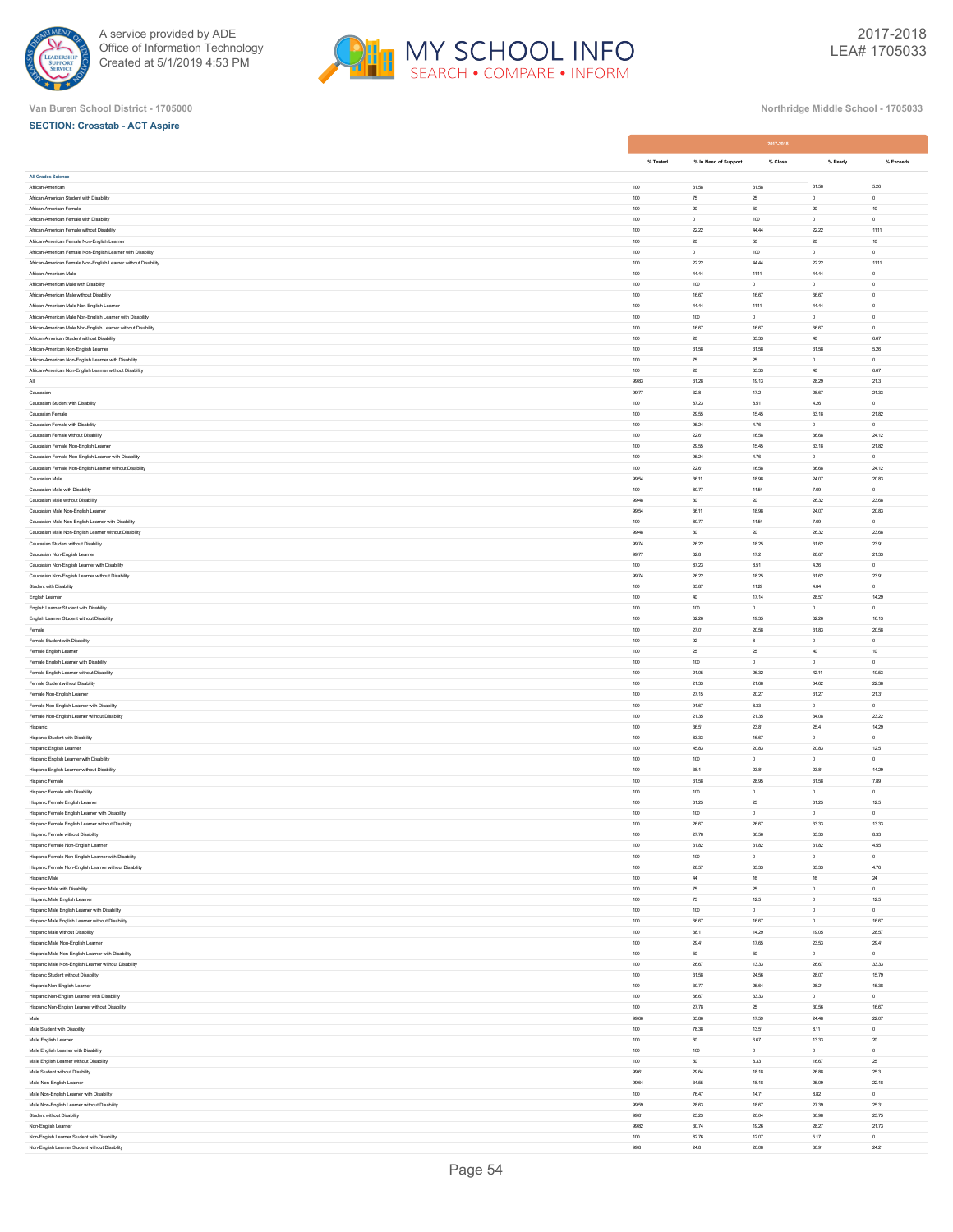

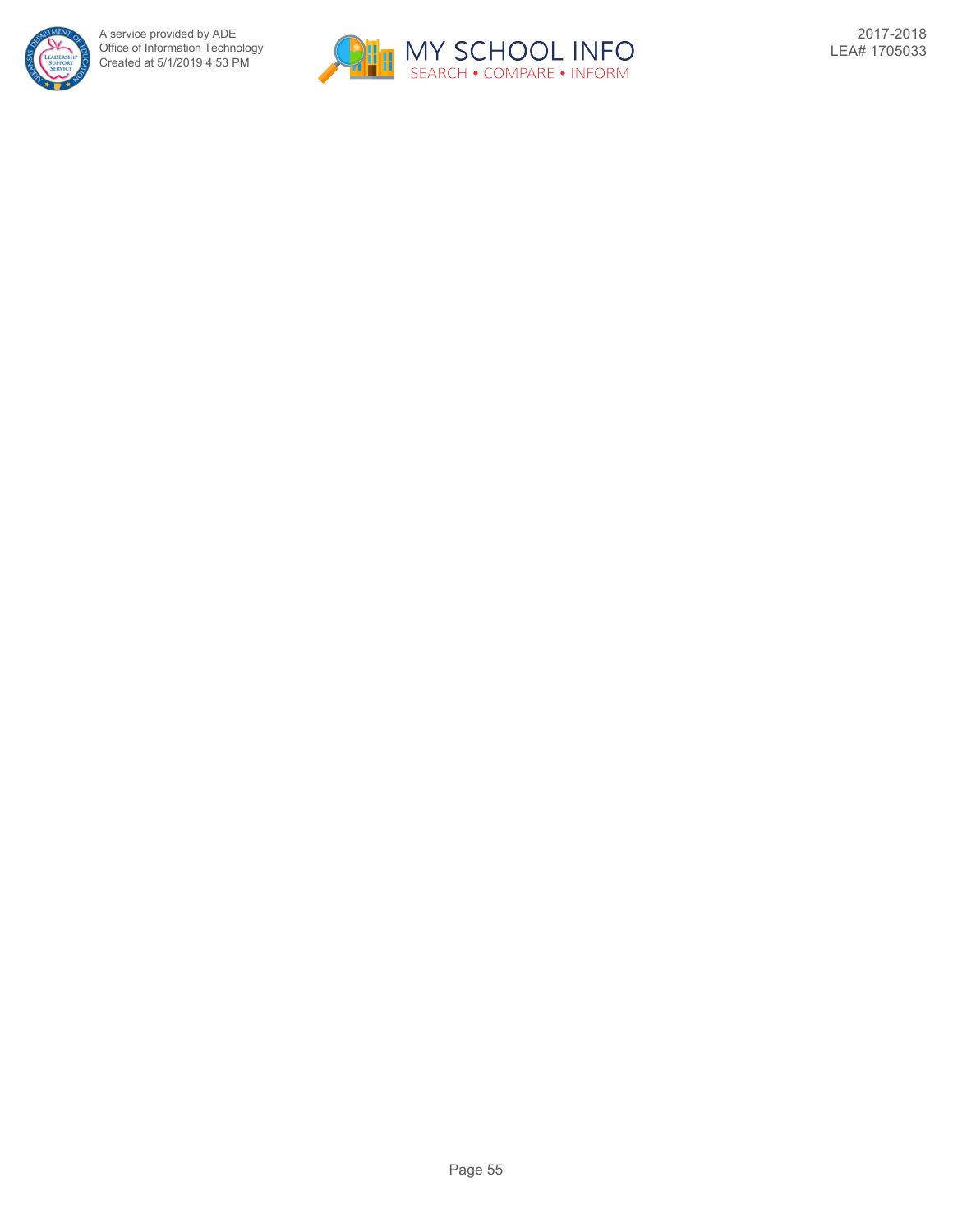

**SECTION: Crosstab - Graduation Rates**



**Van Buren School District - 1705000 Northridge Middle School - 1705033**



Four Year Graduation Rates are not available.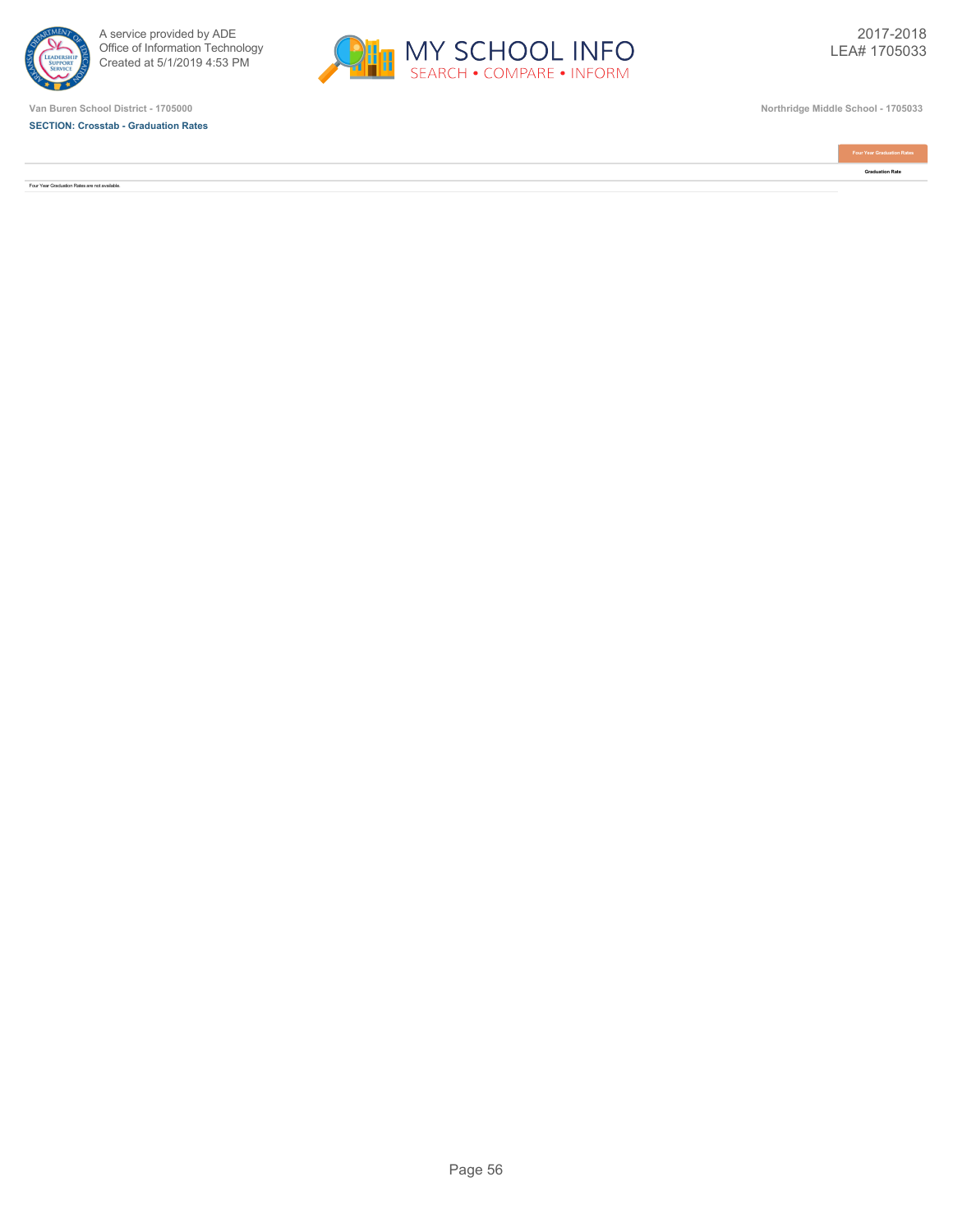

**SECTION: Crosstab - Graduation Rates**



**Van Buren School District - 1705000 Northridge Middle School - 1705033**



Five Year Graduation Rates are not available.